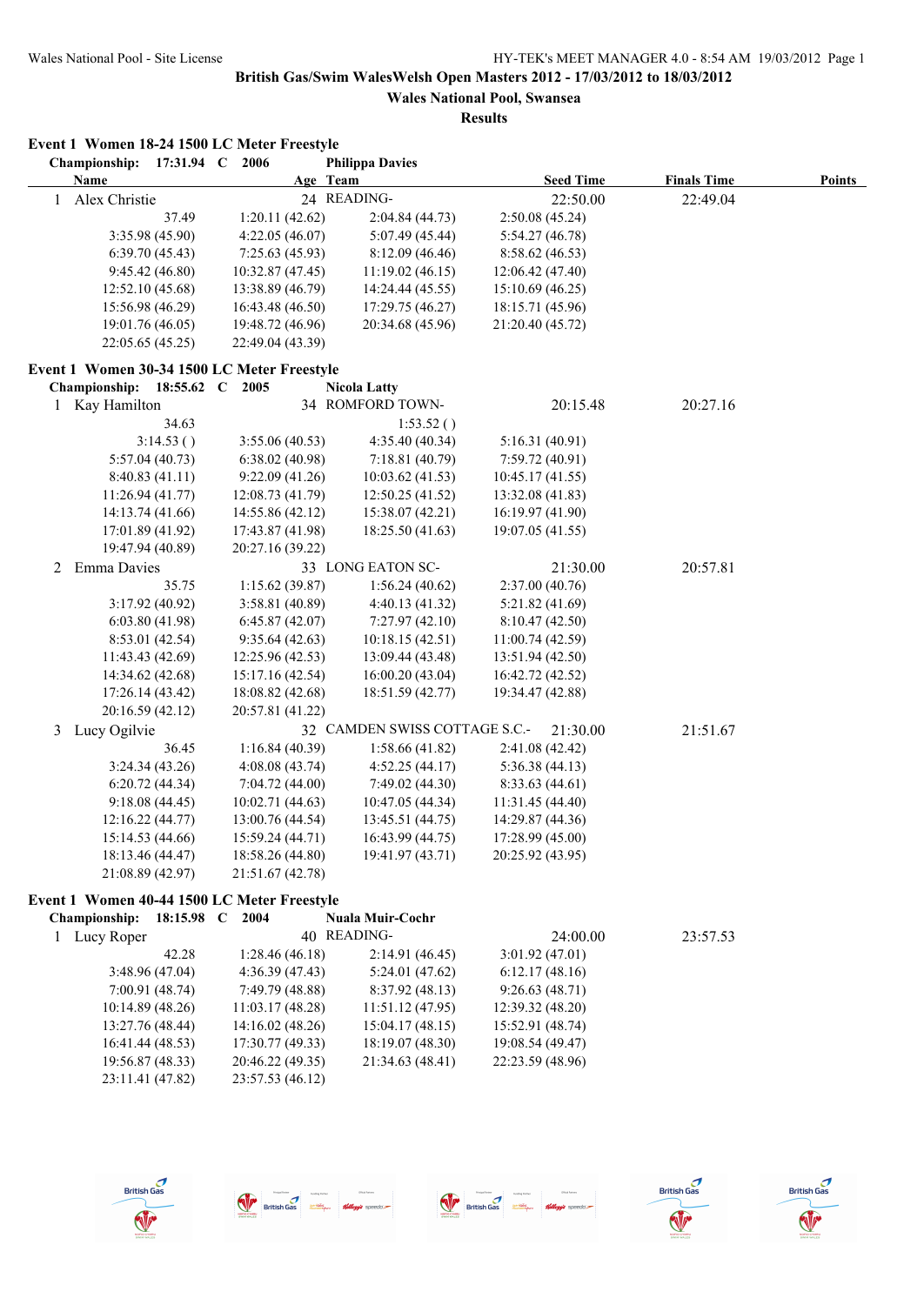**Wales National Pool, Swansea**

|   | (Event 1 Women 40-44 1500 LC Meter Freestyle) |                  |                                         |                  |                     |
|---|-----------------------------------------------|------------------|-----------------------------------------|------------------|---------------------|
|   | 2 Geertje Van Keulen                          |                  | 43 WELSH WANDERERS-                     | 24:00.00         | 24:23.53            |
|   | 40.21                                         | 1:25.84 (45.63)  | 2:13.34 (47.50)                         | 3:01.49(48.15)   |                     |
|   | 3:50.08 (48.59)                               | 4:38.39 (48.31)  | 5:27.24(48.85)                          | 6:15.98(48.74)   |                     |
|   | 7:04.98 (49.00)                               | 7:53.78 (48.80)  | 8:43.18 (49.40)                         | 9:32.71 (49.53)  |                     |
|   | 10:22.20 (49.49)                              | 11:11.37 (49.17) | 12:01.31 (49.94)                        | 12:50.84 (49.53) |                     |
|   | 13:40.58 (49.74)                              | 14:30.46 (49.88) | 15:19.69 (49.23)                        | 16:09.91 (50.22) |                     |
|   | 16:59.33 (49.42)                              | 17:48.83 (49.50) | 18:38.12 (49.29)                        | 19:27.40 (49.28) |                     |
|   | 20:16.80 (49.40)                              | 21:06.94 (50.14) | 21:56.71 (49.77)                        | 22:46.60 (49.89) |                     |
|   | 23:35.14 (48.54)                              | 24:23.53 (48.39) |                                         |                  |                     |
|   | Event 1 Women 45-49 1500 LC Meter Freestyle   |                  |                                         |                  |                     |
|   | Championship: 20:08.52 C                      | 17/03/2012       | <b>Nuala Muir-Cochrane</b>              |                  | <b>Camden Swiss</b> |
| 1 | Nuala Muir-Cochrane                           |                  | 48 CAMDEN SWISS COTTAGE S.C.-           | 23:30.12         | 20:08.52 C          |
|   | 35.98                                         | 1:15.37 (39.39)  | 1:56.06(40.69)                          | 2:36.22(40.16)   |                     |
|   | 3:16.24(40.02)                                | 3:56.45(40.21)   | 4:36.73 (40.28)                         | 5:17.24(40.51)   |                     |
|   | 5:57.51 (40.27)                               | 6:37.69(40.18)   | 7:17.95 (40.26)                         | 7:58.49(40.54)   |                     |
|   | 8:39.13 (40.64)                               | 9:19.64(40.51)   | 10:00.37 (40.73)                        | 10:41.06 (40.69) |                     |
|   | 11:21.93 (40.87)                              | 12:02.47 (40.54) | 12:43.23 (40.76)                        | 13:23.84 (40.61) |                     |
|   | 14:04.26 (40.42)                              | 14:45.12 (40.86) | 15:26.14 (41.02)                        | 16:06.64 (40.50) |                     |
|   | 16:47.49 (40.85)                              | 17:28.18 (40.69) | 18:09.16 (40.98)                        | 18:50.02 (40.86) |                     |
|   | 19:29.95 (39.93)                              | 20:08.52 (38.57) |                                         |                  |                     |
| 2 | Sonja Haglund                                 |                  | 46 KUNGSBACKA SIMSALLSKAP-              | 25:00.00         | 24:27.31            |
|   | 41.76                                         | 1:27.90(46.14)   | 2:15.25(47.35)                          | 3:04.33 (49.08)  |                     |
|   | 3:53.72 (49.39)                               | 4:42.60 (48.88)  | 5:31.63(49.03)                          | 6:20.66(49.03)   |                     |
|   | 7:09.47(48.81)                                | 7:58.22(48.75)   | 8:47.92 (49.70)                         | 9:37.55(49.63)   |                     |
|   | 10:27.06 (49.51)                              | 11:16.85 (49.79) | 12:06.65(49.80)                         | 12:55.94 (49.29) |                     |
|   | 13:45.18 (49.24)                              | 14:34.71 (49.53) | 15:23.86 (49.15)                        | 16:13.14 (49.28) |                     |
|   | 17:02.38 (49.24)                              | 17:51.99 (49.61) | 18:41.21 (49.22)                        | 19:31.13 (49.92) |                     |
|   | 20:20.87 (49.74)                              | 21:10.66 (49.79) | 22:00.96 (50.30)                        | 22:51.27 (50.31) |                     |
|   | 23:40.28 (49.01)                              | 24:27.31 (47.03) |                                         |                  |                     |
|   |                                               |                  |                                         |                  |                     |
|   | Event 1 Women 50-54 1500 LC Meter Freestyle   |                  |                                         |                  |                     |
|   | Championship:<br>20:53.94 C 2010              |                  | <b>Stel Farrar</b><br>53 ARFON MASTERS- |                  |                     |
| 1 | Stella Farrar                                 |                  |                                         | 21:55.03         | 21:19.55            |
|   | 38.13                                         | 1:20.08(41.95)   | 2:02.42 (42.34)                         | 2:44.58 (42.16)  |                     |
|   | 3:26.74(42.16)                                | 4:09.43 (42.69)  | 4:52.37 (42.94)                         | 5:35.26 (42.89)  |                     |
|   | 6:18.66(43.40)                                | 7:01.84(43.18)   | 7:44.79 (42.95)                         | 8:27.97(43.18)   |                     |
|   | 9:11.01(43.04)                                | 9:54.08(43.07)   | 10:37.13 (43.05)                        | 11:20.25(43.12)  |                     |
|   | 12:03.10(42.85)                               | 12:46.19 (43.09) | 13:28.79 (42.60)                        | 14:11.97 (43.18) |                     |
|   | 14:54.60 (42.63)                              | 15:37.62 (43.02) | 16:20.39 (42.77)                        | 17:03.63 (43.24) |                     |
|   | 17:46.70 (43.07)                              | 18:29.30 (42.60) | 19:12.72 (43.42)                        | 19:55.82 (43.10) |                     |
|   | 20:38.02 (42.20)                              | 21:19.55 (41.53) |                                         |                  |                     |
| 2 | Maggie Smith                                  |                  | 54 CITY OF OXFORD-                      | 24:00.00         | 21:59.70            |
|   | 40.19                                         | 1:23.62(43.43)   | 2:07.71 (44.09)                         | 2:51.72(44.01)   |                     |
|   | 3:35.89 (44.17)                               | 4:19.80 (43.91)  | 5:04.14 (44.34)                         | 5:48.81 (44.67)  |                     |
|   | 6:32.99(44.18)                                | 7:17.00 (44.01)  | 8:00.92 (43.92)                         | 8:45.23 (44.31)  |                     |
|   | 9:29.51 (44.28)                               | 10:14.35 (44.84) | 10:58.55 (44.20)                        | 11:42.98 (44.43) |                     |
|   | 12:27.01 (44.03)                              | 13:11.38 (44.37) | 13:55.30 (43.92)                        | 14:39.79 (44.49) |                     |
|   | 15:23.59 (43.80)                              | 16:07.86 (44.27) | 16:52.15 (44.29)                        | 17:36.72 (44.57) |                     |
|   | 18:20.93 (44.21)                              | 19:05.59 (44.66) | 19:49.59 (44.00)                        | 20:34.02 (44.43) |                     |
|   | 21:17.95 (43.93)                              | 21:59.70 (41.75) |                                         |                  |                     |







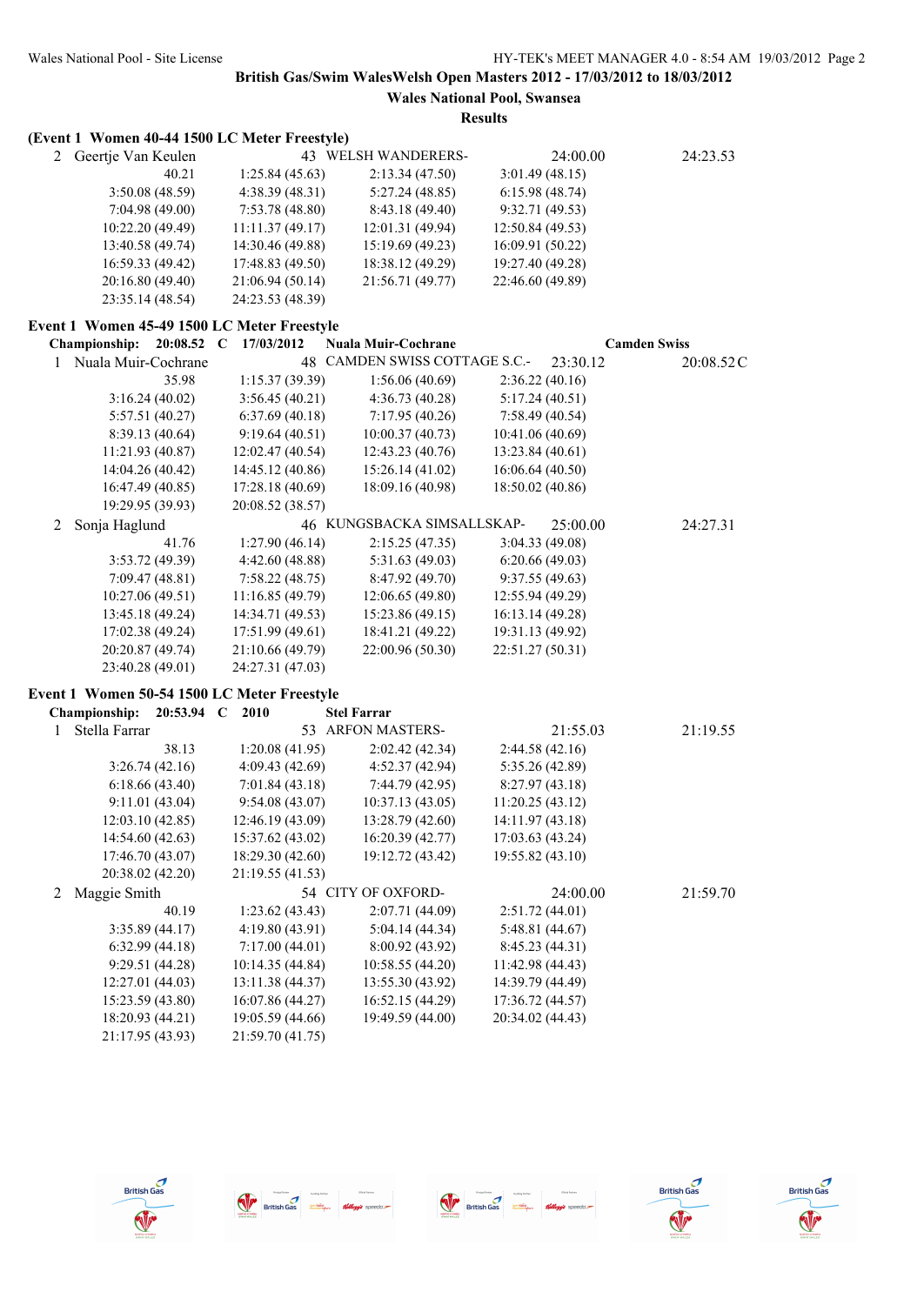|   | (Event 1 Women 50-54 1500 LC Meter Freestyle) |                    |                          |                                      |          |
|---|-----------------------------------------------|--------------------|--------------------------|--------------------------------------|----------|
|   | 3 Lesley Cook                                 |                    | 54 OTTERS SWIMMING CLUB- | 24:30.00                             | 22:36.21 |
|   | 39.73                                         | 1:23.79(44.06)     | 2:08.69(44.90)           | 2:54.35(45.66)                       |          |
|   | 3:40.19 (45.84)                               | 4:25.97 (45.78)    | 5:11.78(45.81)           | 5:57.86 (46.08)                      |          |
|   | 6:43.41(45.55)                                | 7:29.02(45.61)     | 8:14.43(45.41)           | 9:00.27(45.84)                       |          |
|   | 9:45.22(44.95)                                | 10:31.45 (46.23)   | 11:16.82 (45.37)         | 12:02.55 (45.73)                     |          |
|   | 12:48.45 (45.90)                              | 13:34.38 (45.93)   | 14:19.73 (45.35)         | 15:05.57 (45.84)                     |          |
|   | 15:51.55 (45.98)                              | 16:37.56 (46.01)   | 17:22.71 (45.15)         | 18:07.96 (45.25)                     |          |
|   | 18:53.60 (45.64)                              | 19:39.03 (45.43)   | 20:23.88 (44.85)         | 21:09.04 (45.16)                     |          |
|   | 21:53.43 (44.39)                              | 22:36.21 (42.78)   |                          |                                      |          |
| 4 | Catherine Hartle                              |                    | 54 SPENCER SWIM TEAM-    | 22:57.00                             | 23:01.91 |
|   | 41.67                                         | 1:26.85(45.18)     | 2:12.18(45.33)           | 2:57.46 (45.28)                      |          |
|   | 3:42.48(45.02)                                | 4:26.91 (44.43)    | 5:11.84(44.93)           | 5:56.72 (44.88)                      |          |
|   | 6:42.08(45.36)                                | 7:27.39(45.31)     | 8:13.16(45.77)           | 8:59.15 (45.99)                      |          |
|   | 9:45.17(46.02)                                | 10:31.21 (46.04)   | 11:17.25(46.04)          | 12:03.26 (46.01)                     |          |
|   | 12:49.15 (45.89)                              | 13:35.32 (46.17)   | 14:22.09 (46.77)         | 15:08.84 (46.75)                     |          |
|   | 15:56.00 (47.16)                              | 16:42.85 (46.85)   | 17:30.08 (47.23)         | 18:16.99 (46.91)                     |          |
|   | 19:04.29 (47.30)                              | 19:51.67 (47.38)   | 20:39.83 (48.16)         | 21:27.60 (47.77)                     |          |
|   | 22:15.05 (47.45)                              | 23:01.91 (46.86)   |                          |                                      |          |
| 5 | Carolyn Fox                                   |                    | 51 READING-              | 22:50.00                             | 23:10.77 |
|   | 39.70                                         | 1:24.65 (44.95)    | 2:10.96(46.31)           |                                      |          |
|   | 3:44.22()                                     |                    | 5:17.00()                |                                      |          |
|   | 6:50.42()                                     |                    | 8:24.01()                |                                      |          |
|   | 9:58.24()                                     | 10:45.25 (47.01)   | 11:32.06 (46.81)         |                                      |          |
|   | 13:06.78()                                    |                    | 14:39.94()               |                                      |          |
|   | 16:12.73()                                    |                    | 17:45.62()               |                                      |          |
|   | 19:19.44()                                    |                    | 20:52.88()               |                                      |          |
|   | 22:25.20()                                    | 23:10.77 (45.57)   |                          |                                      |          |
| 6 | Delia Keen                                    |                    |                          | 51 CARMARTHHENSHIRE MASTERS 30:01.75 | 32:43.53 |
|   | 53.46                                         | 1:53.93 (1:00.47)  | 2:55.17 (1:01.24)        | 3:57.86 (1:02.69)                    |          |
|   | 5:01.39 (1:03.53)                             | 6:06.99(1:05.60)   | 7:12.45(1:05.46)         | 8:18.26 (1:05.81)                    |          |
|   | 9:23.73 (1:05.47)                             | 10:28.87(1:05.14)  | 11:35.24(1:06.37)        | 12:40.94 (1:05.70)                   |          |
|   | 13:46.01 (1:05.07)                            | 14:52.69 (1:06.68) | 15:59.30 (1:06.61)       | 17:06.21 (1:06.91)                   |          |
|   | 18:12.91 (1:06.70)                            | 19:19.19 (1:06.28) | 20:26.36 (1:07.17)       | 21:33.60 (1:07.24)                   |          |
|   | 22:39.95 (1:06.35)                            | 23:47.45 (1:07.50) | 24:54.23 (1:06.78)       | 26:01.16 (1:06.93)                   |          |
|   | 27:09.60 (1:08.44)                            | 28:17.39 (1:07.79) | 29:24.54 (1:07.15)       | 30:32.03 (1:07.49)                   |          |
|   | 31:39.56 (1:07.53)                            | 32:43.53 (1:03.97) |                          |                                      |          |
| 7 | Gill Miles                                    |                    | 52 BRISTOL HENLEAZE-     | 35:00.00                             | 33:23.66 |
|   | 55.86                                         |                    | 3:01.05()                |                                      |          |
|   | 5:10.43()                                     |                    | 7:21.52()                |                                      |          |
|   | 9:35.14()                                     |                    | 11:47.56()               |                                      |          |
|   | 14:02.02()                                    |                    | 16:15.80()               |                                      |          |
|   | 18:31.05()                                    |                    | 20:46.86()               |                                      |          |
|   | 23:06.07()                                    |                    | 25:23.98()               |                                      |          |
|   | 27:43.52()                                    |                    | 30:00.64()               | 31:08.48 (1:07.84)                   |          |
|   | 32:18.49 (1:10.01)                            | 33:23.66 (1:05.17) |                          |                                      |          |









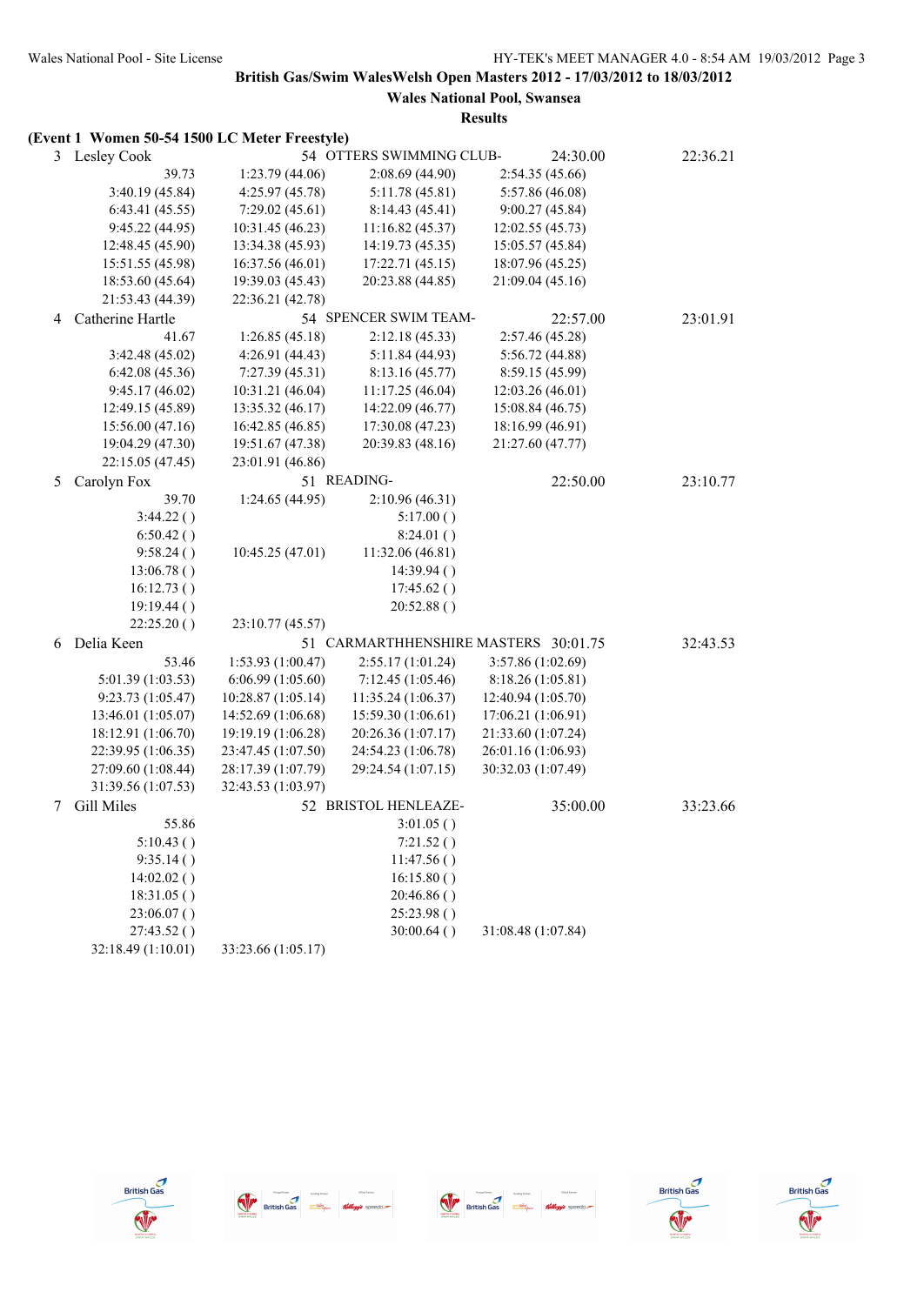**Wales National Pool, Swansea Results**

## **Event 1 Women 55-59 1500 LC Meter Freestyle**

|               | <b>Championship:</b> | $21:27.92$ C     | 17/03/2012                                  | <b>Anne Bourne</b> |                         | <b>Camphill Ed</b> |  |           |
|---------------|----------------------|------------------|---------------------------------------------|--------------------|-------------------------|--------------------|--|-----------|
| $\mathbf{1}$  | Anne Bourne          |                  |                                             |                    | 58 CAMPHILL EDWARDIANS- | 21:18.31           |  | 21:27.92C |
|               |                      | 38.23            | 1:20.60(42.37)                              |                    | 2:04.51 (43.91)         | 2:48.13(43.62)     |  |           |
|               |                      | 3:31.97(43.84)   | 4:15.84(43.87)                              |                    | 4:59.36(43.52)          | 5:43.14(43.78)     |  |           |
|               |                      | 6:26.94(43.80)   | 7:10.45(43.51)                              |                    | 7:53.76(43.31)          | 8:37.25 (43.49)    |  |           |
|               |                      | 9:20.17(42.92)   | 10:03.26 (43.09)                            |                    | 10:46.12 (42.86)        | 11:29.10 (42.98)   |  |           |
|               |                      | 12:11.61(42.51)  | 12:54.43 (42.82)                            |                    | 13:36.85 (42.42)        | 14:19.59 (42.74)   |  |           |
|               |                      | 15:02.18 (42.59) | 15:45.02 (42.84)                            |                    | 16:27.89 (42.87)        | 17:11.34(43.45)    |  |           |
|               |                      | 17:54.31 (42.97) | 18:37.91 (43.60)                            |                    | 19:21.13 (43.22)        | 20:04.72 (43.59)   |  |           |
|               |                      | 20:46.93 (42.21) | 21:27.92 (40.99)                            |                    |                         |                    |  |           |
| 2             | <b>Beverley Best</b> |                  |                                             |                    | 57 PONTYPOOL SC-        | 30:36.00           |  | 28:08.46  |
|               |                      | 51.91            | 1:47.25 (55.34)                             |                    | 2:44.34 (57.09)         | 3:42.00 (57.66)    |  |           |
|               |                      | 4:38.24(56.24)   | 5:35.20 (56.96)                             |                    | 6:31.55(56.35)          | 7:28.79(57.24)     |  |           |
|               |                      | 8:25.16 (56.37)  | 9:21.57(56.41)                              |                    | 10:17.60 (56.03)        | 11:14.46 (56.86)   |  |           |
|               |                      | 12:10.68 (56.22) | 13:07.91 (57.23)                            |                    | 14:04.68 (56.77)        | 15:01.41 (56.73)   |  |           |
|               |                      | 15:57.78 (56.37) | 16:54.79 (57.01)                            |                    | 17:51.33 (56.54)        | 18:47.83 (56.50)   |  |           |
|               |                      | 19:43.95 (56.12) | 20:40.37 (56.42)                            |                    | 21:37.37 (57.00)        | 22:34.19 (56.82)   |  |           |
|               |                      | 23:30.82 (56.63) | 24:27.43 (56.61)                            |                    | 25:24.74 (57.31)        | 26:22.53 (57.79)   |  |           |
|               |                      | 27:16.34 (53.81) | 28:08.46 (52.12)                            |                    |                         |                    |  |           |
| $\mathcal{E}$ | Lorraine Crook       |                  |                                             | 58 CALDICOT-       |                         | 30:12.89           |  | 31:12.49  |
|               |                      | 53.82            | 1:53.07 (59.25)                             |                    | 2:54.13(1:01.06)        | 3:55.31 (1:01.18)  |  |           |
|               | 4:58.19(1:02.88)     |                  | 6:00.30(1:02.11)                            |                    | 7:03.61 (1:03.31)       | 8:06.27(1:02.66)   |  |           |
|               | 9:08.97(1:02.70)     |                  | 10:12.93 (1:03.96)                          |                    | 11:16.09(1:03.16)       | 12:19.17 (1:03.08) |  |           |
|               | 13:22.06 (1:02.89)   |                  | 14:24.68 (1:02.62)                          |                    | 15:27.27 (1:02.59)      | 16:29.79 (1:02.52) |  |           |
|               | 17:32.56 (1:02.77)   |                  | 18:35.15 (1:02.59)                          |                    | 19:37.51 (1:02.36)      | 20:40.70 (1:03.19) |  |           |
|               | 21:43.42 (1:02.72)   |                  | 22:47.12 (1:03.70)                          |                    | 23:50.29 (1:03.17)      | 24:54.11 (1:03.82) |  |           |
|               | 25:58.69 (1:04.58)   |                  | 27:02.55 (1:03.86)                          |                    | 28:06.60 (1:04.05)      | 29:09.84 (1:03.24) |  |           |
|               | 30:12.65 (1:02.81)   |                  | 31:12.49 (59.84)                            |                    |                         |                    |  |           |
|               |                      |                  | vent 1 Women 60 64 1500 I C Meter Freestyle |                    |                         |                    |  |           |

## **Event 1 Women 60-64 1500 LC Meter Freestyle**

|   | 22:10.65<br><b>Championship:</b> | 17/03/2012<br>C  | <b>Susan Haigh</b>            | <b>Tiverton</b>  |           |
|---|----------------------------------|------------------|-------------------------------|------------------|-----------|
|   | Susan Haigh                      | 60               | <b>TIVERTON-</b>              | 22:30.00         | 22:10.65C |
|   | 38.82                            | 1:21.67(42.85)   | 2:05.87(44.20)                | 2:49.93(44.06)   |           |
|   | 3:34.76(44.83)                   | 4:19.44 (44.68)  | 5:04.04(44.60)                | 5:48.26(44.22)   |           |
|   | 6:33.18(44.92)                   | 7:17.82(44.64)   | 8:03.05(45.23)                | 8:48.05(45.00)   |           |
|   | 9:33.01(44.96)                   | 10:17.79(44.78)  | 11:03.06(45.27)               | 11:47.90 (44.84) |           |
|   | 12:32.83 (44.93)                 | 13:17.66 (44.83) | 14:02.53(44.87)               | 14:47.07 (44.54) |           |
|   | 15:31.93 (44.86)                 | 16:16.45 (44.52) | 17:01.19(44.74)               | 17:45.78 (44.59) |           |
|   | 18:30.63 (44.85)                 | 19:15.22 (44.59) | 20:00.56 (45.34)              | 20:45.21 (44.65) |           |
|   | 21:29.54 (44.33)                 | 22:10.65(41.11)  |                               |                  |           |
| 2 | Karen Bellas                     |                  | 60 CAMDEN SWISS COTTAGE S.C.- | 23:28.53         | 24:20.34  |
|   | 42.43                            | 1:29.19(46.76)   | 2:16.76(47.57)                | 3:04.99(48.23)   |           |
|   | 3:53.45(48.46)                   | 4:42.17(48.72)   | 5:30.85(48.68)                | 6:19.67(48.82)   |           |
|   | 7:08.15(48.48)                   | 7:56.79(48.64)   | 8:45.39(48.60)                | 9:34.65(49.26)   |           |
|   | 10:23.98 (49.33)                 | 11:13.29(49.31)  | 12:02.31(49.02)               | 12:51.82 (49.51) |           |
|   | 13:41.41 (49.59)                 | 14:31.24 (49.83) | 15:20.49(49.25)               | 16:09.30 (48.81) |           |
|   | 16:58.70 (49.40)                 | 17:47.85 (49.15) | 18:36.96(49.11)               | 19:26.07 (49.11) |           |
|   | 20:15.15 (49.08)                 | 21:04.47 (49.32) | 21:54.00 (49.53)              | 22:43.01 (49.01) |           |
|   | 23:31.89 (48.88)                 | 24:20.34 (48.45) |                               |                  |           |









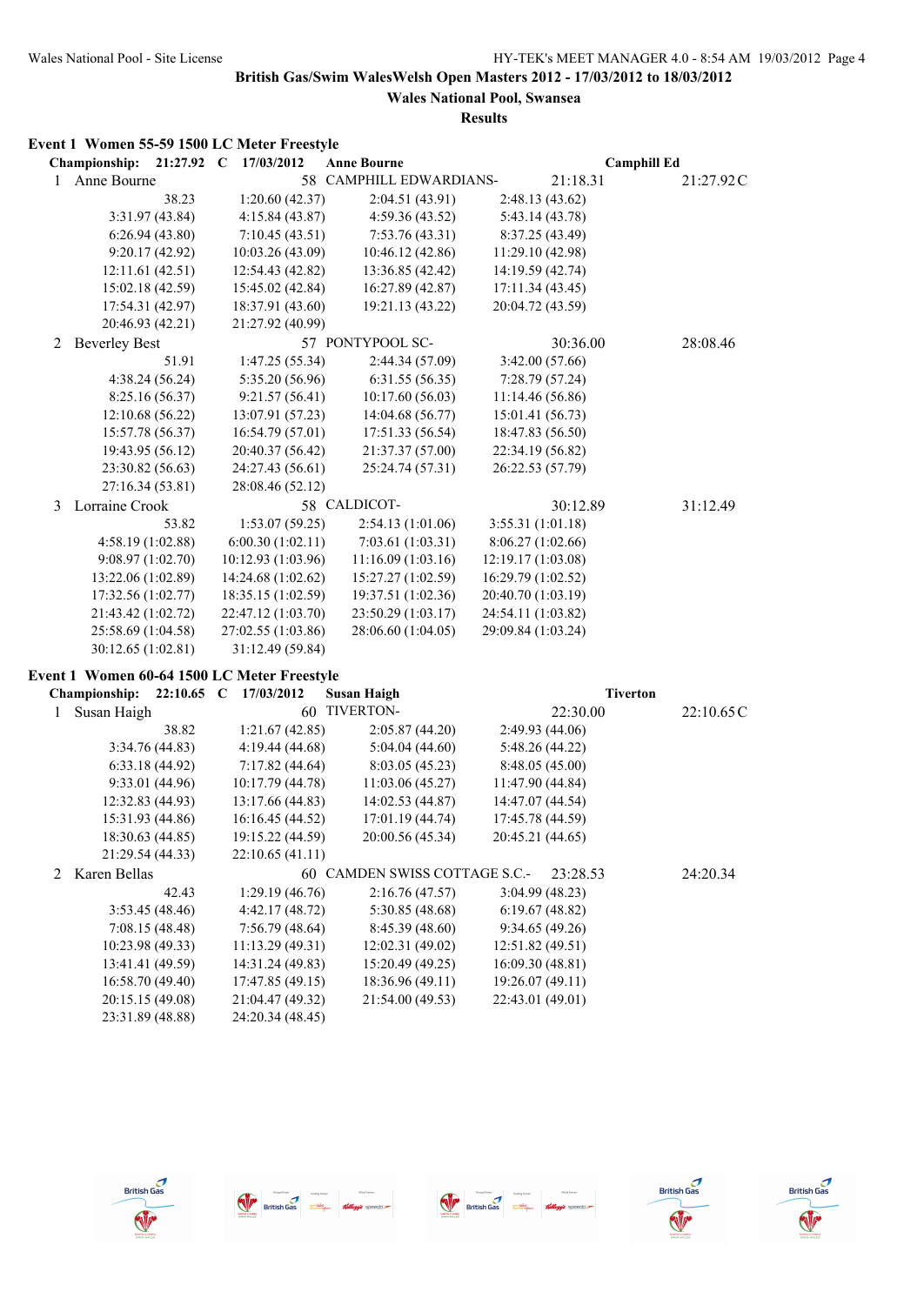**Wales National Pool, Swansea Results**

### **(Event 1 Women 60-64 1500 LC Meter Freestyle)**

| 3 Jane Leslie    |                  | 63 BUDE SHARKS-  | 25:15.00         | 25:45.22 |
|------------------|------------------|------------------|------------------|----------|
| 43.50            | 1:31.22(47.72)   | 2:21.37(50.15)   | 3:12.68(51.31)   |          |
| 4:03.67(50.99)   | 4:55.12(51.45)   | 5:46.82(51.70)   | 6:39.03(52.21)   |          |
| 7:31.28(52.25)   | 8:23.43(52.15)   | 9:15.07(51.64)   | 10:07.07(52.00)  |          |
| 10:58.57(51.50)  | 11:51.05(52.48)  | 12:42.86(51.81)  | 13:34.71 (51.85) |          |
| 14:26.73(52.02)  | 15:18.92(52.19)  | 16:11.32(52.40)  | 17:03.92(52.60)  |          |
| 17:56.07(52.15)  | 18:47.93 (51.86) | 19:40.60 (52.67) | 20:33.33 (52.73) |          |
| 21:26.24(52.91)  | 22:19.37(53.13)  | 23:11.92 (52.55) | 24:04.73 (52.81) |          |
| 24:56.26 (51.53) | 25:45.22 (48.96) |                  |                  |          |

### **Event 1 Women 65-69 1500 LC Meter Freestyle**

|   | <b>Championship:</b> | 25:44.61 C | 17/03/2012       | <b>Rose Dudeney</b>    |                  | <b>MS Marlins</b> |
|---|----------------------|------------|------------------|------------------------|------------------|-------------------|
| 1 | Rose Dudeney         |            |                  | 65 MID SUSSEX MARLINS- | 25:39.00         | 25:44.61 C        |
|   |                      | 46.29      | 1:37.15(50.86)   | 2:28.66(51.51)         | 3:20.35(51.69)   |                   |
|   | 4:12.77(52.42)       |            | 5:04.85(52.08)   | 5:57.00(52.15)         | 6:48.97(51.97)   |                   |
|   | 7:41.03(52.06)       |            | 8:32.78(51.75)   | 9:25.15(52.37)         | 10:17.19(52.04)  |                   |
|   | 11:09.00(51.81)      |            | 12:01.27(52.27)  | 12:52.73(51.46)        | 13:44.36(51.63)  |                   |
|   | 14:36.42(52.06)      |            | 15:28.30 (51.88) | 16:20.41(52.11)        | 17:12.26(51.85)  |                   |
|   | 18:04.47(52.21)      |            | 18:56.89 (52.42) | 19:49.28 (52.39)       | 20:41.13 (51.85) |                   |
|   | 21:32.46 (51.33)     |            | 22:24.61(52.15)  | 23:16.36 (51.75)       | 24:07.74 (51.38) |                   |
|   | 24:57.72 (49.98)     |            | 25:44.61 (46.89) |                        |                  |                   |

### **Event 1 Women 75-79 1500 LC Meter Freestyle**

| Championship: $24:41.76$ C |           | 2006               | <b>Jane Asher</b>  |                    |          |
|----------------------------|-----------|--------------------|--------------------|--------------------|----------|
| 1 Ann Humphris             |           |                    | 75 BARNSTAPLE-     | 37:00.00           | 38:14.51 |
|                            | 1:06.28   | 2:21.11(1:14.83)   | 3:36.08(1:14.97)   |                    |          |
|                            | 6:09.47() | 7:27.19(1:17.72)   | 8:43.15(1:15.96)   | 9:59.28(1:16.13)   |          |
| 11:17.22(1:17.94)          |           | 12:31.59(1:14.37)  | 13:47.80(1:16.21)  | 15:03.62(1:15.82)  |          |
| 16:20.81(1:17.19)          |           |                    | 18:55.97()         | 20:12.94 (1:16.97) |          |
| 21:29.94 (1:17.00)         |           |                    | 24:04.75()         | 25:21.05 (1:16.30) |          |
| 26:39.04 (1:17.99)         |           | 27:57.09 (1:18.05) | 29:17.32 (1:20.23) | 30:32.78 (1:15.46) |          |
| 31:50.66 (1:17.88)         |           |                    | 34:24.09()         | 35:40.72 (1:16.63) |          |
| 36:58.66 (1:17.94)         |           | 38:14.51 (1:15.85) |                    |                    |          |

#### **Event 1 Men 18-24 1500 LC Meter Freestyle**

|             | <b>Championship:</b> | $17:03.92$ C | 17/03/2012       | <b>Craig Nelson</b> |                                   | <b>Swansea Perf</b> |           |
|-------------|----------------------|--------------|------------------|---------------------|-----------------------------------|---------------------|-----------|
|             | Craig Nelson         |              | 22               |                     | SWANSEA PERFORMANCE CENT 16:40.81 |                     | 17:03.92C |
|             |                      | 30.48        | 1:03.90(33.42)   | 1:38.64(34.74)      |                                   | 2:12.91(34.27)      |           |
|             | 2:47.15(34.24)       |              | 3:21.30(34.15)   | 3:56.15(34.85)      |                                   | 4:30.79(34.64)      |           |
|             | 5:05.76 (34.97)      |              | 5:39.27(33.51)   | 6:12.64(33.37)      |                                   | 6:46.37(33.73)      |           |
|             | 7:20.65(34.28)       |              | 7:54.39(33.74)   | 8:28.81(34.42)      |                                   | 9:02.62(33.81)      |           |
|             | 9:38.03(35.41)       |              | 10:12.40(34.37)  | 10:46.98 (34.58)    |                                   | 11:21.41(34.43)     |           |
|             | 11:56.56(35.15)      |              | 12:31.04(34.48)  | 13:05.03 (33.99)    |                                   | 13:39.97 (34.94)    |           |
|             | 14:14.79 (34.82)     |              | 14:49.10 (34.31) | 15:23.88 (34.78)    |                                   | 15:58.37 (34.49)    |           |
|             | 16:32.72 (34.35)     |              | 17:03.92 (31.20) |                     |                                   |                     |           |
| $2^{\circ}$ | Kieran Mackenzie     |              |                  | 18 BRIDGEND CTY-    |                                   | 17:27.21            | 17:23.78  |
|             |                      | 31.04        | 1:04.21(33.17)   | 1:38.97(34.76)      |                                   | 2:13.26(34.29)      |           |
|             | 2:47.62(34.36)       |              | 3:21.56(33.94)   | 3:56.29(34.73)      |                                   | 4:30.93(34.64)      |           |
|             | 5:05.58(34.65)       |              | 5:39.70(34.12)   | 6:13.83(34.13)      |                                   | 6:48.33(34.50)      |           |
|             | 7:23.18(34.85)       |              | 7:58.37(35.19)   | 8:33.63(35.26)      |                                   | 9:08.97(35.34)      |           |
|             | 9:44.26(35.29)       |              | 10:19.53(35.27)  | 10:54.99(35.46)     |                                   | 11:30.58 (35.59)    |           |
|             | 12:05.85(35.27)      |              | 12:41.55(35.70)  | 13:16.82(35.27)     |                                   | 13:52.36 (35.54)    |           |
|             | 14:27.63 (35.27)     |              | 15:03.28(35.65)  | 15:38.49 (35.21)    |                                   | 16:14.43 (35.94)    |           |
|             | 16:49.48 (35.05)     |              | 17:23.78 (34.30) |                     |                                   |                     |           |







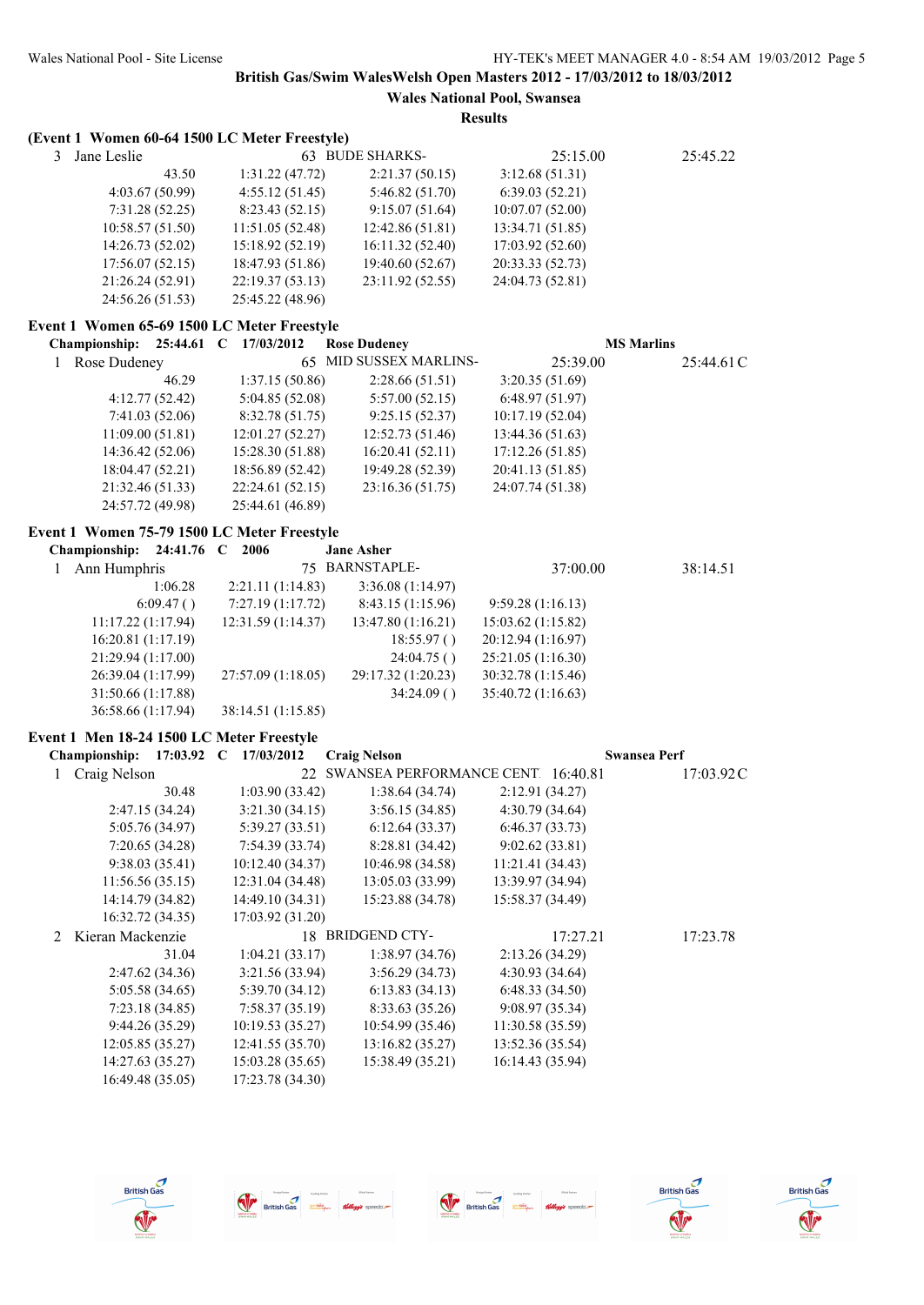## **Wales National Pool, Swansea Results**

## **Event 1 Men 25-29 1500 LC Meter Freestyle**

|   | <b>Championship:</b>                      | 18:25.63 C      | 2009             |    | <b>Rhys Smith</b>          |                  |          |          |
|---|-------------------------------------------|-----------------|------------------|----|----------------------------|------------------|----------|----------|
| 1 | Chris Johns                               |                 |                  |    | 27 LLANTRISANT-            |                  | 25:00.00 | 24:30.05 |
|   |                                           | 40.36           | 1:25.04 (44.68)  |    | 2:10.36 (45.32)            | 2:57.82(47.46)   |          |          |
|   |                                           | 3:46.72 (48.90) | 4:35.19 (48.47)  |    | 5:24.14(48.95)             | 6:12.82(48.68)   |          |          |
|   |                                           | 7:02.06(49.24)  | 7:51.61(49.55)   |    | 8:41.77(50.16)             | 9:31.76 (49.99)  |          |          |
|   | 10:21.53 (49.77)                          |                 | 11:11.32 (49.79) |    | 12:00.92 (49.60)           | 12:51.14 (50.22) |          |          |
|   | 13:41.15 (50.01)                          |                 | 14:30.42 (49.27) |    | 15:21.21 (50.79)           | 16:10.88 (49.67) |          |          |
|   | 17:01.55 (50.67)                          |                 | 17:51.56 (50.01) |    | 18:42.51 (50.95)           | 19:33.16 (50.65) |          |          |
|   | 20:24.26 (51.10)                          |                 | 21:14.51 (50.25) |    | 22:05.68 (51.17)           | 22:55.55 (49.87) |          |          |
|   | 23:43.15 (47.60)                          |                 | 24:30.05 (46.90) |    |                            |                  |          |          |
| 2 | <b>Ben Preston</b>                        |                 |                  |    | 29 FISHGUARD FLYERS SC-    |                  | 27:00.00 | 27:29.97 |
|   |                                           | 46.08           | 1:35.34(49.26)   |    | 2:28.92 (53.58)            | 3:23.67(54.75)   |          |          |
|   |                                           | 4:19.24 (55.57) | 5:15.32 (56.08)  |    | 6:11.89(56.57)             | 7:07.59 (55.70)  |          |          |
|   |                                           | 8:03.50 (55.91) | 8:59.72 (56.22)  |    | 9:55.64(55.92)             | 10:52.28 (56.64) |          |          |
|   | 11:48.59(56.31)                           |                 | 12:45.39 (56.80) |    | 13:41.70 (56.31)           | 14:38.18 (56.48) |          |          |
|   | 15:33.76 (55.58)                          |                 | 16:30.24 (56.48) |    | 17:26.06 (55.82)           | 18:21.85 (55.79) |          |          |
|   | 19:18.08 (56.23)                          |                 | 20:13.92 (55.84) |    | 21:08.84 (54.92)           | 22:03.14 (54.30) |          |          |
|   | 22:59.31 (56.17)                          |                 | 23:53.48 (54.17) |    | 24:49.79 (56.31)           | 25:45.66 (55.87) |          |          |
|   | 26:41.26 (55.60)                          |                 | 27:29.97 (48.71) |    |                            |                  |          |          |
|   |                                           |                 |                  |    |                            |                  |          |          |
|   | Event 1 Men 30-34 1500 LC Meter Freestyle |                 |                  |    |                            |                  |          |          |
|   | Championship:                             | 18:40.60 C      | 2005             |    | <b>Justin Palfrey</b>      |                  |          |          |
| 1 | Chris Bumby                               |                 |                  | 31 | CAMDEN SWISS COTTAGE S.C.- |                  | 19:15.00 | 19:39.01 |
|   |                                           | 34.99           | 1:12.70(37.71)   |    | 1:51.26(38.56)             | 2:30.74 (39.48)  |          |          |
|   |                                           | 3:10.81(40.07)  | 3:50.26 (39.45)  |    | 4:30.06 (39.80)            | 5:10.00 (39.94)  |          |          |
|   |                                           | 5:50.11(40.11)  | 6:30.21(40.10)   |    | 7:09.89 (39.68)            | 7:49.67 (39.78)  |          |          |
|   |                                           | 8:29.40 (39.73) | 9:09.23 (39.83)  |    | 9:49.67(40.44)             | 10:29.19 (39.52) |          |          |
|   | 11:09.17 (39.98)                          |                 | 11:48.99 (39.82) |    | 12:28.67 (39.68)           | 13:08.54 (39.87) |          |          |
|   | 13:48.43 (39.89)                          |                 | 14:27.76 (39.33) |    | 15:07.13 (39.37)           | 15:46.15 (39.02) |          |          |
|   | 16:25.47 (39.32)                          |                 | 17:04.69 (39.22) |    | 17:43.75 (39.06)           | 18:22.79 (39.04) |          |          |
|   | 19:01.23 (38.44)                          |                 | 19:39.01 (37.78) |    |                            |                  |          |          |
| 2 | Sam Chadwick                              |                 |                  |    | 33 GODALMING-              |                  | 20:00.00 | 19:45.48 |
|   |                                           | 33.85           | 1:11.70(37.85)   |    | 1:49.84 (38.14)            | 2:28.57(38.73)   |          |          |
|   |                                           | 3:07.51 (38.94) | 3:47.14(39.63)   |    | 4:26.97 (39.83)            | 5:07.51 (40.54)  |          |          |
|   |                                           | 5:47.50 (39.99) | 6:27.45(39.95)   |    | 7:07.59(40.14)             | 7:48.09 (40.50)  |          |          |
|   |                                           | 8:28.13(40.04)  | 9:08.54(40.41)   |    | 9:48.32 (39.78)            | 10:29.05(40.73)  |          |          |
|   | 11:09.18(40.13)                           |                 | 11:49.43 (40.25) |    | 12:29.24 (39.81)           | 13:09.47 (40.23) |          |          |
|   | 13:49.51 (40.04)                          |                 | 14:29.93 (40.42) |    | 15:09.75 (39.82)           | 15:50.14 (40.39) |          |          |
|   | 16:30.10 (39.96)                          |                 | 17:10.38 (40.28) |    | 17:50.02 (39.64)           | 18:29.97 (39.95) |          |          |
|   | 19:08.69 (38.72)                          |                 | 19:45.48 (36.79) |    |                            |                  |          |          |
| 3 | Iain Barrett                              |                 |                  |    | 31 WELSH INDIVIDUAL-       |                  | 20:00.00 | 20:36.50 |
|   |                                           | 34.09           | 1:10.99(36.90)   |    | 1:48.77(37.78)             | 2:27.27 (38.50)  |          |          |
|   |                                           | 3:06.57 (39.30) | 3:46.61(40.04)   |    | 4:27.36(40.75)             | 5:09.00 (41.64)  |          |          |
|   |                                           | 5:50.31(41.31)  | 6:32.22(41.91)   |    | 7:14.07(41.85)             | 7:56.34(42.27)   |          |          |
|   |                                           | 8:38.58 (42.24) | 9:20.85 (42.27)  |    | 10:02.29 (41.44)           | 10:44.85 (42.56) |          |          |
|   | 11:26.33 (41.48)                          |                 | 12:08.18 (41.85) |    | 12:51.04 (42.86)           | 13:33.56 (42.52) |          |          |
|   | 14:16.67(43.11)                           |                 | 14:59.69 (43.02) |    | 15:42.71 (43.02)           | 16:26.16 (43.45) |          |          |
|   | 17:09.28 (43.12)                          |                 | 17:52.25 (42.97) |    | 18:34.41 (42.16)           | 19:15.64 (41.23) |          |          |
|   | 19:57.22 (41.58)                          |                 | 20:36.50 (39.28) |    |                            |                  |          |          |
|   |                                           |                 |                  |    |                            |                  |          |          |









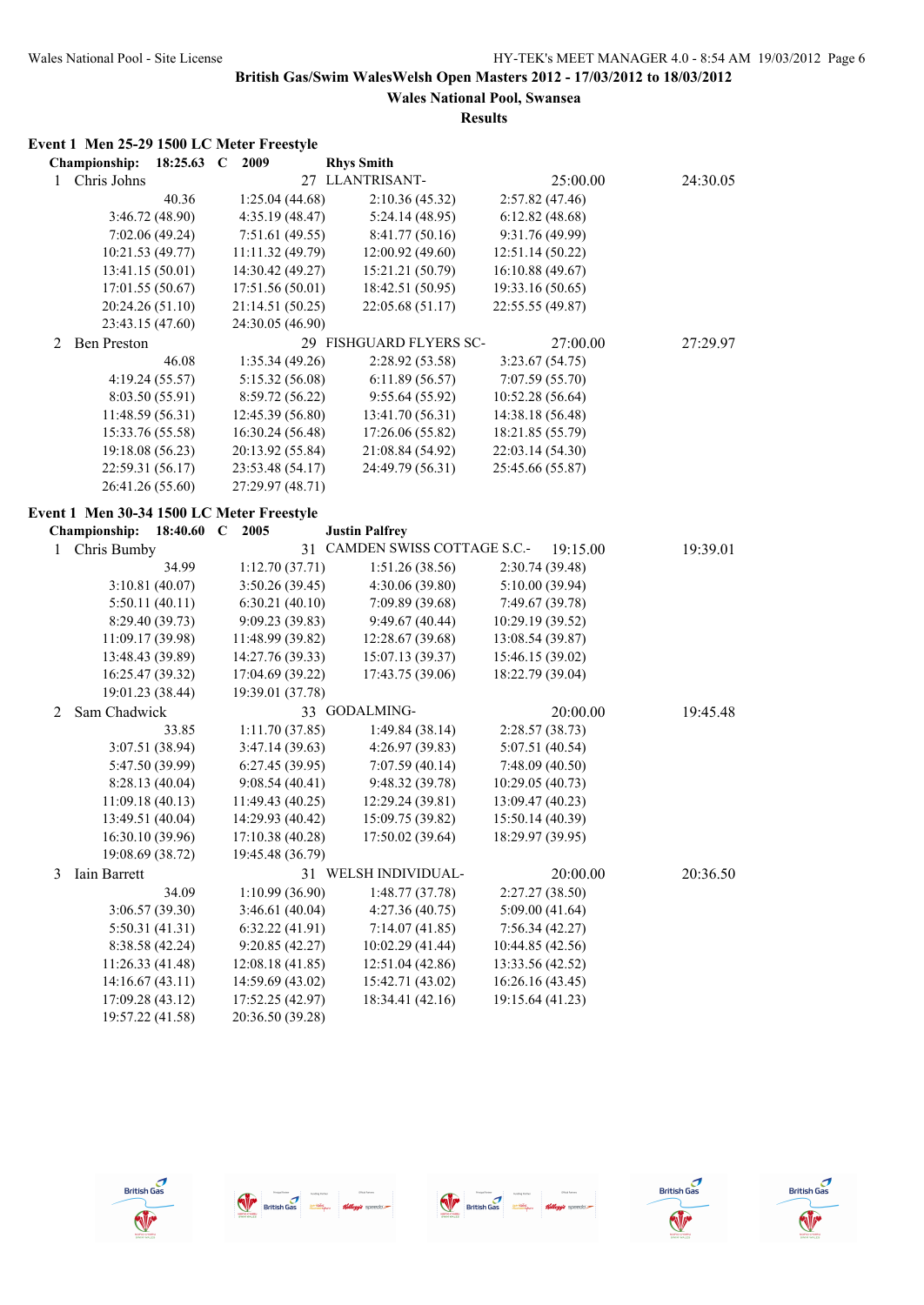|   | Event 1 Men 35-39 1500 LC Meter Freestyle |            |                    |            |                         |                    |          |          |
|---|-------------------------------------------|------------|--------------------|------------|-------------------------|--------------------|----------|----------|
|   | Championship:                             | 17:33.87 C | 2004               |            | <b>Colin Ovington</b>   |                    |          |          |
| 1 | Joel Winter                               |            |                    |            | 39 READING-             |                    | 19:06.48 | 19:12.22 |
|   |                                           | 33.21      | 1:10.07(36.86)     |            | 1:48.20(38.13)          | 2:26.46 (38.26)    |          |          |
|   | 3:05.01 (38.55)                           |            | 3:43.43 (38.42)    |            | 4:21.94(38.51)          | 5:00.58 (38.64)    |          |          |
|   | 5:39.12 (38.54)                           |            | 6:17.59(38.47)     |            | 6:56.29(38.70)          | 7:34.84 (38.55)    |          |          |
|   | 8:13.35(38.51)                            |            | 8:51.83 (38.48)    |            | 9:30.43(38.60)          | 10:09.15 (38.72)   |          |          |
|   | 10:47.98 (38.83)                          |            | 11:26.84 (38.86)   |            | 12:05.84 (39.00)        | 12:44.68 (38.84)   |          |          |
|   | 13:23.70 (39.02)                          |            | 14:02.39 (38.69)   |            | 14:41.10 (38.71)        | 15:19.76 (38.66)   |          |          |
|   | 15:58.75 (38.99)                          |            | 16:37.79 (39.04)   |            | 17:16.61 (38.82)        | 17:55.66 (39.05)   |          |          |
|   | 18:34.33 (38.67)                          |            | 19:12.22 (37.89)   |            |                         |                    |          |          |
| 2 | Andrew Martin                             |            |                    |            | 37 CITY OF CARDIFF-     |                    | 19:29.00 | 20:04.21 |
|   |                                           | 34.60      | 1:12.20(37.60)     |            | 1:51.22(39.02)          | 2:30.33(39.11)     |          |          |
|   | 3:10.28 (39.95)                           |            | 3:50.05 (39.77)    |            | 4:29.88 (39.83)         | 5:09.92(40.04)     |          |          |
|   | 5:50.02(40.10)                            |            | 6:30.01 (39.99)    |            | 7:10.07(40.06)          | 7:50.29(40.22)     |          |          |
|   | 8:30.48(40.19)                            |            | 9:10.79(40.31)     |            | 9:51.57(40.78)          | 10:32.49 (40.92)   |          |          |
|   | 11:13.48(40.99)                           |            | 11:54.40 (40.92)   |            | 12:35.32 (40.92)        | 13:15.91 (40.59)   |          |          |
|   | 13:57.14 (41.23)                          |            | 14:38.07 (40.93)   |            | 15:19.00 (40.93)        | 15:59.89 (40.89)   |          |          |
|   | 16:40.81 (40.92)                          |            | 17:21.79 (40.98)   |            | 18:02.55 (40.76)        | 18:43.39 (40.84)   |          |          |
|   | 19:24.55 (41.16)                          |            | 20:04.21 (39.66)   |            |                         |                    |          |          |
|   |                                           |            |                    |            |                         |                    |          |          |
|   | Event 1 Men 40-44 1500 LC Meter Freestyle |            |                    |            |                         |                    |          |          |
|   | Championship:                             | 18:31.10 C | 2005               |            | <b>Andrew Gristwood</b> |                    |          |          |
|   | <b>Gregory Clements</b>                   |            |                    |            | 41 STROUD MASTERS-      |                    | 23:37.00 | 23:28.71 |
|   |                                           | 39.00      | 1:21.53(42.53)     |            | 2:06.34(44.81)          | 2:51.87(45.53)     |          |          |
|   | 3:38.82 (46.95)                           |            | 4:26.15 (47.33)    |            | 5:12.87(46.72)          | 6:00.46(47.59)     |          |          |
|   | 6:48.37(47.91)                            |            | 7:36.25 (47.88)    |            | 8:23.87(47.62)          | 9:11.86 (47.99)    |          |          |
|   | 9:59.76(47.90)                            |            | 10:48.07(48.31)    |            | 11:35.28 (47.21)        | 12:22.64 (47.36)   |          |          |
|   | 13:10.43(47.79)                           |            | 13:57.75 (47.32)   |            | 14:45.74 (47.99)        | 15:34.29 (48.55)   |          |          |
|   | 16:21.32 (47.03)                          |            | 17:10.19 (48.87)   |            | 17:56.61 (46.42)        | 18:43.74 (47.13)   |          |          |
|   | 19:32.93 (49.19)                          |            | 20:21.54 (48.61)   |            | 21:08.28 (46.74)        | 21:56.79 (48.51)   |          |          |
|   | 22:43.08 (46.29)                          |            | 23:28.71 (45.63)   |            |                         |                    |          |          |
| 2 | Gary Flower                               |            |                    |            | 44 LLANTRISANT-         |                    | 28:00.00 | 28:00.14 |
|   |                                           | 47.12      | 1:39.56 (52.44)    |            | 2:33.86 (54.30)         | 3:29.81 (55.95)    |          |          |
|   | 4:26.15 (56.34)                           |            | 5:23.10 (56.95)    |            | 6:20.55(57.45)          | 7:16.94(56.39)     |          |          |
|   | 8:12.88 (55.94)                           |            | 9:08.09(55.21)     |            | 10:04.06 (55.97)        | 10:59.36 (55.30)   |          |          |
|   | 11:55.03(55.67)                           |            | 12:50.07(55.04)    |            | 13:45.18 (55.11)        | 14:39.51 (54.33)   |          |          |
|   | 15:34.77 (55.26)                          |            | 16:31.57 (56.80)   |            |                         | 18:24.04()         |          |          |
|   |                                           |            |                    | 20:17.56() | 21:13.79 (56.23)        | 22:11.01 (57.22)   |          |          |
|   | 23:08.63 (57.62)                          |            | 24:08.21 (59.58)   |            | 25:07.75 (59.54)        | 26:06.44 (58.69)   |          |          |
|   | 27:04.84 (58.40)                          |            | 28:00.14 (55.30)   |            |                         |                    |          |          |
| 3 | Robin Baker                               |            |                    |            | 42 FISHGUARD FLYERS SC- |                    | 30:00.00 | 31:51.54 |
|   |                                           | 49.82      | 1:48.23 (58.41)    |            | 2:50.25 (1:02.02)       | 3:54.16 (1:03.91)  |          |          |
|   | 4:59.50 (1:05.34)                         |            |                    |            | 7:09.55()               | 8:14.30 (1:04.75)  |          |          |
|   | 9:19.68 (1:05.38)                         |            | 10:24.51 (1:04.83) |            | 11:29.35 (1:04.84)      | 12:32.73 (1:03.38) |          |          |
|   | 13:37.61 (1:04.88)                        |            | 14:41.33 (1:03.72) |            | 15:45.93 (1:04.60)      | 16:49.90 (1:03.97) |          |          |
|   | 17:53.60 (1:03.70)                        |            | 18:57.78 (1:04.18) |            | 20:02.36 (1:04.58)      | 21:06.37 (1:04.01) |          |          |
|   | 22:10.37 (1:04.00)                        |            | 23:16.48 (1:06.11) |            | 24:21.56 (1:05.08)      | 25:26.17 (1:04.61) |          |          |
|   | 26:32.08 (1:05.91)                        |            | 27:38.31 (1:06.23) |            | 28:44.44 (1:06.13)      | 29:50.45 (1:06.01) |          |          |
|   | 30:52.80 (1:02.35)                        |            | 31:51.54 (58.74)   |            |                         |                    |          |          |









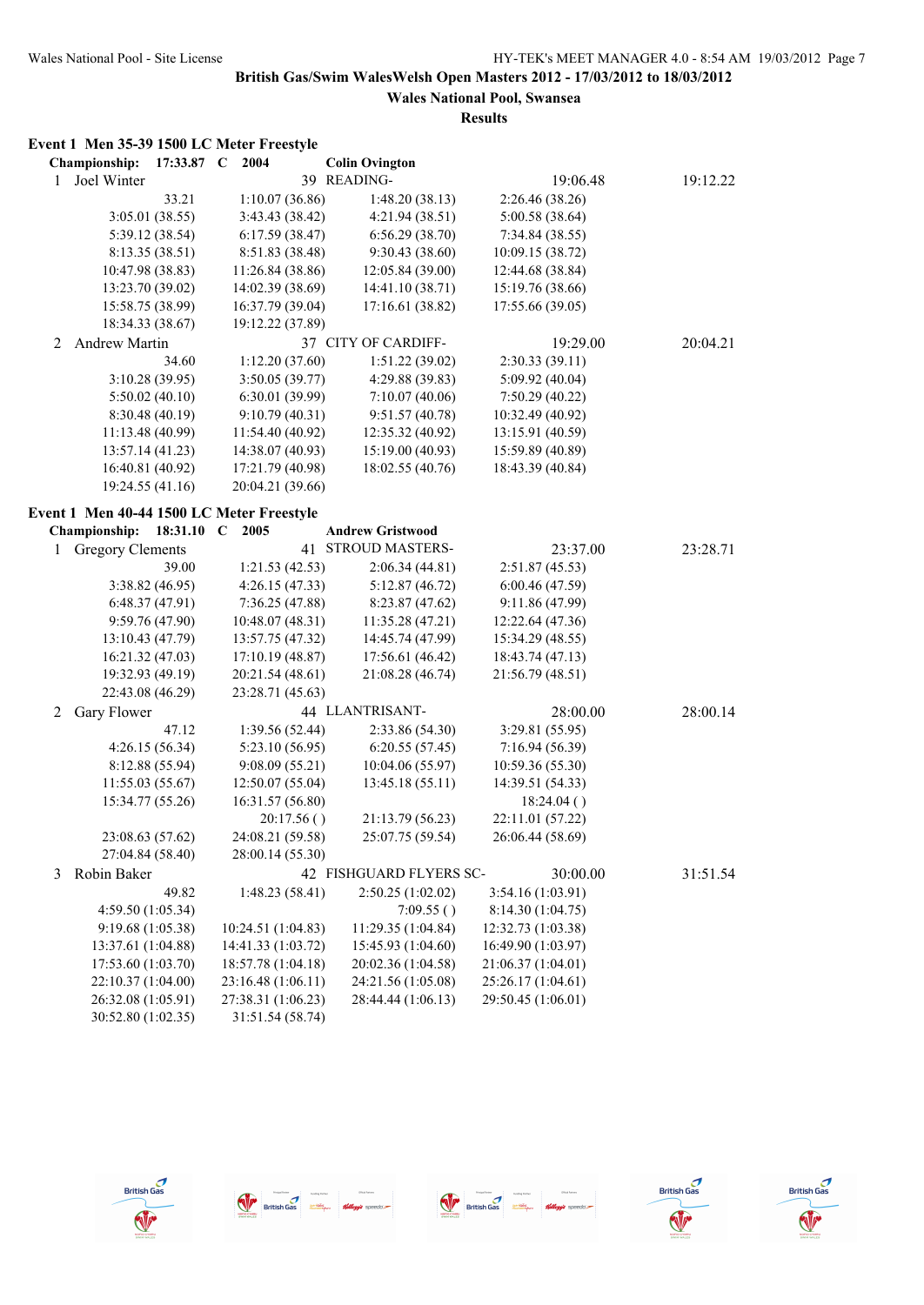**Wales National Pool, Swansea Results**

## **Event 1 Men 45-49 1500 LC Meter Freestyle**

|   | Championship:<br>$17:36.74$ C | 2009             | <b>Calum McKinlay</b>    |                  |          |
|---|-------------------------------|------------------|--------------------------|------------------|----------|
| 1 | Andy Thomas                   |                  | 47 DAVID LLOYDS SC-      | 21:00.00         | 22:11.17 |
|   | 35.51                         | 1:14.63(39.12)   | 1:56.35(41.72)           | 2:38.32 (41.97)  |          |
|   | 3:21.11 (42.79)               |                  | 4:47.71()                | 5:40.81 (53.10)  |          |
|   | 6:15.52(34.71)                | 6:59.43(43.91)   | 7:43.81 (44.38)          | 8:28.47 (44.66)  |          |
|   | 9:13.04(44.57)                | 9:57.80 (44.76)  | 10:43.02 (45.22)         | 11:27.93 (44.91) |          |
|   | 12:13.32 (45.39)              | 12:58.42 (45.10) | 13:45.05 (46.63)         | 14:31.86 (46.81) |          |
|   | 15:17.69 (45.83)              | 16:03.84 (46.15) | 16:50.10 (46.26)         | 17:36.69 (46.59) |          |
|   | 18:22.28 (45.59)              | 19:08.50 (46.22) | 19:55.05 (46.55)         | 20:41.26 (46.21) |          |
|   | 21:27.09 (45.83)              | 22:11.17 (44.08) |                          |                  |          |
| 2 | <b>Brian Phillips</b>         |                  | 49 HEADS OF THE VALLEYS- | 23:00.00         | 22:32.84 |
|   | 39.94                         | 1:24.34(44.40)   | 2:10.25(45.91)           | 2:56.88(46.63)   |          |
|   | 3:42.32 (45.44)               | 4:28.37(46.05)   | 5:13.94 (45.57)          | 5:59.78 (45.84)  |          |
|   | 6:45.46(45.68)                | 7:31.22 (45.76)  | 8:16.59 (45.37)          | 9:01.44(44.85)   |          |
|   | 9:47.14 (45.70)               | 10:32.83 (45.69) | 11:18.23(45.40)          | 12:03.30(45.07)  |          |
|   | 12:48.00 (44.70)              | 13:33.29 (45.29) | 14:18.54 (45.25)         | 15:04.24 (45.70) |          |
|   | 15:48.93 (44.69)              | 16:34.46 (45.53) | 17:20.59 (46.13)         | 18:05.83 (45.24) |          |
|   | 18:51.85 (46.02)              | 19:38.39 (46.54) | 20:23.38 (44.99)         | 21:09.01 (45.63) |          |
|   | 21:53.92 (44.91)              | 22:32.84 (38.92) |                          |                  |          |
| 3 | Oggy East                     |                  | 45 ARFON MASTERS-        | 27:18.15         | 25:35.96 |
|   | 44.25                         | 1:33.04 (48.79)  | 2:22.95 (49.91)          | 3:14.64(51.69)   |          |
|   | 4:06.70 (52.06)               | 4:59.21 (52.51)  | 5:51.56 (52.35)          | 6:44.01(52.45)   |          |
|   | 7:36.05(52.04)                | 8:28.23 (52.18)  | 9:19.84(51.61)           | 10:11.54 (51.70) |          |
|   | 11:03.54 (52.00)              | 11:55.36 (51.82) | 12:47.11 (51.75)         | 13:39.27 (52.16) |          |
|   | 14:31.00 (51.73)              | 15:22.74 (51.74) | 16:15.26 (52.52)         | 17:07.33 (52.07) |          |
|   | 17:59.96 (52.63)              | 18:52.23 (52.27) | 19:44.47 (52.24)         | 20:36.30 (51.83) |          |
|   | 21:27.65 (51.35)              | 22:18.61 (50.96) | 23:09.73 (51.12)         | 24:01.17 (51.44) |          |
|   | 24:50.73 (49.56)              | 25:35.96 (45.23) |                          |                  |          |
| 4 | Neil Wyllis                   |                  | 48 LLANTRISANT-          | 28:00.00         | 25:36.11 |
|   | 46.65                         | 1:37.85 (51.20)  | 2:31.73 (53.88)          | 3:25.06(53.33)   |          |
|   | 4:18.36 (53.30)               | 5:11.01 (52.65)  | 6:05.95 (54.94)          | 7:00.54 (54.59)  |          |
|   | 7:55.85(55.31)                | 8:49.02 (53.17)  | 9:43.34 (54.32)          | 10:36.90 (53.56) |          |
|   | 11:29.27 (52.37)              | 12:18.81 (49.54) | 13:10.37 (51.56)         | 14:00.74 (50.37) |          |
|   | 14:51.87 (51.13)              | 15:42.03 (50.16) | 16:29.78 (47.75)         | 17:20.43 (50.65) |          |
|   | 18:09.42 (48.99)              |                  | 19:49.79()               | 20:39.30 (49.51) |          |
|   |                               | 22:21.45()       | 23:11.37 (49.92)         | 24:01.53 (50.16) |          |
|   | 24:52.37 (50.84)              | 25:36.11 (43.74) |                          |                  |          |
| 5 | <b>Steve Davies</b>           |                  | 47 LLANTRISANT-          | 28:00.00         | 27:38.08 |
|   | 43.99                         | 1:36.18 (52.19)  | 2:30.76 (54.58)          | 3:26.13 (55.37)  |          |
|   | 4:23.22 (57.09)               | 5:20.93 (57.71)  | 6:18.65(57.72)           | 7:17.28(58.63)   |          |
|   | 8:13.80 (56.52)               | 9:09.35(55.55)   | 10:06.66 (57.31)         | 11:03.08 (56.42) |          |
|   | 11:59.76 (56.68)              | 12:55.16(55.40)  | 13:50.23 (55.07)         | 14:46.18 (55.95) |          |
|   | 15:42.91 (56.73)              | 16:40.04 (57.13) | 17:36.46 (56.42)         | 18:32.30 (55.84) |          |
|   | 19:28.75 (56.45)              | 20:24.93 (56.18) | 21:20.20 (55.27)         | 22:16.27 (56.07) |          |
|   | 23:12.09 (55.82)              | 24:05.57 (53.48) | 25:01.67 (56.10)         | 25:56.80 (55.13) |          |
|   | 26:49.43 (52.63)              | 27:38.08 (48.65) |                          |                  |          |









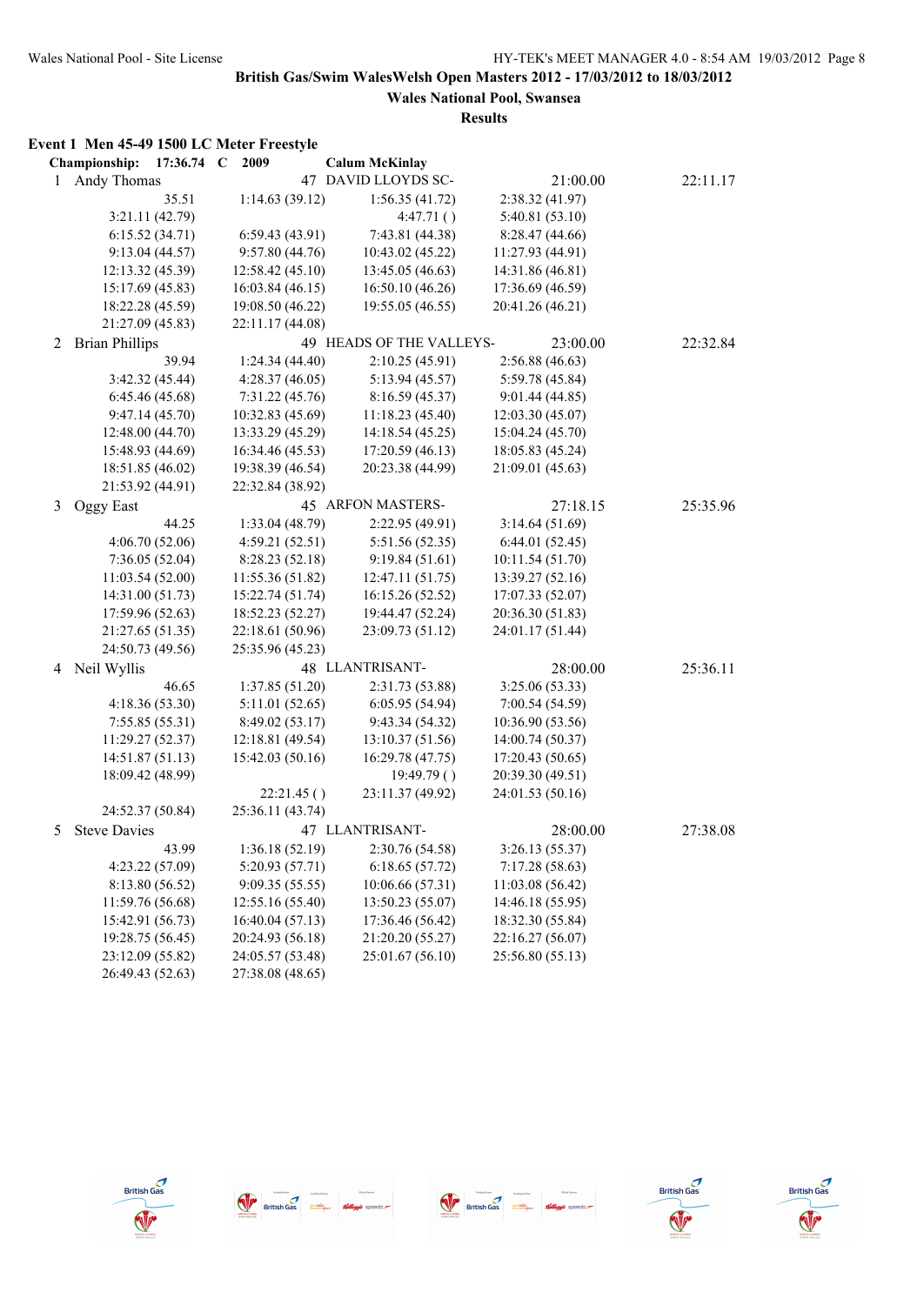|   | (Event 1 Men 45-49 1500 LC Meter Freestyle) |                    |                         |                                      |          |
|---|---------------------------------------------|--------------------|-------------------------|--------------------------------------|----------|
|   | 6 Paul Mason                                |                    | 49 FISHGUARD FLYERS SC- | 26:00.00                             | 27:58.89 |
|   | 42.14                                       | 1:30.56 (48.42)    | 2:22.59(52.03)          | 3:16.10(53.51)                       |          |
|   | 4:10.45 (54.35)                             | 5:05.86 (55.41)    | 6:00.63(54.77)          | 6:55.72(55.09)                       |          |
|   | 7:52.43(56.71)                              | 8:49.48 (57.05)    | 9:46.81 (57.33)         | 10:43.77 (56.96)                     |          |
|   | 11:40.72 (56.95)                            | 12:37.67 (56.95)   | 13:35.57 (57.90)        |                                      |          |
|   | 15:31.31()                                  | 16:28.39 (57.08)   | 17:25.26 (56.87)        | 18:22.02 (56.76)                     |          |
|   | 19:19.29 (57.27)                            | 20:18.12 (58.83)   | 21:18.22 (1:00.10)      | 22:16.13 (57.91)                     |          |
|   | 23:14.61 (58.48)                            | 24:12.74 (58.13)   | 25:13.46 (1:00.72)      | 26:10.55 (57.09)                     |          |
|   | 27:08.25 (57.70)                            | 27:58.89 (50.64)   |                         |                                      |          |
| 7 | Nick Chilton                                |                    | 48 FISHGUARD FLYERS SC- | 31:00.00                             | 30:13.59 |
|   | 48.17                                       | 1:44.00(55.83)     | 2:43.91 (59.91)         | 3:44.56(1:00.65)                     |          |
|   | 4:48.14 (1:03.58)                           | 5:47.49 (59.35)    | 6:50.43(1:02.94)        |                                      |          |
|   | 8:59.32()                                   | 10:01.17(1:01.85)  | 11:04.25(1:03.08)       | 12:05.67 (1:01.42)                   |          |
|   | 13:07.51 (1:01.84)                          | 14:08.67(1:01.16)  | 15:10.80(1:02.13)       | 16:11.91 (1:01.11)                   |          |
|   | 17:12.15(1:00.24)                           | 18:14.41 (1:02.26) | 19:14.95 (1:00.54)      | 20:14.18 (59.23)                     |          |
|   | 21:15.31(1:01.13)                           | 22:16.10 (1:00.79) |                         | 24:18.21()                           |          |
|   | 25:19.76 (1:01.55)                          | 26:21.26 (1:01.50) | 27:22.15 (1:00.89)      | 28:22.83 (1:00.68)                   |          |
|   | 29:21.28 (58.45)                            | 30:13.59 (52.31)   |                         |                                      |          |
|   |                                             |                    |                         |                                      |          |
|   | Event 1 Men 50-54 1500 LC Meter Freestyle   |                    |                         |                                      |          |
|   | Championship: 18:57.07 C 2009               |                    | <b>Tony Morris</b>      |                                      |          |
| 1 | Iwan Ellis-Williams                         |                    |                         | 52 CARMARTHHENSHIRE MASTERS 24:00.00 | 23:54.96 |
|   | 41.49                                       |                    | 2:12.34()               |                                      |          |
|   | 3:48.38()                                   |                    | 5:24.23()               |                                      |          |
|   | 7:01.12()                                   |                    | 8:37.08()               |                                      |          |
|   | 10:13.78()                                  |                    | 11:51.63()              |                                      |          |
|   | 13:27.59()                                  |                    | 15:05.82()              |                                      |          |
|   | 16:43.53()                                  |                    | 18:20.57()              |                                      |          |
|   | 19:57.43()                                  |                    | 21:34.04()              |                                      |          |
|   | 23:09.84()                                  | 23:54.96 (45.12)   |                         |                                      |          |
| 2 | Lewis Saunders                              |                    | 51 STROUD MASTERS-      | 30:36.00                             | 30:13.33 |
|   | 49.15                                       | 1:45.48 (56.33)    | 2:44.18 (58.70)         | 3:44.38 (1:00.20)                    |          |
|   | 4:45.13 (1:00.75)                           | 5:45.83 (1:00.70)  | 6:46.50(1:00.67)        | 7:49.16 (1:02.66)                    |          |
|   | 8:50.93 (1:01.77)                           | 9:54.64(1:03.71)   | 10:56.54 (1:01.90)      | 12:00.60 (1:04.06)                   |          |
|   | 13:03.14 (1:02.54)                          | 14:05.79 (1:02.65) | 15:08.07 (1:02.28)      | 16:10.27(1:02.20)                    |          |
|   |                                             | 18:13.92()         | 19:16.23 (1:02.31)      | 20:15.32 (59.09)                     |          |
|   | 21:17.20 (1:01.88)                          | 22:16.92 (59.72)   | 23:19.18 (1:02.26)      | 24:19.23 (1:00.05)                   |          |
|   |                                             | 26:22.47()         | 27:24.62 (1:02.15)      | 28:24.95 (1:00.33)                   |          |
|   | 29:23.41 (58.46)                            | 30:13.33 (49.92)   |                         |                                      |          |
|   | Event 1 Men 55-59 1500 LC Meter Freestyle   |                    |                         |                                      |          |
|   | Championship: 21:55.90 C 2011               |                    | <b>David Grainger</b>   |                                      |          |
| 1 | Jon Greenwood                               |                    | 59 BRISTOL MASTERS-     | 29:23.00                             | 31:48.54 |
|   | 52.10                                       |                    | 2:48.13()               |                                      |          |
|   | 4:54.40()                                   | 5:59.40 (1:05.00)  | 7:02.57 (1:03.17)       | 8:06.73 (1:04.16)                    |          |
|   | 9:09.56 (1:02.83)                           | 10:14.32 (1:04.76) | 11:18.73 (1:04.41)      |                                      |          |
|   | 13:27.32()                                  | 14:31.13 (1:03.81) | 15:35.32 (1:04.19)      |                                      |          |
|   | 17:45.28()                                  |                    | 19:56.07()              |                                      |          |
|   | 22:05.38()                                  |                    | 24:14.42()              |                                      |          |
|   | 26:24.82()                                  |                    | 28:36.81()              | 29:43.75 (1:06.94)                   |          |
|   | 30:50.64 (1:06.89)                          | 31:48.54 (57.90)   |                         |                                      |          |
|   |                                             |                    |                         |                                      |          |









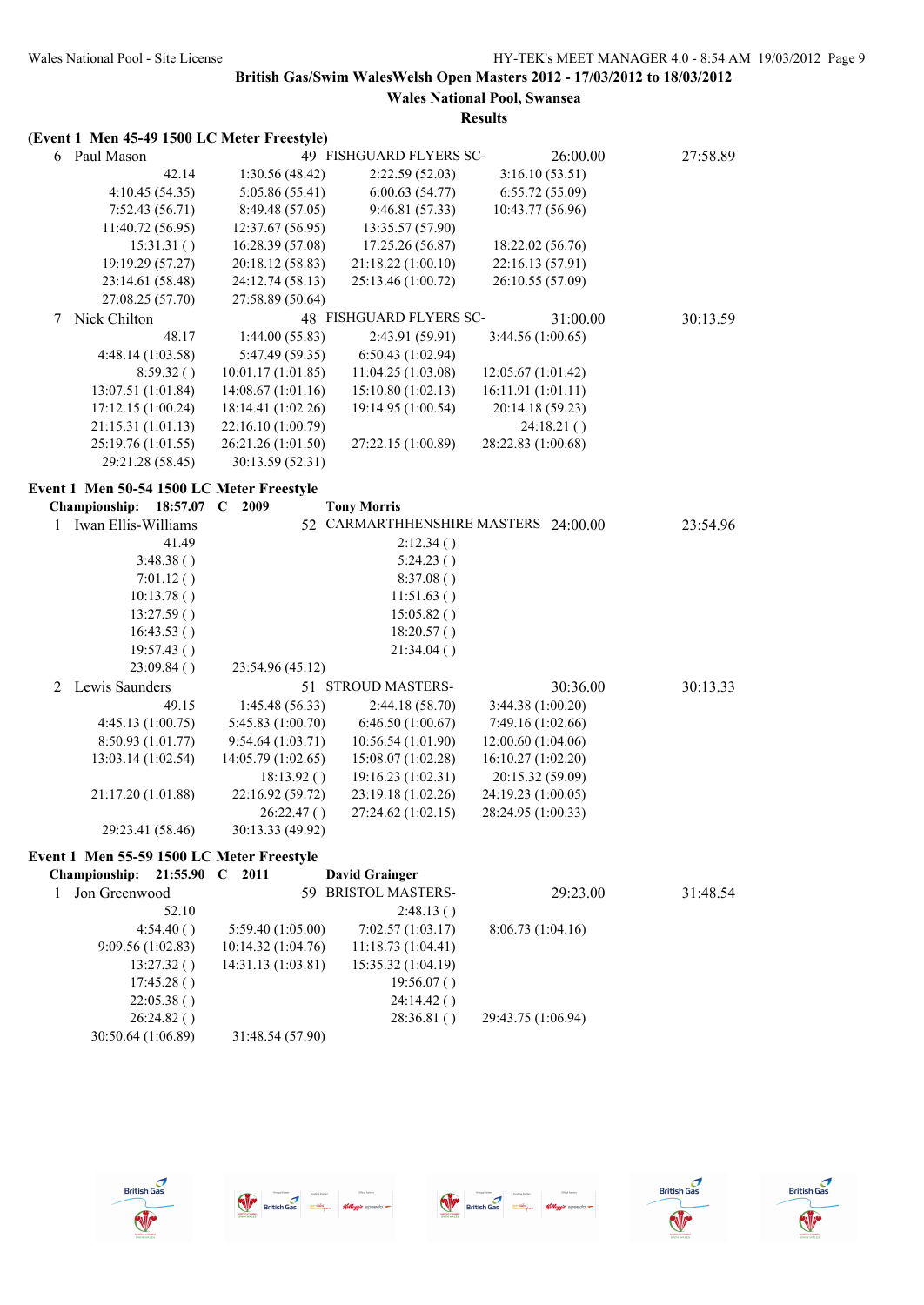## **Wales National Pool, Swansea Results**

|              | Event 1 Men 60-64 1500 LC Meter Freestyle |                 |                     |                                      |                    |            |          |  |
|--------------|-------------------------------------------|-----------------|---------------------|--------------------------------------|--------------------|------------|----------|--|
|              | Championship:                             | $19:39.24$ C    | 2005                | <b>Duncan McCreadie</b>              |                    |            |          |  |
| $\mathbf{1}$ | Peter Rank                                |                 |                     | 60 CITY OF CAMBRIDGE-                |                    | 25:50.00   | 26:09.28 |  |
|              |                                           | 44.93           | 1:34.94(50.01)      | 2:26.82 (51.88)                      | 3:18.94(52.12)     |            |          |  |
|              |                                           | 4:13.21 (54.27) | 5:05.88 (52.67)     | 5:59.99(54.11)                       | 6:52.49(52.50)     |            |          |  |
|              |                                           | 7:45.86 (53.37) |                     | 9:30.79()                            |                    |            |          |  |
|              |                                           | 11:15.56()      | 12:07.68 (52.12)    | 13:01.41 (53.73)                     | 13:54.71 (53.30)   |            |          |  |
|              | 14:47.20 (52.49)                          |                 |                     | 16:33.22()                           | 17:25.14 (51.92)   |            |          |  |
|              | 18:18.44 (53.30)                          |                 | 19:10.34 (51.90)    | 20:03.67 (53.33)                     | 20:55.65 (51.98)   |            |          |  |
|              | 21:49.07 (53.42)                          |                 |                     | 23:34.52()                           |                    |            |          |  |
|              |                                           | 25:20.88()      | 26:09.28 (48.40)    |                                      |                    |            |          |  |
|              | Event 1 Men 70-74 1500 LC Meter Freestyle |                 |                     |                                      |                    |            |          |  |
|              | <b>Championship:</b>                      |                 | 22:55.35 C 2009     | <b>Geoff Stokes</b>                  |                    |            |          |  |
| $\mathbf{1}$ | Paul Clarke                               |                 |                     | 70 TEAM LUTON SWIMMING-              |                    | 34:30.00   | 37:20.58 |  |
|              |                                           | 58.04           | 2:05.77(1:07.73)    | 3:16.03(1:10.26)                     | 4:25.81 (1:09.78)  |            |          |  |
|              | 5:38.46 (1:12.65)                         |                 | 6:51.99 (1:13.53)   | 8:06.01 (1:14.02)                    | 9:20.78 (1:14.77)  |            |          |  |
|              | 10:36.98 (1:16.20)                        |                 | 11:52.99 (1:16.01)  | 13:07.97 (1:14.98)                   | 14:22.84 (1:14.87) |            |          |  |
|              | 15:39.36 (1:16.52)                        |                 | 16:53.97 (1:14.61)  | 18:12.73 (1:18.76)                   | 19:32.40 (1:19.67) |            |          |  |
|              | 20:49.19 (1:16.79)                        |                 | 22:02.47 (1:13.28)  | 23:19.31 (1:16.84)                   |                    |            |          |  |
|              |                                           | 25:55.50()      | 27:12.71 (1:17.21)  | 28:30.75 (1:18.04)                   | 29:47.65 (1:16.90) |            |          |  |
|              | 31:02.66 (1:15.01)                        |                 | 32:19.93 (1:17.27)  | 33:40.13 (1:20.20)                   | 34:56.53 (1:16.40) |            |          |  |
|              | 36:13.72 (1:17.19)                        |                 | 37:20.58 (1:06.86)  |                                      |                    |            |          |  |
|              | Event 1 Men 75-79 1500 LC Meter Freestyle |                 |                     |                                      |                    |            |          |  |
|              | Championship:                             | 27:46.51        | $\mathbf C$<br>2008 | <b>Edward Askew</b>                  |                    |            |          |  |
| 1            | John Perks                                |                 |                     | 77 TEWKESBURY-                       |                    | 28:55.83   | 29:01.54 |  |
|              |                                           | 53.74           | 1:52.00(58.26)      | 2:50.41(58.41)                       | 3:48.62(58.21)     |            |          |  |
|              |                                           | 4:47.88 (59.26) | 5:45.16 (57.28)     | 6:42.76(57.60)                       | 7:40.53(57.77)     |            |          |  |
|              |                                           | 8:37.98 (57.45) |                     | 10:34.74()                           | 11:32.04 (57.30)   |            |          |  |
|              | 12:31.64 (59.60)                          |                 | 13:28.57 (56.93)    | 14:26.30 (57.73)                     | 15:23.93 (57.63)   |            |          |  |
|              | 16:22.12 (58.19)                          |                 | 17:21.72 (59.60)    | 18:19.75 (58.03)                     | 19:19.08 (59.33)   |            |          |  |
|              | 20:17.77 (58.69)                          |                 | 21:17.33 (59.56)    | 22:15.58 (58.25)                     | 23:13.83 (58.25)   |            |          |  |
|              | 24:14.50 (1:00.67)                        |                 | 25:13.50 (59.00)    | 26:11.59 (58.09)                     | 27:08.12 (56.53)   |            |          |  |
|              | 28:08.73 (1:00.61)                        |                 | 29:01.54 (52.81)    |                                      |                    |            |          |  |
| 2            | Richard Skerrett                          |                 |                     | 77 CARMARTHHENSHIRE MASTERS 43:00.00 |                    |            | 41:36.96 |  |
|              |                                           | 1:11.55         | 2:32.27 (1:20.72)   | 3:54.24(1:21.97)                     | 5:14.61(1:20.37)   |            |          |  |
|              | 6:36.07(1:21.46)                          |                 | 7:57.14(1:21.07)    | 9:19.72 (1:22.58)                    | 10:43.25 (1:23.53) |            |          |  |
|              | 12:10.14 (1:26.89)                        |                 | 13:34.33 (1:24.19)  |                                      |                    | 16:18.97() |          |  |
|              | 17:44.84 (1:25.87)                        |                 | 19:08.52 (1:23.68)  | 20:33.25 (1:24.73)                   | 21:56.05 (1:22.80) |            |          |  |
|              | 23:20.37 (1:24.32)                        |                 | 24:43.93 (1:23.56)  | 26:06.42 (1:22.49)                   | 27:32.28 (1:25.86) |            |          |  |
|              | 28:55.90 (1:23.62)                        |                 | 30:20.19 (1:24.29)  | 31:56.91 (1:36.72)                   | 33:21.52 (1:24.61) |            |          |  |
|              | 34:44.78 (1:23.26)                        |                 | 36:06.84 (1:22.06)  | 37:30.20 (1:23.36)                   | 38:55.44 (1:25.24) |            |          |  |
|              | 40:17.74 (1:22.30)                        |                 | 41:36.96 (1:19.22)  |                                      |                    |            |          |  |

## **Event 2 Women 200-239 200 LC Meter Medley Relay Championship: 2:43.34 C 2004 Barnet Copthall**

|                     | , , ,          |                        |                         |                      |
|---------------------|----------------|------------------------|-------------------------|----------------------|
| ARFON MASTERS       |                |                        | 3:30.00                 | 3:18.04              |
| 1) Helen Hughes W70 |                | 2) Bridget Edwards W52 | 3) Allison Donnelly W45 | 4) Stella Farrar W53 |
| 52.81               | 1:51.91(59.10) | 2:39.92(48.01)         | 3:18.04(38.12)          |                      |









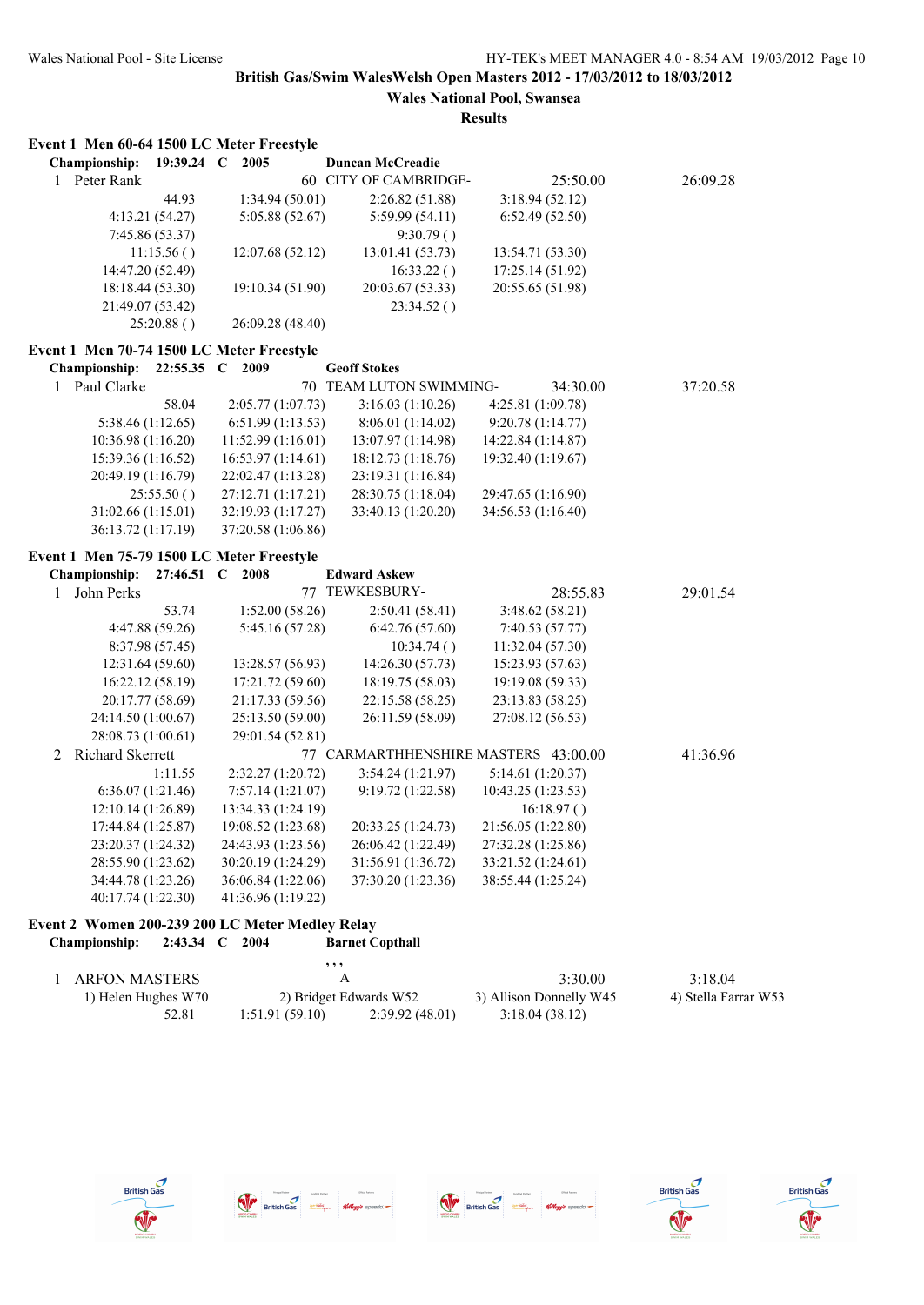|              | Event 2 Women 280-319 200 LC Meter Medley Relay |                      |                |                     |                                      |                                           |                     |                      |
|--------------|-------------------------------------------------|----------------------|----------------|---------------------|--------------------------------------|-------------------------------------------|---------------------|----------------------|
|              | <b>Championship:</b>                            | 2:57.25 C 17/03/2012 |                |                     | <b>Spencer Swim Team</b>             |                                           | <b>Spencer Swim</b> |                      |
|              |                                                 |                      |                |                     |                                      | J Brown, M Hitchcock, D Ford, C Fellows   |                     |                      |
|              | 1 SPENCER SWIM TEAM                             |                      |                | A                   |                                      |                                           | NT                  | 2:57.25C             |
|              | 1) Janet Brown W71                              |                      |                |                     | 2) Muriel Hitchcock W74              | 3) Diane Ford W69                         |                     | 4) Carol Fellows W66 |
|              |                                                 | 46.13                | 1:36.38(50.25) |                     | 2:19.60(43.22)                       | 2:57.25(37.65)                            |                     |                      |
|              | Event 3 Men 160-199 200 LC Meter Medley Relay   |                      |                |                     |                                      |                                           |                     |                      |
|              | <b>Championship:</b>                            | 2:07.54 C 17/03/2012 |                |                     | <b>City of Cardiff</b>               |                                           | <b>CO</b> Cardiff   |                      |
|              |                                                 |                      |                |                     | P Gore, J Banns, P Pycroft, A Martin |                                           |                     |                      |
|              | 1 CITY OF CARDIFF                               |                      |                | A                   |                                      |                                           | NT                  | 2:07.54C             |
|              | 1) Patrick Gore M44                             |                      |                | 2) Joe Banns M25    |                                      | 3) Paul Pycroft M54                       |                     | 4) Andrew Martin M37 |
|              |                                                 | 32.40                |                |                     | $1:05.33(32.93)$ $1:38.93(33.60)$    | 2:07.54(28.61)                            |                     |                      |
|              | Event 3 Men 200-239 200 LC Meter Medley Relay   |                      |                |                     |                                      |                                           |                     |                      |
|              | Championship:                                   | 2:17.28 C 2005       |                |                     | <b>Gloucester Mast</b>               |                                           |                     |                      |
|              |                                                 |                      |                | , ,                 |                                      |                                           |                     |                      |
|              | 1 ARFON MASTERS                                 |                      |                | $\overline{A}$      |                                      | 3:30.00                                   |                     | 3:07.89              |
|              | 1) Basil Owen M82                               |                      |                | 2) Pete Edwards M28 |                                      | 3) Keith Rothwell M63                     |                     | 4) Oggy East M45     |
|              |                                                 | 1:05.71              | 1:47.05(41.34) |                     | 2:31.46(44.41)                       | 3:07.89 (36.43)                           |                     |                      |
|              | Event 3 Men 240-279 200 LC Meter Medley Relay   |                      |                |                     |                                      |                                           |                     |                      |
|              | Championship: 2:36.13 C 17/03/2012              |                      |                |                     | <b>Spencer Swim Team</b>             |                                           | <b>Spencer Swim</b> |                      |
|              |                                                 |                      |                |                     |                                      | N Salsbury, H Dick, T Hitchcock, G Stokes |                     |                      |
| $\mathbf{1}$ | <b>SPENCER SWIM TEAM</b>                        |                      |                | $\mathbf{A}$        |                                      |                                           | NT                  | 2:36.13C             |
|              | 1) Nigel Salsbury M72                           |                      |                | 2) Morris Dick M70  |                                      | 3) Timothy Hitchcock M47                  |                     | 4) Geoff Stokes M73  |
|              |                                                 | 41.77                | 1:25.80(44.03) |                     | 1:59.76(33.96)                       | 2:36.13 (36.37)                           |                     |                      |
|              | Event 4 Women 25-29 200 LC Meter Breaststroke   |                      |                |                     |                                      |                                           |                     |                      |
|              | <b>Championship:</b>                            | 2:43.69 C 2010       |                |                     | <b>Louise Henley</b>                 |                                           |                     |                      |
|              | 1 Kimberley Durno                               |                      |                |                     | 25 CITY OF CARDIFF-                  | 3:05.00                                   |                     | 3:13.58              |
|              |                                                 | 43.98                | 1:31.63(47.65) |                     | 2:22.37(50.74)                       | 3:13.58(51.21)                            |                     |                      |
|              | Event 4 Women 35-39 200 LC Meter Breaststroke   |                      |                |                     |                                      |                                           |                     |                      |
|              | Championship:                                   | 2:53.69 C 2009       |                |                     | <b>Helen Gorman</b>                  |                                           |                     |                      |
| 1            | Sharon Burchell                                 |                      |                | 36 CRAWLEY-         |                                      | 2:55.22                                   |                     | 2:55.73              |
|              |                                                 | 39.55                | 1:24.33(44.78) |                     | 2:09.09(44.76)                       | 2:55.73(46.64)                            |                     |                      |
| 2            | Jessica Wooddisse                               |                      |                |                     | 37 STROUD MASTERS-                   | 3:10.00                                   |                     | 3:11.15              |
|              |                                                 | 44.85                | 1:33.09(48.24) |                     | 2:22.07(48.98)                       | 3:11.15(49.08)                            |                     |                      |
|              | Event 4 Women 40-44 200 LC Meter Breaststroke   |                      |                |                     |                                      |                                           |                     |                      |
|              | Championship: 2:47.83 C 17/03/2012 Helen Gorman |                      |                |                     |                                      |                                           | <b>Long Eaton</b>   |                      |
|              | 1 Helen Gorman                                  |                      |                |                     | 40 LONG EATON SC-                    | 2:53.00                                   |                     | 2:47.83C             |
|              |                                                 | 38.63                | 1:21.63(43.00) |                     | 2:04.20 (42.57)                      | 2:47.83(43.63)                            |                     |                      |
| 2            | Sharon Lock                                     |                      |                |                     | 43 MELTON M'BRY-                     | 2:59.67                                   |                     | 2:55.12              |
|              |                                                 | 39.35                | 1:24.02(44.67) |                     | 2:10.04(46.02)                       | 2:55.12(45.08)                            |                     |                      |
|              | Event 4 Women 45-49 200 LC Meter Breaststroke   |                      |                |                     |                                      |                                           |                     |                      |
|              | Championship:                                   | 3:04.35 $\,$ C       | 2008           |                     | <b>Ruth Cheema</b>                   |                                           |                     |                      |
|              | 1 Hannah Ueckermann                             |                      |                |                     | 49 WITHAM DOLPHINS-                  | 3:08.68                                   |                     | 3:05.63              |
|              |                                                 | 44.17                | 1:29.95(45.78) |                     | 2:17.99(48.04)                       | 3:05.63(47.64)                            |                     |                      |
|              | 2 Anne Raymond                                  |                      |                |                     | 49 SEVENOAKS TRI-SWIM CLUB-          | 3:33.00                                   |                     | 3:29.16              |
|              |                                                 | 46.22                | 1:39.51(53.29) |                     | 2:34.96 (55.45)                      | 3:29.16(54.20)                            |                     |                      |
| 3            | <b>Allison Donnelly</b>                         |                      |                |                     | 45 ARFON MASTERS-                    | 4:19.11                                   |                     | 4:31.60              |
|              |                                                 |                      | 2:07.76()      |                     | 3:19.96(1:12.20)                     | 4:31.60 (1:11.64)                         |                     |                      |









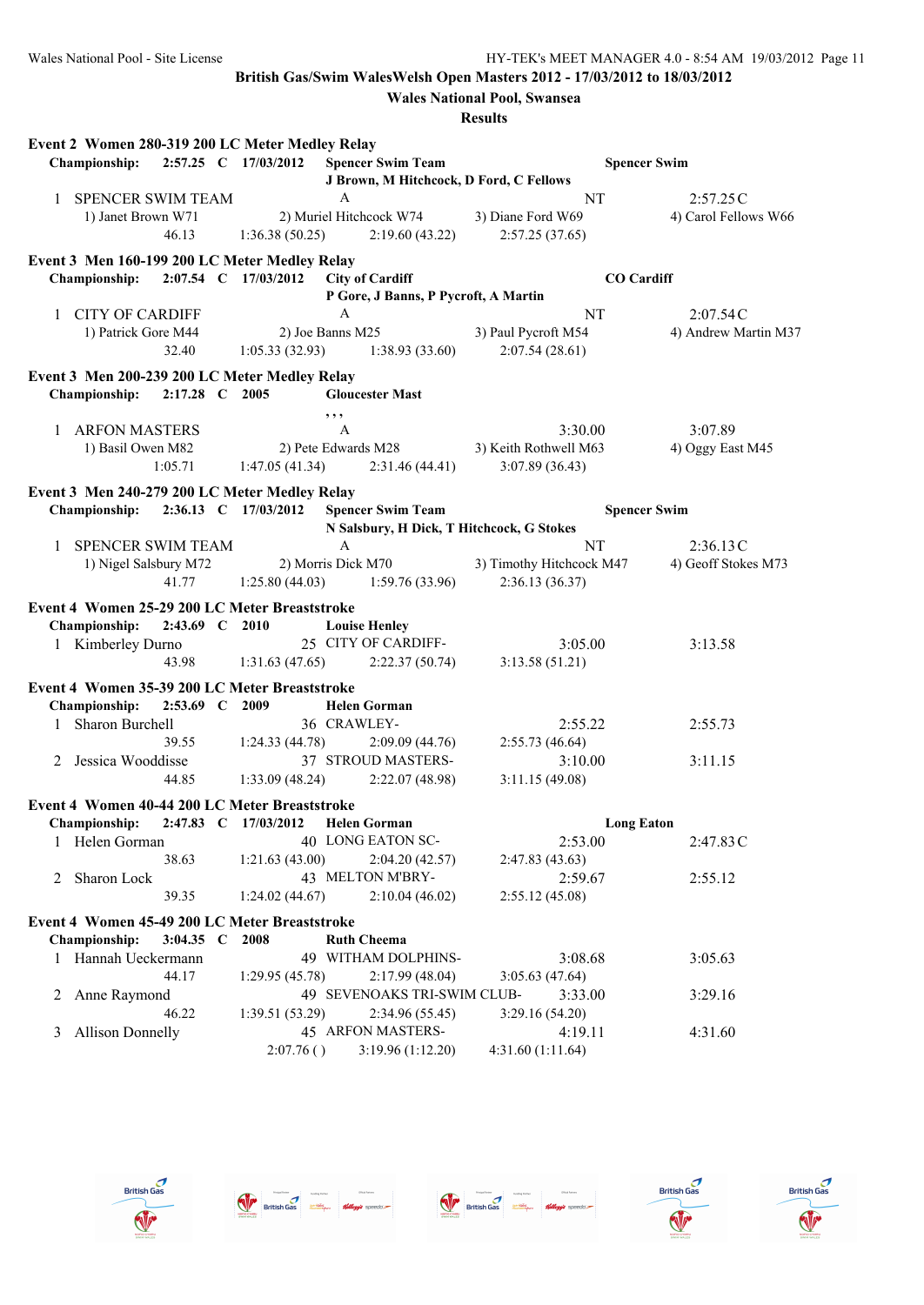**Wales National Pool, Swansea**

|   | Event 4 Women 50-54 200 LC Meter Breaststroke |                      |                  |                |                                                                   |                           |                     |
|---|-----------------------------------------------|----------------------|------------------|----------------|-------------------------------------------------------------------|---------------------------|---------------------|
|   | Championship:                                 | 3:05.81 C 2011       |                  |                | <b>Judith Hattle</b>                                              |                           |                     |
|   | 1 Bridget Edwards                             |                      |                  |                | 52 ARFON MASTERS-                                                 | 4:30.00                   | 4:27.38             |
|   |                                               | 1:01.21              | 2:13.05(1:11.84) |                | 3:21.93(1:08.88)                                                  | 4:27.38(1:05.45)          |                     |
|   | Event 4 Women 55-59 200 LC Meter Breaststroke |                      |                  |                |                                                                   |                           |                     |
|   | <b>Championship:</b>                          | 3:08.93 C 17/03/2012 |                  |                | Amanda Heath                                                      |                           | <b>Spencer Swim</b> |
|   | 1 Amanda Heath                                |                      |                  |                | 55 SPENCER SWIM TEAM-                                             | 3:10.00                   | 3:08.93C            |
|   |                                               | 44.02                |                  | 1:31.69(47.67) | 2:21.02(49.33)                                                    | 3:08.93 (47.91)           |                     |
|   | 2 Sara Perry                                  |                      |                  |                | 55 CAMDEN SWISS COTTAGE S.C.-                                     | 3:31.34                   | 3:27.96             |
|   |                                               | 46.84                |                  | 1:40.70(53.86) | 2:34.42(53.72)                                                    | 3:27.96(53.54)            |                     |
|   |                                               |                      |                  |                |                                                                   |                           |                     |
|   | Event 4 Women 60-64 200 LC Meter Breaststroke |                      |                  |                |                                                                   |                           |                     |
|   | Championship:                                 | 3:19.71 C 17/03/2012 |                  |                | <b>Jennifer Merritt</b>                                           | <b>Spondon M</b>          |                     |
|   | 1 Jennifer Merritt                            |                      |                  |                | 61 SPONDON MASTERS-                                               | 3:20.00                   | 3:19.71C            |
|   |                                               | 44.67                |                  | 1:35.50(50.83) | 2:27.27(51.77)                                                    | 3:19.71(52.44)            |                     |
|   | 2 Karen Bellas                                |                      |                  |                | 60 CAMDEN SWISS COTTAGE S.C.-                                     | 3:45.00                   | 3:44.95             |
|   |                                               | 53.02                |                  | 1:50.26(57.24) | 2:49.27(59.01)                                                    | 3:44.95(55.68)            |                     |
|   | Event 4 Women 65-69 200 LC Meter Breaststroke |                      |                  |                |                                                                   |                           |                     |
|   | Championship:                                 | 3:27.24 C 2008       |                  |                | <b>Diane Ford</b>                                                 |                           |                     |
|   | 1 Diane Ford                                  |                      |                  |                | 69 SPENCER SWIM TEAM-                                             | 3:40.00                   | 3:41.17             |
|   |                                               | 49.80                |                  | 1:46.08(56.28) | 2:44.14(58.06)                                                    | 3:41.17(57.03)            |                     |
|   | 2 Rose Dudeney                                |                      |                  |                | 65 MID SUSSEX MARLINS-                                            | 4:10.00                   | 4:07.75             |
|   |                                               | 58.64                |                  |                | $2:01.65(1:03.01)$ $3:06.57(1:04.92)$                             | 4:07.75(1:01.18)          |                     |
|   | Event 4 Women 70-74 200 LC Meter Breaststroke |                      |                  |                |                                                                   |                           |                     |
|   | <b>Championship:</b>                          | 4:15.27 C 17/03/2012 |                  |                | <b>Muriel Hitchcock</b>                                           |                           | <b>Spencer Swim</b> |
|   | 1 Muriel Hitchcock                            |                      |                  |                | 74 SPENCER SWIM TEAM-                                             | 4:15.00                   | 4:15.27C            |
|   |                                               | 59.95                | 2:04.64(1:04.69) |                | 3:11.51(1:06.87)                                                  | 4:15.27 (1:03.76)         |                     |
|   |                                               |                      |                  |                |                                                                   |                           |                     |
|   | Event 5 Men 18-24 200 LC Meter Breaststroke   |                      |                  |                |                                                                   |                           |                     |
|   | Championship:                                 | 2:35.49 C 2009       |                  |                | <b>Mark Williamson</b>                                            |                           |                     |
|   | 1 David Cocks                                 |                      |                  |                | 22 CITY OF CARDIFF-                                               | 2:40.60                   | 2:41.29             |
|   |                                               | 36.53                |                  |                |                                                                   |                           |                     |
|   |                                               |                      |                  | 1:18.68(42.15) | 1:59.66(40.98)                                                    | 2:41.29(41.63)            |                     |
|   | 2 Jamie Rush                                  |                      |                  |                | 24 DISS OTTERS-                                                   | 2:58.06                   | 3:05.80             |
|   |                                               | 39.70                |                  | 1:25.58(45.88) | 2:15.84(50.26)                                                    | 3:05.80(49.96)            |                     |
|   | Event 5 Men 25-29 200 LC Meter Breaststroke   |                      |                  |                |                                                                   |                           |                     |
|   | Championship:                                 | $2:26.79$ C 2006     |                  |                |                                                                   |                           |                     |
|   |                                               |                      |                  |                | <b>Neil vanden Broek</b><br>28 CAMDEN SWISS COTTAGE S.C.- 2:42.10 |                           | 2:42.01             |
|   | 1 Andrew Young                                | 36.61                |                  | 1:18.04(41.43) | 2:00.28(42.24)                                                    | 2:42.01(41.73)            |                     |
|   |                                               |                      |                  |                | 28 ARFON MASTERS-                                                 |                           |                     |
|   | 2 Pete Edwards                                | 44.63                |                  | 1:38.74(54.11) | 2:35.38(56.64)                                                    | 3:48.60<br>3:26.09(50.71) | 3:26.09             |
|   |                                               |                      |                  |                |                                                                   |                           |                     |
|   | Event 5 Men 30-34 200 LC Meter Breaststroke   |                      |                  |                |                                                                   |                           |                     |
|   | Championship:                                 | $2:38.55$ C          | 2007             |                | <b>David Morgan</b>                                               |                           |                     |
|   | 1 Chris Bumby                                 |                      |                  |                | 31 CAMDEN SWISS COTTAGE S.C.-                                     | 3:00.12                   | 3:08.56             |
|   |                                               | 43.49                |                  | 1:32.22(48.73) | 2:21.90(49.68)                                                    | 3:08.56(46.66)            |                     |
|   | Event 5 Men 35-39 200 LC Meter Breaststroke   |                      |                  |                |                                                                   |                           |                     |
|   | Championship:                                 | $2:24.89$ C          | 2004             |                | <b>Nick Gillingham</b>                                            |                           |                     |
| 1 | Gary Wraight                                  |                      |                  |                | 35 ROMFORD TOWN-<br>2:10.92(46.91)                                | 2:58.00                   | 2:58.06             |









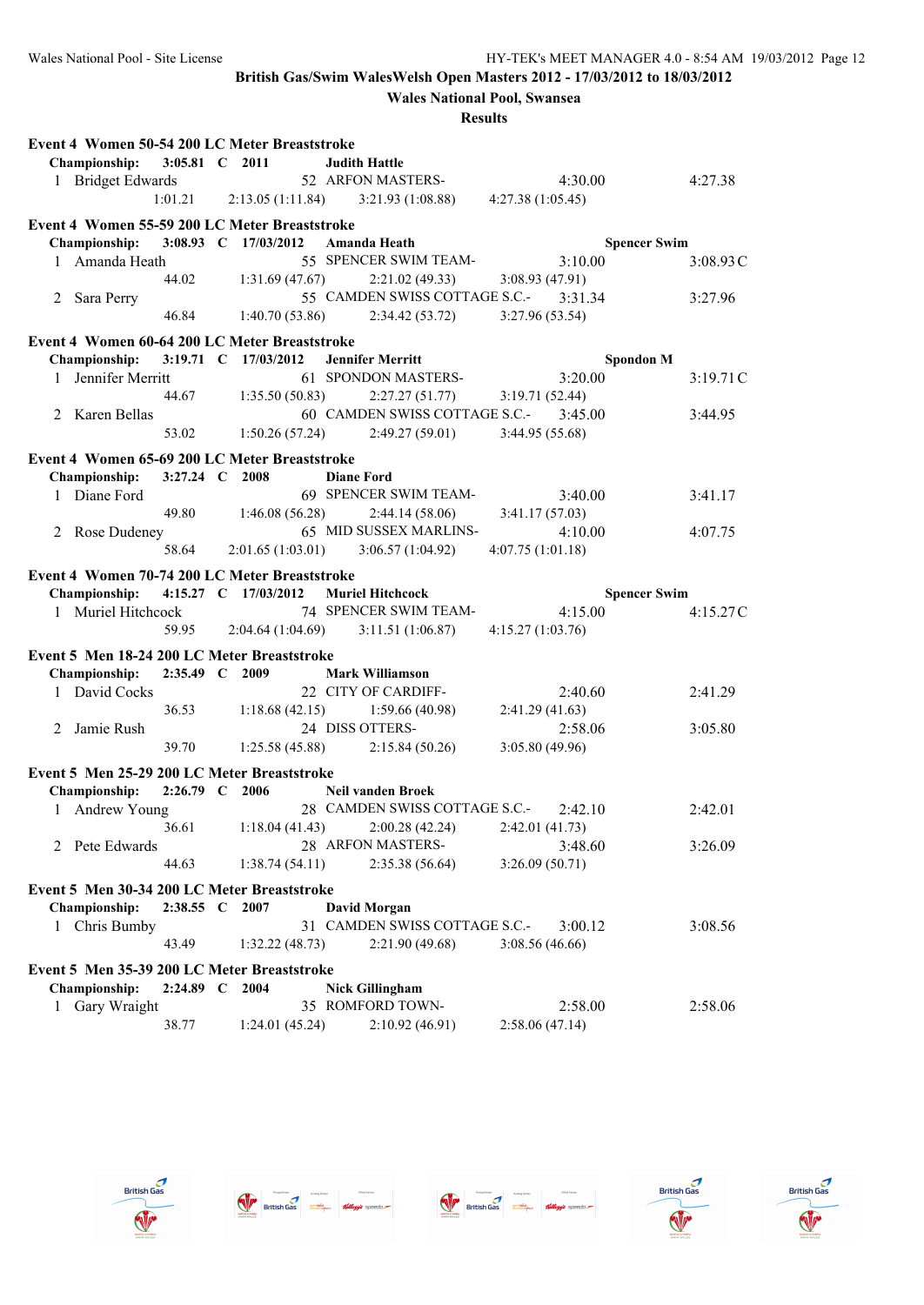**Wales National Pool, Swansea**

|   | (Event 5 Men 35-39 200 LC Meter Breaststroke) |                |                       |                                                       |                  |         |
|---|-----------------------------------------------|----------------|-----------------------|-------------------------------------------------------|------------------|---------|
|   | 2 Stuart Thomas                               |                |                       | 37 SOUNDWELL SC-                                      | 3:30.00          | 3:18.63 |
|   |                                               | 46.08          |                       | $1:35.22(49.14)$ $2:27.72(52.50)$                     | 3:18.63(50.91)   |         |
|   | Event 5 Men 45-49 200 LC Meter Breaststroke   |                |                       |                                                       |                  |         |
|   | <b>Championship:</b>                          | 2:49.44 C 2004 |                       | <b>Walter Syrett</b>                                  |                  |         |
|   | --- Timothy Hitchcock                         |                |                       | 47 SPENCER SWIM TEAM-                                 | 4:00.00          | DQ      |
|   |                                               | 43.80          | 1:32.13(48.33)        | 2:24.55(52.42)                                        | DQ(52.67)        |         |
|   |                                               |                |                       |                                                       |                  |         |
|   | Event 5 Men 60-64 200 LC Meter Breaststroke   |                |                       |                                                       |                  |         |
|   | Championship:                                 | 3:21.40 C 2004 |                       | <b>Morris DIck</b>                                    |                  |         |
|   | 1 Keith Rothwell                              |                |                       | 63 ARFON MASTERS-                                     | 3:40.76          | 3:50.46 |
|   |                                               |                | 53.42 1:50.44 (57.02) | 2:51.25(1:00.81)                                      | 3:50.46(59.21)   |         |
|   | 2 Chris Thorp                                 |                |                       | 62 CITY OF DERBY-                                     | 3:30.00          | 3:50.84 |
|   |                                               | 49.11          |                       | $1:48.25(59.14)$ $2:51.62(1:03.37)$                   | 3:50.84 (59.22)  |         |
|   | Event 5 Men 70-74 200 LC Meter Breaststroke   |                |                       |                                                       |                  |         |
|   | <b>Championship:</b>                          | 3:17.84 C 2006 |                       | <b>Tom Walker</b>                                     |                  |         |
|   | 1 Morris Dick                                 |                |                       | 70 SPENCER SWIM TEAM-                                 | 3:38.88          | 3:38.25 |
|   |                                               | 50.40          |                       | $1:45.33(54.93)$ $2:41.67(56.34)$                     | 3:38.25(56.58)   |         |
|   | 2 Robert Lloyd-Evans                          |                |                       | 70 POOLE-                                             | 3:38.00          | 3:40.23 |
|   |                                               | 49.66          |                       | $1:46.73(57.07)$ $2:44.72(57.99)$                     | 3:40.23(55.51)   |         |
|   |                                               |                |                       |                                                       |                  |         |
|   | Event 5 Men 75-79 200 LC Meter Breaststroke   |                |                       |                                                       |                  |         |
|   | Championship: 4:11.88 C 2011                  |                |                       | <b>Ted Evans</b>                                      |                  |         |
|   | 1 Richard Skerrett                            |                |                       | 77 CARMARTHHENSHIRE MASTERS 5:19.00                   |                  | 5:14.64 |
|   |                                               |                |                       | 1:15.01 2:35.13 (1:20.12) 3:58.01 (1:22.88)           | 5:14.64(1:16.63) |         |
|   | Event 5 Men 80-84 200 LC Meter Breaststroke   |                |                       |                                                       |                  |         |
|   | <b>Championship:</b>                          | 4:38.29 C 2004 |                       | <b>John Davis</b>                                     |                  |         |
|   | 1 Basil Owen                                  |                |                       | 82 ARFON MASTERS-                                     | 5:26.46          | 5:43.75 |
|   |                                               | 1:19.11        |                       | 2:48.80 (1:29.69) 4:17.50 (1:28.70) 5:43.75 (1:26.25) |                  |         |
|   | Event 6 Women 18-24 200 LC Meter IM           |                |                       |                                                       |                  |         |
|   | Championship:                                 | 2:32.30 C 2007 |                       | <b>Helen Smale</b>                                    |                  |         |
|   | 1 Bronwen Morgan                              |                |                       | 19 CITY OF CARDIFF-                                   | 2:49.51          | 2:55.28 |
|   |                                               | 37.10          | 1:22.17(45.07)        | 2:14.41(52.24)                                        | 2:55.28(40.87)   |         |
|   |                                               |                |                       | 21 MALARHOJDENS SIMALLSKAP-                           |                  |         |
|   | 2 Beatrice Holmberg                           |                |                       |                                                       | 3:05.10          | 2:59.05 |
|   |                                               | 38.46          | 1:24.26(45.80)        | 2:15.49 (51.23)                                       | 2:59.05(43.56)   |         |
|   | Event 6 Women 25-29 200 LC Meter IM           |                |                       |                                                       |                  |         |
|   | Championship: 2:38.97 C 2009                  |                |                       | <b>Gemma Howells</b>                                  |                  |         |
|   | 1 Laure Bacher-Fuentes                        |                |                       | 29 OTTERS SWIMMING CLUB-                              | 2:40.00          | 2:39.21 |
|   |                                               | 34.62          | 1:15.28(40.66)        | 2:03.45(48.17)                                        | 2:39.21(35.76)   |         |
| 2 | Fiona Kinsella                                |                |                       | 28 CITY OF CARDIFF-                                   | 2:41.28          | 2:45.48 |
|   |                                               | 36.00          | 1:19.27(43.27)        | 2:07.04(47.77)                                        | 2:45.48 (38.44)  |         |
| 3 | Kimberley Durno                               |                |                       | 25 CITY OF CARDIFF-                                   | 2:50.00          | 3:02.15 |
|   |                                               | 39.45          | 1:30.25(50.80)        | 2:18.73(48.48)                                        | 3:02.15(43.42)   |         |
| 4 | Fiona Mcwhirter                               |                |                       | 28 CAMDEN SWISS COTTAGE S.C.-                         | 3:25.00          | 3:17.30 |
|   |                                               | 47.48          | 1:34.52(47.04)        | 2:32.39(57.87)                                        | 3:17.30(44.91)   |         |
|   |                                               |                |                       |                                                       |                  |         |
|   | Event 6 Women 30-34 200 LC Meter IM           |                |                       |                                                       |                  |         |
|   | Championship:                                 | 2:35.47 C      | 2011                  | <b>Katie Henderson</b>                                |                  |         |
| 1 | Michelle Matson                               |                |                       | 34 BASINGSTOKE-                                       | 2:52.50          | 2:51.02 |
|   |                                               | 35.09          | 1:19.18(44.09)        | 2:09.39(50.21)                                        | 2:51.02(41.63)   |         |









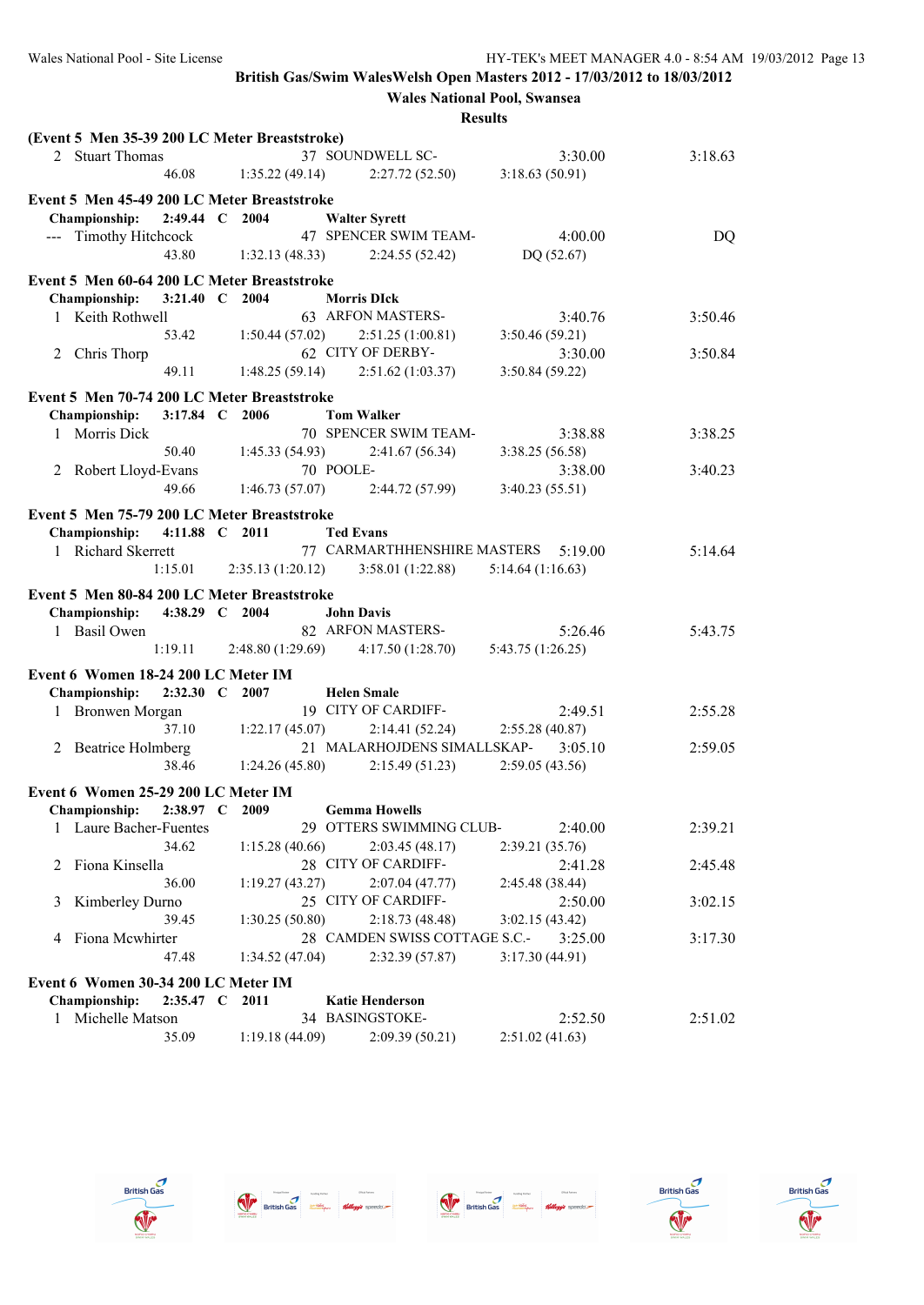|   | (Event 6 Women 30-34 200 LC Meter IM) |                   |                      |                    |                                                        |                  |                      |                         |
|---|---------------------------------------|-------------------|----------------------|--------------------|--------------------------------------------------------|------------------|----------------------|-------------------------|
|   | 2 Lucy Ogilvie                        |                   |                      |                    | 32 CAMDEN SWISS COTTAGE S.C.-                          |                  | 3:00.00              | 2:55.81                 |
|   |                                       | 36.24             | 1:22.67(46.43)       |                    | 2:14.66(51.99)                                         | 2:55.81(41.15)   |                      |                         |
|   | Event 6 Women 40-44 200 LC Meter IM   |                   |                      |                    |                                                        |                  |                      |                         |
|   | <b>Championship:</b>                  |                   | 2:37.78 C 2007       |                    | <b>Kate Veale</b>                                      |                  |                      |                         |
|   | 1 Helen Gorman                        |                   |                      |                    | 40 LONG EATON SC-                                      |                  | 2:40.00              | 2:41.22                 |
|   |                                       | 36.74             |                      | 1:22.48(45.74)     | $2:04.61(42.13)$ $2:41.22(36.61)$                      |                  |                      |                         |
|   | 2 Nicola Latty                        |                   |                      |                    | 41 OUNDLE & DISTRICT-                                  |                  | 2:42.50              | 2:41.50                 |
|   |                                       | 34.46             |                      |                    | $1:17.90(43.44)$ $2:41.50(1:23.60)$                    |                  |                      |                         |
|   |                                       |                   |                      |                    |                                                        |                  |                      |                         |
|   | Event 6 Women 45-49 200 LC Meter IM   |                   |                      |                    |                                                        |                  |                      |                         |
|   | Championship:                         |                   | 2:46.57 C 2011       | <b>Allie Price</b> |                                                        |                  |                      |                         |
|   | 1 Allie Price                         |                   |                      |                    | 47 CITY OF CARDIFF-                                    |                  | 2:46.57              | 2:49.63                 |
|   |                                       | 35.71             | 1:19.34(43.63)       |                    | 2:10.03(50.69)                                         | 2:49.63(39.60)   |                      |                         |
|   | 2 Allison Donnelly                    |                   |                      |                    | 45 ARFON MASTERS-                                      |                  | 4:00.09              | 4:01.56                 |
|   |                                       | 47.11             |                      |                    | $1:54.07(1:06.96)$ $4:01.56(2:07.49)$                  |                  |                      |                         |
|   | Event 6 Women 50-54 200 LC Meter IM   |                   |                      |                    |                                                        |                  |                      |                         |
|   | Championship:                         |                   | 2:43.96 C 17/03/2012 |                    | <b>Judy Hattle</b>                                     |                  |                      | <b>Carlisle Masters</b> |
|   | 1 Judy Hattle                         |                   |                      |                    | 52 CARLISLE MASTERS-                                   |                  | 2:44.69              | 2:43.96C                |
|   |                                       | 34.49             |                      | 1:18.87(44.38)     | 2:06.04(47.17)                                         | 2:43.96 (37.92)  |                      |                         |
|   | 2 Heidi Gore                          |                   |                      |                    | 50 CITY OF CARDIFF-                                    |                  | 3:03.83              | 3:05.24                 |
|   |                                       | 38.04             |                      | 1:27.33(49.29)     | 2:20.85(53.52)                                         | 3:05.24(44.39)   |                      |                         |
| 3 | Carolyn Fox                           |                   |                      |                    | 51 READING-                                            |                  | 3:14.00              | 3:14.25                 |
|   |                                       | 45.34             |                      | 1:36.00(50.66)     | 2:31.83(55.83)                                         | 3:14.25(42.42)   |                      |                         |
| 4 | <b>Lesley Cook</b>                    |                   |                      |                    | 54 OTTERS SWIMMING CLUB-                               |                  | 3:25.16              | 3:23.24                 |
|   |                                       | 44.02             |                      |                    |                                                        | 3:23.24(42.75)   |                      |                         |
|   |                                       |                   |                      | 1:40.20(56.18)     | 2:40.49(1:00.29)<br>52 OTTERS SWIMMING CLUB-           |                  |                      |                         |
| 5 | <b>Lesley Davies</b>                  |                   |                      |                    |                                                        |                  | 3:59.54              | 3:59.72                 |
|   |                                       | 59.94             |                      | 2:04.51 (1:04.57)  | 3:08.62(1:04.11)                                       | 3:59.72(51.10)   |                      |                         |
|   | 6 Delia Keen                          |                   |                      |                    | 51 CARMARTHHENSHIRE MASTERS 4:21.84                    |                  |                      | 4:23.88                 |
|   |                                       | 1:05.65           |                      |                    | $2:20.74(1:15.09)$ $3:27.95(1:07.21)$ $4:23.88(55.93)$ |                  |                      |                         |
|   | Event 6 Women 55-59 200 LC Meter IM   |                   |                      |                    |                                                        |                  |                      |                         |
|   | <b>Championship:</b>                  |                   | 3:02.14 C 2009       |                    | <b>Sue Haigh</b>                                       |                  |                      |                         |
|   | 1 Catherine Chase                     |                   |                      |                    | 55 CAMPHILL EDWARDIANS-                                |                  | 3:09.52              | 3:05.25                 |
|   |                                       | 41.77             |                      | 1:33.37(51.60)     | 2:25.38(52.01)                                         | 3:05.25(39.87)   |                      |                         |
|   | Clare Willison                        |                   |                      |                    | 57 BOGNOR REGIS SC-                                    |                  | 3:04.00              | 3:07.44                 |
|   |                                       | 38.90             |                      | 1:29.16(50.26)     | 2:22.84(53.68)                                         | 3:07.44 (44.60)  |                      |                         |
|   | 3 Lorraine Crook                      |                   |                      |                    | 58 CALDICOT-                                           |                  | 4:12.01              | 4:20.70                 |
|   |                                       | 59.07             |                      | 2:09.99 (1:10.92)  | 3:19.15(1:09.16)                                       | 4:20.70(1:01.55) |                      |                         |
|   | Event 6 Women 60-64 200 LC Meter IM   |                   |                      |                    |                                                        |                  |                      |                         |
|   |                                       | $3:16.11 \quad C$ |                      |                    |                                                        |                  |                      |                         |
|   | <b>Championship:</b>                  |                   | 17/03/2012           |                    | <b>Kath Tunnicliffe</b>                                |                  | <b>Etwall Eagles</b> |                         |
| 1 | Kath Tunnicliffe                      |                   |                      |                    | 60 ETWALL EAGLES-                                      |                  | 3:15.00              | 3:16.11C                |
|   |                                       | 40.40             |                      | 1:28.26(47.86)     | 2:30.54(1:02.28)                                       | 3:16.11(45.57)   |                      |                         |
| 2 | Karen Bellas                          |                   |                      |                    | 60 CAMDEN SWISS COTTAGE S.C.-                          |                  | 3:30.00              | 3:31.56                 |
|   |                                       | 45.10             |                      | 1:45.68(1:00.58)   | 2:44.60(58.92)                                         | 3:31.56 (46.96)  |                      |                         |
|   | Event 6 Women 65-69 200 LC Meter IM   |                   |                      |                    |                                                        |                  |                      |                         |
|   | <b>Championship:</b>                  |                   | 3:26.96 C 1996       |                    | <b>Jane Asher</b>                                      |                  |                      |                         |
| 1 | Elaine Blower                         |                   |                      |                    | 67 BARNETT COPTHALL-                                   |                  | 3:43.98              | 3:42.73                 |
|   |                                       | 52.65             |                      | 1:49.39(56.74)     | 2:54.17(1:04.78)                                       | 3:42.73 (48.56)  |                      |                         |
|   |                                       |                   |                      |                    |                                                        |                  |                      |                         |









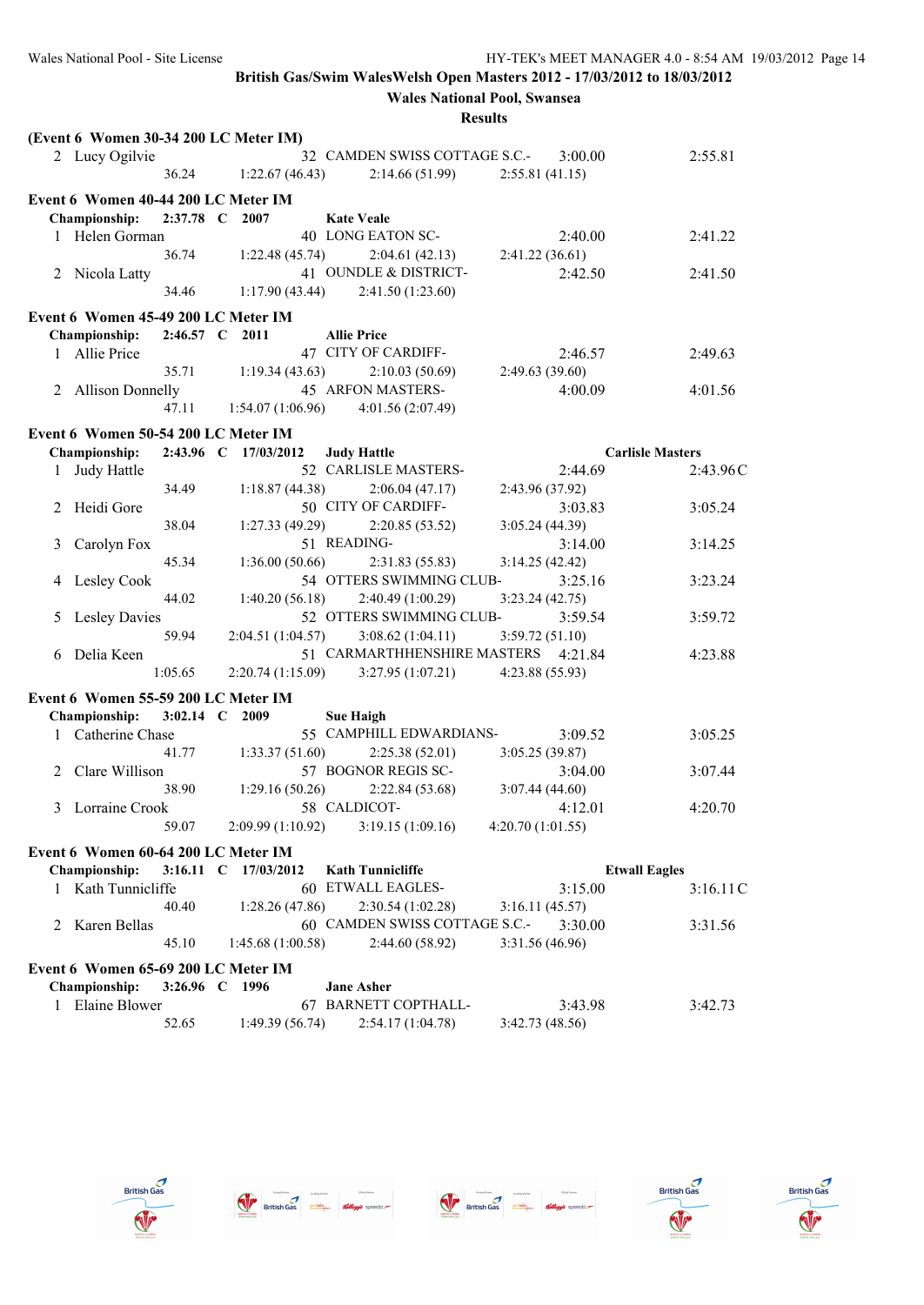|   | Event 6 Women 70-74 200 LC Meter IM |                |                      |                                       |                  |                   |
|---|-------------------------------------|----------------|----------------------|---------------------------------------|------------------|-------------------|
|   | <b>Championship:</b>                | 3:38.12 C 2006 |                      | <b>Jane Asher</b>                     |                  |                   |
|   | 1 Helen Hughes                      |                |                      | 70 ARFON MASTERS-                     | 4:18.00          | 4:19.81           |
|   |                                     | 1:04.42        | 2:11.30(1:06.88)     | 3:27.96(1:16.66)                      | 4:19.81(51.85)   |                   |
|   | 2 Muriel Hitchcock                  |                |                      | 74 SPENCER SWIM TEAM-                 | 4:20.00          | 4:20.35           |
|   |                                     | 1:04.42        |                      | $2:11.67(1:07.25)$ $3:19.62(1:07.95)$ | 4:20.35(1:00.73) |                   |
|   | Event 6 Women 80-84 200 LC Meter IM |                |                      |                                       |                  |                   |
|   | <b>Championship:</b>                |                | 3:57.96 C 17/03/2012 | <b>Jane Asher</b>                     |                  | <b>Kings Corm</b> |
|   | 1 Jane Asher                        |                |                      | 81 KINGS CORMORANTS-                  | 4:00.00          | 3:57.96C          |
|   |                                     | 55.76          |                      | $2:01.71(1:05.95)$ $3:10.28(1:08.57)$ | 3:57.96 (47.68)  |                   |
|   | Event 7 Men 25-29 200 LC Meter IM   |                |                      |                                       |                  |                   |
|   | Championship:                       | 2:13.32 C 2004 |                      | <b>Matthew Chappell</b>               |                  |                   |
|   | 1 Neal Taylor                       |                |                      | 27 CAMDEN SWISS COTTAGE S.C.-         | 2:23.50          | 2:23.99           |
|   |                                     | 29.70          | 1:08.98(39.28)       | 1:51.56(42.58)                        | 2:23.99 (32.43)  |                   |
|   | 2 Joe Banns                         |                |                      | 25 CITY OF CARDIFF-                   | 2:26.82          | 2:24.27           |
|   |                                     | 30.13          | 1:07.27(37.14)       | 1:49.11(41.84)                        | 2:24.27(35.16)   |                   |
| 3 | Andrew Young                        |                |                      | 28 CAMDEN SWISS COTTAGE S.C.-         | 2:26.49          | 2:26.60           |
|   |                                     | 30.44          | 1:08.62(38.18)       | 1:51.35(42.73)                        | 2:26.60(35.25)   |                   |
|   | 4 Elias Inatty                      |                |                      | 28 CAMDEN SWISS COTTAGE S.C.-         | 2:27.75          | 2:30.23           |
|   |                                     | 30.40          |                      | $1:09.58(39.18)$ $1:53.88(44.30)$     | 2:30.23 (36.35)  |                   |
| 5 | Alex Boyce                          |                |                      | 29 CAMDEN SWISS COTTAGE S.C.-         | 2:40.00          | 2:47.42           |
|   |                                     | 29.12          | 1:10.39(41.27)       | 2:05.35(54.96)                        | 2:47.42 (42.07)  |                   |
|   |                                     |                |                      |                                       |                  |                   |
|   | Event 7 Men 30-34 200 LC Meter IM   |                |                      |                                       |                  |                   |
|   | <b>Championship:</b>                | 2:10.36 C 2005 |                      | <b>Andrew Zaharov</b>                 |                  |                   |
|   | 1 Sam Chadwick                      |                |                      | 33 GODALMING-                         | 2:42.00          | 2:35.99           |
|   |                                     | 32.95          | 1:14.59(41.64)       | 2:00.90(46.31)                        | 2:35.99 (35.09)  |                   |
|   | Event 7 Men 35-39 200 LC Meter IM   |                |                      |                                       |                  |                   |
|   | Championship:                       | 2:17.85 C 2007 |                      | <b>Chris Jones</b>                    |                  |                   |
|   | 1 Andrew Martin                     |                |                      | 37 CITY OF CARDIFF-                   | 2:40.71          | 2:42.94           |
|   |                                     | 33.05          | 1:18.63(45.58)       | 2:05.23(46.60)                        | 2:42.94 (37.71)  |                   |
|   | 2 Stuart Thomas                     |                |                      | 37 SOUNDWELL SC-                      | 3:30.00          | 3:02.78           |
|   |                                     | 38.02          | 1:27.47(49.45)       | 2:21.25(53.78)                        | 3:02.78(41.53)   |                   |
|   | Event 7 Men 40-44 200 LC Meter IM   |                |                      |                                       |                  |                   |
|   | Championship:                       | 2:30.47 C 1996 |                      | <b>Eddie Riach</b>                    |                  |                   |
|   | 1 Henrik Holmberg                   |                |                      | 43 KUNGSBACKA SIMSALLSKAP-            | 2:51.30          | 2:54.03           |
|   |                                     | 35.75          | 1:25.30(49.55)       | 2:13.07(47.77)                        | 2:54.03 (40.96)  |                   |
|   |                                     |                |                      |                                       |                  |                   |
|   | Event 7 Men 45-49 200 LC Meter IM   |                |                      |                                       |                  |                   |
|   | <b>Championship:</b>                | $2:30.03$ C    | - 2008               | <b>Wray Shewell-Cooper</b>            |                  |                   |
|   | 1 Peter Weideling                   |                |                      | 45 CAMDEN SWISS COTTAGE S.C.-         | 2:35.66          | 2:36.65           |
|   |                                     | 31.88          | 1:12.66(40.78)       | 2:02.02(49.36)                        | 2:36.65(34.63)   |                   |
|   | Darren Beer                         |                |                      | 45 CREDITON-                          | 2:40.10          | 2:37.76           |
|   |                                     | 33.80          |                      | 2:01.33()                             | 2:37.76 (36.43)  |                   |
| 3 | Mark Partridge                      |                |                      | 49 STROUD MASTERS-                    | 2:45.00          | 2:48.06           |
|   |                                     | 32.44          | 1:18.19(45.75)       | 2:05.16(46.97)                        | 2:48.06 (42.90)  |                   |
|   | Event 7 Men 50-54 200 LC Meter IM   |                |                      |                                       |                  |                   |
|   | Championship:                       | 2:29.63 C 2007 |                      | <b>Simon Veale</b>                    |                  |                   |
| 1 | Jon Hopkins                         |                |                      | 52 CITY OF CARDIFF-                   | 2:37.00          | 2:40.24           |
|   |                                     | 33.49          | 1:14.13(40.64)       | 2:01.77(47.64)                        | 2:40.24 (38.47)  |                   |









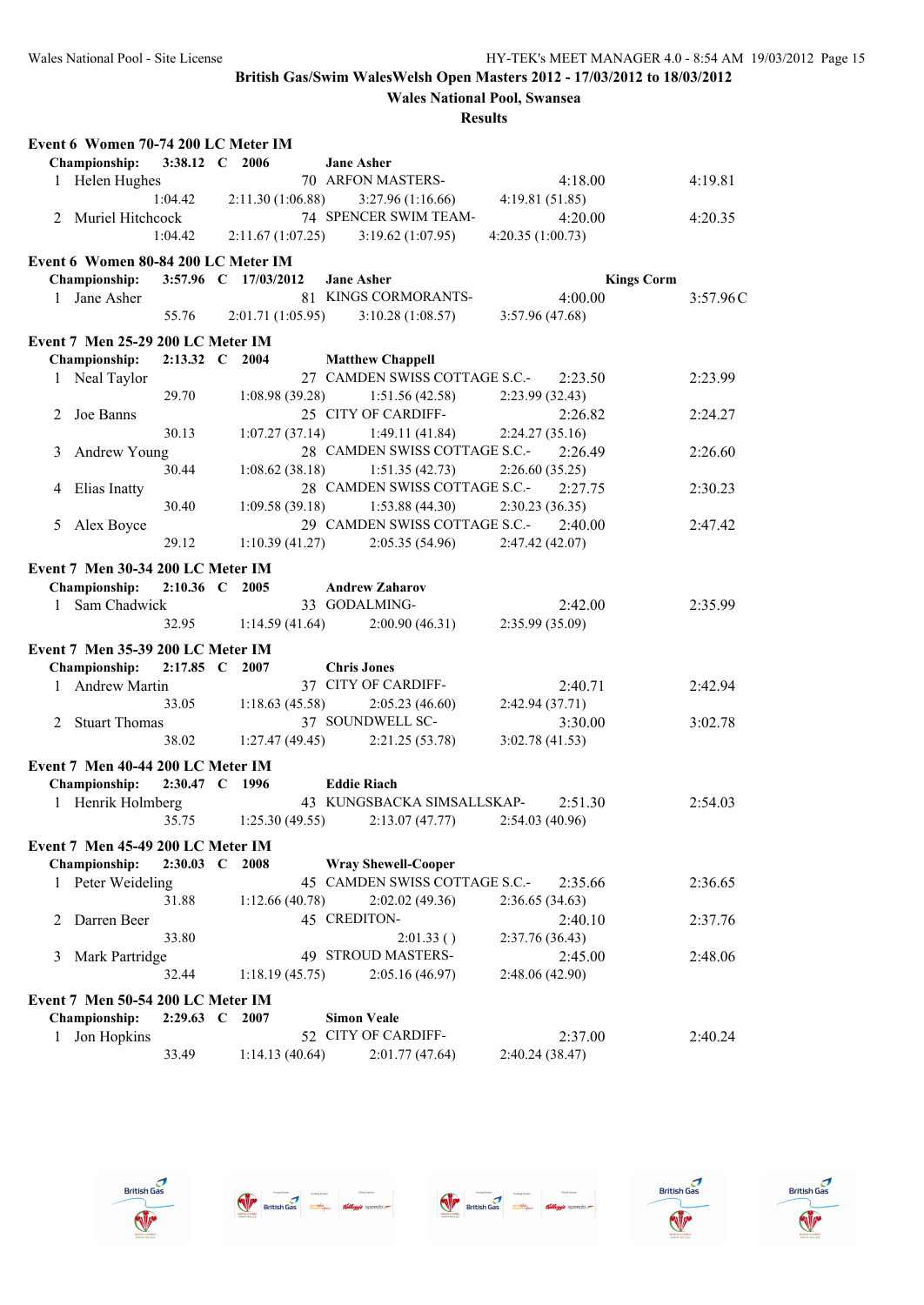**Wales National Pool, Swansea**

| (Event 7 Men 50-54 200 LC Meter IM)        |                  |                |                                                          |                                |         |
|--------------------------------------------|------------------|----------------|----------------------------------------------------------|--------------------------------|---------|
| 2 Ian Yates                                |                  |                | 50 BRIDGEND CTY-                                         | 2:55.00                        | 3:07.44 |
|                                            | 35.72            | 1:23.12(47.40) | 2:19.81(56.69)                                           | 3:07.44(47.63)                 |         |
| Event 7 Men 55-59 200 LC Meter IM          |                  |                |                                                          |                                |         |
| Championship:                              | 3:02.14 C 1996   |                | <b>Keith Ingram</b>                                      |                                |         |
| 1 Vladimirs Sveds                          |                  |                | 56 CITY OF CARDIFF-                                      | 3:05.00                        | 3:15.42 |
|                                            | 41.51            |                |                                                          |                                |         |
|                                            |                  | 1:34.67(53.16) | 2:30.22(55.55)                                           | 3:15.42(45.20)                 |         |
| Event 7 Men 60-64 200 LC Meter IM          |                  |                |                                                          |                                |         |
| <b>Championship:</b>                       | 2:56.69 C 2008   |                | <b>James Arthur</b>                                      |                                |         |
| 1 Keith Rothwell                           |                  |                | 63 ARFON MASTERS-                                        | 3:32.00                        | 3:42.64 |
|                                            |                  |                | 48.89 1:53.38 (1:04.49) 2:54.60 (1:01.22)                | 3:42.64(48.04)                 |         |
| Event 7 Men 65-69 200 LC Meter IM          |                  |                |                                                          |                                |         |
|                                            | 3:03.85 C 2006   |                | <b>Bill Letch</b>                                        |                                |         |
| <b>Championship:</b>                       |                  |                |                                                          |                                |         |
| 1 Chris Trueman                            |                  |                | 65 UEA CITY OF NORWICH-                                  | 3:45.00                        | 3:41.51 |
|                                            |                  |                | 44.09 1:46.56 (1:02.47) 2:51.56 (1:05.00)                | 3:41.51 (49.95)                |         |
| Event 7 Men 70-74 200 LC Meter IM          |                  |                |                                                          |                                |         |
| <b>Championship:</b>                       | 3:24.92 C 2010   |                | <b>Garfield Thomas</b>                                   |                                |         |
| 1 Paul Clarke                              |                  |                | 70 TEAM LUTON SWIMMING-                                  | 4:10.00                        | 4:13.97 |
|                                            | 54.22            |                | $2:09.46(1:15.24)$ $3:16.78(1:07.32)$ $4:13.97(57.19)$   |                                |         |
|                                            |                  |                |                                                          |                                |         |
| Event 7 Men 75-79 200 LC Meter IM          |                  |                |                                                          |                                |         |
| <b>Championship:</b>                       | 3:57.25 C 2011   |                | <b>Ted Evans</b>                                         |                                |         |
| 1 Richard Skerrett                         |                  |                | 77 CARMARTHHENSHIRE MASTERS 5:35.00                      |                                | 5:49.53 |
|                                            | 1:57.32          |                | $3:16.28(1:18.96)$ $4:37.91(1:21.63)$ $5:49.53(1:11.62)$ |                                |         |
|                                            |                  |                |                                                          |                                |         |
|                                            |                  |                |                                                          |                                |         |
| Event 7 Men 80-84 200 LC Meter IM          |                  |                |                                                          |                                |         |
| <b>Championship:</b>                       | 4:24.22 C 2004   |                | <b>Don Leader</b>                                        |                                |         |
| 1 Basil Owen                               |                  |                | 82 ARFON MASTERS-                                        | 5:27.06                        | 5:52.97 |
|                                            | 1:51.95          |                |                                                          | $4:41.64()$ $5:52.97(1:11.33)$ |         |
| Event 8 Women 18-24 100 LC Meter Freestyle |                  |                |                                                          |                                |         |
| <b>Championship:</b>                       | $1:01.06$ C 2011 |                | <b>Hayley Bird</b>                                       |                                |         |
| 1 Claire Waters                            |                  |                | 19 LLANTRISANT-                                          | 1:00.91                        | 1:02.13 |
|                                            | 29.12            | 1:02.13(33.01) |                                                          |                                |         |
|                                            |                  |                |                                                          |                                |         |
| Jenny Jones<br>2                           |                  |                | 22 CITY OF CARDIFF-                                      | 1:05.00                        | 1:04.99 |
|                                            | 31.24            | 1:04.99(33.75) |                                                          |                                |         |
| Bronwen Morgan<br>3                        |                  |                | 19 CITY OF CARDIFF-                                      | 1:10.68                        | 1:10.86 |
|                                            | 34.68            | 1:10.86(36.18) |                                                          |                                |         |
| 4 Alex Christie                            |                  |                | 24 READING-                                              | 1:12.37                        | 1:10.98 |
|                                            | 34.46            | 1:10.98(36.52) |                                                          |                                |         |
| Event 8 Women 25-29 100 LC Meter Freestyle |                  |                |                                                          |                                |         |
| Championship:                              | 1:03.24 $\,$ C   | 2007           | <b>Helen Woodbridge</b>                                  |                                |         |
|                                            |                  |                | 27 WELSH INDIVIDUAL-                                     | 1:08.51                        | 1:09.25 |
| 1 Amy Crampton                             | 32.18            | 1:09.25(37.07) |                                                          |                                |         |
|                                            |                  |                |                                                          |                                |         |
| Event 8 Women 35-39 100 LC Meter Freestyle |                  |                |                                                          |                                |         |
| Championship:                              | 1:01.45 C 2007   |                | Ana Paula Grilo                                          |                                |         |
| Gina Hobson<br>$\mathbf{1}$                | 29.46            | 1:02.13(32.67) | 35 OTTERS SWIMMING CLUB-                                 | 1:03.00                        | 1:02.13 |









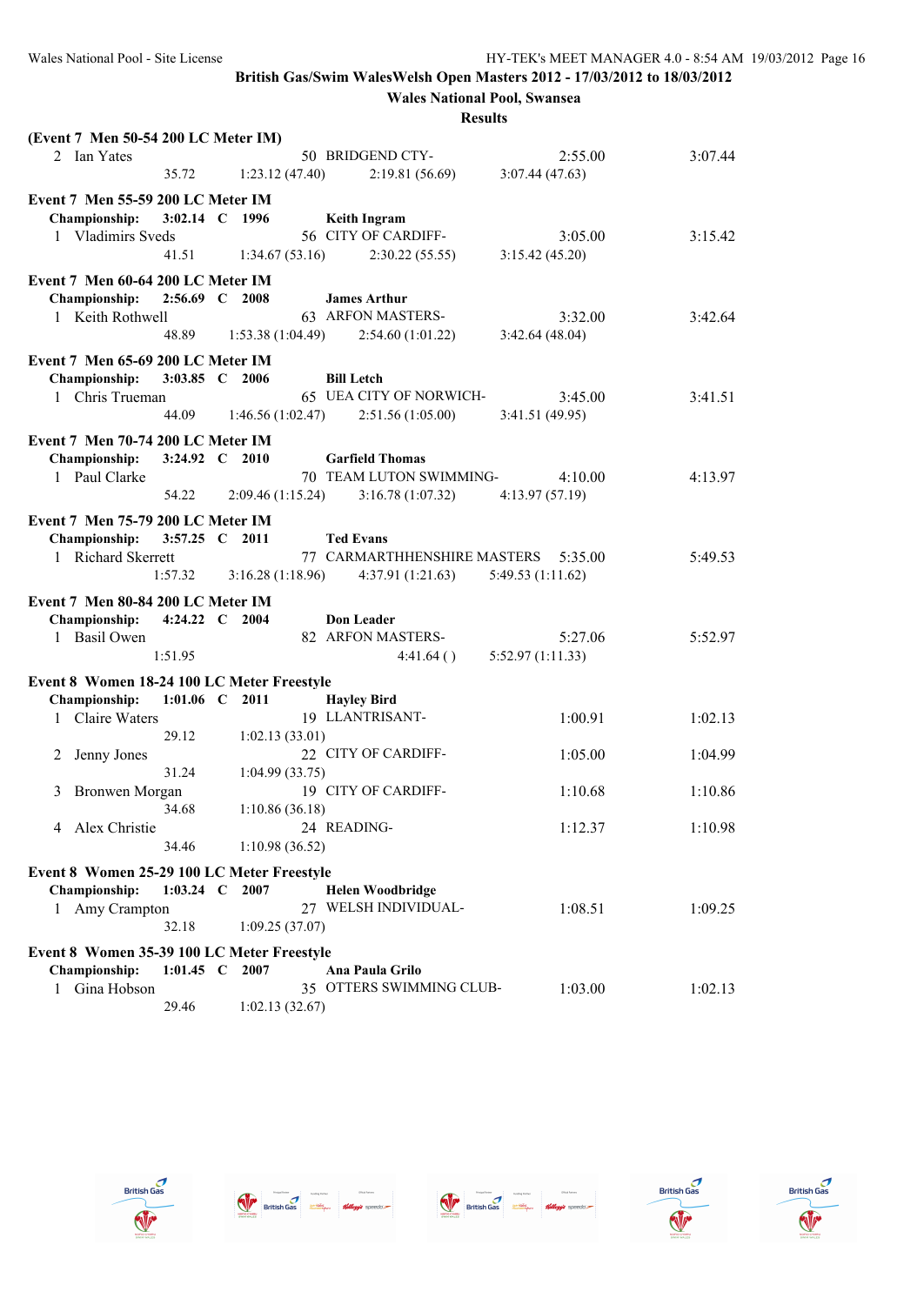**Wales National Pool, Swansea**

|   | (Event 8 Women 35-39 100 LC Meter Freestyle) |                      |                  |                               |         |                     |
|---|----------------------------------------------|----------------------|------------------|-------------------------------|---------|---------------------|
|   | 2 Jessica Wooddisse                          | 33.80                | 1:08.57(34.77)   | 37 STROUD MASTERS-            | 1:09.27 | 1:08.57             |
| 3 | Michelle Senecal                             | 33.18                | 1:08.88(35.70)   | 35 OTTERS SWIMMING CLUB-      | 1:06.50 | 1:08.88             |
|   | Event 8 Women 45-49 100 LC Meter Freestyle   |                      |                  |                               |         |                     |
|   | Championship:                                | $1:05.29$ C          | 2009             | <b>Hayley Bettinson</b>       |         |                     |
|   | Rebecca Jenkinson                            |                      |                  | 49 EXETER CITY-               | 1:11.00 | 1:08.32             |
|   |                                              | 31.58                | 1:08.32(36.74)   |                               |         |                     |
|   | 2 Ceri Thomas                                |                      |                  | 47 CITY OF CARDIFF-           | 1:10.31 | 1:15.45             |
|   |                                              | 35.83                | 1:15.45(39.62)   |                               |         |                     |
|   | Event 8 Women 50-54 100 LC Meter Freestyle   |                      |                  |                               |         |                     |
|   | Championship:                                | 1:08.35 C 1996       |                  | <b>Carol Fellows</b>          |         |                     |
|   | 1 Helen Kula-Przezwanski                     |                      |                  | 53 BRISTOL MASTERS-           | 1:15.00 | 1:14.31             |
|   |                                              | 35.70                | 1:14.31(38.61)   |                               |         |                     |
| 2 | Catherine Hartle                             |                      |                  | 54 SPENCER SWIM TEAM-         | 1:18.00 | 1:19.14             |
|   |                                              | 38.22                | 1:19.14(40.92)   |                               |         |                     |
| 3 | <b>Bridget Edwards</b>                       |                      |                  | 52 ARFON MASTERS-             | 1:50.00 | 1:57.79             |
|   |                                              | 55.08                | 1:57.79(1:02.71) |                               |         |                     |
|   |                                              |                      |                  |                               |         |                     |
|   | Event 8 Women 55-59 100 LC Meter Freestyle   |                      |                  |                               |         |                     |
|   | Championship:                                | 1:11.02 C 2009       |                  | <b>Sue Haigh</b>              |         |                     |
| 1 | Anne Bourne                                  |                      |                  | 58 CAMPHILL EDWARDIANS-       | 1:13.97 | 1:13.79             |
|   |                                              | 36.21                | 1:13.79(37.58)   |                               |         |                     |
| 2 | Barbara Boxall                               |                      |                  | 57 ROMFORD TOWN-              | 1:15.35 | 1:15.52             |
|   |                                              | 36.63                | 1:15.52(38.89)   |                               |         |                     |
| 3 | Sara Perry                                   |                      |                  | 55 CAMDEN SWISS COTTAGE S.C.- | 1:20.00 | 1:18.18             |
|   |                                              | 37.62                | 1:18.18(40.56)   |                               |         |                     |
|   | 4 Marianne Davey                             |                      |                  | 59 DORKING-                   | 1:36.20 | 1:36.11             |
|   |                                              | 46.06                | 1:36.11(50.05)   |                               |         |                     |
|   | Event 8 Women 60-64 100 LC Meter Freestyle   |                      |                  |                               |         |                     |
|   | Championship:                                | 1:17.27 C 17/03/2012 |                  | <b>Alison Gwynn</b>           |         | <b>Spencer Swim</b> |
|   | 1 Alison Gwynn                               |                      |                  | 64 SPENCER SWIM TEAM-         | 1:20.00 | 1:17.27C            |
|   |                                              | 37.18                | 1:17.27(40.09)   |                               |         |                     |
|   | Event 8 Women 65-69 100 LC Meter Freestyle   |                      |                  |                               |         |                     |
|   | Championship:                                | 1:14.98 C 2009       |                  | <b>Jean Howard-Jones</b>      |         |                     |
|   | 1 Carol Fellows                              |                      |                  | 66 SPENCER SWIM TEAM-         | 1:17.00 | 1:24.70             |
|   |                                              | 40.55                | 1:24.70(44.15)   |                               |         |                     |
|   |                                              |                      |                  |                               |         |                     |
|   | Event 9 Men 18-24 100 LC Meter Freestyle     |                      |                  |                               |         |                     |
|   | <b>Championship:</b>                         | 52.76 C              | 2008             | <b>Ian Hulme</b>              |         |                     |
|   | 1 Bradley Price                              |                      |                  | 20 LLANTRISANT-               | 52.33   | 53.25               |
|   |                                              | 25.15                | 53.25 (28.10)    |                               |         |                     |
| 2 | <b>Ellis Davies</b>                          |                      |                  | 19 LLANTRISANT-               | 53.07   | 53.87               |
|   |                                              | 25.27                | 53.87 (28.60)    |                               |         |                     |
| 3 | Craig Thomas                                 |                      |                  | 21 LLANTRISANT-               | 53.58   | 53.98               |
|   |                                              | 26.17                | 53.98 (27.81)    |                               |         |                     |
| 4 | Gareth Cocks                                 |                      |                  | 23 CITY OF CARDIFF-           | 58.21   | 56.79               |
|   |                                              | 27.06                | 56.79 (29.73)    |                               |         |                     |









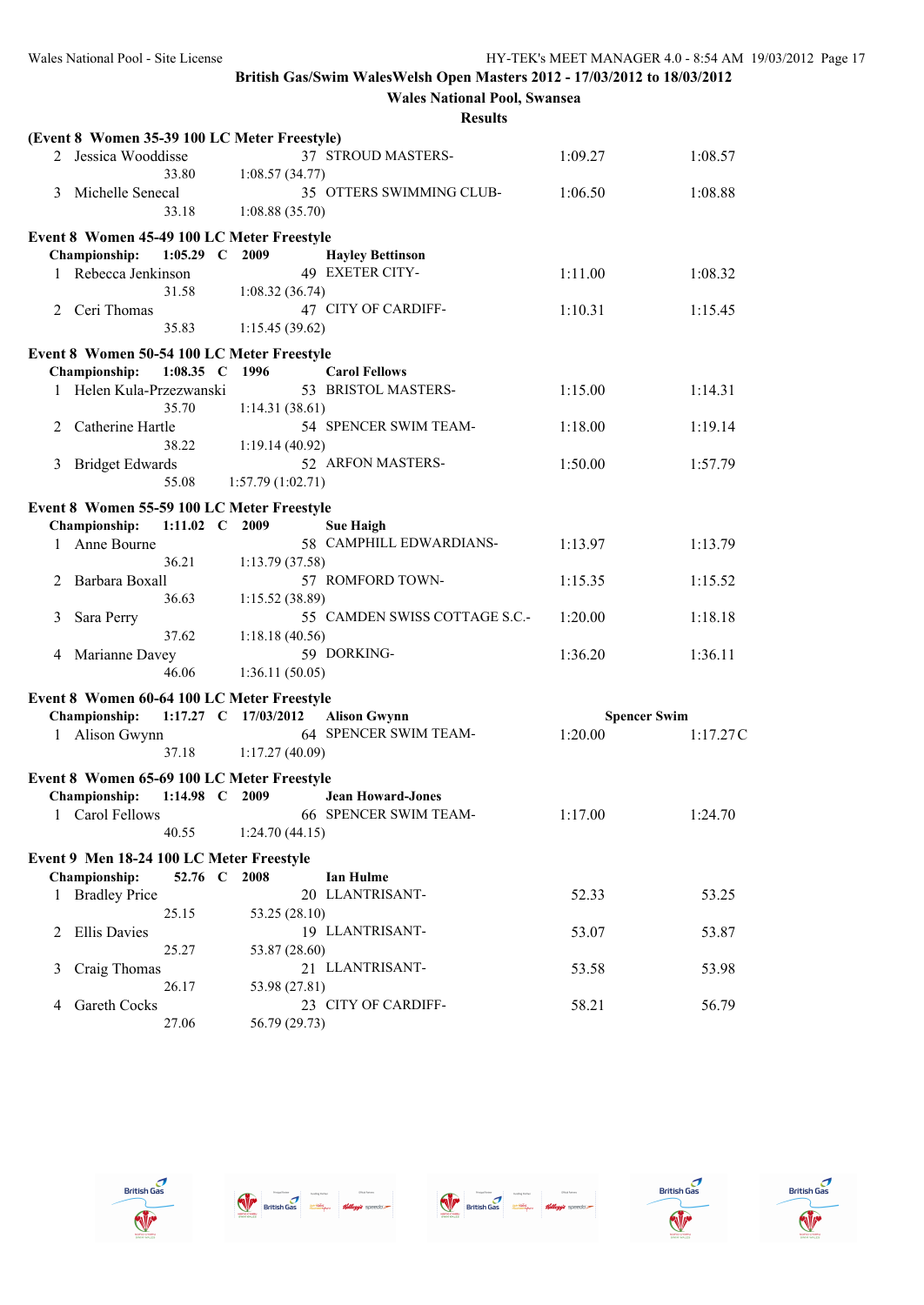|   |                                            |         |                 | 1165 U.I.I.S                                         |         |                       |
|---|--------------------------------------------|---------|-----------------|------------------------------------------------------|---------|-----------------------|
|   | (Event 9 Men 18-24 100 LC Meter Freestyle) |         |                 | 22 SWANSEA PERFORMANCE CENTI                         |         |                       |
|   | 5 Craig Nelson                             | 28.30   | 56.92 (28.62)   |                                                      | 56.32   | 56.92                 |
|   |                                            |         |                 |                                                      |         |                       |
|   | Event 9 Men 25-29 100 LC Meter Freestyle   |         |                 |                                                      |         |                       |
|   | Championship:                              | 53.86 C | 2011            | <b>Brian Steatham</b><br>27 SALISBURY STINGRAYS ASC- |         |                       |
| 1 | Phil Muspratt                              | 25.54   |                 |                                                      | 52.72   | 53.90                 |
|   | Neal Taylor                                |         | 53.90 (28.36)   | 27 CAMDEN SWISS COTTAGE S.C.-                        | 55.90   | 57.41                 |
| 2 |                                            | 27.73   | 57.41 (29.68)   |                                                      |         |                       |
| 3 | Matt Hockin                                |         |                 | 28 CREDITON-                                         | 1:00.44 | 1:03.65               |
|   |                                            | 30.16   | 1:03.65 (33.49) |                                                      |         |                       |
| 4 | Elias Inatty                               |         |                 | 28 CAMDEN SWISS COTTAGE S.C.-                        | 1:01.00 | 1:04.54               |
|   |                                            | 31.01   | 1:04.54(33.53)  |                                                      |         |                       |
| 5 | Pete Edwards                               |         |                 | 28 ARFON MASTERS-                                    | 1:37.90 | 1:24.80               |
|   |                                            | 37.76   | 1:24.80(47.04)  |                                                      |         |                       |
|   | Event 9 Men 30-34 100 LC Meter Freestyle   |         |                 |                                                      |         |                       |
|   | Championship:                              | 54.76 C | 2005            | <b>Karl Buchholtz</b>                                |         |                       |
| 1 | Andrew Louw                                |         |                 | 33 OTTERS SWIMMING CLUB-                             | 57.00   | 57.59                 |
|   |                                            | 27.52   | 57.59 (30.07)   |                                                      |         |                       |
|   | <b>Chris Knee</b>                          |         |                 | 33 EAST LEEDS-                                       | 59.32   | 59.52                 |
|   |                                            | 27.81   | 59.52(31.71)    |                                                      |         |                       |
| 3 | Sam Chadwick                               |         |                 | 33 GODALMING-                                        | 1:03.00 | 1:02.04               |
|   |                                            | 30.68   | 1:02.04(31.36)  |                                                      |         |                       |
| 4 | Bahram Benisi                              |         |                 | 34 BLETCHLEY & DISTRICT-                             | 1:03.87 | 1:03.27               |
|   |                                            | 30.62   | 1:03.27(32.65)  |                                                      |         |                       |
|   | Event 9 Men 40-44 100 LC Meter Freestyle   |         |                 |                                                      |         |                       |
|   | <b>Championship:</b>                       | 56.37 C | 2006            | <b>Mark Reynolds</b>                                 |         |                       |
|   | <b>Paul Clemence</b>                       |         |                 | 42 EAST LEEDS-                                       | 57.97   | 57.56                 |
|   |                                            | 27.38   | 57.56(30.18)    |                                                      |         |                       |
|   | <b>Stretch Lane</b>                        |         |                 | 41 ROMFORD TOWN-                                     | 56.00   | 57.66                 |
|   |                                            | 27.17   | 57.66 (30.49)   |                                                      |         |                       |
| 3 | David Stannard                             |         |                 | 41 READING-                                          | 1:02.00 | 1:01.42               |
|   |                                            | 30.19   | 1:01.42(31.23)  |                                                      |         |                       |
| 4 | Robin Baker                                | 42.56   |                 | 42 FISHGUARD FLYERS SC-                              | 1:50.00 | 1:32.71               |
|   |                                            |         | 1:32.71(50.15)  |                                                      |         |                       |
|   | Event 9 Men 45-49 100 LC Meter Freestyle   |         |                 |                                                      |         |                       |
|   | Championship:                              | 55.77 C | 2008            | <b>Mark Reynolds</b>                                 |         |                       |
|   | <b>Timothy Hitchcock</b>                   |         |                 | 47 SPENCER SWIM TEAM-                                | 1:10.00 | 1:09.85               |
|   |                                            | 32.77   | 1:09.85(37.08)  |                                                      |         |                       |
| 2 | <b>Brian Phillips</b>                      | 34.60   |                 | 49 HEADS OF THE VALLEYS-                             | 1:09.48 | 1:09.97               |
| 3 | Paul Mason                                 |         | 1:09.97(35.37)  | 49 FISHGUARD FLYERS SC-                              | 1:14.14 | 1:13.49               |
|   |                                            | 34.79   | 1:13.49(38.70)  |                                                      |         |                       |
|   |                                            |         |                 |                                                      |         |                       |
|   | Event 9 Men 50-54 100 LC Meter Freestyle   |         |                 |                                                      |         |                       |
|   | Championship:                              | 58.77 C | 17/03/2012      | <b>Alec Johnson</b><br>TRAFFORD METRO BOR-           |         | <b>Trafford Metro</b> |
| 1 | Alec Johnson                               | 27.99   | 58.77 (30.78)   | 50                                                   | 59.10   | 58.77C                |
| 2 | Colin Stephenson                           |         |                 | 54 GLOUCESTER MASTERS-                               | 1:01.50 | 1:00.62               |
|   |                                            | 29.33   | 1:00.62(31.29)  |                                                      |         |                       |
|   |                                            |         |                 |                                                      |         |                       |









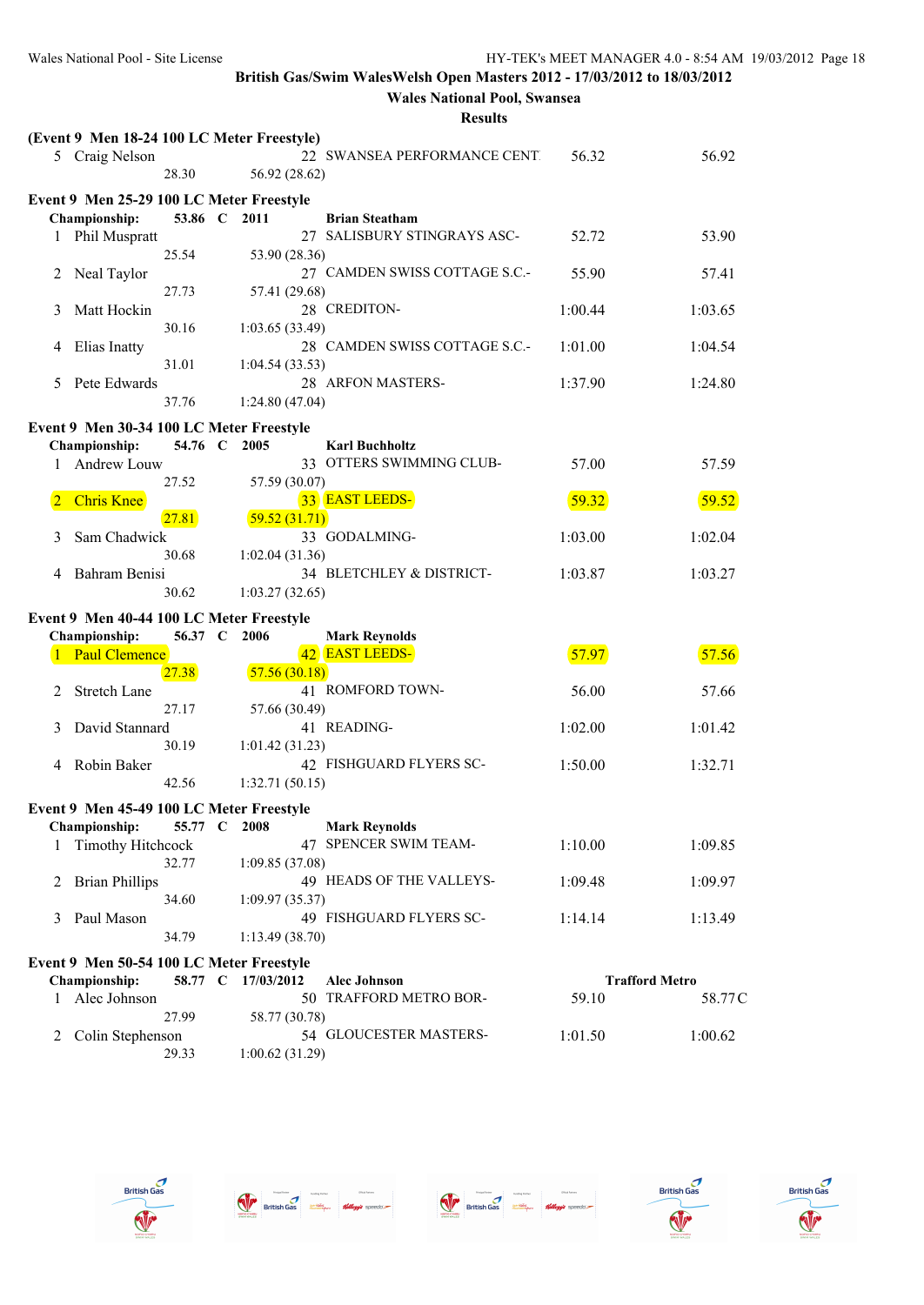| (Event 9 Men 50-54 100 LC Meter Freestyle)  |                      |                    |                                          |                     |          |
|---------------------------------------------|----------------------|--------------------|------------------------------------------|---------------------|----------|
| 3 Tom Enright                               |                      |                    | 53 ROMFORD TOWN-                         | 1:05.00             | 1:06.54  |
|                                             | 31.71                | 1:06.54(34.83)     |                                          |                     |          |
| Paul Pycroft<br>4                           |                      |                    | 54 CITY OF CARDIFF-                      | 1:07.00             | 1:08.48  |
| Mark Straw<br>5                             | 31.95                | 1:08.48(36.53)     | 54 BASINGSTOKE-                          | 1:11.44             | 1:10.42  |
|                                             | 33.60                | 1:10.42(36.82)     |                                          |                     |          |
| Patrick Allen<br>6                          |                      |                    | 50 GLOUCESTER MASTERS-                   | 1:15.00             | 1:10.44  |
|                                             | 33.88                | 1:10.44(36.56)     |                                          |                     |          |
| Event 9 Men 55-59 100 LC Meter Freestyle    |                      |                    |                                          |                     |          |
| Championship:                               | 1:03.56 C 2009       |                    | <b>Peter Rae</b>                         |                     |          |
| <b>Steve Weston</b><br>1                    |                      |                    | 57 GLOUCESTER MASTERS-                   | 1:06.50             | 1:05.74  |
|                                             | 31.11                | 1:05.74(34.63)     |                                          |                     |          |
| Gordon Baxter<br>2                          | 36.65                | 1:15.12(38.47)     | 58 CITY OF CARDIFF-                      | 1:16.00             | 1:15.12  |
|                                             |                      |                    |                                          |                     |          |
| Event 9 Men 60-64 100 LC Meter Freestyle    |                      |                    |                                          |                     |          |
| Championship:<br>1 Keith Rothwell           | 1:09.35 C 2008       |                    | <b>James Arthur</b><br>63 ARFON MASTERS- | 1:25.10             | 1:25.04  |
|                                             | 40.54                | 1:25.04(44.50)     |                                          |                     |          |
| Ian Davies<br>2                             |                      |                    | 63 NEWCASTLE EMLYN SC-                   | 1:50.00             | 1:33.25  |
|                                             | 44.18                | 1:33.25(49.07)     |                                          |                     |          |
| Event 9 Men 65-69 100 LC Meter Freestyle    |                      |                    |                                          |                     |          |
| Championship:                               | 1:07.94 C 2006       |                    | <b>Bill Letch</b>                        |                     |          |
| John Webb<br>$\mathbf{1}$                   |                      |                    | 66 SPENCER SWIM TEAM-                    | 1:15.75             | 1:17.36  |
|                                             | 37.75                | 1:17.36(39.61)     |                                          |                     |          |
| Event 9 Men 70-74 100 LC Meter Freestyle    |                      |                    |                                          |                     |          |
| Championship:                               | 1:15.70 C 17/03/2012 |                    | <b>Tony Cherrington</b>                  | <b>Glos Masters</b> |          |
| Tony Cherrington<br>1                       |                      |                    | 70 GLOUCESTER MASTERS-                   | 1:12.50             | 1:15.70C |
| <b>Geoff Stokes</b><br>2                    | 35.88                | 1:15.70(39.82)     | 73 SPENCER SWIM TEAM-                    | 1:18.00             | 1:18.76  |
|                                             | 38.67                | 1:18.76(40.09)     |                                          |                     |          |
| Paul Clarke<br>3                            |                      |                    | 70 TEAM LUTON SWIMMING-                  | 1:42.00             | 1:38.91  |
|                                             | 44.93                | 1:38.91 (53.98)    |                                          |                     |          |
| Event 10 Women 18-24 50 LC Meter Backstroke |                      |                    |                                          |                     |          |
| <b>Championship:</b>                        | 32.97 C 2005         |                    | <b>Sian Boulton</b>                      |                     |          |
| 1 Beatrice Holmberg                         |                      |                    | 21 MALARHOJDENS SIMALLSKAP-              | 39.10               | 39.01    |
| Event 10 Women 25-29 50 LC Meter Backstroke |                      |                    |                                          |                     |          |
| <b>Championship:</b>                        | 33.22 C 2011         |                    | <b>Anna Fenton</b>                       |                     |          |
| 1 Fiona Mcwhirter                           |                      |                    | 28 CAMDEN SWISS COTTAGE S.C.-            | 40.00               | 41.01    |
| Event 10 Women 30-34 50 LC Meter Backstroke |                      |                    |                                          |                     |          |
| Championship:                               | 34.26 C 2004         |                    | A. Bensley-Chilton                       |                     |          |
| 1 Anna Fenton                               |                      |                    | 30 CAMDEN SWISS COTTAGE S.C.-            | 34.00               | 34.61    |
| Event 10 Women 35-39 50 LC Meter Backstroke |                      |                    |                                          |                     |          |
| <b>Championship:</b>                        |                      | 34.04 C 17/03/2012 | <b>Gina Hobson</b>                       | <b>Otters</b>       |          |
| 1 Gina Hobson                               |                      |                    | 35 OTTERS SWIMMING CLUB-                 | 33.80               | 34.04C   |





 $\begin{picture}(180,10) \put(0,0){\line(1,0){10}} \put(10,0){\line(1,0){10}} \put(10,0){\line(1,0){10}} \put(10,0){\line(1,0){10}} \put(10,0){\line(1,0){10}} \put(10,0){\line(1,0){10}} \put(10,0){\line(1,0){10}} \put(10,0){\line(1,0){10}} \put(10,0){\line(1,0){10}} \put(10,0){\line(1,0){10}} \put(10,0){\line(1,0){10}} \put(10,0){\line($ 



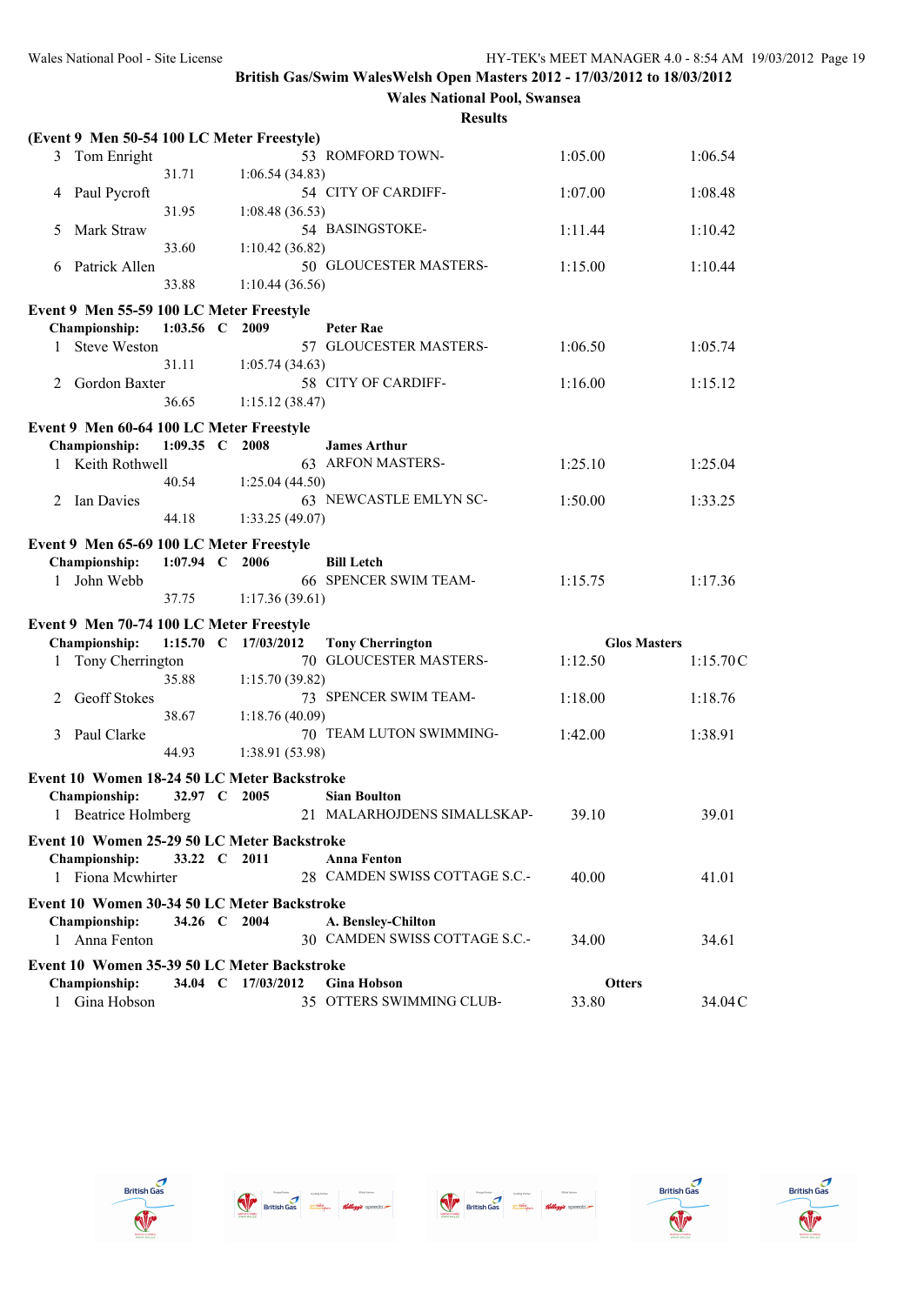**Wales National Pool, Swansea**

| Event 10 Women 40-44 50 LC Meter Backstroke |         |                    |                               |                     |                         |
|---------------------------------------------|---------|--------------------|-------------------------------|---------------------|-------------------------|
| <b>Championship:</b>                        |         | 33.66 C 2007       | <b>Kate Veale</b>             |                     |                         |
| 1 Penny Skyrme                              |         |                    | 42 CARMARTHHENSHIRE MASTERS   | 40.00               | 37.89                   |
| 2 Marie Holmberg                            |         |                    | 43 KUNGSBACKA SIMSALLSKAP-    | 38.00               | 38.57                   |
| Event 10 Women 45-49 50 LC Meter Backstroke |         |                    |                               |                     |                         |
| Championship:                               |         | 35.62 C 2005       | <b>Lesley Wilde</b>           |                     |                         |
| Allie Price<br>$\mathbf{1}$                 |         |                    | 47 CITY OF CARDIFF-           | 36.59               | 36.81                   |
| 2 Rebecca Jenkinson                         |         |                    | <b>49 EXETER CITY-</b>        | 37.50               | 36.99                   |
| Hannah Ueckermann<br>3                      |         |                    | 49 WITHAM DOLPHINS-           | 42.50               | 40.52                   |
| Event 10 Women 50-54 50 LC Meter Backstroke |         |                    |                               |                     |                         |
| Championship:                               |         | 36.40 C 17/03/2012 | <b>Judy Hattle</b>            |                     | <b>Carlisle Masters</b> |
| Judy Hattle<br>1                            |         |                    | 52 CARLISLE MASTERS-          | 36.97               | 36.40C                  |
| 2 Helen Kula-Przezwanski                    |         |                    | 53 BRISTOL MASTERS-           | 39.00               | 39.73                   |
| 3 Bridget Edwards                           |         |                    | 52 ARFON MASTERS-             | 1:00.00             | 55.58                   |
| Event 10 Women 55-59 50 LC Meter Backstroke |         |                    |                               |                     |                         |
| <b>Championship:</b>                        |         | 41.03 C 17/03/2012 | Amanda Heath                  | <b>Spencer Swim</b> |                         |
| Amanda Heath<br>$\mathbf{1}$                |         |                    | 55 SPENCER SWIM TEAM-         | 40.90               | 41.03C                  |
| 2 Marianne Davey                            |         |                    | 59 DORKING-                   | 48.00               | 49.39                   |
| 3 Beverley Best                             |         |                    | 57 PONTYPOOL SC-              | 55.00               | 50.80                   |
| Event 10 Women 60-64 50 LC Meter Backstroke |         |                    |                               |                     |                         |
| Championship:                               |         | 41.06 C 2007       | <b>Susie Breslin</b>          |                     |                         |
| 1 Mary Johnson                              |         |                    | 62 MID SUSSEX MARLINS-        | 42.77               | 42.09                   |
| 2 Alison Gwynn                              |         |                    | 64 SPENCER SWIM TEAM-         | 44.50               | 45.27                   |
| Event 10 Women 65-69 50 LC Meter Backstroke |         |                    |                               |                     |                         |
| Championship:                               |         | 43.30 C 2007       | <b>Janet Brown</b>            |                     |                         |
| 1 Carol Fellows                             |         |                    | <b>66 SPENCER SWIM TEAM-</b>  | 42.50               | 43.89                   |
| Event 10 Women 70-74 50 LC Meter Backstroke |         |                    |                               |                     |                         |
| Championship:                               |         | 46.53 C 17/03/2012 | <b>Janet Brown</b>            | <b>Spencer Swim</b> |                         |
| Janet Brown<br>$\mathbf{1}$                 |         |                    | 71 SPENCER SWIM TEAM-         | 44.50               | 46.53C                  |
| Event 10 Women 80-84 50 LC Meter Backstroke |         |                    |                               |                     |                         |
| <b>Championship:</b>                        |         | 50.27 C 17/03/2012 | <b>Jane Asher</b>             | <b>Kings Corm</b>   |                         |
| 1 Jane Asher                                |         |                    | 81 KINGS CORMORANTS-          | 51.00               | 50.27C                  |
| Event 10 Women 85-89 50 LC Meter Backstroke |         |                    |                               |                     |                         |
| 1:06.66 C 2005<br><b>Championship:</b>      |         |                    | <b>Willy van Rysel</b>        |                     |                         |
| 1 Susan Halter                              |         |                    | 85 CAMDEN SWISS COTTAGE S.C.- | 1:08.42             | 1:10.37                 |
| Event 11 Men 18-24 50 LC Meter Backstroke   |         |                    |                               |                     |                         |
| <b>Championship:</b>                        | 29.40 C | 2009               | <b>John Howells</b>           |                     |                         |
| <b>Bradley Price</b><br>1                   |         |                    | 20 LLANTRISANT-               | 28.06               | 29.87                   |
| Gareth Fowler<br>2                          |         |                    | 23 AMERSHAM SC-               | 29.99               | 30.25                   |
| Event 11 Men 25-29 50 LC Meter Backstroke   |         |                    |                               |                     |                         |
| <b>Championship:</b>                        |         | 29.79 C 1996       | <b>Paul Griffiths</b>         |                     |                         |
| Phil Muspratt<br>1                          |         |                    | 27 SALISBURY STINGRAYS ASC-   | 30.00               | 30.80                   |
| Robert Langan<br>2                          |         |                    | 25 SALISBURY STINGRAYS ASC-   | 30.42               | 31.12                   |
| Alex Boyce<br>3                             |         |                    | 29 CAMDEN SWISS COTTAGE S.C.- | 31.40               | 33.46                   |
| Pete Edwards<br>4                           |         |                    | 28 ARFON MASTERS-             | 1:02.80             | 50.90                   |









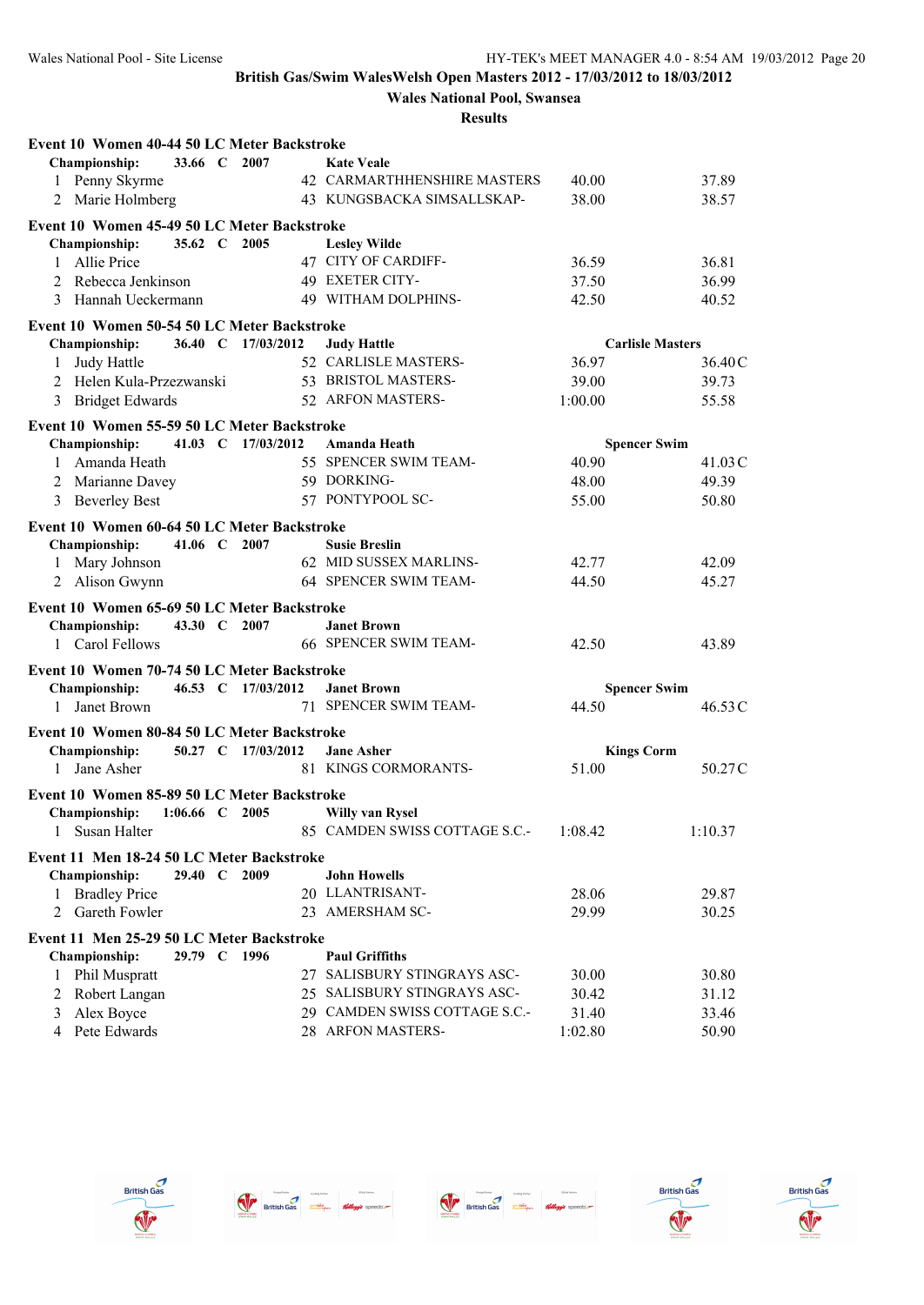# **Wales National Pool, Swansea**

| Event 11 Men 30-34 50 LC Meter Backstroke           |             |                      |                                           |                         |                   |                         |
|-----------------------------------------------------|-------------|----------------------|-------------------------------------------|-------------------------|-------------------|-------------------------|
| Championship:                                       |             | 30.64 C 1996         | <b>Mark Jenkins</b>                       |                         |                   |                         |
| 1 Andrew Louw                                       |             |                      | 33 OTTERS SWIMMING CLUB-                  |                         | 31.00             | 31.86                   |
| Event 11 Men 40-44 50 LC Meter Backstroke           |             |                      |                                           |                         |                   |                         |
| <b>Championship:</b>                                |             | 30.75 C 2010         | <b>Chris Archer-Brown</b>                 |                         |                   |                         |
| 1 Patrick Gore                                      |             |                      | 44 CITY OF CARDIFF-                       |                         | 32.60             | 32.71                   |
| Event 11 Men 45-49 50 LC Meter Backstroke           |             |                      |                                           |                         |                   |                         |
| Championship:                                       | 32.63 $\,C$ | 2008                 | <b>Cristian Rentsch</b>                   |                         |                   |                         |
| 1 Peter Weideling                                   |             |                      | 45 CAMDEN SWISS COTTAGE S.C.-             |                         | 33.10             | 33.34                   |
| 2 Alexei Zhurov                                     |             |                      | 45 CITY OF CARDIFF-                       |                         | 39.00             | 41.28                   |
| 3 Brian Phillips                                    |             |                      | 49 HEADS OF THE VALLEYS-                  |                         | 47.95             | 41.97                   |
| Event 11 Men 50-54 50 LC Meter Backstroke           |             |                      |                                           |                         |                   |                         |
| Championship:                                       |             | 34.13 C 2006         | <b>Phil Norman</b>                        |                         |                   |                         |
| 1 Keith Williams                                    |             |                      | 54 GLOUCESTER MASTERS-                    |                         | 45.00             | 50.64                   |
| Event 11 Men 60-64 50 LC Meter Backstroke           |             |                      |                                           |                         |                   |                         |
| Championship:                                       |             | 35.27 C 2007         | <b>Eric Hodgson</b>                       |                         |                   |                         |
| 1 Chris Thorp                                       |             |                      | 62 CITY OF DERBY-                         |                         | 39.42             | 40.16                   |
| 2 Ian Davies                                        |             |                      | 63 NEWCASTLE EMLYN SC-                    |                         | 1:00.00           | 53.38                   |
| Event 11 Men 65-69 50 LC Meter Backstroke           |             |                      |                                           |                         |                   |                         |
| Championship:                                       |             | 37.88 C 2009         | <b>Nigel Salsbury</b>                     |                         |                   |                         |
| John Webb<br>1                                      |             |                      | 66 SPENCER SWIM TEAM-                     |                         | 41.80             | 44.02                   |
|                                                     |             |                      |                                           |                         |                   |                         |
| Event 11 Men 70-74 50 LC Meter Backstroke           |             |                      |                                           |                         |                   |                         |
| Championship:                                       |             | 39.40 C 2010         | <b>Nigel Salsbury</b>                     |                         |                   |                         |
| 1 Nigel Salsbury                                    |             |                      | 72 SPENCER SWIM TEAM-                     |                         | 40.00             | 41.43                   |
| Event 12 Women 160-199 400 LC Meter Freestyle Relay |             |                      |                                           |                         |                   |                         |
| Championship:                                       |             | 5:09.22 C 17/03/2012 | <b>City of Cardiff</b>                    |                         | <b>CO</b> Cardiff |                         |
|                                                     |             |                      | A Price, C Thomas, C Kinson, K Durno      |                         |                   |                         |
| <b>CITY OF CARDIFF</b>                              |             |                      | A                                         |                         | NT                | 5:09.22C                |
| 1) Allie Price W47                                  |             |                      | 2) Ceri Thomas W47                        | 3) Charmaine Kinson W44 |                   | 4) Kimberley Durno W25  |
| 35.88                                               |             | 1:14.79(1:14.79)     | 1:51.46(36.67)                            | 2:33.00(1:18.21)        |                   |                         |
| 3:09.43(36.43)                                      |             | 3:49.95(1:16.95)     | 4:27.86 (37.91)                           | 5:09.22 (1:19.27)       |                   |                         |
| Event 12 Women 200-239 400 LC Meter Freestyle Relay |             |                      |                                           |                         |                   |                         |
| <b>Championship:</b>                                |             | 6:53.16 C 17/03/2012 | <b>Arfon Masters</b>                      |                         |                   | <b>Arfon Masters</b>    |
|                                                     |             |                      | H Hughes, B Edwards, A Donnelly, S Farrar |                         |                   |                         |
| 1 ARFON MASTERS                                     |             |                      | A                                         |                         | 6:30.00           | 6:53.16C                |
| 1) Helen Hughes W70                                 |             |                      | 2) Bridget Edwards W52                    | 3) Allison Donnelly W45 |                   | 4) Stella Farrar W53    |
| 48.46                                               |             | 1:42.29 (1:42.29)    | 2:41.15 (58.86)                           | 3:46.78 (2:04.49)       |                   |                         |
| 4:33.30(46.52)                                      |             | 5:31.70 (1:44.92)    | 6:10.87(39.17)                            | 6:53.16(1:21.46)        |                   |                         |
| Event 12 Women 280-319 400 LC Meter Freestyle Relay |             |                      |                                           |                         |                   |                         |
| <b>Championship:</b>                                |             | 6:36.76 C 17/03/2012 | <b>Spencer Swim Team</b>                  |                         |                   | <b>Spencer Swim</b>     |
|                                                     |             |                      | C Fellows, D Ford, J Brown, M Hitchcock   |                         |                   |                         |
| SPENCER SWIM TEAM<br>1                              |             |                      | А                                         |                         | NT                | 6:36.76C                |
| 1) Carol Fellows W66                                |             |                      | 2) Diane Ford W69                         | 3) Janet Brown W71      |                   | 4) Muriel Hitchcock W74 |
| 42.26                                               |             | 1:27.33(1:27.33)     | 2:11.78(44.45)                            | 2:59.55 (1:32.22)       |                   |                         |
| 3:48.91(49.36)                                      |             | 4:45.18(1:45.63)     | 5:35.34(50.16)                            | 6:36.76(1:51.58)        |                   |                         |









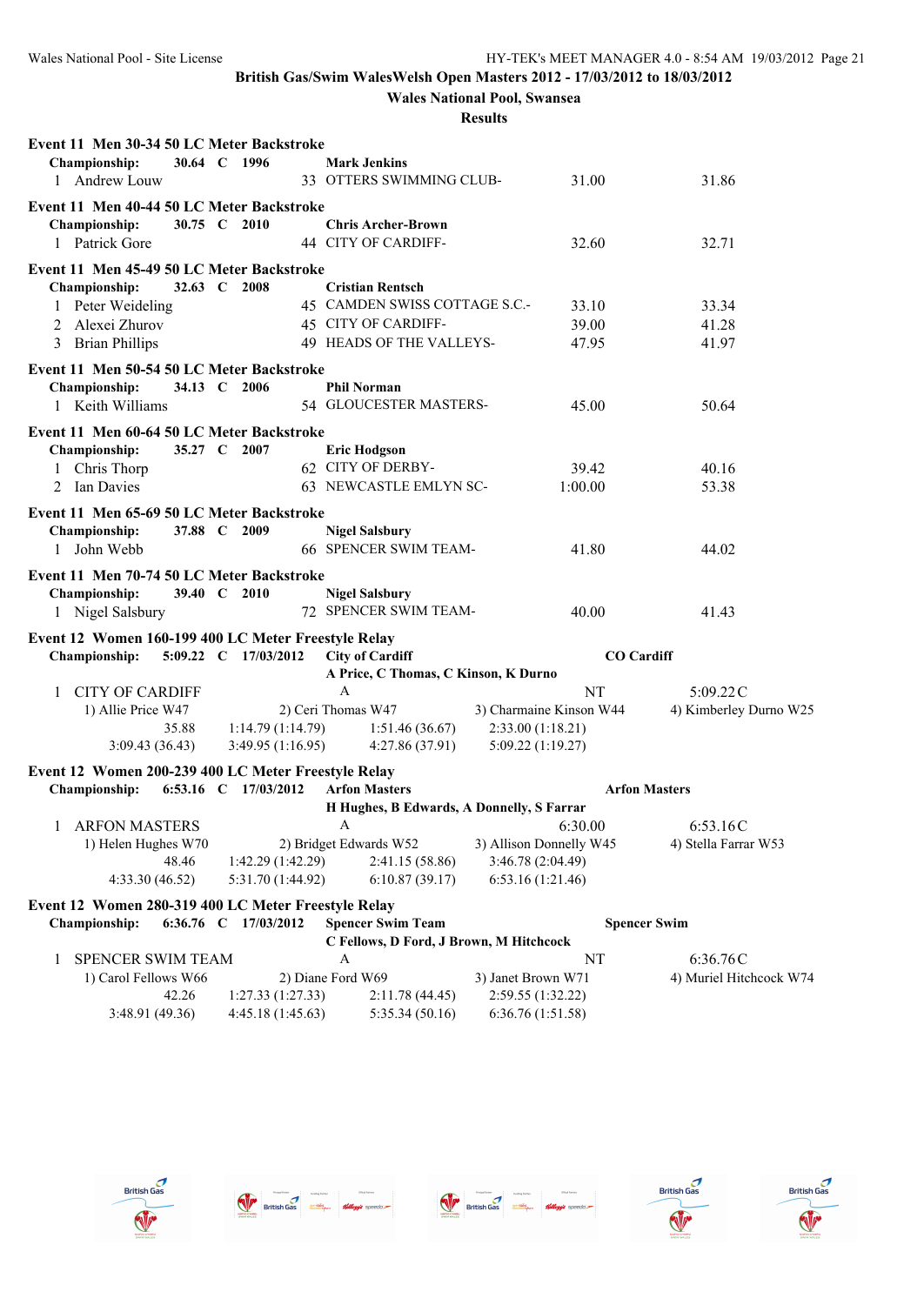**Wales National Pool, Swansea**

|              | Event 13 Men 160-199 400 LC Meter Freestyle Relay |                |                      |                                       |                       |         |                      |
|--------------|---------------------------------------------------|----------------|----------------------|---------------------------------------|-----------------------|---------|----------------------|
|              | <b>Championship:</b>                              |                | 4:19.43 C 17/03/2012 | <b>City of Cardiff</b>                |                       |         | <b>CO</b> Cardiff    |
|              |                                                   |                |                      | P Gore, J Banns, P Pycroft, A Martin  |                       |         |                      |
| $\mathbf{1}$ | <b>CITY OF CARDIFF</b>                            |                |                      | $\mathbf{A}$                          |                       | NT      | 4:19.43C             |
|              | 1) Patrick Gore M44                               |                |                      | 2) Joe Banns M25                      | 3) Paul Pycroft M54   |         | 4) Andrew Martin M37 |
|              |                                                   | 31.42          | 1:04.15(1:04.15)     | 1:32.61(28.46)                        | 2:04.41 (1:00.26)     |         |                      |
|              | 2:38.28(33.87)                                    |                | 3:15.96(1:11.55)     | 3:46.25(30.29)                        | 4:19.43 (1:03.47)     |         |                      |
|              | Event 13 Men 200-239 400 LC Meter Freestyle Relay |                |                      |                                       |                       |         |                      |
|              | <b>Championship:</b>                              |                | 7:06.76 C 17/03/2012 | <b>Arfon Masters</b>                  |                       |         | <b>Arfon Masters</b> |
|              |                                                   |                |                      | O East, B Owen, K Rothwell, P Edwards |                       |         |                      |
|              | 1 ARFON MASTERS                                   |                |                      | A                                     |                       | 6:30.00 | 7:06.76C             |
|              |                                                   |                |                      | 2) Basil Owen M82                     | 3) Keith Rothwell M63 |         | 4) Pete Edwards M28  |
|              | 1) Oggy East M45                                  |                |                      |                                       |                       |         |                      |
|              |                                                   | 37.78          | 1:17.37(1:17.37)     | 2:34.65(1:17.28)                      | 4:02.82 (2:45.45)     |         |                      |
|              | 4:45.34 (42.52)                                   |                | 5:36.92(1:34.10)     | 6:17.77(40.85)                        | 7:06.76 (1:29.84)     |         |                      |
|              | Event 13 Men 280-319 400 LC Meter Freestyle Relay |                |                      |                                       |                       |         |                      |
|              | <b>Championship:</b>                              |                | 5:49.43 C 17/03/2012 | <b>Spencer Swim Team</b>              |                       |         | <b>Spencer Swim</b>  |
|              |                                                   |                |                      | G Stokes, N Salsbury, H Dick, J Webb  |                       |         |                      |
|              | <b>SPENCER SWIM TEAM</b>                          |                |                      | A                                     |                       | NT      | 5:49.43 C            |
|              | 1) Geoff Stokes M73                               |                |                      | 2) Nigel Salsbury M72                 | 3) Morris Dick M70    |         | 4) John Webb M66     |
|              |                                                   | 39.79          | 1:20.83(1:20.83)     | 2:05.10(44.27)                        | 2:51.33 (1:30.50)     |         |                      |
|              | 3:35.45(44.12)                                    |                | 4:23.55(1:32.22)     | 5:05.41(41.86)                        | 5:49.43 (1:25.88)     |         |                      |
|              |                                                   |                |                      |                                       |                       |         |                      |
|              | Event 14 Women 18-24 200 LC Meter Freestyle       |                |                      |                                       |                       |         |                      |
|              | Championship:                                     | 2:15.51 C 2008 |                      | <b>Kathy Siuda</b>                    |                       |         |                      |
|              | 1 Alex Christie                                   |                |                      | 24 READING-                           |                       | 2:35.00 | 2:37.53              |
|              |                                                   | 36.53          |                      | 1:16.71 (40.18) 1:59.17 (42.46)       | 2:37.53 (38.36)       |         |                      |
|              | Event 14 Women 25-29 200 LC Meter Freestyle       |                |                      |                                       |                       |         |                      |
|              | Championship:                                     | $2:14.84$ C    | 2009                 | <b>Katie Henderson</b>                |                       |         |                      |
|              | 1 Laure Bacher-Fuentes                            |                |                      | 29 OTTERS SWIMMING CLUB-              |                       | 2:20.00 | 2:20.23              |
|              |                                                   | 32.38          | 1:07.74(35.36)       | 1:43.64(35.90)                        | 2:20.23(36.59)        |         |                      |
| 2            | Fiona Kinsella                                    |                |                      | 28 CITY OF CARDIFF-                   |                       | 2:45.20 | 2:30.99              |
|              |                                                   | 33.99          | 1:11.73(37.74)       | 1:51.48(39.75)                        | 2:30.99(39.51)        |         |                      |
| 3            | Fiona Mcwhirter                                   |                |                      | 28 CAMDEN SWISS COTTAGE S.C.-         |                       | 2:50.00 | 3:01.12              |
|              |                                                   |                |                      | 2:15.17(48.99)                        | 3:01.12(45.95)        |         |                      |
|              |                                                   | 39.73          | 1:26.18(46.45)       |                                       |                       |         |                      |
|              | Event 14 Women 35-39 200 LC Meter Freestyle       |                |                      |                                       |                       |         |                      |
|              | Championship:                                     | 2:22.23 C 2010 |                      | <b>Sarah Vale</b>                     |                       |         |                      |
|              | 1 Jessica Wooddisse                               |                |                      | 37 STROUD MASTERS-                    |                       | 2:23.39 | 2:23.38              |
|              |                                                   |                |                      | 34.21 1:10.71 (36.50) 1:47.34 (36.63) | 2:23.38(36.04)        |         |                      |
|              |                                                   |                |                      |                                       |                       |         |                      |
|              | Event 14 Women 40-44 200 LC Meter Freestyle       |                |                      |                                       |                       |         |                      |
|              | Championship:                                     | $2:17.99$ C    | 2004                 | Nuala Muir-Cochran                    |                       |         |                      |
| 1            | Marie Holmberg                                    |                |                      | 43 KUNGSBACKA SIMSALLSKAP-            |                       | 2:35.10 | 2:35.52              |
|              |                                                   | 36.45          | 1:15.59(39.14)       | 1:56.38(40.79)                        | 2:35.52(39.14)        |         |                      |
|              | 2 Karen Molloy                                    |                |                      | 40 AERLINGUS-                         |                       | 2:45.00 | 3:13.47              |
|              |                                                   | 43.38          | 1:32.00(48.62)       | 2:23.53(51.53)                        | 3:13.47(49.94)        |         |                      |
|              | Event 14 Women 45-49 200 LC Meter Freestyle       |                |                      |                                       |                       |         |                      |
|              | <b>Championship:</b>                              | 2:32.07 C 2011 |                      | <b>Allie Price</b>                    |                       |         |                      |
|              | 1 Ceri Thomas                                     |                |                      | 47 CITY OF CARDIFF-                   |                       | 2:38.54 | 2:42.28              |
|              |                                                   | 37.55          | 1:19.01(41.46)       | 2:00.70(41.69)                        | 2:42.28 (41.58)       |         |                      |
|              |                                                   |                |                      |                                       |                       |         |                      |









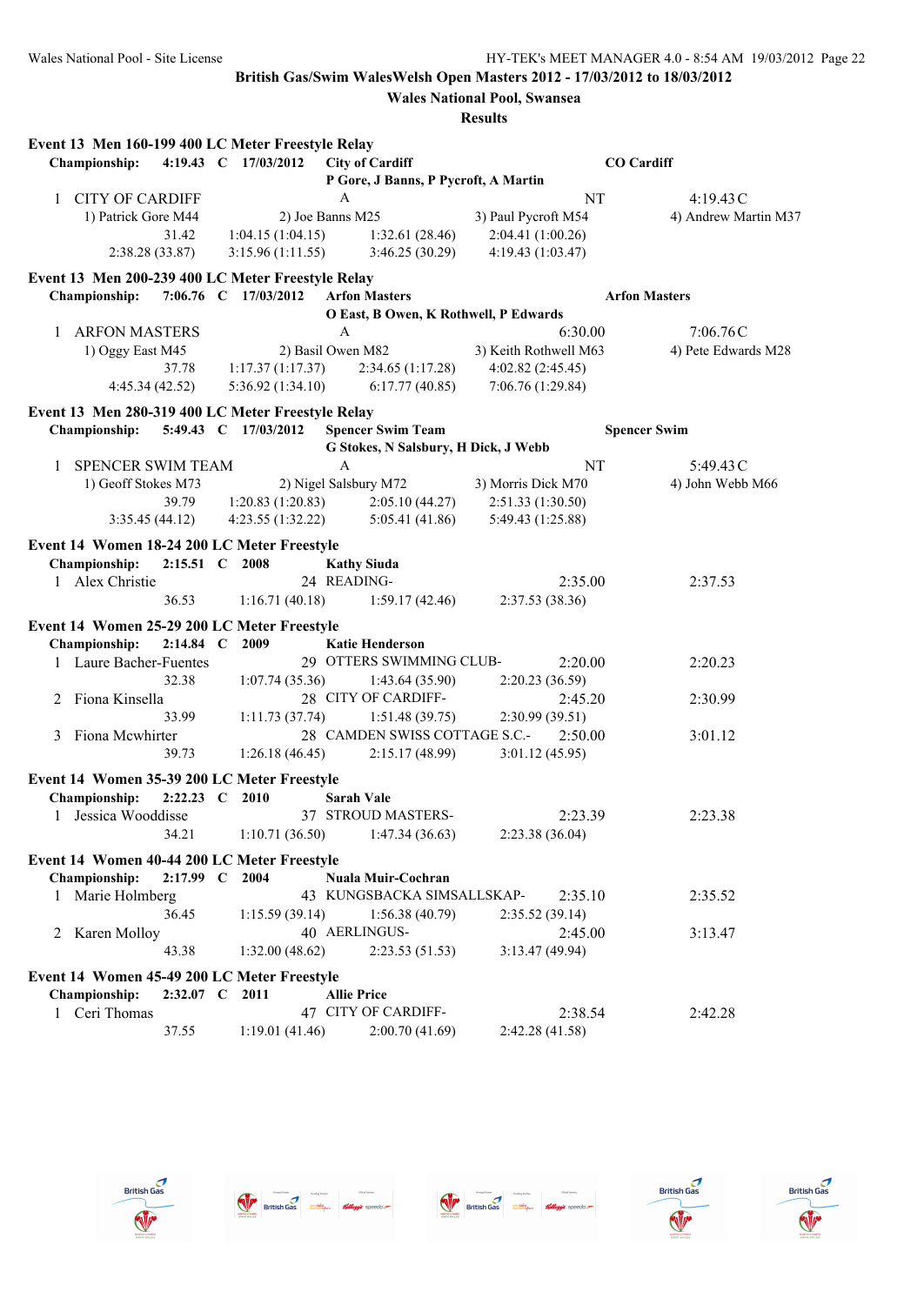|    | (Event 14 Women 45-49 200 LC Meter Freestyle) |                |                      |                    |                                   |                   |         |                  |          |
|----|-----------------------------------------------|----------------|----------------------|--------------------|-----------------------------------|-------------------|---------|------------------|----------|
|    | 2 Anne Raymond                                |                |                      |                    | 49 SEVENOAKS TRI-SWIM CLUB-       |                   | 3:00.00 |                  | 3:01.62  |
|    |                                               | 40.26          | 1:26.63(46.37)       |                    | 2:14.19(47.56)                    | 3:01.62(47.43)    |         |                  |          |
|    | Event 14 Women 50-54 200 LC Meter Freestyle   |                |                      |                    |                                   |                   |         |                  |          |
|    | <b>Championship:</b>                          |                | 2:23.15 C 17/03/2012 |                    | <b>Dymphna Morris</b>             |                   |         | <b>Aerlingus</b> |          |
|    | 1 Dymphna Morris                              |                |                      |                    | 51 AERLINGUS-                     |                   | 2:25.00 |                  | 2:23.15C |
|    |                                               | 33.86          |                      |                    | $1:10.02(36.16)$ $1:46.77(36.75)$ | 2:23.15 (36.38)   |         |                  |          |
|    | Maggie Smith                                  |                |                      |                    | 54 CITY OF OXFORD-                |                   | 2:41.00 |                  | 2:40.32  |
|    |                                               | 37.17          | 1:17.85(40.68)       |                    | 1:59.94(42.09)                    | 2:40.32 (40.38)   |         |                  |          |
| 3  | Stella Farrar                                 |                |                      |                    | 53 ARFON MASTERS-                 |                   | 2:51.93 |                  | 2:41.88  |
|    |                                               | 37.25          | 1:18.29(41.04)       |                    | 2:00.53(42.24)                    | 2:41.88 (41.35)   |         |                  |          |
| 4  | Heidi Gore                                    |                |                      |                    | 50 CITY OF CARDIFF-               |                   | 2:44.66 |                  | 2:47.44  |
|    |                                               | 37.21          | 1:18.90(41.69)       |                    | 2:02.93(44.03)                    | 2:47.44 (44.51)   |         |                  |          |
| 5  | Catherine Hartle                              |                |                      |                    | 54 SPENCER SWIM TEAM-             |                   | 2:49.00 |                  | 2:49.70  |
|    |                                               | 39.34          | 1:22.77(43.43)       |                    | 2:06.75(43.98)                    | 2:49.70 (42.95)   |         |                  |          |
| b  | Lesley Cook                                   |                |                      |                    | 54 OTTERS SWIMMING CLUB-          |                   | 3:00.00 |                  | 2:50.37  |
|    |                                               | 39.85          | 1:24.06(44.21)       |                    | 2:07.78(43.72)                    | 2:50.37 (42.59)   |         |                  |          |
| 7  | Gill Miles                                    |                |                      |                    | 52 BRISTOL HENLEAZE-              |                   | 3:58.00 |                  | 4:02.06  |
|    |                                               | 55.44          | 1:56.30(1:00.86)     |                    | 2:59.63(1:03.33)                  | 4:02.06 (1:02.43) |         |                  |          |
| 8  | <b>Bridget Edwards</b>                        |                |                      |                    | 52 ARFON MASTERS-                 |                   | 4:10.00 |                  | 4:22.57  |
|    |                                               | 58.64          | 2:05.98 (1:07.34)    |                    | 3:18.13(1:12.15)                  | 4:22.57 (1:04.44) |         |                  |          |
|    | Event 14 Women 55-59 200 LC Meter Freestyle   |                |                      |                    |                                   |                   |         |                  |          |
|    | <b>Championship:</b>                          | 2:36.24 C 2009 |                      | <b>Sue Haigh</b>   |                                   |                   |         |                  |          |
|    | 1 Anne Bourne                                 |                |                      |                    | 58 CAMPHILL EDWARDIANS-           |                   | 2:38.34 |                  | 2:36.77  |
|    |                                               | 37.15          | 1:17.28(40.13)       |                    | 1:57.82(40.54)                    | 2:36.77 (38.95)   |         |                  |          |
| 2  | Barbara Boxall                                |                |                      |                    | 57 ROMFORD TOWN-                  |                   | 2:55.03 |                  | 2:49.55  |
|    |                                               | 38.71          | 1:21.42(42.71)       |                    | 2:06.81 (45.39)                   | 2:49.55 (42.74)   |         |                  |          |
| 3  | Sara Perry                                    |                |                      |                    | 55 CAMDEN SWISS COTTAGE S.C.-     |                   | 2:51.76 |                  | 2:52.04  |
|    |                                               | 39.50          | 1:24.10(44.60)       |                    | 2:09.51(45.41)                    | 2:52.04(42.53)    |         |                  |          |
|    | 4 Marianne Davey                              |                |                      | 59 DORKING-        |                                   |                   | 3:26.40 |                  | 3:35.65  |
|    |                                               | 50.01          |                      |                    | $1:45.77(55.76)$ $2:43.55(57.78)$ | 3:35.65(52.10)    |         |                  |          |
|    |                                               |                |                      |                    |                                   |                   |         |                  |          |
|    | Event 14 Women 60-64 200 LC Meter Freestyle   |                |                      |                    |                                   |                   |         |                  |          |
|    | Championship:                                 |                | 2:42.26 C 17/03/2012 | <b>Susan Haigh</b> |                                   |                   |         | <b>Tiverton</b>  |          |
| 1. | Susan Haigh                                   |                |                      | 60 TIVERTON-       |                                   |                   | 2:39.62 |                  | 2:42.26C |
|    |                                               | 37.63          | 1:19.65(42.02)       |                    | 2:01.95(42.30)                    | 2:42.26 (40.31)   |         |                  |          |
|    | 2 Karen Bellas                                |                |                      |                    | 60 CAMDEN SWISS COTTAGE S.C.-     |                   | 2:53.12 |                  | 2:57.44  |
|    |                                               | 40.62          |                      |                    | $1:25.88(45.26)$ $2:12.57(46.69)$ | 2:57.44 (44.87)   |         |                  |          |
| 3  | Alison Gwynn                                  |                |                      |                    | 64 SPENCER SWIM TEAM-             |                   | 3:01.50 |                  | 3:03.98  |
|    |                                               | 41.42          | 1:28.72(47.30)       |                    | 2:17.48(48.76)                    | 3:03.98 (46.50)   |         |                  |          |
| 4  | Mary Johnson                                  |                |                      |                    | 62 MID SUSSEX MARLINS-            |                   | 3:10.00 |                  | 3:05.05  |
|    |                                               | 42.51          | 1:28.40(45.89)       |                    | 2:18.54(50.14)                    | 3:05.05(46.51)    |         |                  |          |
|    | Event 14 Women 65-69 200 LC Meter Freestyle   |                |                      |                    |                                   |                   |         |                  |          |
|    | Championship:                                 | 3:00.15 C 2009 |                      |                    | <b>Jean Howard-Jones</b>          |                   |         |                  |          |
| 1  | Elaine Blower                                 |                |                      |                    | 67 BARNETT COPTHALL-              |                   | 3:09.00 |                  | 3:04.78  |
|    |                                               | 43.38          | 1:30.84(47.46)       |                    | 2:18.98(48.14)                    | 3:04.78(45.80)    |         |                  |          |
|    |                                               |                |                      |                    |                                   |                   |         |                  |          |
|    | Event 14 Women 70-74 200 LC Meter Freestyle   |                |                      |                    |                                   |                   |         |                  |          |
|    | Championship:                                 | $3:03.26$ C    | 2005                 | <b>Jane Asher</b>  |                                   |                   |         |                  |          |
|    | 1 Helen Hughes                                |                |                      |                    | 70 ARFON MASTERS-                 |                   | 3:45.00 |                  | 3:45.96  |
|    |                                               | 52.46          | 1:50.43(57.97)       |                    | 2:47.51 (57.08)                   | 3:45.96 (58.45)   |         |                  |          |









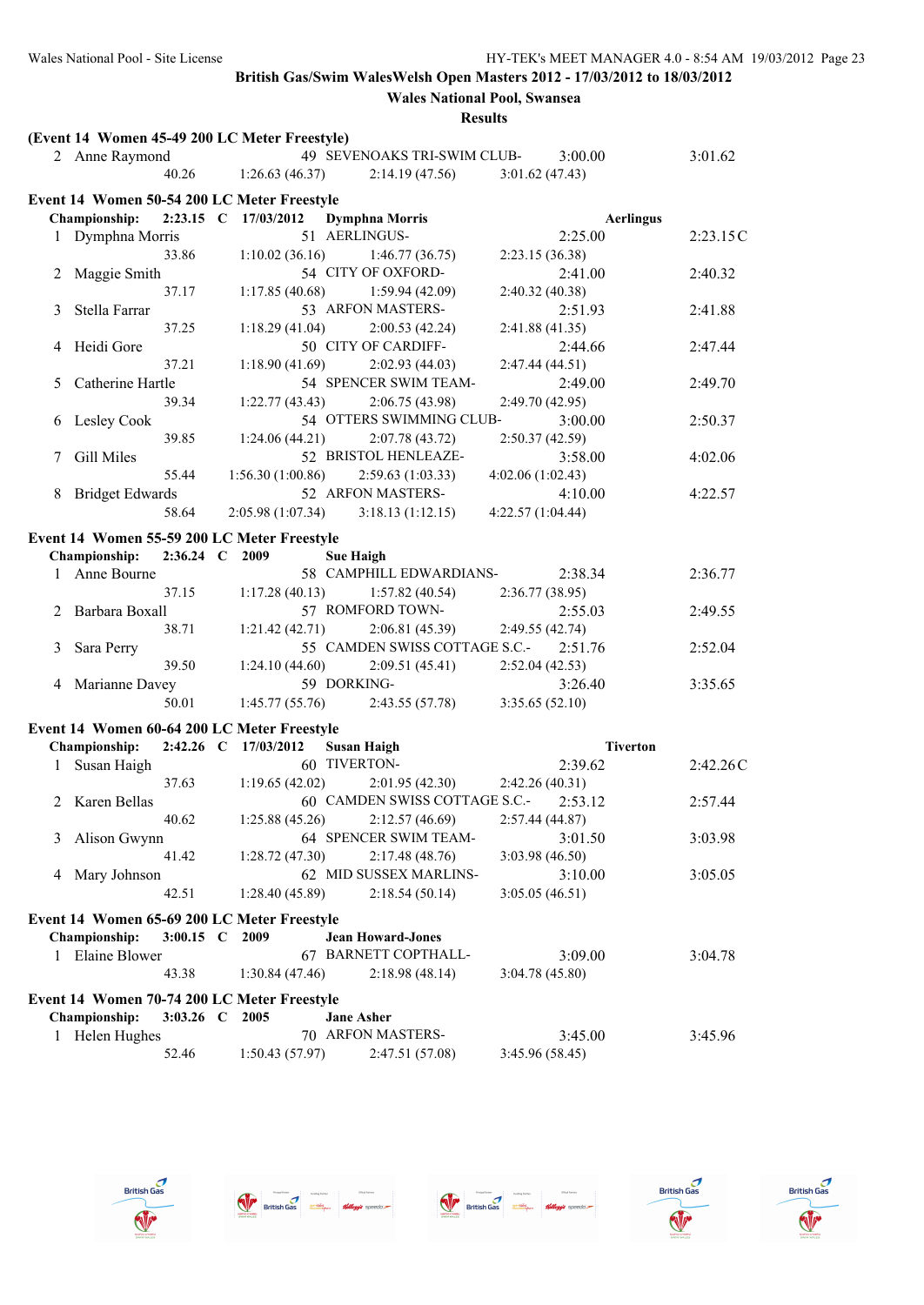**Wales National Pool, Swansea**

| 3:01.84 C 2008<br>Championship:<br><b>Jane Asher</b><br>75 BARNSTAPLE-<br>1 Ann Humphris<br>4:40.00<br>4:45.19<br>1:04.40<br>$2:17.26(1:12.86)$ $3:33.26(1:16.00)$<br>4:45.19(1:11.93)<br>Event 14 Women 80-84 200 LC Meter Freestyle<br><b>Championship:</b><br>3:07.40 C 2011<br><b>Jane Asher</b><br>81 KINGS CORMORANTS-<br>Jane Asher<br>3:20.00<br>3:15.01<br>$\mathbf{1}$<br>45.96<br>1:36.15(50.19)<br>2:27.52(51.37)<br>3:15.01 (47.49)<br>Event 15 Men 18-24 200 LC Meter Freestyle<br>1:55.60 C 17/03/2012<br>Championship:<br>Dan Waddingham<br><b>Swansea Perf</b><br>22 SWANSEA PERFORMANCE CENT 1:53.17<br>1 Dan Waddingham<br>1:55.60C<br>27.28<br>56.82 (29.54)<br>1:26.09(29.27)<br>1:55.60(29.51)<br>Event 15 Men 25-29 200 LC Meter Freestyle<br>2:05.34 C 2007<br>Championship:<br><b>Dylan Malagrino</b><br>27 SALISBURY STINGRAYS ASC-<br>1 Phil Muspratt<br>2:02.50<br>2:05.68<br>27.37<br>1:31.48(32.94)<br>2:05.68 (34.20)<br>58.54 (31.17)<br>27 CAMDEN SWISS COTTAGE S.C.-<br>2:08.50<br>Neal Taylor<br>2<br>2:07.45<br>29.82<br>1:01.96(32.14)<br>1:35.26(33.30)<br>2:07.45(32.19)<br>Joe Banns<br>25 CITY OF CARDIFF-<br>2:08.42<br>2:10.14<br>3<br>29.91<br>1:02.92(33.01)<br>1:36.74(33.82)<br>2:10.14(33.40)<br>28 CAMDEN SWISS COTTAGE S.C.-<br>Andrew Young<br>2:12.74<br>2:11.86<br>4<br>30.51<br>1:03.93(33.42)<br>1:38.33(34.40)<br>2:11.86(33.53)<br>25 SALISBURY STINGRAYS ASC-<br>Robert Langan<br>2:10.77<br>2:16.55<br>5<br>30.34<br>1:04.83(34.49)<br>1:40.96(36.13)<br>2:16.55(35.59)<br>28 CAMDEN SWISS COTTAGE S.C.-<br>Elias Inatty<br>2:15.00<br>2:19.87<br>6<br>31.93<br>1:07.50(35.57)<br>1:44.01(36.51)<br>2:19.87(35.86)<br>28 CREDITON-<br>Matt Hockin<br>2:18.60<br>2:25.65<br>7<br>32.50<br>1:09.33(36.83)<br>2:25.65 (37.60)<br>1:48.05(38.72)<br>Pete Edwards<br>28 ARFON MASTERS-<br>3:29.60<br>3:17.00<br>8<br>40.96<br>1:32.16(51.20)<br>2:27.39(55.23)<br>3:17.00(49.61)<br>Event 15 Men 30-34 200 LC Meter Freestyle<br>Championship:<br>2:05.41 C 2009<br><b>Karl Buchholtz</b><br>33 GODALMING-<br>Sam Chadwick<br>2:24.00<br>2:18.69<br>$\mathbf{1}$<br>32.37<br>1:08.42(36.05)<br>2:18.69(33.65)<br>1:45.04(36.62)<br>33 EAST LEEDS-<br>2:20.00<br><b>Chris Knee</b><br>2:27.15<br>1:45.96(45.30)<br>2:27.15(41.19)<br>29.39<br>1:00.66(31.27)<br>34 BLETCHLEY & DISTRICT-<br>3 Bahram Benisi<br>2:27.42<br>2:29.60<br>1:51.92(39.00)<br>33.97<br>1:12.92(38.95)<br>2:29.60(37.68)<br>Event 15 Men 35-39 200 LC Meter Freestyle<br>Championship:<br>2:06.93 C 2004<br><b>Colin Ovington</b><br>39 READING-<br>Joel Winter<br>2:11.58<br>2:14.84<br>1<br>31.25<br>1:05.27(34.02)<br>1:40.45(35.18)<br>2:14.84 (34.39)<br>Event 15 Men 40-44 200 LC Meter Freestyle<br>Championship:<br>$2:06.72 \text{ C}$<br>2005<br><b>Peter Long</b><br>David Stannard<br>41 READING-<br>2:14.00<br>2:13.46<br>1<br>31.21<br>1:06.20(34.99)<br>1:40.14(33.94)<br>2:13.46 (33.32) | Event 14 Women 75-79 200 LC Meter Freestyle |  |  |  |         |
|---------------------------------------------------------------------------------------------------------------------------------------------------------------------------------------------------------------------------------------------------------------------------------------------------------------------------------------------------------------------------------------------------------------------------------------------------------------------------------------------------------------------------------------------------------------------------------------------------------------------------------------------------------------------------------------------------------------------------------------------------------------------------------------------------------------------------------------------------------------------------------------------------------------------------------------------------------------------------------------------------------------------------------------------------------------------------------------------------------------------------------------------------------------------------------------------------------------------------------------------------------------------------------------------------------------------------------------------------------------------------------------------------------------------------------------------------------------------------------------------------------------------------------------------------------------------------------------------------------------------------------------------------------------------------------------------------------------------------------------------------------------------------------------------------------------------------------------------------------------------------------------------------------------------------------------------------------------------------------------------------------------------------------------------------------------------------------------------------------------------------------------------------------------------------------------------------------------------------------------------------------------------------------------------------------------------------------------------------------------------------------------------------------------------------------------------------------------------------------------------------------------------------------------------------------------------------------------------------------------------------------------------------------------------------------------------------------------------------------------------------------------------------------------------------------------------------------------------------------------------------------------------------------------------------------------|---------------------------------------------|--|--|--|---------|
|                                                                                                                                                                                                                                                                                                                                                                                                                                                                                                                                                                                                                                                                                                                                                                                                                                                                                                                                                                                                                                                                                                                                                                                                                                                                                                                                                                                                                                                                                                                                                                                                                                                                                                                                                                                                                                                                                                                                                                                                                                                                                                                                                                                                                                                                                                                                                                                                                                                                                                                                                                                                                                                                                                                                                                                                                                                                                                                                       |                                             |  |  |  |         |
|                                                                                                                                                                                                                                                                                                                                                                                                                                                                                                                                                                                                                                                                                                                                                                                                                                                                                                                                                                                                                                                                                                                                                                                                                                                                                                                                                                                                                                                                                                                                                                                                                                                                                                                                                                                                                                                                                                                                                                                                                                                                                                                                                                                                                                                                                                                                                                                                                                                                                                                                                                                                                                                                                                                                                                                                                                                                                                                                       |                                             |  |  |  |         |
|                                                                                                                                                                                                                                                                                                                                                                                                                                                                                                                                                                                                                                                                                                                                                                                                                                                                                                                                                                                                                                                                                                                                                                                                                                                                                                                                                                                                                                                                                                                                                                                                                                                                                                                                                                                                                                                                                                                                                                                                                                                                                                                                                                                                                                                                                                                                                                                                                                                                                                                                                                                                                                                                                                                                                                                                                                                                                                                                       |                                             |  |  |  |         |
|                                                                                                                                                                                                                                                                                                                                                                                                                                                                                                                                                                                                                                                                                                                                                                                                                                                                                                                                                                                                                                                                                                                                                                                                                                                                                                                                                                                                                                                                                                                                                                                                                                                                                                                                                                                                                                                                                                                                                                                                                                                                                                                                                                                                                                                                                                                                                                                                                                                                                                                                                                                                                                                                                                                                                                                                                                                                                                                                       |                                             |  |  |  |         |
|                                                                                                                                                                                                                                                                                                                                                                                                                                                                                                                                                                                                                                                                                                                                                                                                                                                                                                                                                                                                                                                                                                                                                                                                                                                                                                                                                                                                                                                                                                                                                                                                                                                                                                                                                                                                                                                                                                                                                                                                                                                                                                                                                                                                                                                                                                                                                                                                                                                                                                                                                                                                                                                                                                                                                                                                                                                                                                                                       |                                             |  |  |  |         |
|                                                                                                                                                                                                                                                                                                                                                                                                                                                                                                                                                                                                                                                                                                                                                                                                                                                                                                                                                                                                                                                                                                                                                                                                                                                                                                                                                                                                                                                                                                                                                                                                                                                                                                                                                                                                                                                                                                                                                                                                                                                                                                                                                                                                                                                                                                                                                                                                                                                                                                                                                                                                                                                                                                                                                                                                                                                                                                                                       |                                             |  |  |  |         |
|                                                                                                                                                                                                                                                                                                                                                                                                                                                                                                                                                                                                                                                                                                                                                                                                                                                                                                                                                                                                                                                                                                                                                                                                                                                                                                                                                                                                                                                                                                                                                                                                                                                                                                                                                                                                                                                                                                                                                                                                                                                                                                                                                                                                                                                                                                                                                                                                                                                                                                                                                                                                                                                                                                                                                                                                                                                                                                                                       |                                             |  |  |  |         |
|                                                                                                                                                                                                                                                                                                                                                                                                                                                                                                                                                                                                                                                                                                                                                                                                                                                                                                                                                                                                                                                                                                                                                                                                                                                                                                                                                                                                                                                                                                                                                                                                                                                                                                                                                                                                                                                                                                                                                                                                                                                                                                                                                                                                                                                                                                                                                                                                                                                                                                                                                                                                                                                                                                                                                                                                                                                                                                                                       |                                             |  |  |  |         |
|                                                                                                                                                                                                                                                                                                                                                                                                                                                                                                                                                                                                                                                                                                                                                                                                                                                                                                                                                                                                                                                                                                                                                                                                                                                                                                                                                                                                                                                                                                                                                                                                                                                                                                                                                                                                                                                                                                                                                                                                                                                                                                                                                                                                                                                                                                                                                                                                                                                                                                                                                                                                                                                                                                                                                                                                                                                                                                                                       |                                             |  |  |  |         |
|                                                                                                                                                                                                                                                                                                                                                                                                                                                                                                                                                                                                                                                                                                                                                                                                                                                                                                                                                                                                                                                                                                                                                                                                                                                                                                                                                                                                                                                                                                                                                                                                                                                                                                                                                                                                                                                                                                                                                                                                                                                                                                                                                                                                                                                                                                                                                                                                                                                                                                                                                                                                                                                                                                                                                                                                                                                                                                                                       |                                             |  |  |  |         |
|                                                                                                                                                                                                                                                                                                                                                                                                                                                                                                                                                                                                                                                                                                                                                                                                                                                                                                                                                                                                                                                                                                                                                                                                                                                                                                                                                                                                                                                                                                                                                                                                                                                                                                                                                                                                                                                                                                                                                                                                                                                                                                                                                                                                                                                                                                                                                                                                                                                                                                                                                                                                                                                                                                                                                                                                                                                                                                                                       |                                             |  |  |  |         |
|                                                                                                                                                                                                                                                                                                                                                                                                                                                                                                                                                                                                                                                                                                                                                                                                                                                                                                                                                                                                                                                                                                                                                                                                                                                                                                                                                                                                                                                                                                                                                                                                                                                                                                                                                                                                                                                                                                                                                                                                                                                                                                                                                                                                                                                                                                                                                                                                                                                                                                                                                                                                                                                                                                                                                                                                                                                                                                                                       |                                             |  |  |  |         |
|                                                                                                                                                                                                                                                                                                                                                                                                                                                                                                                                                                                                                                                                                                                                                                                                                                                                                                                                                                                                                                                                                                                                                                                                                                                                                                                                                                                                                                                                                                                                                                                                                                                                                                                                                                                                                                                                                                                                                                                                                                                                                                                                                                                                                                                                                                                                                                                                                                                                                                                                                                                                                                                                                                                                                                                                                                                                                                                                       |                                             |  |  |  |         |
|                                                                                                                                                                                                                                                                                                                                                                                                                                                                                                                                                                                                                                                                                                                                                                                                                                                                                                                                                                                                                                                                                                                                                                                                                                                                                                                                                                                                                                                                                                                                                                                                                                                                                                                                                                                                                                                                                                                                                                                                                                                                                                                                                                                                                                                                                                                                                                                                                                                                                                                                                                                                                                                                                                                                                                                                                                                                                                                                       |                                             |  |  |  |         |
|                                                                                                                                                                                                                                                                                                                                                                                                                                                                                                                                                                                                                                                                                                                                                                                                                                                                                                                                                                                                                                                                                                                                                                                                                                                                                                                                                                                                                                                                                                                                                                                                                                                                                                                                                                                                                                                                                                                                                                                                                                                                                                                                                                                                                                                                                                                                                                                                                                                                                                                                                                                                                                                                                                                                                                                                                                                                                                                                       |                                             |  |  |  |         |
|                                                                                                                                                                                                                                                                                                                                                                                                                                                                                                                                                                                                                                                                                                                                                                                                                                                                                                                                                                                                                                                                                                                                                                                                                                                                                                                                                                                                                                                                                                                                                                                                                                                                                                                                                                                                                                                                                                                                                                                                                                                                                                                                                                                                                                                                                                                                                                                                                                                                                                                                                                                                                                                                                                                                                                                                                                                                                                                                       |                                             |  |  |  |         |
|                                                                                                                                                                                                                                                                                                                                                                                                                                                                                                                                                                                                                                                                                                                                                                                                                                                                                                                                                                                                                                                                                                                                                                                                                                                                                                                                                                                                                                                                                                                                                                                                                                                                                                                                                                                                                                                                                                                                                                                                                                                                                                                                                                                                                                                                                                                                                                                                                                                                                                                                                                                                                                                                                                                                                                                                                                                                                                                                       |                                             |  |  |  |         |
|                                                                                                                                                                                                                                                                                                                                                                                                                                                                                                                                                                                                                                                                                                                                                                                                                                                                                                                                                                                                                                                                                                                                                                                                                                                                                                                                                                                                                                                                                                                                                                                                                                                                                                                                                                                                                                                                                                                                                                                                                                                                                                                                                                                                                                                                                                                                                                                                                                                                                                                                                                                                                                                                                                                                                                                                                                                                                                                                       |                                             |  |  |  |         |
|                                                                                                                                                                                                                                                                                                                                                                                                                                                                                                                                                                                                                                                                                                                                                                                                                                                                                                                                                                                                                                                                                                                                                                                                                                                                                                                                                                                                                                                                                                                                                                                                                                                                                                                                                                                                                                                                                                                                                                                                                                                                                                                                                                                                                                                                                                                                                                                                                                                                                                                                                                                                                                                                                                                                                                                                                                                                                                                                       |                                             |  |  |  |         |
|                                                                                                                                                                                                                                                                                                                                                                                                                                                                                                                                                                                                                                                                                                                                                                                                                                                                                                                                                                                                                                                                                                                                                                                                                                                                                                                                                                                                                                                                                                                                                                                                                                                                                                                                                                                                                                                                                                                                                                                                                                                                                                                                                                                                                                                                                                                                                                                                                                                                                                                                                                                                                                                                                                                                                                                                                                                                                                                                       |                                             |  |  |  |         |
|                                                                                                                                                                                                                                                                                                                                                                                                                                                                                                                                                                                                                                                                                                                                                                                                                                                                                                                                                                                                                                                                                                                                                                                                                                                                                                                                                                                                                                                                                                                                                                                                                                                                                                                                                                                                                                                                                                                                                                                                                                                                                                                                                                                                                                                                                                                                                                                                                                                                                                                                                                                                                                                                                                                                                                                                                                                                                                                                       |                                             |  |  |  |         |
|                                                                                                                                                                                                                                                                                                                                                                                                                                                                                                                                                                                                                                                                                                                                                                                                                                                                                                                                                                                                                                                                                                                                                                                                                                                                                                                                                                                                                                                                                                                                                                                                                                                                                                                                                                                                                                                                                                                                                                                                                                                                                                                                                                                                                                                                                                                                                                                                                                                                                                                                                                                                                                                                                                                                                                                                                                                                                                                                       |                                             |  |  |  |         |
|                                                                                                                                                                                                                                                                                                                                                                                                                                                                                                                                                                                                                                                                                                                                                                                                                                                                                                                                                                                                                                                                                                                                                                                                                                                                                                                                                                                                                                                                                                                                                                                                                                                                                                                                                                                                                                                                                                                                                                                                                                                                                                                                                                                                                                                                                                                                                                                                                                                                                                                                                                                                                                                                                                                                                                                                                                                                                                                                       |                                             |  |  |  |         |
|                                                                                                                                                                                                                                                                                                                                                                                                                                                                                                                                                                                                                                                                                                                                                                                                                                                                                                                                                                                                                                                                                                                                                                                                                                                                                                                                                                                                                                                                                                                                                                                                                                                                                                                                                                                                                                                                                                                                                                                                                                                                                                                                                                                                                                                                                                                                                                                                                                                                                                                                                                                                                                                                                                                                                                                                                                                                                                                                       |                                             |  |  |  |         |
|                                                                                                                                                                                                                                                                                                                                                                                                                                                                                                                                                                                                                                                                                                                                                                                                                                                                                                                                                                                                                                                                                                                                                                                                                                                                                                                                                                                                                                                                                                                                                                                                                                                                                                                                                                                                                                                                                                                                                                                                                                                                                                                                                                                                                                                                                                                                                                                                                                                                                                                                                                                                                                                                                                                                                                                                                                                                                                                                       |                                             |  |  |  |         |
|                                                                                                                                                                                                                                                                                                                                                                                                                                                                                                                                                                                                                                                                                                                                                                                                                                                                                                                                                                                                                                                                                                                                                                                                                                                                                                                                                                                                                                                                                                                                                                                                                                                                                                                                                                                                                                                                                                                                                                                                                                                                                                                                                                                                                                                                                                                                                                                                                                                                                                                                                                                                                                                                                                                                                                                                                                                                                                                                       |                                             |  |  |  |         |
|                                                                                                                                                                                                                                                                                                                                                                                                                                                                                                                                                                                                                                                                                                                                                                                                                                                                                                                                                                                                                                                                                                                                                                                                                                                                                                                                                                                                                                                                                                                                                                                                                                                                                                                                                                                                                                                                                                                                                                                                                                                                                                                                                                                                                                                                                                                                                                                                                                                                                                                                                                                                                                                                                                                                                                                                                                                                                                                                       |                                             |  |  |  |         |
|                                                                                                                                                                                                                                                                                                                                                                                                                                                                                                                                                                                                                                                                                                                                                                                                                                                                                                                                                                                                                                                                                                                                                                                                                                                                                                                                                                                                                                                                                                                                                                                                                                                                                                                                                                                                                                                                                                                                                                                                                                                                                                                                                                                                                                                                                                                                                                                                                                                                                                                                                                                                                                                                                                                                                                                                                                                                                                                                       |                                             |  |  |  |         |
|                                                                                                                                                                                                                                                                                                                                                                                                                                                                                                                                                                                                                                                                                                                                                                                                                                                                                                                                                                                                                                                                                                                                                                                                                                                                                                                                                                                                                                                                                                                                                                                                                                                                                                                                                                                                                                                                                                                                                                                                                                                                                                                                                                                                                                                                                                                                                                                                                                                                                                                                                                                                                                                                                                                                                                                                                                                                                                                                       |                                             |  |  |  |         |
|                                                                                                                                                                                                                                                                                                                                                                                                                                                                                                                                                                                                                                                                                                                                                                                                                                                                                                                                                                                                                                                                                                                                                                                                                                                                                                                                                                                                                                                                                                                                                                                                                                                                                                                                                                                                                                                                                                                                                                                                                                                                                                                                                                                                                                                                                                                                                                                                                                                                                                                                                                                                                                                                                                                                                                                                                                                                                                                                       |                                             |  |  |  |         |
|                                                                                                                                                                                                                                                                                                                                                                                                                                                                                                                                                                                                                                                                                                                                                                                                                                                                                                                                                                                                                                                                                                                                                                                                                                                                                                                                                                                                                                                                                                                                                                                                                                                                                                                                                                                                                                                                                                                                                                                                                                                                                                                                                                                                                                                                                                                                                                                                                                                                                                                                                                                                                                                                                                                                                                                                                                                                                                                                       |                                             |  |  |  |         |
|                                                                                                                                                                                                                                                                                                                                                                                                                                                                                                                                                                                                                                                                                                                                                                                                                                                                                                                                                                                                                                                                                                                                                                                                                                                                                                                                                                                                                                                                                                                                                                                                                                                                                                                                                                                                                                                                                                                                                                                                                                                                                                                                                                                                                                                                                                                                                                                                                                                                                                                                                                                                                                                                                                                                                                                                                                                                                                                                       |                                             |  |  |  |         |
|                                                                                                                                                                                                                                                                                                                                                                                                                                                                                                                                                                                                                                                                                                                                                                                                                                                                                                                                                                                                                                                                                                                                                                                                                                                                                                                                                                                                                                                                                                                                                                                                                                                                                                                                                                                                                                                                                                                                                                                                                                                                                                                                                                                                                                                                                                                                                                                                                                                                                                                                                                                                                                                                                                                                                                                                                                                                                                                                       |                                             |  |  |  |         |
|                                                                                                                                                                                                                                                                                                                                                                                                                                                                                                                                                                                                                                                                                                                                                                                                                                                                                                                                                                                                                                                                                                                                                                                                                                                                                                                                                                                                                                                                                                                                                                                                                                                                                                                                                                                                                                                                                                                                                                                                                                                                                                                                                                                                                                                                                                                                                                                                                                                                                                                                                                                                                                                                                                                                                                                                                                                                                                                                       |                                             |  |  |  |         |
|                                                                                                                                                                                                                                                                                                                                                                                                                                                                                                                                                                                                                                                                                                                                                                                                                                                                                                                                                                                                                                                                                                                                                                                                                                                                                                                                                                                                                                                                                                                                                                                                                                                                                                                                                                                                                                                                                                                                                                                                                                                                                                                                                                                                                                                                                                                                                                                                                                                                                                                                                                                                                                                                                                                                                                                                                                                                                                                                       |                                             |  |  |  |         |
|                                                                                                                                                                                                                                                                                                                                                                                                                                                                                                                                                                                                                                                                                                                                                                                                                                                                                                                                                                                                                                                                                                                                                                                                                                                                                                                                                                                                                                                                                                                                                                                                                                                                                                                                                                                                                                                                                                                                                                                                                                                                                                                                                                                                                                                                                                                                                                                                                                                                                                                                                                                                                                                                                                                                                                                                                                                                                                                                       |                                             |  |  |  |         |
|                                                                                                                                                                                                                                                                                                                                                                                                                                                                                                                                                                                                                                                                                                                                                                                                                                                                                                                                                                                                                                                                                                                                                                                                                                                                                                                                                                                                                                                                                                                                                                                                                                                                                                                                                                                                                                                                                                                                                                                                                                                                                                                                                                                                                                                                                                                                                                                                                                                                                                                                                                                                                                                                                                                                                                                                                                                                                                                                       |                                             |  |  |  |         |
|                                                                                                                                                                                                                                                                                                                                                                                                                                                                                                                                                                                                                                                                                                                                                                                                                                                                                                                                                                                                                                                                                                                                                                                                                                                                                                                                                                                                                                                                                                                                                                                                                                                                                                                                                                                                                                                                                                                                                                                                                                                                                                                                                                                                                                                                                                                                                                                                                                                                                                                                                                                                                                                                                                                                                                                                                                                                                                                                       |                                             |  |  |  |         |
|                                                                                                                                                                                                                                                                                                                                                                                                                                                                                                                                                                                                                                                                                                                                                                                                                                                                                                                                                                                                                                                                                                                                                                                                                                                                                                                                                                                                                                                                                                                                                                                                                                                                                                                                                                                                                                                                                                                                                                                                                                                                                                                                                                                                                                                                                                                                                                                                                                                                                                                                                                                                                                                                                                                                                                                                                                                                                                                                       |                                             |  |  |  |         |
|                                                                                                                                                                                                                                                                                                                                                                                                                                                                                                                                                                                                                                                                                                                                                                                                                                                                                                                                                                                                                                                                                                                                                                                                                                                                                                                                                                                                                                                                                                                                                                                                                                                                                                                                                                                                                                                                                                                                                                                                                                                                                                                                                                                                                                                                                                                                                                                                                                                                                                                                                                                                                                                                                                                                                                                                                                                                                                                                       |                                             |  |  |  |         |
|                                                                                                                                                                                                                                                                                                                                                                                                                                                                                                                                                                                                                                                                                                                                                                                                                                                                                                                                                                                                                                                                                                                                                                                                                                                                                                                                                                                                                                                                                                                                                                                                                                                                                                                                                                                                                                                                                                                                                                                                                                                                                                                                                                                                                                                                                                                                                                                                                                                                                                                                                                                                                                                                                                                                                                                                                                                                                                                                       |                                             |  |  |  |         |
|                                                                                                                                                                                                                                                                                                                                                                                                                                                                                                                                                                                                                                                                                                                                                                                                                                                                                                                                                                                                                                                                                                                                                                                                                                                                                                                                                                                                                                                                                                                                                                                                                                                                                                                                                                                                                                                                                                                                                                                                                                                                                                                                                                                                                                                                                                                                                                                                                                                                                                                                                                                                                                                                                                                                                                                                                                                                                                                                       |                                             |  |  |  |         |
|                                                                                                                                                                                                                                                                                                                                                                                                                                                                                                                                                                                                                                                                                                                                                                                                                                                                                                                                                                                                                                                                                                                                                                                                                                                                                                                                                                                                                                                                                                                                                                                                                                                                                                                                                                                                                                                                                                                                                                                                                                                                                                                                                                                                                                                                                                                                                                                                                                                                                                                                                                                                                                                                                                                                                                                                                                                                                                                                       |                                             |  |  |  |         |
|                                                                                                                                                                                                                                                                                                                                                                                                                                                                                                                                                                                                                                                                                                                                                                                                                                                                                                                                                                                                                                                                                                                                                                                                                                                                                                                                                                                                                                                                                                                                                                                                                                                                                                                                                                                                                                                                                                                                                                                                                                                                                                                                                                                                                                                                                                                                                                                                                                                                                                                                                                                                                                                                                                                                                                                                                                                                                                                                       |                                             |  |  |  |         |
|                                                                                                                                                                                                                                                                                                                                                                                                                                                                                                                                                                                                                                                                                                                                                                                                                                                                                                                                                                                                                                                                                                                                                                                                                                                                                                                                                                                                                                                                                                                                                                                                                                                                                                                                                                                                                                                                                                                                                                                                                                                                                                                                                                                                                                                                                                                                                                                                                                                                                                                                                                                                                                                                                                                                                                                                                                                                                                                                       |                                             |  |  |  |         |
| Henrik Holmberg<br>43 KUNGSBACKA SIMSALLSKAP-<br>2:26.30<br>2                                                                                                                                                                                                                                                                                                                                                                                                                                                                                                                                                                                                                                                                                                                                                                                                                                                                                                                                                                                                                                                                                                                                                                                                                                                                                                                                                                                                                                                                                                                                                                                                                                                                                                                                                                                                                                                                                                                                                                                                                                                                                                                                                                                                                                                                                                                                                                                                                                                                                                                                                                                                                                                                                                                                                                                                                                                                         |                                             |  |  |  | 2:31.23 |
| 1:49.99(39.43)<br>2:31.23 (41.24)<br>33.81<br>1:10.56(36.75)                                                                                                                                                                                                                                                                                                                                                                                                                                                                                                                                                                                                                                                                                                                                                                                                                                                                                                                                                                                                                                                                                                                                                                                                                                                                                                                                                                                                                                                                                                                                                                                                                                                                                                                                                                                                                                                                                                                                                                                                                                                                                                                                                                                                                                                                                                                                                                                                                                                                                                                                                                                                                                                                                                                                                                                                                                                                          |                                             |  |  |  |         |









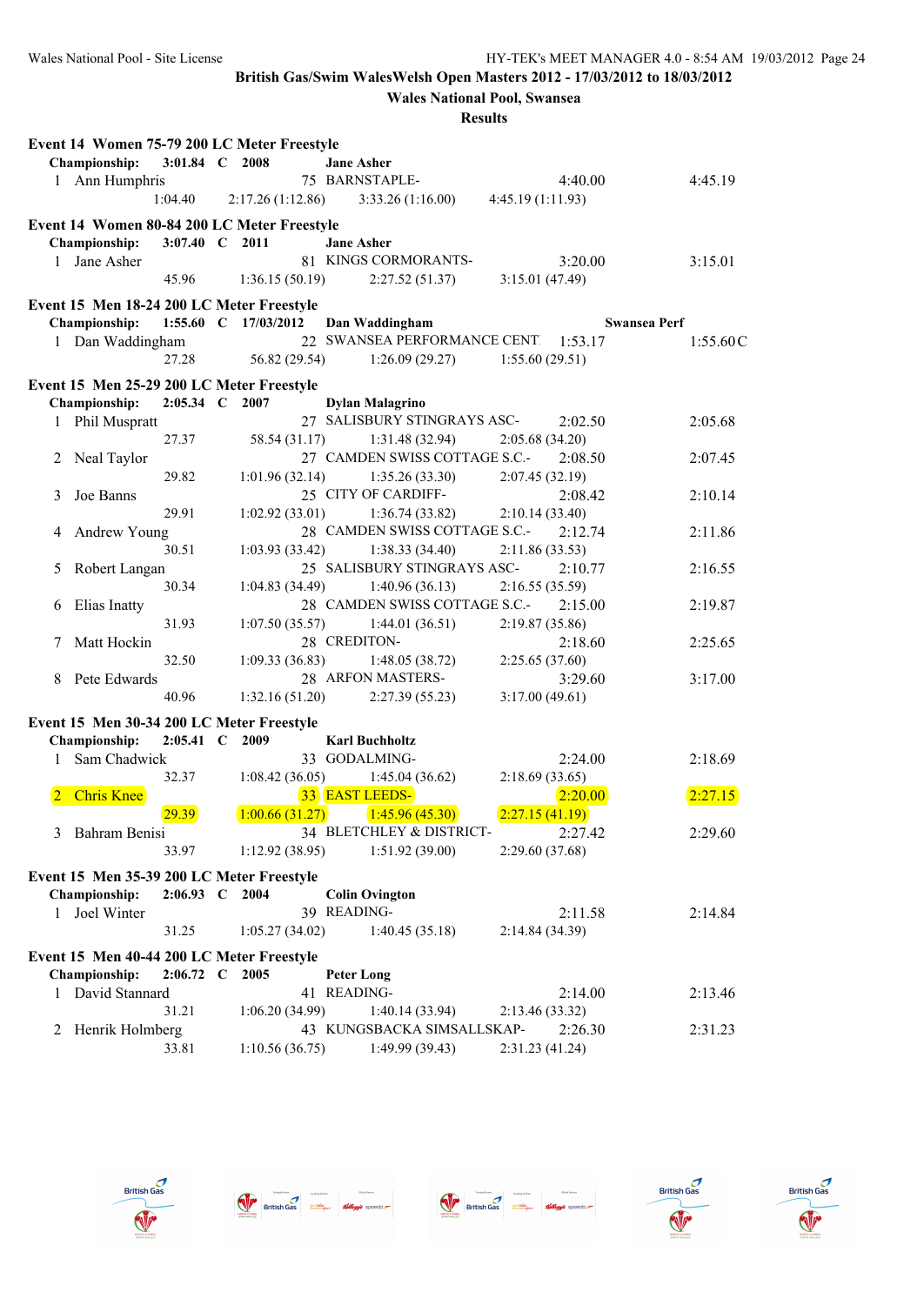|   | Event 15 Men 45-49 200 LC Meter Freestyle   |             |                   |                                   |                  |         |
|---|---------------------------------------------|-------------|-------------------|-----------------------------------|------------------|---------|
|   | <b>Championship:</b>                        | $2:03.55$ C | 2009              | <b>Calum McKinlay</b>             |                  |         |
|   | 1 Mark Partridge                            |             |                   | 49 STROUD MASTERS-                | 2:25.00          | 2:29.17 |
|   |                                             | 31.75       | 1:08.40(36.65)    | 1:47.93(39.53)                    | 2:29.17(41.24)   |         |
| 2 | <b>Brian Phillips</b>                       |             |                   | 49 HEADS OF THE VALLEYS-          | 2:37.07          | 2:40.87 |
|   |                                             | 37.03       | 1:18.18(41.15)    | 2:01.55(43.37)                    | 2:40.87 (39.32)  |         |
| 3 | Oggy East                                   |             |                   | 45 ARFON MASTERS-                 | 2:51.64          | 2:49.80 |
|   |                                             | 40.14       | 1:24.15(44.01)    | 2:08.65(44.50)                    | 2:49.80(41.15)   |         |
|   | 4 Paul Mason                                |             |                   | 49 FISHGUARD FLYERS SC-           | 2:40.00          | 2:55.09 |
|   |                                             | 39.22       | 1:22.40(43.18)    | 2:10.74(48.34)                    | 2:55.09(44.35)   |         |
|   | Event 15 Men 50-54 200 LC Meter Freestyle   |             |                   |                                   |                  |         |
|   | <b>Championship:</b>                        | $2:12.96$ C | 2007              | <b>Simon Veale</b>                |                  |         |
|   | 1 Jon Hopkins                               |             |                   | 52 CITY OF CARDIFF-               | 2:24.00          | 2:23.54 |
|   |                                             | 31.71       | 1:07.99(36.28)    | 1:46.30(38.31)                    | 2:23.54 (37.24)  |         |
| 2 | Tom Enright                                 |             |                   | 53 ROMFORD TOWN-                  | 2:35.00          | 2:32.94 |
|   |                                             | 34.83       | 1:14.84(40.01)    | 1:54.57(39.73)                    | 2:32.94 (38.37)  |         |
| 3 | Mark Straw                                  |             |                   | 54 BASINGSTOKE-                   | 2:38.78          | 2:33.70 |
|   |                                             | 35.05       | 1:14.50(39.45)    | 1:54.18(39.68)                    | 2:33.70 (39.52)  |         |
| 4 | Paul Pycroft                                |             |                   | 54 CITY OF CARDIFF-               | 2:30.00          | 2:35.37 |
|   |                                             | 34.18       | 1:13.49(39.31)    | 1:55.14(41.65)                    | 2:35.37(40.23)   |         |
| 5 | Patrick Allen                               |             |                   | 50 GLOUCESTER MASTERS-            | 3:00.00          | 2:38.47 |
|   |                                             | 37.56       | 1:17.17(39.61)    | 1:59.14(41.97)                    | 2:38.47 (39.33)  |         |
|   | Event 15 Men 60-64 200 LC Meter Freestyle   |             |                   |                                   |                  |         |
|   | Championship:                               | $2:35.76$ C | 2009              | <b>James Arthur</b>               |                  |         |
|   | 1 Peter Rank                                |             |                   | 60 CITY OF CAMBRIDGE-             | 3:01.00          | 3:04.80 |
|   |                                             | 40.69       | 1:27.31(46.62)    | 2:17.43(50.12)                    | 3:04.80 (47.37)  |         |
| 2 | Ian Davies                                  |             |                   | 63 NEWCASTLE EMLYN SC-            | 3:50.00          | 3:39.23 |
|   |                                             | 49.56       | 1:45.61(56.05)    | 2:44.43 (58.82)                   | 3:39.23 (54.80)  |         |
|   | Event 15 Men 70-74 200 LC Meter Freestyle   |             |                   |                                   |                  |         |
|   | Championship:                               | $2:39.55$ C | 2009              | <b>Geoff Stokes</b>               |                  |         |
| 1 | Tony Cherrington                            |             |                   | 70 GLOUCESTER MASTERS-            | 2:45.00          | 2:50.08 |
|   |                                             | 40.18       | 1:24.71(44.53)    | 2:10.31(45.60)                    | 2:50.08 (39.77)  |         |
| 2 | Geoff Stokes                                |             |                   | 73 SPENCER SWIM TEAM-             | 3:00.00          | 2:50.62 |
|   |                                             | 39.33       | 1:23.39(44.06)    | 2:08.20(44.81)                    | 2:50.62(42.42)   |         |
| 3 | Paul Clarke                                 |             |                   | 70 TEAM LUTON SWIMMING-           | 3:55.00          | 3:49.00 |
|   |                                             | 50.04       | 1:49.64(59.60)    | 2:51.06(1:01.42)                  | 3:49.00 (57.94)  |         |
|   | Event 15 Men 75-79 200 LC Meter Freestyle   |             |                   |                                   |                  |         |
|   | Championship:                               | $4:02.78$ C | 2011              | <b>Irving Dixon</b>               |                  |         |
| 1 | <b>Richard Skerrett</b>                     |             |                   | 77 CARMARTHHENSHIRE MASTERS       | 4:59.00          | 4:51.16 |
|   |                                             | 1:06.13     | 2:21.15 (1:15.02) | 3:35.69(1:14.54)                  | 4:51.16(1:15.47) |         |
|   | Event 16 Women 30-34 200 LC Meter Butterfly |             |                   |                                   |                  |         |
|   | Championship:                               | $2:28.38$ C | 2005              | <b>Nicola Latty</b>               |                  |         |
| 1 | Kay Hamilton                                |             |                   | 34 ROMFORD TOWN-                  | 2:57.74          | 2:57.71 |
|   |                                             | 37.35       |                   |                                   |                  |         |
|   | Michelle Matson                             |             | 1:21.17(43.82)    | 2:09.57(48.40)<br>34 BASINGSTOKE- | 2:57.71(48.14)   |         |
| 2 |                                             |             |                   | 2:11.15(50.81)                    | 3:00.00          | 3:06.85 |
|   |                                             | 36.77       | 1:20.34 (43.57)   |                                   | 3:06.85 (55.70)  |         |









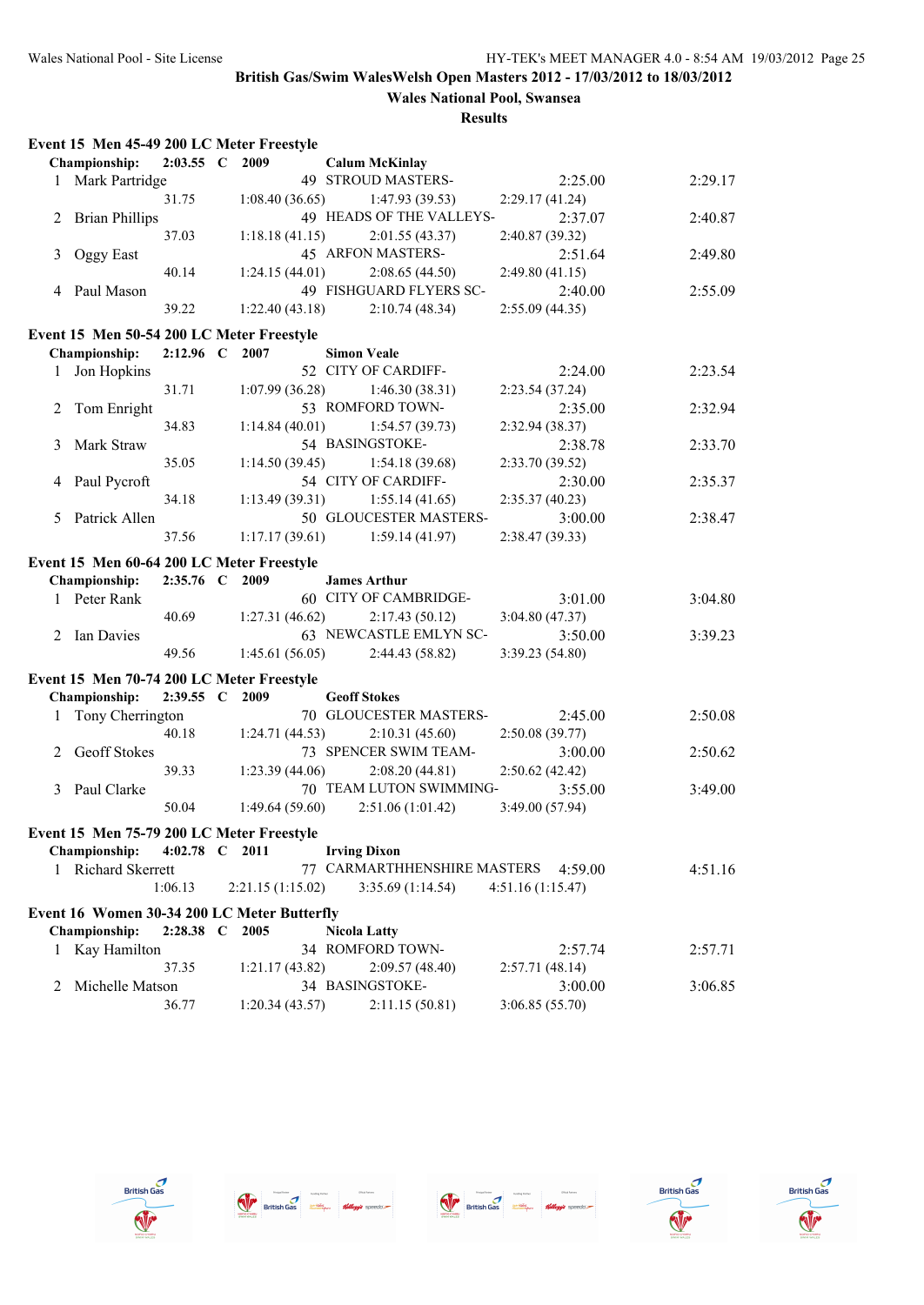| Event 16 Women 40-44 200 LC Meter Butterfly |                |                      |                                   |                          |           |
|---------------------------------------------|----------------|----------------------|-----------------------------------|--------------------------|-----------|
| <b>Championship:</b>                        |                | 2:31.44 C 17/03/2012 | <b>Nicola Latty</b>               | <b>Oundle &amp; Dist</b> |           |
| 1 Nicola Latty                              |                |                      | 41 OUNDLE & DISTRICT-             | 2:33.30                  | 2:31.44C  |
|                                             | 35.39          | 1:13.96(38.57)       | 1:52.89(38.93)                    | 2:31.44(38.55)           |           |
| Catherine Shearn<br>2                       |                |                      | 43 BASINGSTOKE-                   | 3:13.95                  | 3:07.42   |
|                                             | 40.34          | 1:27.51(47.17)       | 2:18.60(51.09)                    | 3:07.42(48.82)           |           |
| Lucy Roper<br>3                             |                |                      | 40 READING-                       | 4:30.00                  | 3:52.71   |
|                                             | 52.80          | 1:49.95(57.15)       | 2:52.00(1:02.05)                  | 3:52.71 (1:00.71)        |           |
| Event 16 Women 45-49 200 LC Meter Butterfly |                |                      |                                   |                          |           |
| <b>Championship:</b>                        | 2:55.98 C 2009 |                      | <b>Sandy Jones</b>                |                          |           |
| --- Allison Donnelly                        |                |                      | <b>45 ARFON MASTERS-</b>          | 4:25.00                  | DQ        |
|                                             | 52.93          | 2:02.76(1:09.83)     | 3:19.94(1:17.18)                  | DQ $(1:15.55)$           |           |
|                                             |                |                      |                                   |                          |           |
| Event 16 Women 50-54 200 LC Meter Butterfly |                |                      |                                   |                          |           |
| Championship:                               |                | 2:42.30 C 17/03/2012 | <b>Judy Hattle</b>                | <b>Carlisle Masters</b>  |           |
| Judy Hattle<br>1                            |                |                      | 52 CARLISLE MASTERS-              | 2:45.12                  | 2:42.30C  |
|                                             | 36.16          | 1:17.60(41.44)       | 1:59.88 (42.28)                   | 2:42.30 (42.42)          |           |
| Stella Farrar<br>2                          |                |                      | 53 ARFON MASTERS-                 | 3:45.00                  | 3:29.70   |
|                                             | 44.92          | 1:39.20(54.28)       | 2:36.97(57.77)                    | 3:29.70(52.73)           |           |
| Event 16 Women 55-59 200 LC Meter Butterfly |                |                      |                                   |                          |           |
| Championship:                               |                | 3:14.41 C 17/03/2012 | Amanda Heath                      | <b>Spencer Swim</b>      |           |
| 1 Amanda Heath                              |                |                      | 55 SPENCER SWIM TEAM-             | 3:15.00                  | 3:14.41C  |
|                                             | 40.11          | 1:29.84(49.73)       | 2:21.82 (51.98)                   | 3:14.41(52.59)           |           |
| 2 Lorraine Crook                            |                |                      | 58 CALDICOT-                      | 4:21.99                  | 4:25.43   |
|                                             | 59.45          | 2:08.57(1:09.12)     | 3:17.89(1:09.32)                  | 4:25.43 (1:07.54)        |           |
|                                             |                |                      |                                   |                          |           |
| Event 16 Women 60-64 200 LC Meter Butterfly |                |                      |                                   |                          |           |
| <b>Championship:</b>                        | 3:39.40 C 2009 |                      | <b>Julie Crayford</b>             |                          |           |
| 1 Karen Bellas                              |                |                      | 60 CAMDEN SWISS COTTAGE S.C.-     | 3:38.00                  | 3:49.93   |
|                                             | 48.94          | 1:49.93(1:00.99)     | 2:52.83(1:02.90)                  | 3:49.93(57.10)           |           |
| Event 17 Men 18-24 200 LC Meter Butterfly   |                |                      |                                   |                          |           |
| Championship:                               | 2:18.59 C 2006 |                      | <b>Adam Preece</b>                |                          |           |
| 1 Gareth Cocks                              |                |                      | 23 CITY OF CARDIFF-               | 2:15.75                  | 2:20.86   |
|                                             | 28.92          | 1:04.16(35.24)       | 1:41.51(37.35)                    | 2:20.86 (39.35)          |           |
| Event 17 Men 45-49 200 LC Meter Butterfly   |                |                      |                                   |                          |           |
| <b>Championship:</b>                        |                | 2:44.00 C 17/03/2012 | <b>Darren Beer</b>                | <b>Crediton</b>          |           |
| 1 Darren Beer                               |                |                      | 45 CREDITON-                      | 2:42.50                  | 2:44.00 C |
|                                             | 35.00          |                      | $1:16.21(41.21)$ $2:00.31(44.10)$ | 2:44.00 (43.69)          |           |
| 2 Alexei Zhurov                             |                |                      | 45 CITY OF CARDIFF-               | 3:15.00                  | 3:20.18   |
|                                             | 45.21          | 1:35.28 (50.07)      | 2:28.10(52.82)                    | 3:20.18(52.08)           |           |
|                                             |                |                      |                                   |                          |           |
| Event 17 Men 55-59 200 LC Meter Butterfly   |                |                      |                                   |                          |           |
| Championship:                               | 2:54.92 C 1996 |                      | <b>Roger Lloyd-Mostyn</b>         |                          |           |
| 1 Vladimirs Sveds                           |                |                      | 56 CITY OF CARDIFF-               | 3:30.00                  | 3:39.05   |
|                                             |                | 1:42.02()            | 2:40.23(58.21)                    | 3:39.05(58.82)           |           |
| Event 17 Men 60-64 200 LC Meter Butterfly   |                |                      |                                   |                          |           |
| Championship:                               | 2:48.65 C 2004 |                      | <b>Derek Parr</b>                 |                          |           |
| Keith Rothwell<br>1                         |                |                      | 63 ARFON MASTERS-                 | 4:05.00                  | 4:10.16   |
|                                             | 52.36          | 1:55.75(1:03.39)     | 3:03.49 (1:07.74)                 | 4:10.16(1:06.67)         |           |









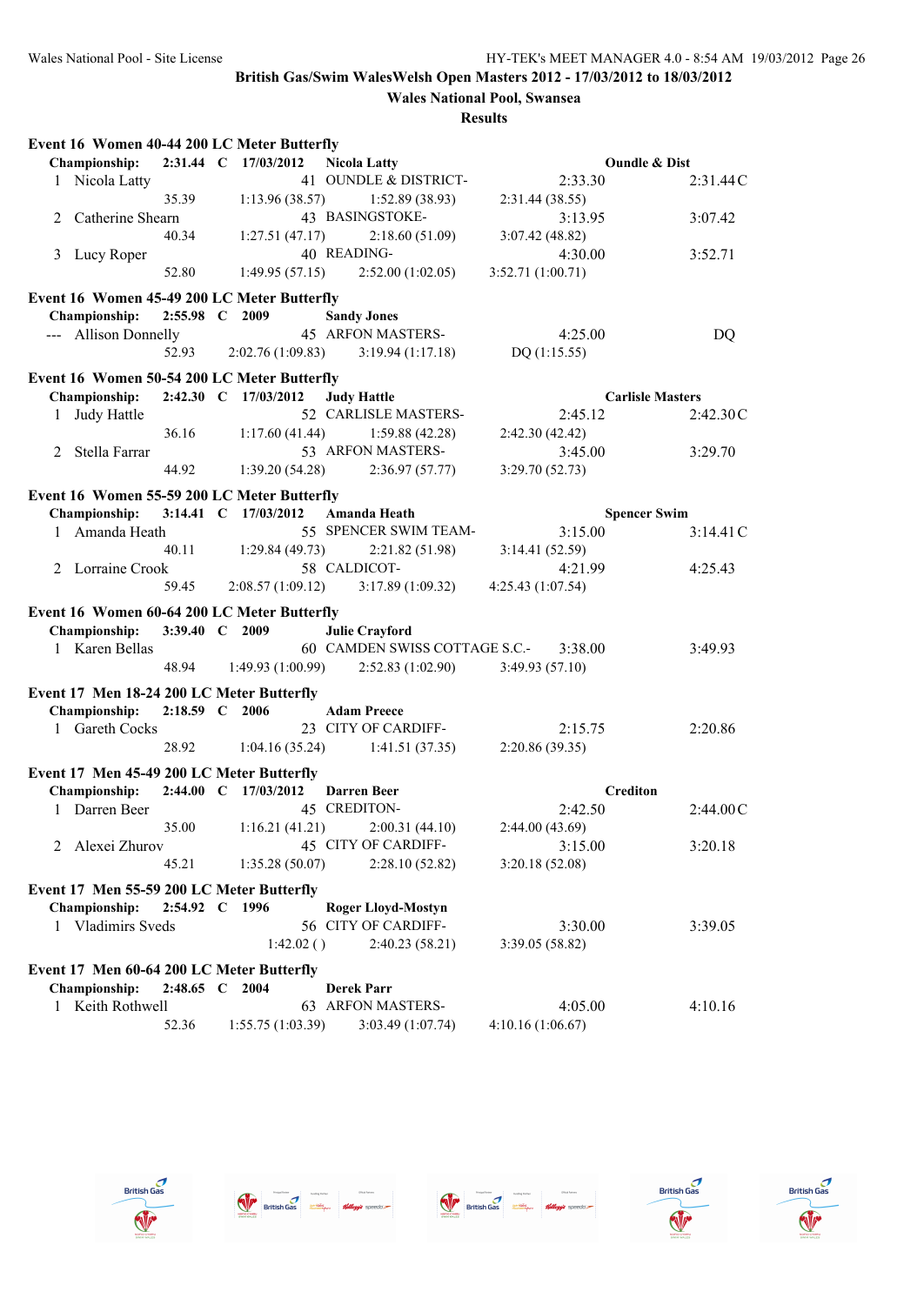**Wales National Pool, Swansea**

| Event 18 Women 18-24 100 LC Meter Backstroke                  |                      |                   |                                                     |                      |          |
|---------------------------------------------------------------|----------------------|-------------------|-----------------------------------------------------|----------------------|----------|
| <b>Championship:</b>                                          | 1:10.61 C 2011       |                   | <b>Hayley Bird</b>                                  |                      |          |
| 1 Alex Christie                                               |                      |                   | 24 READING-                                         | 1:21.47              | 1:25.19  |
|                                                               | 41.64                | 1:25.19(43.55)    |                                                     |                      |          |
| Event 18 Women 25-29 100 LC Meter Backstroke                  |                      |                   |                                                     |                      |          |
| Championship:<br>1 Fiona Mcwhirter                            | 1:14.15 C 2006       |                   | <b>Gina Hobson</b><br>28 CAMDEN SWISS COTTAGE S.C.- | 1:30.00              | 1:33.73  |
|                                                               | 46.25                | 1:33.73(47.48)    |                                                     |                      |          |
|                                                               |                      |                   |                                                     |                      |          |
| Event 18 Women 30-34 100 LC Meter Backstroke<br>Championship: | 1:12.81 C 2005       |                   | <b>Alison Usher</b>                                 |                      |          |
| 1 Anna Fenton                                                 |                      |                   | 30 CAMDEN SWISS COTTAGE S.C.-                       | 1:12.00              | 1:18.14  |
|                                                               | 38.42                | 1:18.14(39.72)    |                                                     |                      |          |
| Event 18 Women 45-49 100 LC Meter Backstroke                  |                      |                   |                                                     |                      |          |
| Championship:                                                 | 1:19.12 C 2010       |                   | <b>Allie Price</b>                                  |                      |          |
| 1 Allie Price                                                 |                      |                   | 47 CITY OF CARDIFF-                                 | 1:18.88              | 1:19.73  |
|                                                               | 39.11                | 1:19.73(40.62)    |                                                     |                      |          |
| 2 Rebecca Jenkinson                                           |                      |                   | 49 EXETER CITY-                                     | 1:22.00              | 1:22.50  |
|                                                               | 40.51                | 1:22.50(41.99)    |                                                     |                      |          |
| Event 18 Women 50-54 100 LC Meter Backstroke                  |                      |                   |                                                     |                      |          |
| Championship:                                                 | 1:27.46 C 2011       |                   | Amanda Heath                                        |                      |          |
| 1 Helen Kula-Przezwanski                                      |                      |                   | 53 BRISTOL MASTERS-                                 | 1:27.00              | 1:27.49  |
|                                                               | 42.86                | 1:27.49 (44.63)   |                                                     |                      |          |
| 2 Carolyn Fox                                                 | 46.12                |                   | 51 READING-                                         | 1:31.00              | 1:33.55  |
| Catherine Hartle<br>3                                         |                      | 1:33.55(47.43)    | 54 SPENCER SWIM TEAM-                               | 1:37.00              | 1:38.26  |
|                                                               | 47.72                | 1:38.26(50.54)    |                                                     |                      |          |
| 4 Bridget Edwards                                             |                      |                   | 52 ARFON MASTERS-                                   | 2:00.00              | 1:59.47  |
|                                                               | 57.56                | 1:59.47 (1:01.91) |                                                     |                      |          |
| Event 18 Women 55-59 100 LC Meter Backstroke                  |                      |                   |                                                     |                      |          |
| Championship:                                                 | 1:28.68 C 2009       |                   | <b>Pauline Inwood</b>                               |                      |          |
| 1 Marianne Davey                                              |                      |                   | 59 DORKING-                                         | 1:51.46              | 1:51.01  |
|                                                               | 55.26                | 1:51.01(55.75)    |                                                     |                      |          |
| Event 18 Women 60-64 100 LC Meter Backstroke                  |                      |                   |                                                     |                      |          |
| Championship:                                                 | 1:28.27 C 17/03/2012 |                   | <b>Kath Tunnicliffe</b>                             | <b>Etwall Eagles</b> |          |
| 1 Kath Tunnicliffe                                            |                      |                   | 60 ETWALL EAGLES-                                   | 1:26.00              | 1:28.27C |
|                                                               | 40.90                | 1:28.27(47.37)    |                                                     |                      |          |
| 2 Alison Gwynn                                                |                      |                   | 64 SPENCER SWIM TEAM-                               | 1:40.50              | 1:41.17  |
|                                                               | 49.47                | 1:41.17(51.70)    |                                                     |                      |          |
| Event 18 Women 70-74 100 LC Meter Backstroke                  |                      |                   |                                                     |                      |          |
| Championship:                                                 | 1:44.24 C 2008       |                   | <b>Brenda Walker</b>                                |                      |          |
| Janet Brown<br>$\mathbf{1}$                                   |                      |                   | 71 SPENCER SWIM TEAM-                               | 1:44.70              | 1:45.07  |
|                                                               | 50.73                | 1:45.07 (54.34)   |                                                     |                      |          |
| Event 18 Women 80-84 100 LC Meter Backstroke                  |                      |                   |                                                     |                      |          |
| <b>Championship:</b>                                          | 1:46.35 C 2011       |                   | <b>Jane Asher</b>                                   |                      |          |
| Jane Asher<br>$\mathbf{1}$                                    | 55.47                | 1:52.96 (57.49)   | 81 KINGS CORMORANTS-                                | 1:50.00              | 1:52.96  |
|                                                               |                      |                   |                                                     |                      |          |









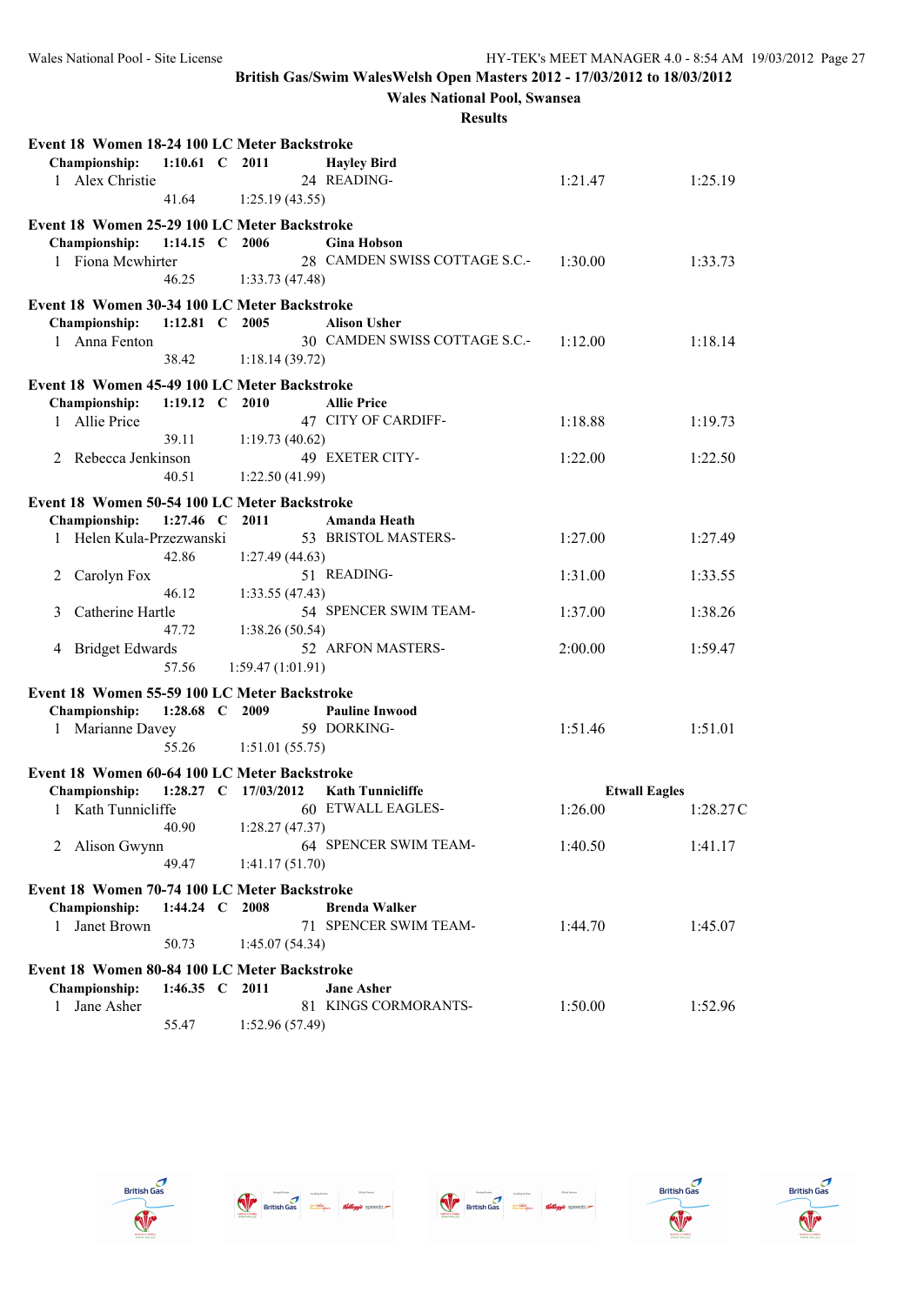**Wales National Pool, Swansea**

| Event 18 Women 85-89 100 LC Meter Backstroke                |                |                      |                               |          |          |
|-------------------------------------------------------------|----------------|----------------------|-------------------------------|----------|----------|
| Championship:                                               | 2:26.07 C 2005 |                      | <b>Willy van Rysel</b>        |          |          |
| Susan Halter<br>$\mathbf{1}$                                |                |                      | 85 CAMDEN SWISS COTTAGE S.C.- | 2:44.36  | 2:40.70  |
|                                                             | 1:17.60        | 2:40.70(1:23.10)     |                               |          |          |
| Event 19 Men 18-24 100 LC Meter Backstroke                  |                |                      |                               |          |          |
| <b>Championship:</b>                                        |                | 1:05.80 C 17/03/2012 | <b>Gareth Fowler</b>          | Amersham |          |
| 1 Gareth Fowler                                             |                |                      | 23 AMERSHAM SC-               | 1:05.32  | 1:05.80C |
|                                                             | 33.24          | 1:05.80(32.56)       |                               |          |          |
|                                                             |                |                      |                               |          |          |
| Event 19 Men 25-29 100 LC Meter Backstroke<br>Championship: | 57.69 C        | 2008                 | <b>Matt Bowe</b>              |          |          |
|                                                             |                |                      | 25 SALISBURY STINGRAYS ASC-   |          | 1:06.87  |
| 1 Robert Langan                                             | 32.55          | 1:06.87(34.32)       |                               | 1:05.23  |          |
| <b>Phil Muspratt</b><br>2                                   |                |                      | 27 SALISBURY STINGRAYS ASC-   | 1:06.00  | 1:07.43  |
|                                                             | 31.94          | 1:07.43(35.49)       |                               |          |          |
| Joe Banns<br>3                                              |                |                      | 25 CITY OF CARDIFF-           | 1:07.12  | 1:07.48  |
|                                                             | 33.33          | 1:07.48(34.15)       |                               |          |          |
| Andrew Young<br>4                                           |                |                      | 28 CAMDEN SWISS COTTAGE S.C.- | 1:09.30  | 1:09.64  |
|                                                             | 34.00          | 1:09.64(35.64)       |                               |          |          |
|                                                             |                |                      |                               |          |          |
| Event 19 Men 35-39 100 LC Meter Backstroke                  |                |                      |                               |          |          |
| Championship:                                               | 1:01.27 C 2006 |                      | <b>Chris Jones</b>            |          |          |
| 1 Joel Winter                                               |                |                      | 39 READING-                   | NT       | 1:14.33  |
|                                                             | 35.67          | 1:14.33(38.66)       |                               |          |          |
| Event 19 Men 40-44 100 LC Meter Backstroke                  |                |                      |                               |          |          |
| Championship:                                               | 1:08.78 C 2004 |                      | <b>Mike Brett</b>             |          |          |
| 1 Patrick Gore                                              |                |                      | 44 CITY OF CARDIFF-           | 1:10.30  | 1:11.63  |
|                                                             | 35.44          | 1:11.63(36.19)       |                               |          |          |
| Event 19 Men 45-49 100 LC Meter Backstroke                  |                |                      |                               |          |          |
| Championship:                                               | 1:12.78 C 2008 |                      | <b>Jon Hopkins</b>            |          |          |
| <b>Brian Phillips</b><br>$\mathbf{1}$                       |                |                      | 49 HEADS OF THE VALLEYS-      | 1:42.23  | 1:33.10  |
|                                                             | 47.50          | 1:33.10(45.60)       |                               |          |          |
|                                                             |                |                      |                               |          |          |
| Event 19 Men 50-54 100 LC Meter Backstroke                  | $1:09.85$ C    | 2008                 | <b>John Rittenhouse</b>       |          |          |
| Championship:                                               |                |                      | 54 GLOUCESTER MASTERS-        | 1:18.60  |          |
| Colin Stephenson<br>1                                       | 38.54          |                      |                               |          | 1:18.16  |
| Keith Williams<br>2                                         |                | 1:18.16(39.62)       | 54 GLOUCESTER MASTERS-        | 1:50.00  | 1:55.14  |
|                                                             | 57.44          | 1:55.14(57.70)       |                               |          |          |
|                                                             |                |                      |                               |          |          |
| Event 19 Men 55-59 100 LC Meter Backstroke                  |                |                      |                               |          |          |
| Championship:                                               | 1:20.24 C 2008 |                      | <b>Malcolm Wilson</b>         |          |          |
| 1 Vladimirs Sveds                                           |                |                      | 56 CITY OF CARDIFF-           | 1:32.50  | 1:37.34  |
|                                                             | 47.47          | 1:37.34 (49.87)      |                               |          |          |
| Event 19 Men 60-64 100 LC Meter Backstroke                  |                |                      |                               |          |          |
| Championship:                                               | 1:19.01 $C$    | 2007                 | <b>Eric Hodgson</b>           |          |          |
| Chris Thorp<br>1                                            |                |                      | 62 CITY OF DERBY-             | 1:30.93  | 1:33.90  |
|                                                             | 44.95          | 1:33.90(48.95)       |                               |          |          |
| Ian Davies<br>2                                             |                |                      | 63 NEWCASTLE EMLYN SC-        | 2:00.00  | 1:58.39  |
|                                                             | 56.82          | 1:58.39(1:01.57)     |                               |          |          |









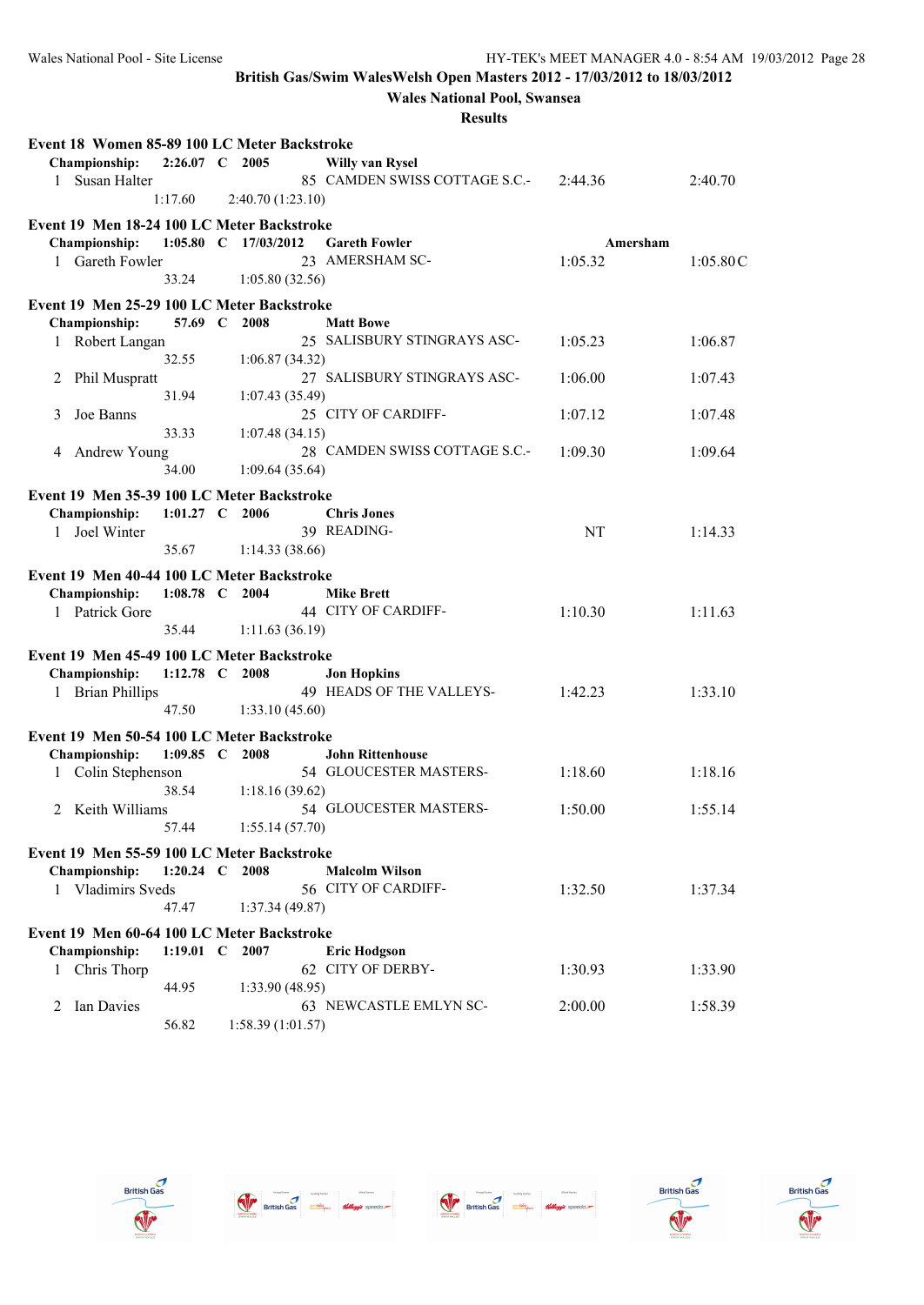**Wales National Pool, Swansea**

| Event 19 Men 70-74 100 LC Meter Backstroke    |                |                    |                                       |                  |                     |
|-----------------------------------------------|----------------|--------------------|---------------------------------------|------------------|---------------------|
| Championship:                                 | 1:29.99 $C$    | 2010               | <b>Nigel Salsbury</b>                 |                  |                     |
| 1 Nigel Salsbury                              |                |                    | 72 SPENCER SWIM TEAM-                 | 1:32.00          | 1:34.28             |
|                                               | 46.44          | 1:34.28 (47.84)    |                                       |                  |                     |
| Paul Clarke<br>2                              |                |                    | 70 TEAM LUTON SWIMMING-               | 1:54.00          | 2:02.16             |
|                                               | 57.13          | 2:02.16(1:05.03)   |                                       |                  |                     |
| Event 19 Men 75-79 100 LC Meter Backstroke    |                |                    |                                       |                  |                     |
| Championship:                                 | 2:05.58 C 2006 |                    | <b>Baz Owen</b>                       |                  |                     |
| 1 Richard Skerrett                            |                |                    | 77 CARMARTHHENSHIRE MASTERS           | 2:34.00          | 2:32.15             |
|                                               | 1:14.92        | 2:32.15(1:17.23)   |                                       |                  |                     |
| Event 19 Men 80-84 100 LC Meter Backstroke    |                |                    |                                       |                  |                     |
| Championship:                                 | 1:51.79 C 2004 |                    | <b>Tony Summers</b>                   |                  |                     |
| 1 Robert Curr                                 |                |                    | 83 SERPENTINE-                        | 2:50.00          | 2:53.59             |
|                                               | 1:19.01        | 2:53.59 (1:34.58)  |                                       |                  |                     |
| Event 19 Men 85-89 100 LC Meter Backstroke    |                |                    |                                       |                  |                     |
| Championship:                                 | 2:09.07 C 2009 |                    | <b>Tony Summers</b>                   |                  |                     |
| 1 Tony Summers                                |                |                    | 88 CITY OF NEWPORT-                   | 3:00.00          | 2:31.49             |
|                                               | 1:12.43        | 2:31.49(1:19.06)   |                                       |                  |                     |
| Event 20 Women 18-24 50 LC Meter Breaststroke |                |                    |                                       |                  |                     |
| Championship:                                 | 33.27 C 2008   |                    | <b>Louise Henley</b>                  |                  |                     |
| 1 Beatrice Holmberg                           |                |                    | 21 MALARHOJDENS SIMALLSKAP-           | 42.15            | 42.90               |
| Event 20 Women 25-29 50 LC Meter Breaststroke |                |                    |                                       |                  |                     |
| Championship:                                 | 34.97 C 2006   |                    | <b>Fiona Marshall</b>                 |                  |                     |
| 1 Emma Power                                  |                |                    | 27 CREDITON-                          | 40.53            | 40.25               |
| 2 Amy Crampton                                |                |                    | 27 WELSH INDIVIDUAL-                  | 40.25            | 42.37               |
|                                               |                |                    |                                       |                  |                     |
| Event 20 Women 35-39 50 LC Meter Breaststroke |                |                    |                                       |                  |                     |
| <b>Championship:</b><br>Sharon Burchell       |                | 37.62 C 17/03/2012 | <b>Sharon Burchell</b><br>36 CRAWLEY- | Crawley<br>37.41 |                     |
| 1<br>2 Gina Hobson                            |                |                    | 35 OTTERS SWIMMING CLUB-              |                  | 37.62C              |
|                                               |                |                    |                                       | 43.00            | 40.57               |
| Event 20 Women 40-44 50 LC Meter Breaststroke |                |                    |                                       |                  |                     |
| Championship:                                 |                | 38.01 C 17/03/2012 | <b>Sharon Lock</b>                    |                  | <b>Melton M'bry</b> |
| Sharon Lock<br>$\mathbf{1}$                   |                |                    | 43 MELTON M'BRY-                      | 38.23            | 38.01 C             |
| 2 Penny Skyrme                                |                |                    | 42 CARMARTHHENSHIRE MASTERS           | 47.00            | 44.76               |
| Event 20 Women 45-49 50 LC Meter Breaststroke |                |                    |                                       |                  |                     |
| Championship:                                 | 37.70 C 2008   |                    | <b>Ruth Cheema</b>                    |                  |                     |
| <b>Allison Donnelly</b><br>1                  |                |                    | <b>45 ARFON MASTERS-</b>              | 54.20            | 56.10               |
| Event 20 Women 50-54 50 LC Meter Breaststroke |                |                    |                                       |                  |                     |
| Championship:                                 | 39.34 C        | 2007               | Amanda Heath                          |                  |                     |
| <b>Bridget Edwards</b><br>1                   |                |                    | 52 ARFON MASTERS-                     | 1:00.00          | 55.97               |
| Delia Keen<br>2                               |                |                    | 51 CARMARTHHENSHIRE MASTERS           | 58.16            | 1:00.29             |
| Event 20 Women 55-59 50 LC Meter Breaststroke |                |                    |                                       |                  |                     |
| Championship:                                 | 40.47 C 2006   |                    | <b>Jennifer Merrit</b>                |                  |                     |
| Amanda Heath<br>1                             |                |                    | 55 SPENCER SWIM TEAM-                 | 40.50            | 41.27               |
| Catherine Chase<br>2                          |                |                    | 55 CAMPHILL EDWARDIANS-               | 44.70            | 44.54               |
| Marianne Davey<br>3                           |                |                    | 59 DORKING-                           | 1:00.00          | 55.39               |









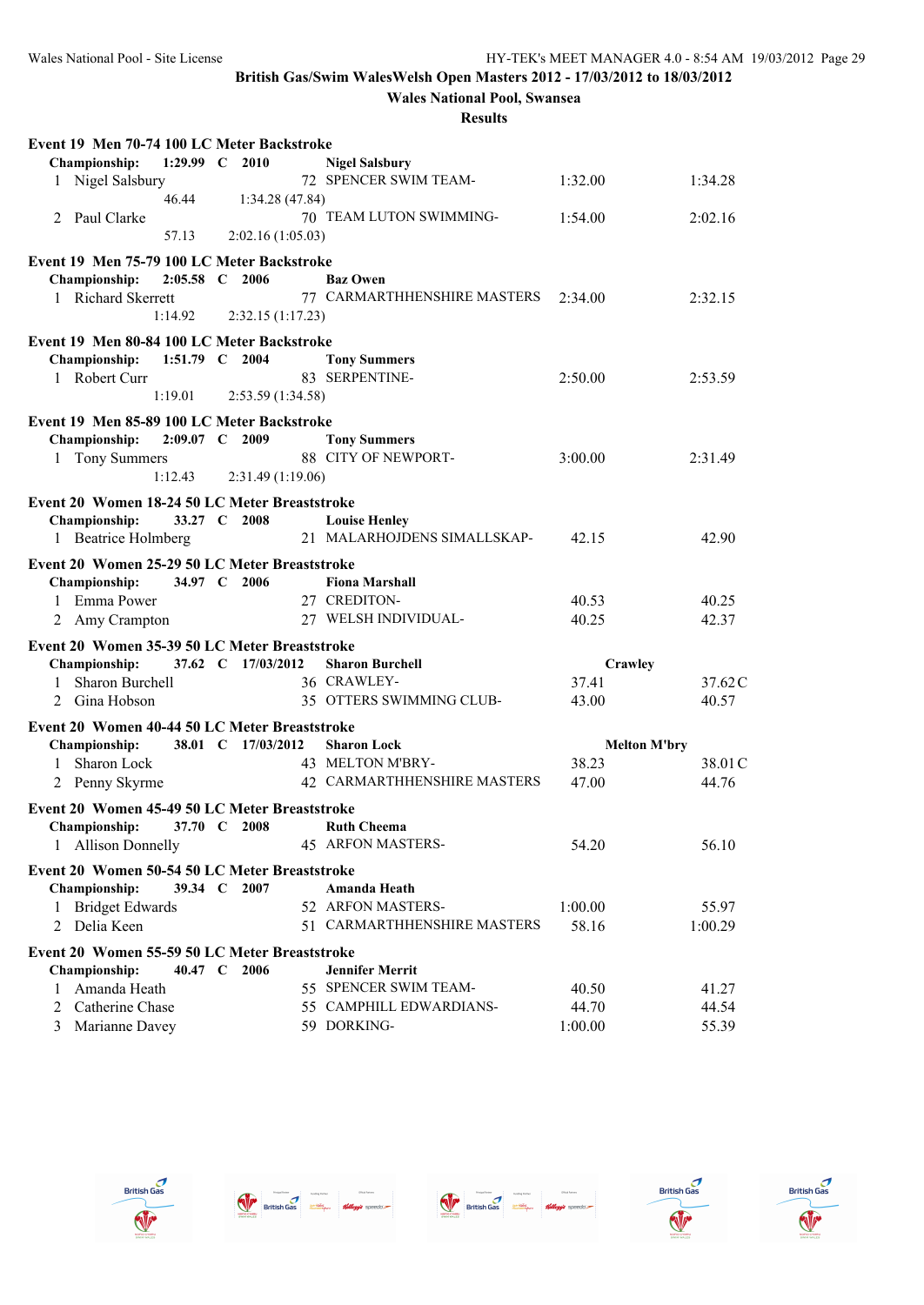**Wales National Pool, Swansea**

| Event 20 Women 65-69 50 LC Meter Breaststroke |              |      |                                            |         |                |
|-----------------------------------------------|--------------|------|--------------------------------------------|---------|----------------|
| Championship:                                 | 43.46 C 2009 |      | <b>Diane Ford</b>                          |         |                |
| 1 Diane Ford                                  |              |      | 69 SPENCER SWIM TEAM-                      | 46.50   | 45.71          |
| Event 20 Women 70-74 50 LC Meter Breaststroke |              |      |                                            |         |                |
| <b>Championship:</b>                          | 48.01 C 2011 |      | <b>Muriel Hitchcock</b>                    |         |                |
| 1 Muriel Hitchcock                            |              |      | 74 SPENCER SWIM TEAM-                      | 52.00   | 51.68          |
| 2 Helen Hughes                                |              |      | 70 ARFON MASTERS-                          | 1:10.00 | 1:04.96        |
| Event 21 Men 18-24 50 LC Meter Breaststroke   |              |      |                                            |         |                |
| Championship:                                 | 30.93 C 2006 |      | <b>Nathan Ford</b>                         |         |                |
| 1 David Cocks                                 |              |      | 22 CITY OF CARDIFF-                        | 34.31   | 32.75          |
|                                               |              |      |                                            |         |                |
| Event 21 Men 25-29 50 LC Meter Breaststroke   |              |      |                                            |         |                |
| <b>Championship:</b>                          | 30.09 C      | 2006 | <b>Ross Nicholas</b>                       |         |                |
| 1 Robert Brimacombe                           |              |      | 29 CREDITON-                               | 33.42   | 35.47          |
| 2 Pete Edwards                                |              |      | 28 ARFON MASTERS-                          | 47.90   | 43.67          |
| Event 21 Men 35-39 50 LC Meter Breaststroke   |              |      |                                            |         |                |
| Championship:                                 | 30.39 C 2004 |      | <b>Nick Gillingham</b>                     |         |                |
| 1 Gary Wraight                                |              |      | 35 ROMFORD TOWN-                           | 35.50   | 35.36          |
| Event 21 Men 40-44 50 LC Meter Breaststroke   |              |      |                                            |         |                |
| Championship:                                 | 33.44 C 2009 |      | <b>Richard Slater</b>                      |         |                |
| <b>Stretch Lane</b><br>$\mathbf{1}$           |              |      | 41 ROMFORD TOWN-                           | 34.50   | 34.68          |
| 2 Henrik Holmberg                             |              |      | 43 KUNGSBACKA SIMSALLSKAP-                 | 37.20   | 38.21          |
|                                               |              |      |                                            |         |                |
| Event 21 Men 45-49 50 LC Meter Breaststroke   | 33.49 C 2007 |      |                                            |         |                |
| Championship:                                 |              |      | <b>Walter Syrett</b><br>49 STROUD MASTERS- | 34.00   |                |
| 1 Mark Partridge                              |              |      | 47 SPENCER SWIM TEAM-                      | 42.00   | 34.88<br>42.60 |
| 2 Timothy Hitchcock<br>3 Oggy East            |              |      | <b>45 ARFON MASTERS-</b>                   |         | 45.15          |
|                                               |              |      |                                            | 45.93   |                |
| Event 21 Men 50-54 50 LC Meter Breaststroke   |              |      |                                            |         |                |
| Championship:                                 | 34.16 C 2009 |      | <b>Walter Syrett</b>                       |         |                |
| 1 Ian Yates                                   |              |      | 50 BRIDGEND CTY-                           | 38.06   | 38.89          |
| Event 21 Men 55-59 50 LC Meter Breaststroke   |              |      |                                            |         |                |
| Championship:                                 | 36.61 C 2011 |      | <b>Graham Pearson</b>                      |         |                |
| 1 Steve Weston                                |              |      | 57 GLOUCESTER MASTERS-                     | 40.00   | 41.00          |
| Event 21 Men 60-64 50 LC Meter Breaststroke   |              |      |                                            |         |                |
| <b>Championship:</b>                          | 40.46 C 1996 |      | <b>Geoffrey Bishop</b>                     |         |                |
| 1 Keith Rothwell                              |              |      | 63 ARFON MASTERS-                          | 43.90   | 45.19          |
| Ian Davies<br>2                               |              |      | 63 NEWCASTLE EMLYN SC-                     | 55.00   | 50.48          |
|                                               |              |      |                                            |         |                |
| Event 21 Men 65-69 50 LC Meter Breaststroke   |              |      |                                            |         |                |
| Championship:                                 | 40.31 $\,$ C | 2008 | <b>Morris Dick</b>                         |         |                |
| 1 Chris Trueman                               |              |      | 65 UEA CITY OF NORWICH-                    | 43.00   | 43.78          |
| Event 21 Men 70-74 50 LC Meter Breaststroke   |              |      |                                            |         |                |
| <b>Championship:</b>                          | 39.60 C 2006 |      | <b>Tom Walker</b>                          |         |                |
| 1 Morris Dick                                 |              |      | 70 SPENCER SWIM TEAM-                      | 43.42   | 44.64          |
| Robert Lloyd-Evans<br>2                       |              |      | 70 POOLE-                                  | 47.10   | 47.65          |









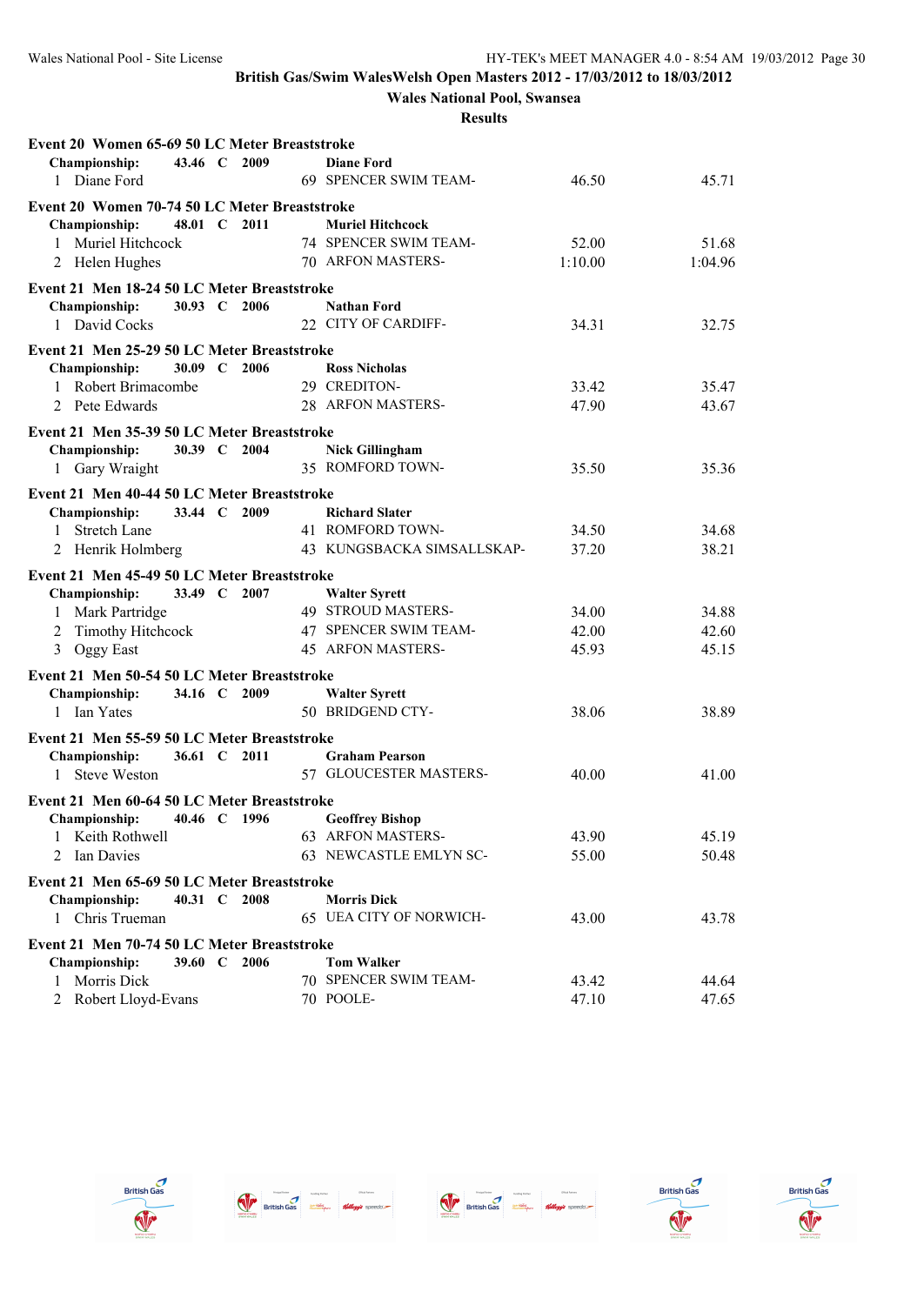**Wales National Pool, Swansea**

|   | Event 21 Men 80-84 50 LC Meter Breaststroke<br><b>Championship:</b>                                 | 57.50 C 2006         |                      | <b>John Davis</b>    |                                                               |                                           |                     |                        |
|---|-----------------------------------------------------------------------------------------------------|----------------------|----------------------|----------------------|---------------------------------------------------------------|-------------------------------------------|---------------------|------------------------|
|   | 1 Robert Curr                                                                                       |                      |                      |                      | 83 SERPENTINE-                                                | 1:10.00                                   |                     | 1:12.78                |
|   | Event 22 Mixed 100-119 400 LC Meter Freestyle Relay<br>4:42.07 C 17/03/2012<br><b>Championship:</b> |                      |                      |                      | Camden Swiss Cottage S.C.                                     |                                           | <b>Camden Swiss</b> |                        |
|   |                                                                                                     |                      |                      |                      |                                                               | N Taylor, E Inatty, A Fenton, F Mcwhirter |                     |                        |
| 1 | CAMDEN SWISS COTTAGE S.                                                                             |                      |                      | A                    |                                                               | 4:15.87                                   |                     | 4:42.07C               |
|   | 1) Neal Taylor M27                                                                                  |                      |                      | 2) Elias Inatty M28  |                                                               | 3) Anna Fenton W30                        |                     | 4) Fiona Mcwhirter W28 |
|   | 41.30                                                                                               |                      | 1:29.87(1:29.87)     |                      | 2:03.88(34.01)                                                | 2:41.30 (1:11.43)                         |                     |                        |
|   | 3:11.68(30.38)                                                                                      |                      | 3:44.41(1:03.11)     |                      | 4:12.21(27.80)                                                | 4:42.07(57.66)                            |                     |                        |
|   | Event 22 Mixed 160-199 400 LC Meter Freestyle Relay                                                 |                      |                      |                      |                                                               |                                           |                     |                        |
|   | Championship:                                                                                       |                      | 4:33.09 C 17/03/2012 |                      | <b>Romford Town</b>                                           |                                           | <b>Romford Town</b> |                        |
| 1 | <b>ROMFORD TOWN</b>                                                                                 |                      |                      | A                    |                                                               |                                           | NT                  | 4:33.09C               |
|   | 34.89                                                                                               |                      | 1:12.63(1:12.63)     |                      | 1:48.00(35.37)                                                | 2:28.37(1:15.74)                          |                     |                        |
|   | 2:57.06(28.69)                                                                                      |                      | 3:31.42 (1:03.05)    |                      | 3:59.80(28.38)                                                | 4:33.09 (1:01.67)                         |                     |                        |
| 2 | <b>ARFON MASTERS</b>                                                                                |                      |                      | $\mathbf{A}$         |                                                               |                                           | NT                  | 5:51.95                |
|   | 1) Keith Rothwell M63                                                                               |                      |                      | 2) Stella Farrar W53 |                                                               | 3) Allison Donnelly W45                   |                     | 4) Pete Edwards M28    |
|   | 37.64                                                                                               |                      | 1:17.87(1:17.87)     |                      | 1:58.13(40.26)                                                | 2:46.06 (1:28.19)                         |                     |                        |
|   | 3:30.52(44.46)                                                                                      |                      | 4:26.41(1:40.35)     |                      | 5:06.07(39.66)                                                | 5:51.95 (1:25.54)                         |                     |                        |
|   | Event 22 Mixed 200-239 400 LC Meter Freestyle Relay                                                 |                      |                      |                      |                                                               |                                           |                     |                        |
|   | <b>Championship:</b>                                                                                | 5:04.99 C 17/03/2012 |                      |                      | <b>City of Cardiff</b>                                        |                                           | <b>CO</b> Cardiff   |                        |
|   |                                                                                                     |                      |                      |                      | H Gore, C Kinson, P Pycroft, V Sveds                          |                                           |                     |                        |
| 1 | <b>CITY OF CARDIFF</b>                                                                              |                      |                      | $\mathbf{A}$         |                                                               |                                           | NT                  | 5:04.99C               |
|   | 1) Heidi Gore W50                                                                                   |                      |                      |                      | 2) Charmaine Kinson W44                                       | 3) Paul Pycroft M54                       |                     | 4) Vladimirs Sveds M56 |
|   | 36.79                                                                                               |                      | 1:16.70(1:16.70)     |                      | 1:53.69(36.99)                                                | 2:34.12 (1:17.42)                         |                     |                        |
|   | 3:07.47(33.35)                                                                                      |                      | 3:45.34(1:11.22)     |                      | 4:22.91(37.57)                                                | 5:04.99 (1:19.65)                         |                     |                        |
|   |                                                                                                     |                      |                      |                      |                                                               |                                           |                     |                        |
|   | Event 23 Mixed 72-99 200 LC Meter Medley Relay<br>2:08.24 C 17/03/2012                              |                      |                      |                      |                                                               |                                           | <b>CO</b> Cardiff   |                        |
|   | <b>Championship:</b>                                                                                |                      |                      |                      | <b>City of Cardiff</b><br>G Cocks, D Cocks, J Jones, B Morgan |                                           |                     |                        |
| 1 | <b>CITY OF CARDIFF</b>                                                                              |                      |                      | A                    |                                                               |                                           | NT                  | 2:08.24C               |
|   | 1) Gareth Cocks M23                                                                                 |                      |                      | 2) David Cocks M22   |                                                               | 3) Jenny Jones W22                        |                     | 4) Bronwen Morgan W19  |
|   | 31.14                                                                                               |                      | 1:03.60(32.46)       |                      | 1:36.49(32.89)                                                | 2:08.24(31.75)                            |                     |                        |
|   |                                                                                                     |                      |                      |                      |                                                               |                                           |                     |                        |
|   | Event 23 Mixed 100-119 200 LC Meter Medley Relay<br>2:02.95 C 2006<br><b>Championship:</b>          |                      |                      | <b>Otter</b>         |                                                               |                                           |                     |                        |
|   |                                                                                                     |                      |                      | , ,                  |                                                               |                                           |                     |                        |
|   | 1 CAMDEN SWISS COTTAGE S.                                                                           |                      |                      | A                    |                                                               | 2:25.45                                   |                     | 2:13.78                |
|   | 1) Anna Fenton W30                                                                                  |                      |                      |                      | 2) Andrew Young M28                                           | 3) Alex Boyce M29                         |                     | 4) Fiona Mcwhirter W28 |
|   | 34.53                                                                                               |                      | 1:08.51 (33.98)      |                      | 1:36.62(28.11)                                                | 2:13.78(37.16)                            |                     |                        |
|   | Event 23 Mixed 160-199 200 LC Meter Medley Relay<br><b>Championship:</b><br>$2:05.89$ C             | 2004                 |                      |                      | <b>Nottm Leander</b>                                          |                                           |                     |                        |
|   |                                                                                                     |                      |                      | , , ,                |                                                               |                                           |                     |                        |
| 1 | <b>CITY OF CARDIFF</b>                                                                              |                      |                      | A                    |                                                               |                                           | NT                  | 2:18.99                |
|   | 1) Patrick Gore M44                                                                                 |                      |                      |                      | 2) Kimberley Durno W25                                        | 3) Allie Price W47                        |                     | 4) Jon Hopkins M52     |
|   | 33.82                                                                                               |                      | 1:16.62(42.80)       |                      | 1:50.18 (33.56)                                               | 2:18.99 (28.81)                           |                     |                        |
|   |                                                                                                     |                      |                      |                      |                                                               |                                           |                     |                        |









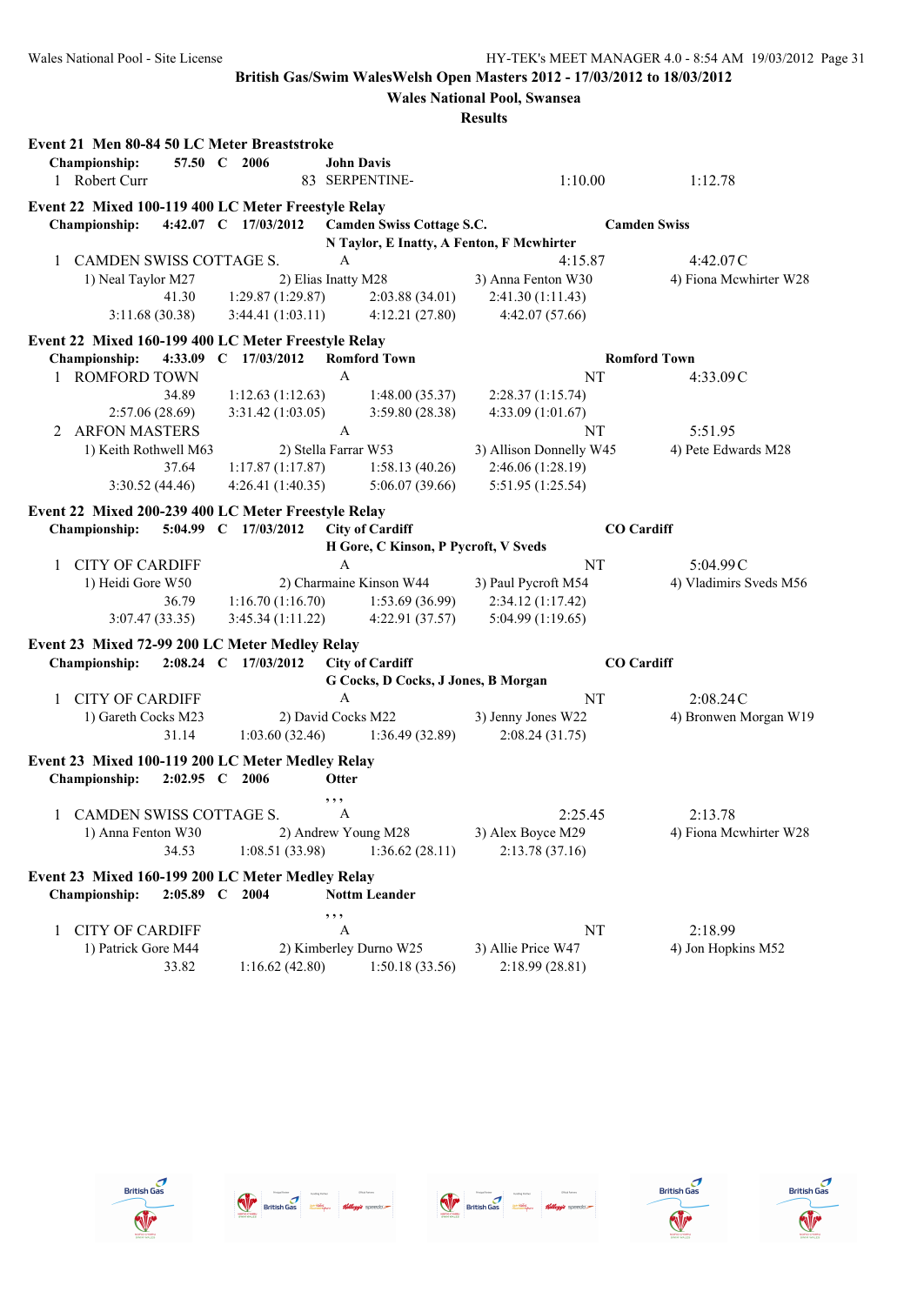|   | Event 23 Mixed 240-279 200 LC Meter Medley Relay                                    |                    |                                           |                                             |                     |                         |
|---|-------------------------------------------------------------------------------------|--------------------|-------------------------------------------|---------------------------------------------|---------------------|-------------------------|
|   | Championship:<br>$2:43.15$ C                                                        | 17/03/2012         | <b>Spencer Swim Team</b>                  |                                             | <b>Spencer Swim</b> |                         |
|   |                                                                                     |                    | J Brown, H Dick, T Hitchcock, C Hartle    |                                             |                     |                         |
| 1 | SPENCER SWIM TEAM                                                                   |                    | $\mathbf{A}$                              |                                             | NT                  | 2:43.15C                |
|   | 1) Janet Brown W71<br>46.75                                                         | 1:32.44(45.69)     | 2) Morris Dick M70<br>2:07.81(35.37)      | 3) Timothy Hitchcock M47<br>2:43.15 (35.34) |                     | 4) Catherine Hartle W54 |
| 2 | <b>ARFON MASTERS</b>                                                                |                    | $\mathbf{A}$                              |                                             | 3:45.00             | 3:43.73                 |
|   | 1) Helen Hughes W70<br>55.71                                                        | 1:54.45(58.74)     | 2) Bridget Edwards W52<br>2:35.76(41.31)  | 3) Basil Owen M82<br>3:43.73 (1:07.97)      |                     | 4) Oggy East M45        |
|   |                                                                                     |                    |                                           |                                             |                     |                         |
|   | Event 23 Mixed 280-319 200 LC Meter Medley Relay<br>Championship:<br>2:35.86 C 2011 |                    | <b>Spencer</b>                            |                                             |                     |                         |
|   |                                                                                     |                    | , , ,                                     |                                             |                     |                         |
| 1 | <b>SPENCER SWIM TEAM</b>                                                            |                    | A                                         |                                             | NT                  | 2:56.49                 |
|   | 1) Nigel Salsbury M72<br>42.58                                                      | 1:34.06(51.48)     | 2) Muriel Hitchcock W74<br>2:20.07(46.01) | 3) Diane Ford W69<br>2:56.49(36.42)         |                     | 4) Geoff Stokes M73     |
|   | Event 25 Women 200-239 800 LC Meter Freestyle Relay                                 |                    |                                           |                                             |                     |                         |
|   | Championship: 15:48.28 C 18/03/2012                                                 |                    | Caldicot                                  |                                             | Caldicot            |                         |
| 1 | <b>CALDICOT</b>                                                                     |                    | L Crook, A Varley, M Weare, D Cuer<br>A   |                                             | 16:00.00            | 15:48.28 C              |
|   | 1) Lorraine Crook W58                                                               |                    | 2) Alison Varley W60                      | 3) Margaret Weare W68                       |                     | 4) Denise Cuer W44      |
|   | 55.90                                                                               | 1:58.17(1:58.17)   | 3:01.36(3:01.36)                          |                                             |                     |                         |
|   | 4:52.27()                                                                           | 5:55.68()          | 7:03.05()                                 | 8:02.68()                                   |                     |                         |
|   | 9:00.99(58.31)                                                                      | 10:07.13(2:04.45)  | 11:14.26(3:11.58)                         | 12:21.12 (4:18.44)                          |                     |                         |
|   | 13:06.79 (45.67)                                                                    | 14:00.46 (1:39.34) | 14:56.09 (2:34.97)                        | 15:48.28 (3:27.16)                          |                     |                         |
|   | Event 27 Women 18-24 400 LC Meter Freestyle                                         |                    |                                           |                                             |                     |                         |
|   | Championship:<br>4:31.47 $C$                                                        | 2006               | Izzi Newman                               |                                             |                     |                         |
|   | 1 Beatrice Holmberg                                                                 |                    | 21 MALARHOJDENS SIMALLSKAP-               |                                             | 5:39.50             | 5:41.14                 |
|   | 36.93                                                                               | 1:17.77(40.84)     | 2:00.03(42.26)                            | 2:42.96(42.93)                              |                     |                         |
|   | 3:27.00(44.04)                                                                      | 4:11.92 (44.92)    | 4:57.29(45.37)                            | 5:41.14(43.85)                              |                     |                         |
| 2 | Cari Randall                                                                        |                    | 24 CITY OF CARDIFF-                       |                                             | 6:03.29             | 5:47.93                 |
|   | 38.44                                                                               | 1:20.60(42.16)     | 2:04.68(44.08)                            | 2:50.60(45.92)                              |                     |                         |
|   | 3:35.53 (44.93)                                                                     | 4:20.66(45.13)     | 5:05.65 (44.99)                           | 5:47.93 (42.28)                             |                     |                         |
|   | Event 27 Women 25-29 400 LC Meter Freestyle                                         |                    |                                           |                                             |                     |                         |
|   | Championship:<br>4:44.60 $C$                                                        | 2010               | <b>Katie Henderson</b>                    |                                             |                     |                         |
|   | 1 Laure Bacher-Fuentes                                                              |                    | 29 OTTERS SWIMMING CLUB-                  |                                             | 5:00.00             | 4:57.18                 |
|   | 33.40                                                                               | 1:10.34(36.94)     | 1:48.29 (37.95)                           | 2:26.50 (38.21)                             |                     |                         |
|   | 3:04.17(37.67)                                                                      | 3:41.95 (37.78)    | 4:19.94 (37.99)                           | 4:57.18(37.24)                              |                     |                         |
|   | Event 27 Women 30-34 400 LC Meter Freestyle                                         |                    |                                           |                                             |                     |                         |
|   | Championship:<br>4:47.05 $C$                                                        | 2011               | <b>Katie Henderson</b>                    |                                             |                     |                         |
|   | 1 Kay Hamilton                                                                      |                    | 34 ROMFORD TOWN-                          |                                             | 5:10.23             | 5:12.49                 |
|   | 34.68                                                                               | 1:13.69(39.01)     | 1:53.79(40.10)                            | 2:33.88 (40.09)                             |                     |                         |
|   | 3:14.21(40.33)                                                                      | 3:54.12 (39.91)    | 4:33.90 (39.78)                           | 5:12.49 (38.59)                             |                     |                         |
|   | Event 27 Women 40-44 400 LC Meter Freestyle                                         |                    |                                           |                                             |                     |                         |
|   | Championship:<br>4:44.64 $C$                                                        | 2004               | Nuala Muir-Cochran                        |                                             |                     |                         |
|   | Marie Holmberg                                                                      |                    | 43 KUNGSBACKA SIMSALLSKAP-                |                                             | 5:35.30             | 5:32.27                 |
|   | 36.97                                                                               | 1:17.79(40.82)     | 1:59.89(42.10)                            | 2:42.23(42.34)                              |                     |                         |
|   | 3:24.75(42.52)                                                                      | 4:08.20(43.45)     | 4:51.25(43.05)                            | 5:32.27(41.02)                              |                     |                         |









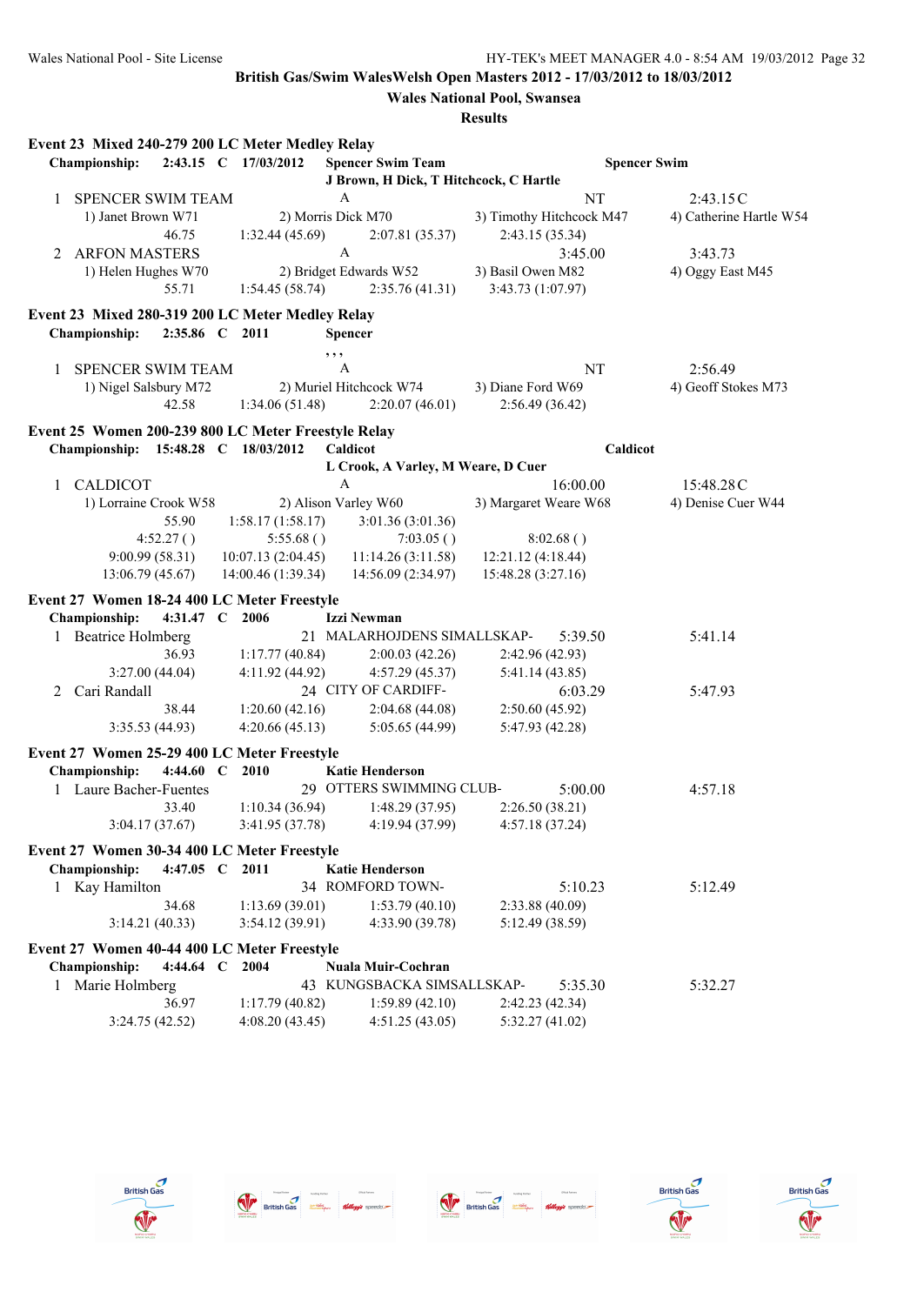|   | (Event 27 Women 40-44 400 LC Meter Freestyle) |                   |                             |                   |          |
|---|-----------------------------------------------|-------------------|-----------------------------|-------------------|----------|
|   | 2 Karen Molloy                                |                   | 40 AERLINGUS-               | 7:55.00           | 6:47.51  |
|   | 45.79                                         | 1:35.72 (49.93)   | 2:26.66 (50.94)             | 3:18.55(51.89)    |          |
|   | 4:11.50 (52.95)                               | 5:04.82 (53.32)   | 5:57.45(52.63)              | 6:47.51 (50.06)   |          |
|   | Event 27 Women 45-49 400 LC Meter Freestyle   |                   |                             |                   |          |
|   | Championship:<br>5:21.50 C                    | 2010              | <b>Allie Price</b>          |                   |          |
|   | 1 Anne Raymond                                |                   | 49 SEVENOAKS TRI-SWIM CLUB- | 6:15.00           | 6:19.82  |
|   | 42.36                                         | 1:29.79(47.43)    | 2:18.28(48.49)              | 3:06.83(48.55)    |          |
|   | 3:55.92(49.09)                                | 4:44.45 (48.53)   | 5:33.04 (48.59)             | 6:19.82(46.78)    |          |
|   | Event 27 Women 50-54 400 LC Meter Freestyle   |                   |                             |                   |          |
|   | Championship:<br>$5:03.73$ C                  | 18/03/2012        | <b>Dymphna Morris</b>       | <b>Aerlingus</b>  |          |
| 1 | Dymphna Morris                                |                   | 51 AERLINGUS-               | 5:10.00           | 5:03.73C |
|   | 34.65                                         | 1:11.95(37.30)    | 1:50.14(38.19)              | 2:29.46 (39.32)   |          |
|   | 3:07.93 (38.47)                               | 3:47.15 (39.22)   | 4:26.08 (38.93)             | 5:03.73 (37.65)   |          |
| 2 | Stella Farrar                                 |                   | 53 ARFON MASTERS-           | 5:48.18           | 5:36.89  |
|   | 38.40                                         | 1:19.86(41.46)    | 2:03.76 (43.90)             | 2:46.53 (42.77)   |          |
|   | 3:29.96 (43.43)                               | 4:12.87(42.91)    | 4:55.93(43.06)              | 5:36.89 (40.96)   |          |
| 3 | Maggie Smith                                  |                   | 54 CITY OF OXFORD-          | 5:35.00           | 5:37.16  |
|   | 38.09                                         | 1:20.46(42.37)    | 2:04.03(43.57)              | 2:47.04 (43.01)   |          |
|   | 3:30.79(43.75)                                | 4:13.76(42.97)    | 4:56.56(42.80)              | 5:37.16 (40.60)   |          |
| 4 | Lesley Cook                                   |                   | 54 OTTERS SWIMMING CLUB-    | 6:05.10           | 5:51.19  |
|   | 39.64                                         | 1:23.23(43.59)    | 2:07.78(44.55)              | 2:52.37 (44.59)   |          |
|   | 3:38.17(45.80)                                | 4:23.60(45.43)    | 5:08.63(45.03)              | 5:51.19(42.56)    |          |
| 5 | Catherine Hartle                              |                   | 54 SPENCER SWIM TEAM-       | 5:48.00           | 5:55.16  |
|   | 39.94                                         | 1:23.68 (43.74)   | 2:08.37(44.69)              | 2:54.01 (45.64)   |          |
|   | 3:39.65 (45.64)                               | 4:25.78(46.13)    | 5:11.55(45.77)              | 5:55.16(43.61)    |          |
| 6 | Carolyn Fox                                   |                   | 51 READING-                 | 5:50.00           | 5:57.63  |
|   | 39.74                                         | 1:23.84(44.10)    | 2:09.28 (45.44)             | 2:54.82(45.54)    |          |
|   | 3:41.43(46.61)                                | 4:27.64(46.21)    | 5:13.61 (45.97)             | 5:57.63(44.02)    |          |
| 7 | Gill Miles                                    |                   | 52 BRISTOL HENLEAZE-        | 8:30.00           | 8:27.91  |
|   | 58.43                                         | 1:59.91 (1:01.48) | 3:04.06(1:04.15)            | 4:07.32 (1:03.26) |          |
|   | 5:11.89(1:04.57)                              | 6:18.13(1:06.24)  | 7:24.24(1:06.11)            | 8:27.91 (1:03.67) |          |
|   | Event 27 Women 55-59 400 LC Meter Freestyle   |                   |                             |                   |          |
|   | Championship:<br>5:25.92 C                    | 2009              | <b>Anne Bourne</b>          |                   |          |
| 1 | Anne Bourne                                   |                   | 58 CAMPHILL EDWARDIANS-     | 5:31.13           | 5:27.34  |
|   | 37.99                                         | 1:19.80(41.81)    | 2:01.98(42.18)              | 2:44.30 (42.32)   |          |
|   | 3:25.44(41.14)                                | 4:06.65(41.21)    | 4:47.88 (41.23)             | 5:27.34 (39.46)   |          |
| 2 | Catherine Chase                               |                   | 55 CAMPHILL EDWARDIANS-     | 5:47.55           | 5:36.44  |
|   | 40.15                                         | 1:23.89 (43.74)   | 2:06.83(42.94)              | 2:49.87 (43.04)   |          |
|   | 3:32.59(42.72)                                | 4:14.67 (42.08)   | 4:57.00(42.33)              | 5:36.44 (39.44)   |          |
| 3 | Amanda Heath                                  |                   | 55 SPENCER SWIM TEAM-       | 5:40.00           | 5:36.57  |
|   | 39.44                                         | 1:21.58(42.14)    | 2:04.24(42.66)              | 2:47.50 (43.26)   |          |
|   | 3:30.76 (43.26)                               | 4:13.80(43.04)    | 4:56.85(43.05)              | 5:36.57 (39.72)   |          |
| 4 | Elsa Stewart                                  |                   | 58 CITY OF CARDIFF-         | 7:12.89           | 6:48.16  |
|   | 44.64                                         | 1:35.31(50.67)    | 2:28.03(52.72)              | 3:20.57(52.54)    |          |
|   | 4:13.67(53.10)                                | 5:06.29(52.62)    | 5:59.33 (53.04)             | 6:48.16(48.83)    |          |
|   |                                               |                   |                             |                   |          |









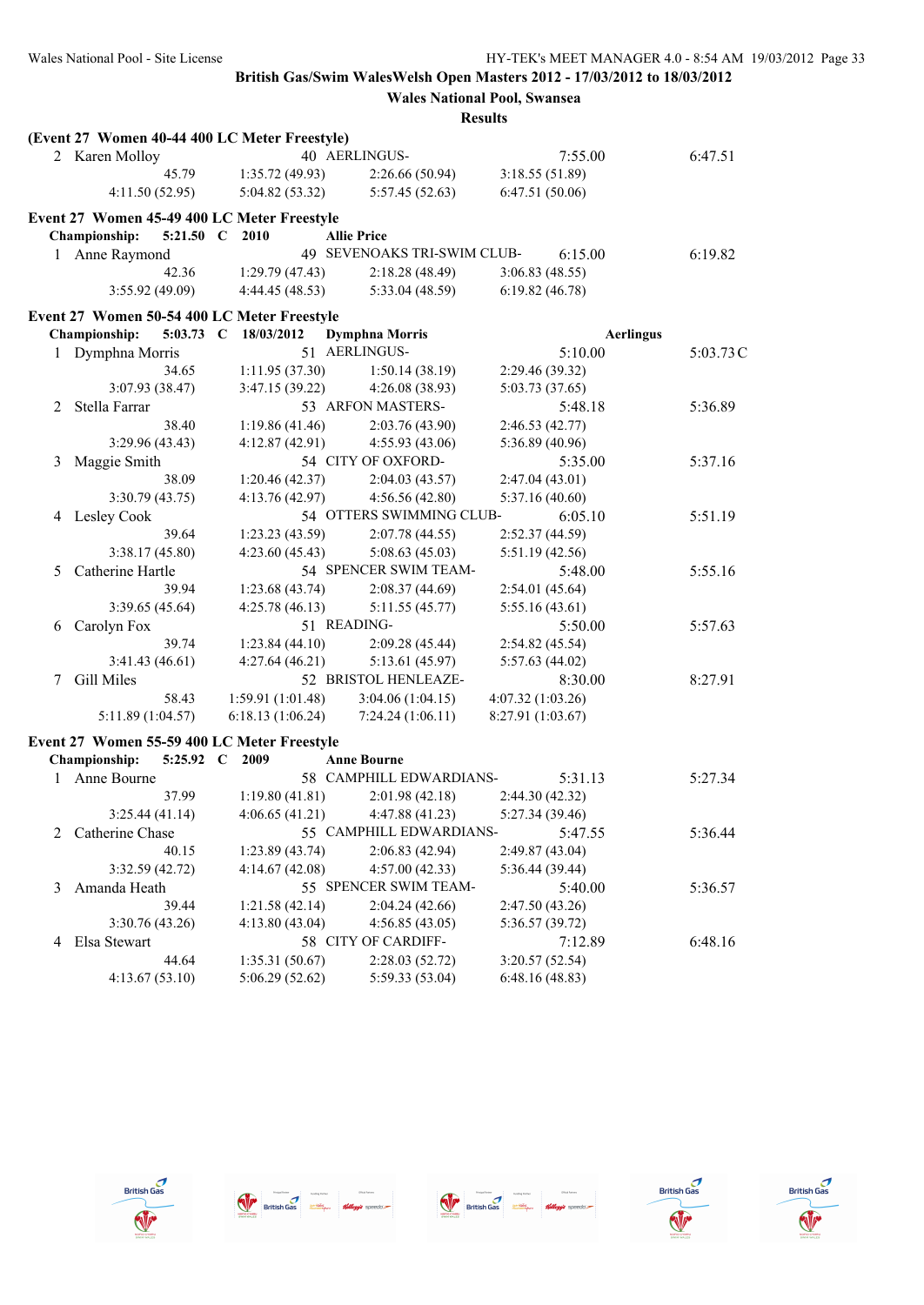|   | Event 27 Women 60-64 400 LC Meter Freestyle |                   |                  |                               |                   |                     |          |
|---|---------------------------------------------|-------------------|------------------|-------------------------------|-------------------|---------------------|----------|
|   | Championship:                               | 5:58.72 C         | 18/03/2012       | <b>Karen Bellas</b>           |                   | <b>Camden Swiss</b> |          |
|   | 1 Karen Bellas                              |                   |                  | 60 CAMDEN SWISS COTTAGE S.C.- |                   | 5:52.00             | 5:58.72C |
|   |                                             | 41.32             | 1:26.11(44.79)   | 2:12.66(46.55)                | 2:59.85 (47.19)   |                     |          |
|   | 3:46.57(46.72)                              |                   | 4:31.91 (45.34)  | 5:17.23(45.32)                | 5:58.72 (41.49)   |                     |          |
|   | 2 Kath Tunnicliffe                          |                   |                  | 60 ETWALL EAGLES-             |                   | 5:58.00             | 6:00.79  |
|   |                                             | 44.76             | 1:30.95(46.19)   | 2:17.92(46.97)                | 3:05.54(47.62)    |                     |          |
|   | 3:49.88 (44.34)                             |                   | 4:34.87 (44.99)  | 5:19.61(44.74)                | 6:00.79(41.18)    |                     |          |
| 3 | Jane Leslie                                 |                   |                  | 63 BUDE SHARKS-               |                   | 6:30.00             | 6:37.52  |
|   |                                             | 42.68             | 1:30.09(47.41)   | 2:19.84(49.75)                | 3:11.24(51.40)    |                     |          |
|   | 4:03.08(51.84)                              |                   | 4:55.25(52.17)   | 5:47.32 (52.07)               | 6:37.52(50.20)    |                     |          |
|   | Event 27 Women 65-69 400 LC Meter Freestyle |                   |                  |                               |                   |                     |          |
|   | Championship:                               | 6:41.78 C         | 18/03/2012       | <b>Rose Dudeney</b>           |                   | <b>MS Marlins</b>   |          |
|   | 1 Rose Dudeney                              |                   |                  | 65 MID SUSSEX MARLINS-        |                   | 6:40.00             | 6:41.78C |
|   |                                             | 46.24             | 1:36.65(50.41)   | 2:27.47 (50.82)               | 3:19.06 (51.59)   |                     |          |
|   | 4:10.57(51.51)                              |                   | 5:02.57(52.00)   | 5:53.17(50.60)                | 6:41.78(48.61)    |                     |          |
|   |                                             |                   |                  |                               |                   |                     |          |
|   | Event 27 Women 75-79 400 LC Meter Freestyle |                   |                  |                               |                   |                     |          |
|   | Championship:                               | 6:29.04 $C$       | 2008             | <b>Jane Asher</b>             |                   |                     |          |
| 1 | Ann Humphris                                |                   |                  | 75 BARNSTAPLE-                |                   | 9:30.00             | 9:46.55  |
|   |                                             | 1:03.99           | 2:17.97(1:13.98) | 3:33.50(1:15.53)              | 4:51.17(1:17.67)  |                     |          |
|   | 6:05.24(1:14.07)                            |                   | 7:20.08(1:14.84) | 8:34.07 (1:13.99)             | 9:46.55 (1:12.48) |                     |          |
|   | Event 27 Women 80-84 400 LC Meter Freestyle |                   |                  |                               |                   |                     |          |
|   | Championship:                               | $6:46.82 \quad C$ | 18/03/2012       | <b>Jane Asher</b>             |                   | <b>Kings Corm</b>   |          |
| 1 | Jane Asher                                  |                   |                  | 81 KINGS CORMORANTS-          |                   | 6:50.00             | 6:46.82C |
|   |                                             | 46.85             | 1:38.87(52.02)   | 2:31.00(52.13)                | 3:22.98 (51.98)   |                     |          |
|   | 4:15.56(52.58)                              |                   | 5:07.69(52.13)   | 5:59.60(51.91)                | 6:46.82(47.22)    |                     |          |
|   | Event 27 Men 18-24 400 LC Meter Freestyle   |                   |                  |                               |                   |                     |          |
|   | Championship:                               | 4:19.45 $C$       | 2008             | <b>Rob Welbourn</b>           |                   |                     |          |
| 1 | Craig Nelson                                |                   |                  | 22 SWANSEA PERFORMANCE CENTI  |                   | 4:11.36             | 4:22.93  |
|   |                                             | 29.31             | 1:02.33(33.02)   | 1:36.29(33.96)                | 2:10.30(34.01)    |                     |          |
|   | 2:43.23 (32.93)                             |                   | 3:17.18 (33.95)  | 3:51.84(34.66)                | 4:22.93 (31.09)   |                     |          |
|   |                                             |                   |                  |                               |                   |                     |          |
|   | Event 27 Men 25-29 400 LC Meter Freestyle   |                   |                  |                               |                   |                     |          |
|   | Championship:                               | 4:34.23 C         | 2009             | <b>Rhys Smith</b>             |                   |                     |          |
| 1 | Joe Banns                                   |                   |                  | 25 CITY OF CARDIFF-           |                   | 4:26.62             | 4:37.69  |
|   |                                             | 30.45             | 1:04.00(33.55)   | 1:38.65(34.65)                | 2:13.83(35.18)    |                     |          |
|   | 2:48.94(35.11)                              |                   | 3:25.34(36.40)   | 4:01.82 (36.48)               | 4:37.69(35.87)    |                     |          |
| 2 | Adam Trapp                                  |                   |                  | 27 EXMOUTH SWIMMING CLUB-     |                   | 4:52.00             | 4:52.27  |
|   |                                             | 32.54             | 1:08.81(36.27)   | 1:45.79 (36.98)               | 2:23.11 (37.32)   |                     |          |
|   | 3:00.34(37.23)                              |                   | 3:38.40 (38.06)  | 4:16.07(37.67)                | 4:52.27 (36.20)   |                     |          |
| 3 | Richard Lander                              |                   |                  | 26 EXMOUTH SWIMMING CLUB-     |                   | 4:52.21             | 4:55.27  |
|   |                                             | 31.67             | 1:07.56 (35.89)  | 1:44.32(36.76)                | 2:22.52 (38.20)   |                     |          |
|   | 3:00.93(38.41)                              |                   | 3:39.83 (38.90)  | 4:18.55(38.72)                | 4:55.27(36.72)    |                     |          |
|   | Event 27 Men 30-34 400 LC Meter Freestyle   |                   |                  |                               |                   |                     |          |
|   | Championship:                               | 4:37.31 C         | 2005             | <b>David Stannard</b>         |                   |                     |          |
|   | 1 Olly White                                |                   |                  | 34 EXMOUTH SWIMMING CLUB-     |                   | 4:52.00             | 4:57.79  |
|   |                                             | 32.87             | 1:09.34(36.47)   | 1:46.87(37.53)                | 2:24.90 (38.03)   |                     |          |
|   | 3:02.87 (37.97)                             |                   | 3:41.23 (38.36)  | 4:20.44 (39.21)               | 4:57.79 (37.35)   |                     |          |
|   |                                             |                   |                  |                               |                   |                     |          |









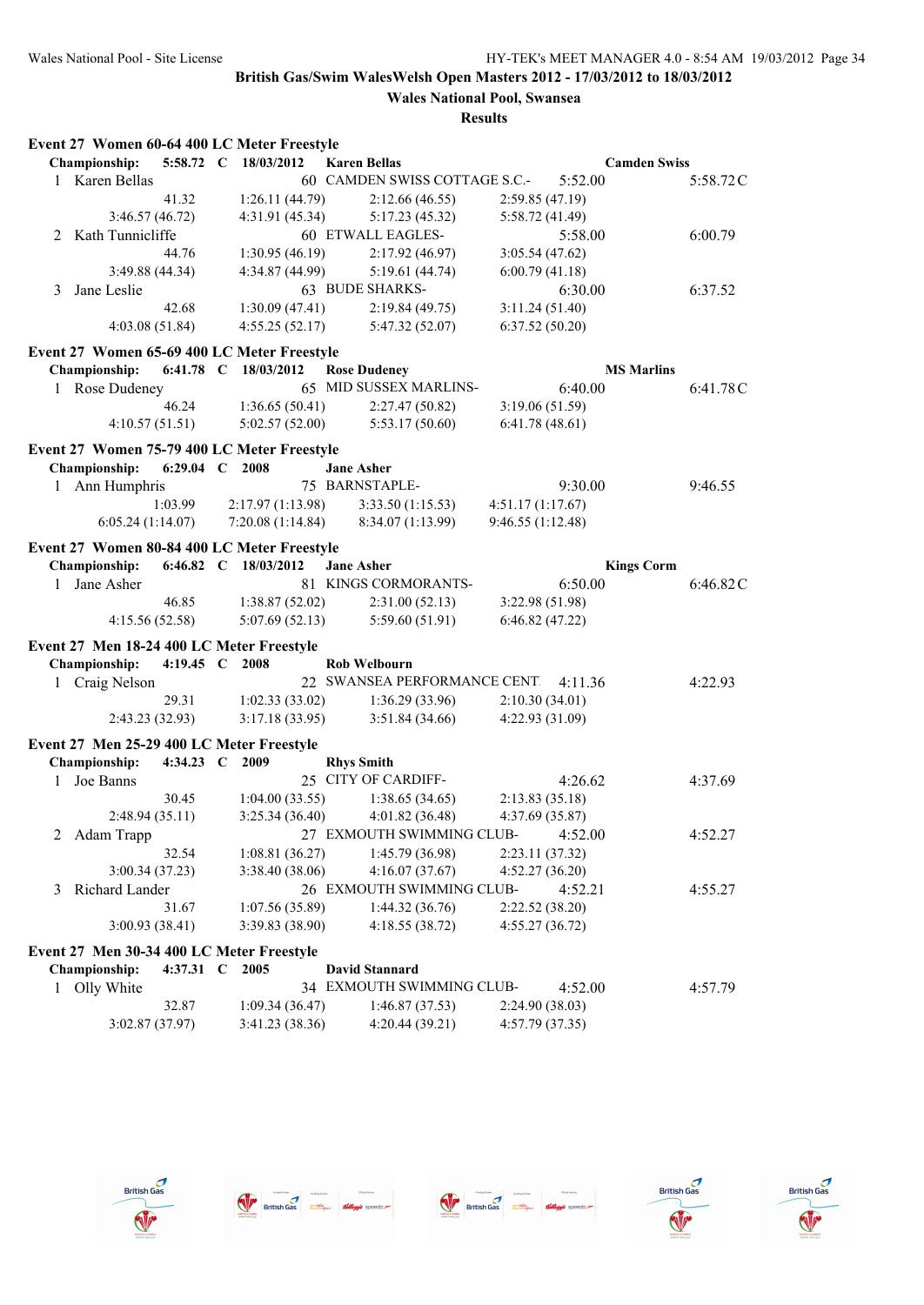# **Wales National Pool, Swansea**

|              | Event 27 Men 40-44 400 LC Meter Freestyle |                |                  |                            |                            |         |
|--------------|-------------------------------------------|----------------|------------------|----------------------------|----------------------------|---------|
|              | Championship:                             | 4:33.50 $\,$ C | 2005             | <b>Peter Long</b>          |                            |         |
| $\mathbf{1}$ | David Stannard                            |                |                  | 41 READING-                | 4:48.00                    | 4:47.48 |
|              |                                           | 32.63          | 1:09.33(36.70)   | 1:47.14(37.81)             | 2:24.84(37.70)             |         |
|              | 3:01.33 (36.49)                           |                | 3:37.26(35.93)   | 4:12.73(35.47)             | 4:47.48 (34.75)            |         |
| 2            | Henrik Holmberg                           |                |                  | 43 KUNGSBACKA SIMSALLSKAP- | 5:29.30                    | 5:26.07 |
|              |                                           | 37.25          | 1:17.59(40.34)   | 1:58.61(41.02)             | 2:40.39 (41.78)            |         |
|              | 3:23.05(42.66)                            |                | 4:05.15(42.10)   | 4:45.93 (40.78)            | 5:26.07(40.14)             |         |
|              | Event 27 Men 45-49 400 LC Meter Freestyle |                |                  |                            |                            |         |
|              | Championship:                             | 4:27.25 $\,$ C | 2009             | <b>Calum McKinlay</b>      |                            |         |
|              | 1 Mark Partridge                          |                |                  | 49 STROUD MASTERS-         | 5:15.00                    | 5:12.01 |
|              |                                           | 34.59          | 1:13.32(38.73)   | 1:52.74(39.42)             | 2:33.31 (40.57)            |         |
|              | 3:13.47(40.16)                            |                | 3:53.93(40.46)   | 4:34.34(40.41)             | 5:12.01(37.67)             |         |
|              | <b>Brian Phillips</b>                     |                |                  | 49 HEADS OF THE VALLEYS-   | 5:30.46                    | 5:37.11 |
| 2            |                                           | 38.54          | 1:20.91(42.37)   | 2:03.63(42.72)             | 2:47.11 (43.48)            |         |
|              | 3:30.73(43.62)                            |                | 4:14.85(44.12)   | 4:58.46(43.61)             |                            |         |
|              |                                           |                |                  | 45 ARFON MASTERS-          | 5:37.11 (38.65)<br>6:09.32 | 6:10.59 |
| 3            | Oggy East                                 |                |                  |                            |                            |         |
|              |                                           | 41.25          | 1:27.22 (45.97)  | 2:14.33(47.11)             | 3:02.31 (47.98)            |         |
|              | 3:49.68 (47.37)                           |                | 4:38.15 (48.47)  | 5:26.18(48.03)             | 6:10.59(44.41)             |         |
|              | Event 27 Men 50-54 400 LC Meter Freestyle |                |                  |                            |                            |         |
|              | Championship:                             | 4:48.58 C      | 2009             | <b>Tony Morris</b>         |                            |         |
| $\mathbf{1}$ | Mark Straw                                |                |                  | 54 BASINGSTOKE-            | 5:44.46                    | 5:28.23 |
|              |                                           | 35.57          | 1:16.16(40.59)   | 1:57.37(41.21)             | 2:39.40(42.03)             |         |
|              | 3:22.03(42.63)                            |                | 4:04.69(42.66)   | 4:46.67 (41.98)            | 5:28.23 (41.56)            |         |
| 2            | Michael Battersby                         |                |                  | 54 CITY OF CARDIFF-        | 6:05.00                    | 6:00.94 |
|              |                                           | 38.87          | 1:23.70(44.83)   | 2:08.54(44.84)             | 2:55.72(47.18)             |         |
|              | 3:42.49(46.77)                            |                | 4:30.16(47.67)   | 5:16.46(46.30)             | 6:00.94(44.48)             |         |
| 3            | Keith Williams                            |                |                  | 54 GLOUCESTER MASTERS-     | 6:28.00                    | 6:41.07 |
|              |                                           | 44.08          | 1:34.62(50.54)   | 2:25.79(51.17)             | 3:16.95(51.16)             |         |
|              | 4:09.71 (52.76)                           |                | 4:59.94 (50.23)  | 5:52.18(52.24)             | 6:41.07(48.89)             |         |
|              | Event 27 Men 55-59 400 LC Meter Freestyle |                |                  |                            |                            |         |
|              | Championship:                             | 4:55.91 C 2009 |                  | <b>Peter Rae</b>           |                            |         |
| $\mathbf{1}$ | Jon Greenwood                             |                |                  | 59 BRISTOL MASTERS-        | 7:37.00                    | 7:53.39 |
|              |                                           | 49.11          | 1:43.73(54.62)   | 2:43.94 (1:00.21)          | 3:46.35(1:02.41)           |         |
|              | 4:50.25(1:03.90)                          |                | 5:52.46(1:02.21) | 6:55.41(1:02.95)           | 7:53.39 (57.98)            |         |
|              |                                           |                |                  |                            |                            |         |
|              | Event 27 Men 60-64 400 LC Meter Freestyle |                |                  |                            |                            |         |
|              | Championship:                             | 5:35.45 C      | 2009             | <b>James Arthur</b>        |                            |         |
| 1            | Peter Rank                                |                |                  | 60 CITY OF CAMBRIDGE-      | 6:25.00                    | 6:27.90 |
|              |                                           | 42.91          | 1:30.97(48.06)   | 2:19.81 (48.84)            | 3:09.67 (49.86)            |         |
|              | 3:58.83(49.16)                            |                | 4:50.10(51.27)   | 5:40.26(50.16)             | 6:27.90(47.64)             |         |
|              | Event 27 Men 70-74 400 LC Meter Freestyle |                |                  |                            |                            |         |
|              | Championship:                             | 5:40.19 $\,C$  | 2009             | <b>Geoff Stokes</b>        |                            |         |
| 1            | Geoff Stokes                              |                |                  | 73 SPENCER SWIM TEAM-      | 6:15.00                    | 6:00.87 |
|              |                                           | 42.08          | 1:27.95(45.87)   | 2:15.43 (47.48)            | 3:02.64(47.21)             |         |
|              | 3:48.83(46.19)                            |                | 4:34.49 (45.66)  | 5:19.24 (44.75)            | 6:00.87(41.63)             |         |
| 2            | Paul Clarke                               |                |                  | 70 TEAM LUTON SWIMMING-    | 8:45.00                    | 8:31.04 |
|              |                                           | 55.82          | 1:59.92(1:04.10) | 3:06.68 (1:06.76)          | 4:13.30 (1:06.62)          |         |
|              | 5:19.48 (1:06.18)                         |                | 6:25.83(1:06.35) | 8:31.04 (2:05.21)          |                            |         |
|              |                                           |                |                  |                            |                            |         |









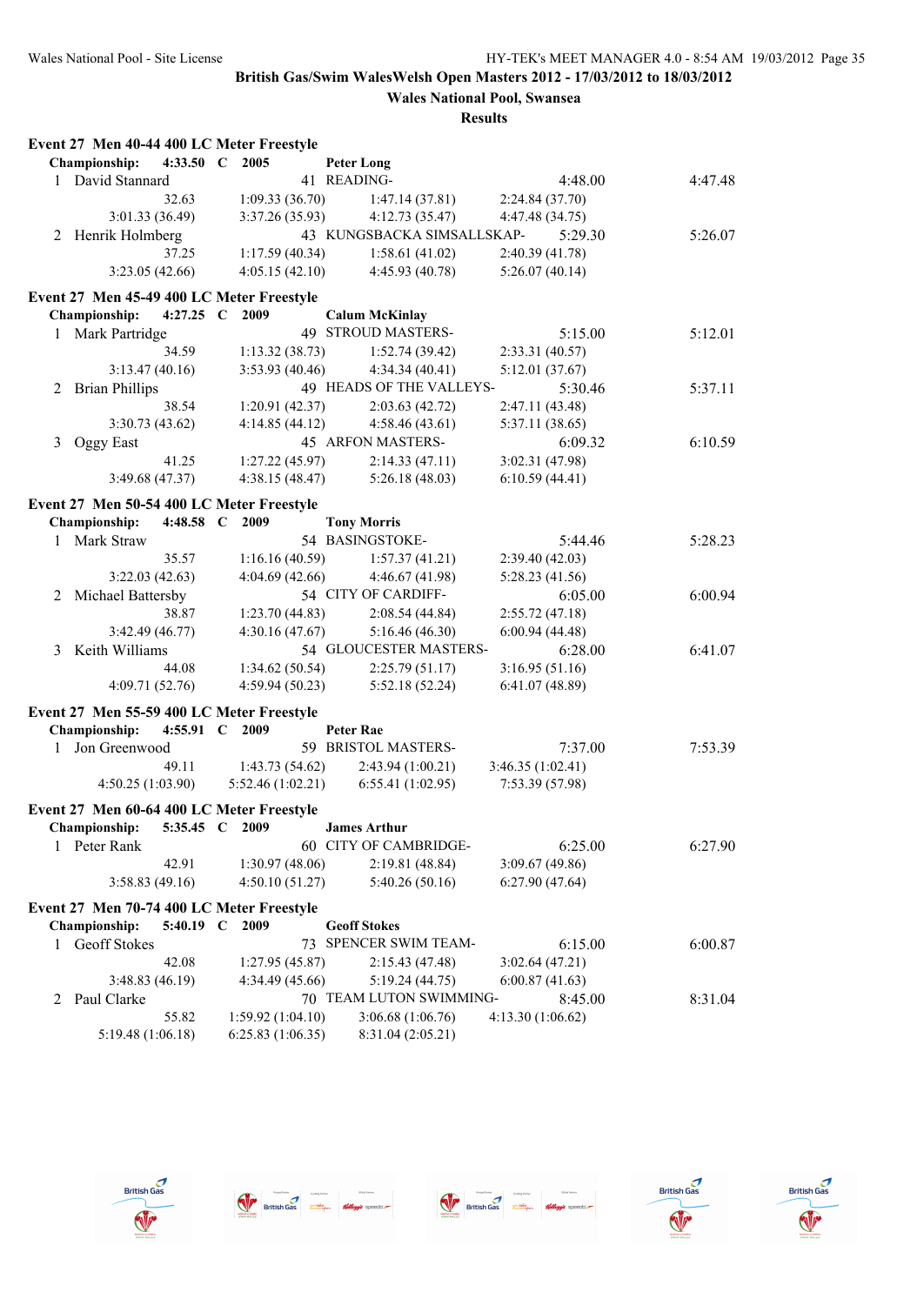**Wales National Pool, Swansea**

| I<br>н<br>п<br>۰,<br>ı |
|------------------------|
|------------------------|

| Event 27 Men 75-79 400 LC Meter Freestyle    |                |                      |                                          |                    |                      |           |
|----------------------------------------------|----------------|----------------------|------------------------------------------|--------------------|----------------------|-----------|
| Championship: 10:53.75 C 2011                |                |                      | <b>Richard Skerrett</b>                  |                    |                      |           |
| 1 Richard Skerrett                           |                |                      | 77 CARMARTHHENSHIRE MASTERS 10:28.00     |                    |                      | 11:05.10  |
|                                              | 1:13.60        | 2:36.43 (1:22.83)    |                                          | 5:18.94()          |                      |           |
| 6:42.19(1:23.25)                             |                | 8:05.89 (1:23.70)    | 9:38.29(1:32.40)                         | 11:05.10 (1:26.81) |                      |           |
| Event 27 Men 80-84 400 LC Meter Freestyle    |                |                      |                                          |                    |                      |           |
| Championship: 12:19.89 C 18/03/2012          |                |                      | <b>Robert Curr</b>                       |                    | Serpentine           |           |
| 1 Robert Curr                                |                |                      | 83 SERPENTINE-                           | 10:45.00           |                      | 12:19.89C |
|                                              | 1:13.15        | 2:49.41 (1:36.26)    | 4:29.38 (1:39.97)                        | 6:12.57(1:43.19)   |                      |           |
| 7:50.87(1:38.30)                             |                |                      | 9:25.54 $(1:34.67)$ 11:01.15 $(1:35.61)$ | 12:19.89 (1:18.74) |                      |           |
| Event 28 Women 35-39 200 LC Meter Backstroke |                |                      |                                          |                    |                      |           |
| Championship:                                | $2:43.59$ C    | 2006                 | Ana Paula Grilo                          |                    |                      |           |
| 1 Jessica Wooddisse                          |                |                      | 37 STROUD MASTERS-                       | 3:00.00            |                      | 2:58.44   |
|                                              | 43.62          | 1:28.29(44.67)       | 2:13.67(45.38)                           | 2:58.44(44.77)     |                      |           |
| Event 28 Women 45-49 200 LC Meter Backstroke |                |                      |                                          |                    |                      |           |
| Championship:                                | 2:36.59 C 2004 |                      | <b>Lesley Wilde</b>                      |                    |                      |           |
| 1 Allie Price                                |                |                      | 47 CITY OF CARDIFF-                      | 2:54.00            |                      | 2:55.41   |
|                                              | 40.15          | 1:24.96(44.81)       | 2:10.77(45.81)                           | 2:55.41(44.64)     |                      |           |
| 2 Hilary Coulson                             |                |                      | 45 BERKHAM SCEN-                         | 3:09.22            |                      | 3:06.74   |
|                                              | 44.72          | 1:32.01(47.29)       | 2:20.23(48.22)                           | 3:06.74(46.51)     |                      |           |
| Event 28 Women 50-54 200 LC Meter Backstroke |                |                      |                                          |                    |                      |           |
| Championship:                                | 3:13.95 C 2011 |                      | <b>Carolyn Fox</b>                       |                    |                      |           |
| 1 Carolyn Fox                                |                |                      | 51 READING-                              | 3:12.00            |                      | 3:15.07   |
|                                              | 47.28          | 1:37.42(50.14)       | 2:27.00(49.58)                           | 3:15.07(48.07)     |                      |           |
| 2 Stella Farrar                              |                |                      | 53 ARFON MASTERS-                        | 3:19.98            |                      | 3:18.37   |
|                                              | 48.38          | 1:39.72(51.34)       | 2:30.76(51.04)                           | 3:18.37(47.61)     |                      |           |
| Event 28 Women 55-59 200 LC Meter Backstroke |                |                      |                                          |                    |                      |           |
| Championship:                                | 3:08.11 C 2008 |                      | <b>Pauline Inwood</b>                    |                    |                      |           |
| Clare Willison<br>$\mathbf{1}$               |                |                      | 57 BOGNOR REGIS SC-                      | 3:02.00            |                      | 3:14.27   |
|                                              | 47.20          | 1:37.20(50.00)       | 2:27.06(49.86)                           | 3:14.27(47.21)     |                      |           |
| 2 Marianne Davey                             |                |                      | 59 DORKING-                              | 3:58.00            |                      | 3:55.96   |
|                                              | 58.12          | 1:59.52(1:01.40)     | 2:59.83(1:00.31)                         | 3:55.96(56.13)     |                      |           |
| Event 28 Women 60-64 200 LC Meter Backstroke |                |                      |                                          |                    |                      |           |
| <b>Championship:</b>                         |                | 3:15.76 C 18/03/2012 | <b>Kath Tunnicliffe</b>                  |                    | <b>Etwall Eagles</b> |           |
| 1 Kath Tunnicliffe                           |                |                      | 60 ETWALL EAGLES-                        | 3:15.00            |                      | 3:15.76C  |
|                                              | 48.28          |                      | $1:40.36(52.08)$ $2:30.27(49.91)$        | 3:15.76 (45.49)    |                      |           |
| 2 Mary Johnson                               |                |                      | 62 MID SUSSEX MARLINS-                   | 3:33.86            |                      | 3:27.85   |
|                                              | 46.46          | 1:39.37(52.91)       | 2:34.73(55.36)                           | 3:27.85(53.12)     |                      |           |
| Event 28 Women 65-69 200 LC Meter Backstroke |                |                      |                                          |                    |                      |           |
| Championship:                                | 3:28.92 C 2007 |                      | <b>Janet Brown</b>                       |                    |                      |           |
| 1 Elaine Blower                              |                |                      | 67 BARNETT COPTHALL-                     | 3:34.12            |                      | 3:36.19   |
|                                              | 51.24          | 1:46.73(55.49)       | 2:42.17(55.44)                           | 3:36.19(54.02)     |                      |           |
| Event 28 Women 70-74 200 LC Meter Backstroke |                |                      |                                          |                    |                      |           |
| <b>Championship:</b>                         | 3:44.53 C 2008 |                      | <b>Brenda Walker</b>                     |                    |                      |           |
| Janet Brown<br>1                             |                |                      | 71 SPENCER SWIM TEAM-                    | 3:45.00            |                      | 3:52.63   |
|                                              | 53.07          | 1:53.64(1:00.57)     | 2:53.89(1:00.25)                         | 3:52.63(58.74)     |                      |           |
|                                              |                |                      |                                          |                    |                      |           |









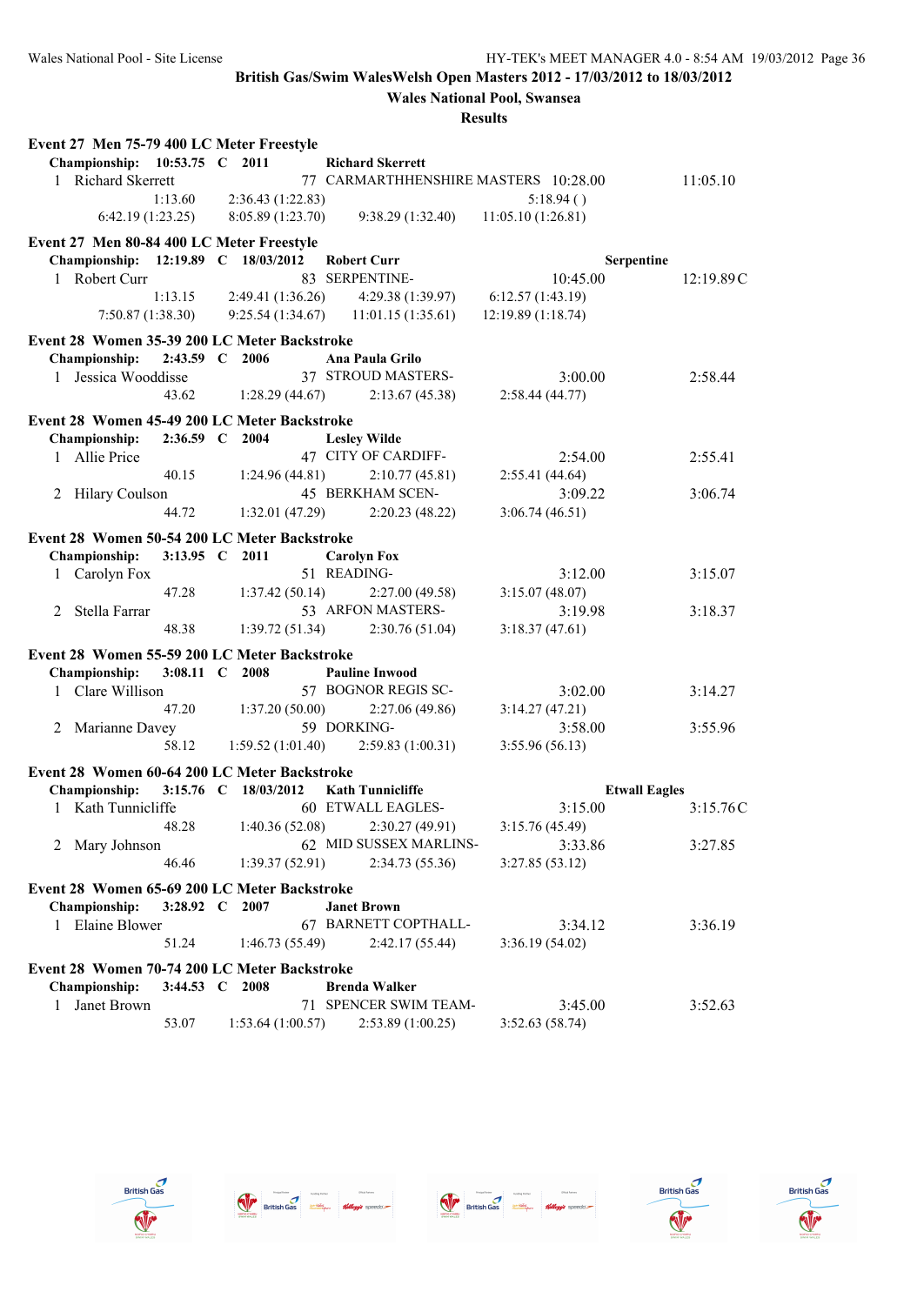**Wales National Pool, Swansea**

| (Event 28 Women 70-74 200 LC Meter Backstroke) |                                 |                  |                                                   |                   |         |
|------------------------------------------------|---------------------------------|------------------|---------------------------------------------------|-------------------|---------|
| 2 Helen Hughes                                 |                                 |                  | 70 ARFON MASTERS-                                 | 3:55.00           | 4:16.36 |
|                                                | 58.47                           |                  | $2:04.13(1:05.66)$ $3:10.45(1:06.32)$             | 4:16.36(1:05.91)  |         |
| Event 28 Women 85-89 200 LC Meter Backstroke   |                                 |                  |                                                   |                   |         |
| Championship:                                  | 5:23.25 C 2005                  |                  | <b>Willy van Rysel</b>                            |                   |         |
| 1 Susan Halter                                 |                                 |                  | 85 CAMDEN SWISS COTTAGE S.C.-                     | 5:41.00           | 5:48.94 |
|                                                | 1:24.90                         | 2:54.42(1:29.52) | 4:25.34 (1:30.92)                                 | 5:48.94(1:23.60)  |         |
|                                                |                                 |                  |                                                   |                   |         |
| Event 29 Men 25-29 200 LC Meter Backstroke     |                                 |                  |                                                   |                   |         |
| Championship:                                  | 2:23.86 C 2006                  |                  | <b>Ben Rooker</b>                                 |                   |         |
| 1 Robert Langan                                |                                 |                  | 25 SALISBURY STINGRAYS ASC-                       | 2:21.64           | 2:24.54 |
|                                                | 33.35                           | 1:09.64(36.29)   | 1:47.24(37.60)                                    | 2:24.54(37.30)    |         |
| Joe Banns<br>2                                 |                                 |                  | 25 CITY OF CARDIFF-                               | 2:27.35           | 2:28.75 |
|                                                | 34.66                           | 1:12.47(37.81)   | 1:51.05(38.58)                                    | 2:28.75 (37.70)   |         |
| Event 29 Men 40-44 200 LC Meter Backstroke     |                                 |                  |                                                   |                   |         |
| Championship:                                  | 2:29.36 C 1996                  |                  | <b>Eddie Riach</b>                                |                   |         |
| 1 Patrick Gore                                 |                                 |                  | 44 CITY OF CARDIFF-                               | 2:33.50           | 2:38.78 |
|                                                | 36.57                           | 1:17.12(40.55)   | 1:58.98(41.86)                                    | 2:38.78(39.80)    |         |
|                                                |                                 |                  |                                                   |                   |         |
| Event 29 Men 50-54 200 LC Meter Backstroke     |                                 |                  |                                                   |                   |         |
| Championship:                                  | 2:31.27 C 2008                  |                  | <b>John Rittenhouse</b><br>54 GLOUCESTER MASTERS- |                   |         |
| 1 Keith Williams                               |                                 |                  |                                                   | 3:55.00           | 4:09.61 |
|                                                | 1:00.15                         | 2:04.55(1:04.40) | 3:08.93(1:04.38)                                  | 4:09.61(1:00.68)  |         |
| Event 29 Men 70-74 200 LC Meter Backstroke     |                                 |                  |                                                   |                   |         |
| Championship:                                  | 3:10.98 C 2006                  |                  | <b>Tom Walker</b>                                 |                   |         |
| 1 Nigel Salsbury                               |                                 |                  | 72 SPENCER SWIM TEAM-                             | 3:25.00           | 3:37.21 |
|                                                | 47.99                           |                  | 2:42.33()                                         | 3:37.21 (54.88)   |         |
| Event 29 Men 75-79 200 LC Meter Backstroke     |                                 |                  |                                                   |                   |         |
| Championship:                                  | 4:00.72 C 2011                  |                  | <b>Ted Evans</b>                                  |                   |         |
| 1 Richard Skerrett                             |                                 |                  | 77 CARMARTHHENSHIRE MASTERS                       | 5:31.67           | 5:35.00 |
|                                                | $1:21.88$ $2:50.17(1:28.29)$    |                  | 4:13.14 (1:22.97)                                 | 5:35.00 (1:21.86) |         |
|                                                |                                 |                  |                                                   |                   |         |
| Event 29 Men 80-84 200 LC Meter Backstroke     |                                 |                  |                                                   |                   |         |
| <b>Championship:</b>                           | 4:00.74 C 2004                  |                  | <b>John Davis</b>                                 |                   |         |
| 1 Basil Owen                                   |                                 |                  | 82 ARFON MASTERS-                                 | 4:52.06           | 5:25.67 |
|                                                | $1:15.76$ $2:42.22$ $(1:26.46)$ |                  | 4:06.85(1:24.63)                                  | 5:25.67(1:18.82)  |         |
| Event 30 Women 18-24 100 LC Meter Butterfly    |                                 |                  |                                                   |                   |         |
| Championship:                                  | $1:07.26$ C 2007                |                  | <b>Sian Boulton</b>                               |                   |         |
| Jenny Jones<br>1                               |                                 |                  | 22 CITY OF CARDIFF-                               | 1:12.00           | 1:14.73 |
|                                                | 33.41                           | 1:14.73(41.32)   |                                                   |                   |         |
| Event 30 Women 25-29 100 LC Meter Butterfly    |                                 |                  |                                                   |                   |         |
| <b>Championship:</b>                           | 1:10.05 C 2011                  |                  | <b>Sian Boulton</b>                               |                   |         |
| 1 Fiona Kinsella                               |                                 |                  | 28 CITY OF CARDIFF-                               | 1:16.59           | 1:12.46 |
|                                                | 34.54                           | 1:12.46(37.92)   |                                                   |                   |         |
|                                                |                                 |                  |                                                   |                   |         |
| Event 30 Women 30-34 100 LC Meter Butterfly    |                                 |                  |                                                   |                   |         |
| Championship:                                  | $1:09.07$ C 2004                |                  | <b>Kathryn Owens</b>                              |                   |         |
| 1 Michelle Matson                              |                                 |                  | 34 BASINGSTOKE-                                   | 1:18.70           | 1:18.62 |
|                                                | 35.25                           | 1:18.62(43.37)   |                                                   |                   |         |









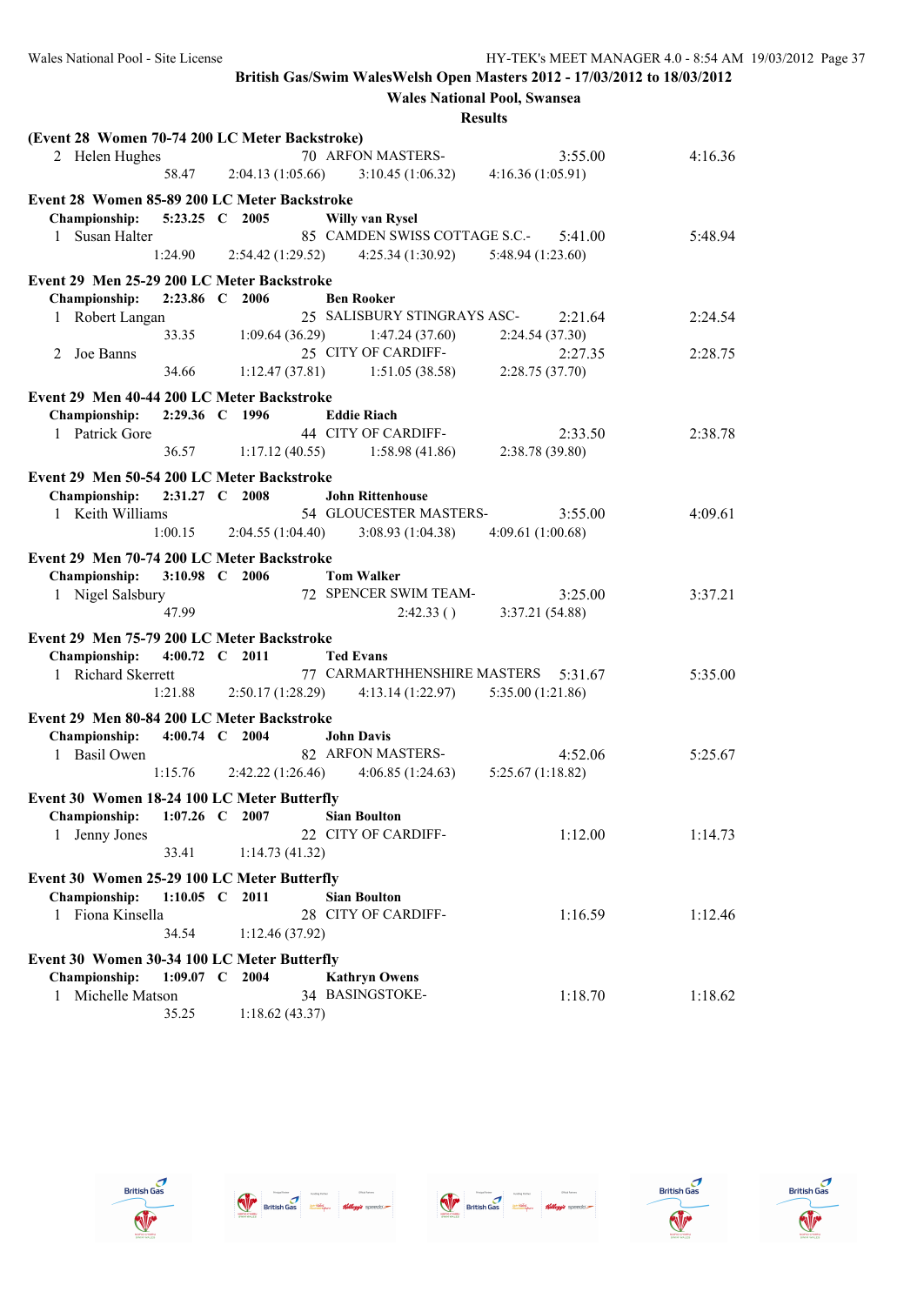**Wales National Pool, Swansea**

| Event 30 Women 35-39 100 LC Meter Butterfly                         |                |                      |                               |                         |          |
|---------------------------------------------------------------------|----------------|----------------------|-------------------------------|-------------------------|----------|
| <b>Championship:</b>                                                | $1:13.80$ C    | 18/03/2012           | <b>Gina Hobson</b>            | <b>Otters</b>           |          |
| 1 Gina Hobson                                                       |                |                      | 35 OTTERS SWIMMING CLUB-      | 1:12.00                 | 1:13.80C |
|                                                                     | 34.00          | 1:13.80(39.80)       |                               |                         |          |
| Michelle Senecal<br>2                                               |                |                      | 35 OTTERS SWIMMING CLUB-      | 1:20.50                 | 1:14.15  |
|                                                                     | 34.47          | 1:14.15(39.68)       |                               |                         |          |
| Event 30 Women 40-44 100 LC Meter Butterfly                         |                |                      |                               |                         |          |
| <b>Championship:</b>                                                | 1:10.11 C 2007 |                      | <b>Kate Veale</b>             |                         |          |
| Nicola Latty<br>1                                                   |                |                      | 41 OUNDLE & DISTRICT-         | 1:11.40                 | 1:10.73  |
|                                                                     | 33.88          | 1:10.73(36.85)       |                               |                         |          |
| Marie Holmberg<br>2                                                 |                |                      | 43 KUNGSBACKA SIMSALLSKAP-    | 1:20.20                 | 1:20.10  |
|                                                                     | 37.63          | 1:20.10(42.47)       |                               |                         |          |
| Catherine Shearn<br>3                                               |                |                      | 43 BASINGSTOKE-               | 1:22.82                 | 1:23.82  |
|                                                                     | 37.86          | 1:23.82(45.96)       |                               |                         |          |
| Event 30 Women 45-49 100 LC Meter Butterfly                         |                |                      |                               |                         |          |
| Championship:                                                       | 1:15.68 $C$    | 2011                 | <b>Allie Price</b>            |                         |          |
| Sonja Haglund<br>1                                                  |                |                      | 46 KUNGSBACKA SIMSALLSKAP-    | 1:27.46                 | 1:36.87  |
|                                                                     | 43.96          | 1:36.87(52.91)       |                               |                         |          |
| 2 Allison Donnelly                                                  |                |                      | 45 ARFON MASTERS-             | 1:53.42                 | 1:52.85  |
|                                                                     | 48.79          | 1:52.85(1:04.06)     |                               |                         |          |
| Event 30 Women 50-54 100 LC Meter Butterfly                         |                |                      |                               |                         |          |
| Championship:                                                       |                | 1:11.43 C 18/03/2012 | <b>Judy Hattle</b>            | <b>Carlisle Masters</b> |          |
| Judy Hattle<br>1                                                    |                |                      | 52 CARLISLE MASTERS-          | 1:10.89                 | 1:11.43C |
|                                                                     | 33.73          | 1:11.43(37.70)       |                               |                         |          |
| 2 Delia Keen                                                        |                |                      | 51 CARMARTHHENSHIRE MASTERS   | 2:13.00                 | 2:15.95  |
|                                                                     | 1:04.13        | 2:15.95(1:11.82)     |                               |                         |          |
|                                                                     |                |                      |                               |                         |          |
| Event 30 Women 55-59 100 LC Meter Butterfly<br><b>Championship:</b> | 1:34.25 C 2007 |                      | <b>Julie Crayford</b>         |                         |          |
| 1 Lorraine Crook                                                    |                |                      | 58 CALDICOT-                  | 2:02.01                 | 2:08.20  |
|                                                                     | 1:00.46        | 2:08.20 (1:07.74)    |                               |                         |          |
|                                                                     |                |                      |                               |                         |          |
| Event 30 Women 60-64 100 LC Meter Butterfly                         |                |                      |                               |                         |          |
| Championship:                                                       | $1:35.59$ C    | 2009                 | <b>Julie Crayford</b>         |                         |          |
| 1 Karen Bellas                                                      |                |                      | 60 CAMDEN SWISS COTTAGE S.C.- | 1:31.00                 | 1:35.67  |
|                                                                     | 46.17          | 1:35.67(49.50)       |                               |                         |          |
| Event 30 Women 65-69 100 LC Meter Butterfly                         |                |                      |                               |                         |          |
| Championship: 1:44.16 C 2008                                        |                |                      | <b>Georgie Hamilton</b>       |                         |          |
| 1 Diane Ford                                                        |                |                      | 69 SPENCER SWIM TEAM-         | 1:43.00                 | 1:45.97  |
|                                                                     | 48.73          | 1:45.97(57.24)       |                               |                         |          |
| Event 31 Men 18-24 100 LC Meter Butterfly                           |                |                      |                               |                         |          |
| Championship:                                                       | 55.83 C 2008   |                      | <b>Ian Hulme</b>              |                         |          |
| 1 Craig Thomas                                                      |                |                      | 21 LLANTRISANT-               | 1:01.52                 | 1:00.07  |
|                                                                     | 28.32          | 1:00.07(31.75)       |                               |                         |          |
| <b>Gareth Cocks</b><br>2                                            |                |                      | 23 CITY OF CARDIFF-           | 59.60                   | 1:00.29  |
|                                                                     | 28.02          | 1:00.29(32.27)       |                               |                         |          |









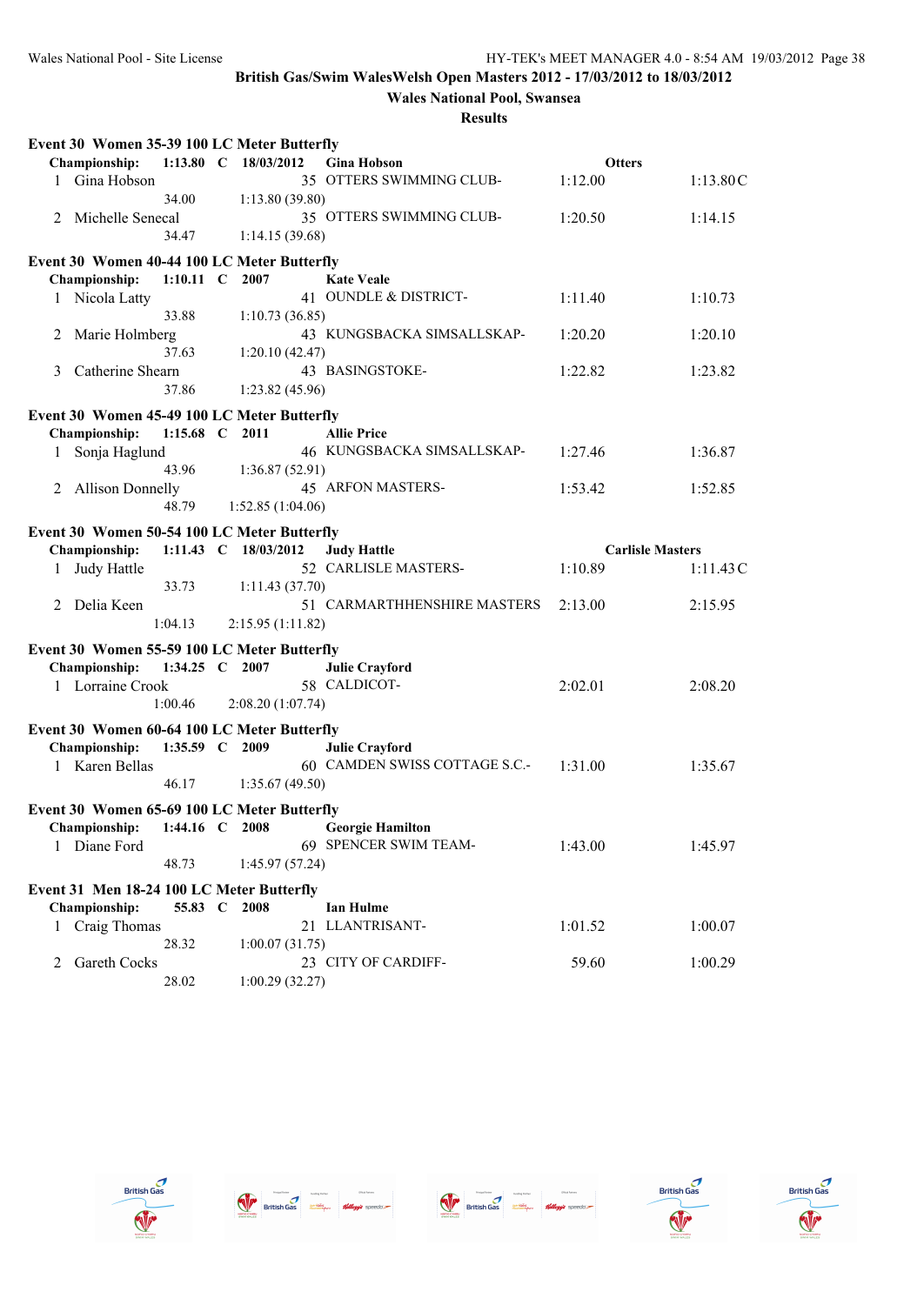**Wales National Pool, Swansea**

| 54.29 C<br>2008<br><b>Championship:</b><br><b>Matt Bowe</b><br>29 CAMDEN SWISS COTTAGE S.C.-<br>1 Alex Boyce<br>1:04.00<br>1:11.11<br>30.76<br>1:11.11(40.35)<br>Event 31 Men 45-49 100 LC Meter Butterfly<br>Championship:<br>1:04.76 C 2009<br><b>Nick Vaughan</b><br>45 CREDITON-<br>1 Darren Beer<br>1:10.05<br>1:12.35<br>32.81<br>1:12.35(39.54)<br>45 ARFON MASTERS-<br>Oggy East<br>1:47.92<br>DQ<br>46.23<br>DQ(1:11.06)<br>Event 31 Men 50-54 100 LC Meter Butterfly<br>Championship:<br>1:18.23 C 1996<br><b>Matt Nelson</b><br>53 GLOUCESTER MASTERS-<br>John Anderson<br>1:20.50<br>1:19.85<br>1<br>36.93<br>1:19.85(42.92)<br>Alec Johnson<br>50 TRAFFORD METRO BOR-<br>1:04.00<br>DQ<br>30.53<br>DQ (36.50)<br>Event 31 Men 55-59 100 LC Meter Butterfly<br>1:12.01 C 1996<br>Championship:<br><b>Roger Lloyd-Mostyn</b><br>56 CITY OF CARDIFF-<br>1 Vladimirs Sveds<br>1:25.00<br>1:32.11<br>1:32.11(52.04)<br>40.07<br>Event 31 Men 60-64 100 LC Meter Butterfly<br>Championship:<br>1:34.28 C 2009<br><b>Peter Stephens</b><br>63 ARFON MASTERS-<br>1 Keith Rothwell<br>1:42.00<br>1:41.25<br>46.94<br>1:41.25(54.31)<br>Event 31 Men 70-74 100 LC Meter Butterfly<br>Championship:<br>2:03.04 C 18/03/2012<br><b>Paul Clarke</b><br><b>Team Luton</b><br>70 TEAM LUTON SWIMMING-<br>1 Paul Clarke<br>2:04.00<br>2:03.04C<br>59.86<br>2:03.04(1:03.18)<br>Event 32 Women 18-24 50 LC Meter Freestyle<br>Championship:<br>27.97 C 2011<br><b>Hayley Bird</b><br>22 CITY OF CARDIFF-<br>Jenny Jones<br>30.00<br>30.02<br>1<br>2 Alex Christie<br>24 READING-<br>32.29<br>32.76<br>Event 32 Women 25-29 50 LC Meter Freestyle<br>Championship:<br><b>Fiona Marshall</b><br>28.40 C<br>2006<br>29 OTTERS SWIMMING CLUB-<br>1 Laure Bacher-Fuentes<br>29.89<br>29.90<br>27 CREDITON-<br>36.12<br>2<br>Emma Power<br>32.11<br>Event 32 Women 35-39 50 LC Meter Freestyle<br>28.60 C 18/03/2012<br><b>Championship:</b><br><b>Gina Hobson</b><br><b>Otters</b><br>35 OTTERS SWIMMING CLUB-<br>Gina Hobson<br>28.80<br>28.60C<br>Michelle Senecal<br>35 OTTERS SWIMMING CLUB-<br>32.55<br>2<br>31.57<br>Event 32 Women 40-44 50 LC Meter Freestyle<br>30.26 C 2004<br>Championship:<br><b>Joanne Bullock</b><br>42 CARMARTHHENSHIRE MASTERS<br>1 Penny Skyrme<br>35.00<br>33.69<br>44 CALDICOT- | Event 31 Men 25-29 100 LC Meter Butterfly |  |  |       |       |
|-----------------------------------------------------------------------------------------------------------------------------------------------------------------------------------------------------------------------------------------------------------------------------------------------------------------------------------------------------------------------------------------------------------------------------------------------------------------------------------------------------------------------------------------------------------------------------------------------------------------------------------------------------------------------------------------------------------------------------------------------------------------------------------------------------------------------------------------------------------------------------------------------------------------------------------------------------------------------------------------------------------------------------------------------------------------------------------------------------------------------------------------------------------------------------------------------------------------------------------------------------------------------------------------------------------------------------------------------------------------------------------------------------------------------------------------------------------------------------------------------------------------------------------------------------------------------------------------------------------------------------------------------------------------------------------------------------------------------------------------------------------------------------------------------------------------------------------------------------------------------------------------------------------------------------------------------------------------------------------------------------------------------------------------------------------------------------------------------------------------------------------------------------------------------------------------------------------------------------------------------------------------------------------------------------------|-------------------------------------------|--|--|-------|-------|
|                                                                                                                                                                                                                                                                                                                                                                                                                                                                                                                                                                                                                                                                                                                                                                                                                                                                                                                                                                                                                                                                                                                                                                                                                                                                                                                                                                                                                                                                                                                                                                                                                                                                                                                                                                                                                                                                                                                                                                                                                                                                                                                                                                                                                                                                                                           |                                           |  |  |       |       |
|                                                                                                                                                                                                                                                                                                                                                                                                                                                                                                                                                                                                                                                                                                                                                                                                                                                                                                                                                                                                                                                                                                                                                                                                                                                                                                                                                                                                                                                                                                                                                                                                                                                                                                                                                                                                                                                                                                                                                                                                                                                                                                                                                                                                                                                                                                           |                                           |  |  |       |       |
|                                                                                                                                                                                                                                                                                                                                                                                                                                                                                                                                                                                                                                                                                                                                                                                                                                                                                                                                                                                                                                                                                                                                                                                                                                                                                                                                                                                                                                                                                                                                                                                                                                                                                                                                                                                                                                                                                                                                                                                                                                                                                                                                                                                                                                                                                                           |                                           |  |  |       |       |
|                                                                                                                                                                                                                                                                                                                                                                                                                                                                                                                                                                                                                                                                                                                                                                                                                                                                                                                                                                                                                                                                                                                                                                                                                                                                                                                                                                                                                                                                                                                                                                                                                                                                                                                                                                                                                                                                                                                                                                                                                                                                                                                                                                                                                                                                                                           |                                           |  |  |       |       |
|                                                                                                                                                                                                                                                                                                                                                                                                                                                                                                                                                                                                                                                                                                                                                                                                                                                                                                                                                                                                                                                                                                                                                                                                                                                                                                                                                                                                                                                                                                                                                                                                                                                                                                                                                                                                                                                                                                                                                                                                                                                                                                                                                                                                                                                                                                           |                                           |  |  |       |       |
|                                                                                                                                                                                                                                                                                                                                                                                                                                                                                                                                                                                                                                                                                                                                                                                                                                                                                                                                                                                                                                                                                                                                                                                                                                                                                                                                                                                                                                                                                                                                                                                                                                                                                                                                                                                                                                                                                                                                                                                                                                                                                                                                                                                                                                                                                                           |                                           |  |  |       |       |
|                                                                                                                                                                                                                                                                                                                                                                                                                                                                                                                                                                                                                                                                                                                                                                                                                                                                                                                                                                                                                                                                                                                                                                                                                                                                                                                                                                                                                                                                                                                                                                                                                                                                                                                                                                                                                                                                                                                                                                                                                                                                                                                                                                                                                                                                                                           |                                           |  |  |       |       |
|                                                                                                                                                                                                                                                                                                                                                                                                                                                                                                                                                                                                                                                                                                                                                                                                                                                                                                                                                                                                                                                                                                                                                                                                                                                                                                                                                                                                                                                                                                                                                                                                                                                                                                                                                                                                                                                                                                                                                                                                                                                                                                                                                                                                                                                                                                           |                                           |  |  |       |       |
|                                                                                                                                                                                                                                                                                                                                                                                                                                                                                                                                                                                                                                                                                                                                                                                                                                                                                                                                                                                                                                                                                                                                                                                                                                                                                                                                                                                                                                                                                                                                                                                                                                                                                                                                                                                                                                                                                                                                                                                                                                                                                                                                                                                                                                                                                                           |                                           |  |  |       |       |
|                                                                                                                                                                                                                                                                                                                                                                                                                                                                                                                                                                                                                                                                                                                                                                                                                                                                                                                                                                                                                                                                                                                                                                                                                                                                                                                                                                                                                                                                                                                                                                                                                                                                                                                                                                                                                                                                                                                                                                                                                                                                                                                                                                                                                                                                                                           |                                           |  |  |       |       |
|                                                                                                                                                                                                                                                                                                                                                                                                                                                                                                                                                                                                                                                                                                                                                                                                                                                                                                                                                                                                                                                                                                                                                                                                                                                                                                                                                                                                                                                                                                                                                                                                                                                                                                                                                                                                                                                                                                                                                                                                                                                                                                                                                                                                                                                                                                           |                                           |  |  |       |       |
|                                                                                                                                                                                                                                                                                                                                                                                                                                                                                                                                                                                                                                                                                                                                                                                                                                                                                                                                                                                                                                                                                                                                                                                                                                                                                                                                                                                                                                                                                                                                                                                                                                                                                                                                                                                                                                                                                                                                                                                                                                                                                                                                                                                                                                                                                                           |                                           |  |  |       |       |
|                                                                                                                                                                                                                                                                                                                                                                                                                                                                                                                                                                                                                                                                                                                                                                                                                                                                                                                                                                                                                                                                                                                                                                                                                                                                                                                                                                                                                                                                                                                                                                                                                                                                                                                                                                                                                                                                                                                                                                                                                                                                                                                                                                                                                                                                                                           |                                           |  |  |       |       |
|                                                                                                                                                                                                                                                                                                                                                                                                                                                                                                                                                                                                                                                                                                                                                                                                                                                                                                                                                                                                                                                                                                                                                                                                                                                                                                                                                                                                                                                                                                                                                                                                                                                                                                                                                                                                                                                                                                                                                                                                                                                                                                                                                                                                                                                                                                           |                                           |  |  |       |       |
|                                                                                                                                                                                                                                                                                                                                                                                                                                                                                                                                                                                                                                                                                                                                                                                                                                                                                                                                                                                                                                                                                                                                                                                                                                                                                                                                                                                                                                                                                                                                                                                                                                                                                                                                                                                                                                                                                                                                                                                                                                                                                                                                                                                                                                                                                                           |                                           |  |  |       |       |
|                                                                                                                                                                                                                                                                                                                                                                                                                                                                                                                                                                                                                                                                                                                                                                                                                                                                                                                                                                                                                                                                                                                                                                                                                                                                                                                                                                                                                                                                                                                                                                                                                                                                                                                                                                                                                                                                                                                                                                                                                                                                                                                                                                                                                                                                                                           |                                           |  |  |       |       |
|                                                                                                                                                                                                                                                                                                                                                                                                                                                                                                                                                                                                                                                                                                                                                                                                                                                                                                                                                                                                                                                                                                                                                                                                                                                                                                                                                                                                                                                                                                                                                                                                                                                                                                                                                                                                                                                                                                                                                                                                                                                                                                                                                                                                                                                                                                           |                                           |  |  |       |       |
|                                                                                                                                                                                                                                                                                                                                                                                                                                                                                                                                                                                                                                                                                                                                                                                                                                                                                                                                                                                                                                                                                                                                                                                                                                                                                                                                                                                                                                                                                                                                                                                                                                                                                                                                                                                                                                                                                                                                                                                                                                                                                                                                                                                                                                                                                                           |                                           |  |  |       |       |
|                                                                                                                                                                                                                                                                                                                                                                                                                                                                                                                                                                                                                                                                                                                                                                                                                                                                                                                                                                                                                                                                                                                                                                                                                                                                                                                                                                                                                                                                                                                                                                                                                                                                                                                                                                                                                                                                                                                                                                                                                                                                                                                                                                                                                                                                                                           |                                           |  |  |       |       |
|                                                                                                                                                                                                                                                                                                                                                                                                                                                                                                                                                                                                                                                                                                                                                                                                                                                                                                                                                                                                                                                                                                                                                                                                                                                                                                                                                                                                                                                                                                                                                                                                                                                                                                                                                                                                                                                                                                                                                                                                                                                                                                                                                                                                                                                                                                           |                                           |  |  |       |       |
|                                                                                                                                                                                                                                                                                                                                                                                                                                                                                                                                                                                                                                                                                                                                                                                                                                                                                                                                                                                                                                                                                                                                                                                                                                                                                                                                                                                                                                                                                                                                                                                                                                                                                                                                                                                                                                                                                                                                                                                                                                                                                                                                                                                                                                                                                                           |                                           |  |  |       |       |
|                                                                                                                                                                                                                                                                                                                                                                                                                                                                                                                                                                                                                                                                                                                                                                                                                                                                                                                                                                                                                                                                                                                                                                                                                                                                                                                                                                                                                                                                                                                                                                                                                                                                                                                                                                                                                                                                                                                                                                                                                                                                                                                                                                                                                                                                                                           |                                           |  |  |       |       |
|                                                                                                                                                                                                                                                                                                                                                                                                                                                                                                                                                                                                                                                                                                                                                                                                                                                                                                                                                                                                                                                                                                                                                                                                                                                                                                                                                                                                                                                                                                                                                                                                                                                                                                                                                                                                                                                                                                                                                                                                                                                                                                                                                                                                                                                                                                           |                                           |  |  |       |       |
|                                                                                                                                                                                                                                                                                                                                                                                                                                                                                                                                                                                                                                                                                                                                                                                                                                                                                                                                                                                                                                                                                                                                                                                                                                                                                                                                                                                                                                                                                                                                                                                                                                                                                                                                                                                                                                                                                                                                                                                                                                                                                                                                                                                                                                                                                                           |                                           |  |  |       |       |
|                                                                                                                                                                                                                                                                                                                                                                                                                                                                                                                                                                                                                                                                                                                                                                                                                                                                                                                                                                                                                                                                                                                                                                                                                                                                                                                                                                                                                                                                                                                                                                                                                                                                                                                                                                                                                                                                                                                                                                                                                                                                                                                                                                                                                                                                                                           |                                           |  |  |       |       |
|                                                                                                                                                                                                                                                                                                                                                                                                                                                                                                                                                                                                                                                                                                                                                                                                                                                                                                                                                                                                                                                                                                                                                                                                                                                                                                                                                                                                                                                                                                                                                                                                                                                                                                                                                                                                                                                                                                                                                                                                                                                                                                                                                                                                                                                                                                           |                                           |  |  |       |       |
|                                                                                                                                                                                                                                                                                                                                                                                                                                                                                                                                                                                                                                                                                                                                                                                                                                                                                                                                                                                                                                                                                                                                                                                                                                                                                                                                                                                                                                                                                                                                                                                                                                                                                                                                                                                                                                                                                                                                                                                                                                                                                                                                                                                                                                                                                                           |                                           |  |  |       |       |
|                                                                                                                                                                                                                                                                                                                                                                                                                                                                                                                                                                                                                                                                                                                                                                                                                                                                                                                                                                                                                                                                                                                                                                                                                                                                                                                                                                                                                                                                                                                                                                                                                                                                                                                                                                                                                                                                                                                                                                                                                                                                                                                                                                                                                                                                                                           |                                           |  |  |       |       |
|                                                                                                                                                                                                                                                                                                                                                                                                                                                                                                                                                                                                                                                                                                                                                                                                                                                                                                                                                                                                                                                                                                                                                                                                                                                                                                                                                                                                                                                                                                                                                                                                                                                                                                                                                                                                                                                                                                                                                                                                                                                                                                                                                                                                                                                                                                           |                                           |  |  |       |       |
|                                                                                                                                                                                                                                                                                                                                                                                                                                                                                                                                                                                                                                                                                                                                                                                                                                                                                                                                                                                                                                                                                                                                                                                                                                                                                                                                                                                                                                                                                                                                                                                                                                                                                                                                                                                                                                                                                                                                                                                                                                                                                                                                                                                                                                                                                                           |                                           |  |  |       |       |
|                                                                                                                                                                                                                                                                                                                                                                                                                                                                                                                                                                                                                                                                                                                                                                                                                                                                                                                                                                                                                                                                                                                                                                                                                                                                                                                                                                                                                                                                                                                                                                                                                                                                                                                                                                                                                                                                                                                                                                                                                                                                                                                                                                                                                                                                                                           |                                           |  |  |       |       |
|                                                                                                                                                                                                                                                                                                                                                                                                                                                                                                                                                                                                                                                                                                                                                                                                                                                                                                                                                                                                                                                                                                                                                                                                                                                                                                                                                                                                                                                                                                                                                                                                                                                                                                                                                                                                                                                                                                                                                                                                                                                                                                                                                                                                                                                                                                           |                                           |  |  |       |       |
|                                                                                                                                                                                                                                                                                                                                                                                                                                                                                                                                                                                                                                                                                                                                                                                                                                                                                                                                                                                                                                                                                                                                                                                                                                                                                                                                                                                                                                                                                                                                                                                                                                                                                                                                                                                                                                                                                                                                                                                                                                                                                                                                                                                                                                                                                                           |                                           |  |  |       |       |
|                                                                                                                                                                                                                                                                                                                                                                                                                                                                                                                                                                                                                                                                                                                                                                                                                                                                                                                                                                                                                                                                                                                                                                                                                                                                                                                                                                                                                                                                                                                                                                                                                                                                                                                                                                                                                                                                                                                                                                                                                                                                                                                                                                                                                                                                                                           |                                           |  |  |       |       |
|                                                                                                                                                                                                                                                                                                                                                                                                                                                                                                                                                                                                                                                                                                                                                                                                                                                                                                                                                                                                                                                                                                                                                                                                                                                                                                                                                                                                                                                                                                                                                                                                                                                                                                                                                                                                                                                                                                                                                                                                                                                                                                                                                                                                                                                                                                           |                                           |  |  |       |       |
|                                                                                                                                                                                                                                                                                                                                                                                                                                                                                                                                                                                                                                                                                                                                                                                                                                                                                                                                                                                                                                                                                                                                                                                                                                                                                                                                                                                                                                                                                                                                                                                                                                                                                                                                                                                                                                                                                                                                                                                                                                                                                                                                                                                                                                                                                                           |                                           |  |  |       |       |
|                                                                                                                                                                                                                                                                                                                                                                                                                                                                                                                                                                                                                                                                                                                                                                                                                                                                                                                                                                                                                                                                                                                                                                                                                                                                                                                                                                                                                                                                                                                                                                                                                                                                                                                                                                                                                                                                                                                                                                                                                                                                                                                                                                                                                                                                                                           |                                           |  |  |       |       |
|                                                                                                                                                                                                                                                                                                                                                                                                                                                                                                                                                                                                                                                                                                                                                                                                                                                                                                                                                                                                                                                                                                                                                                                                                                                                                                                                                                                                                                                                                                                                                                                                                                                                                                                                                                                                                                                                                                                                                                                                                                                                                                                                                                                                                                                                                                           |                                           |  |  |       |       |
|                                                                                                                                                                                                                                                                                                                                                                                                                                                                                                                                                                                                                                                                                                                                                                                                                                                                                                                                                                                                                                                                                                                                                                                                                                                                                                                                                                                                                                                                                                                                                                                                                                                                                                                                                                                                                                                                                                                                                                                                                                                                                                                                                                                                                                                                                                           |                                           |  |  |       |       |
|                                                                                                                                                                                                                                                                                                                                                                                                                                                                                                                                                                                                                                                                                                                                                                                                                                                                                                                                                                                                                                                                                                                                                                                                                                                                                                                                                                                                                                                                                                                                                                                                                                                                                                                                                                                                                                                                                                                                                                                                                                                                                                                                                                                                                                                                                                           |                                           |  |  |       |       |
|                                                                                                                                                                                                                                                                                                                                                                                                                                                                                                                                                                                                                                                                                                                                                                                                                                                                                                                                                                                                                                                                                                                                                                                                                                                                                                                                                                                                                                                                                                                                                                                                                                                                                                                                                                                                                                                                                                                                                                                                                                                                                                                                                                                                                                                                                                           |                                           |  |  |       |       |
|                                                                                                                                                                                                                                                                                                                                                                                                                                                                                                                                                                                                                                                                                                                                                                                                                                                                                                                                                                                                                                                                                                                                                                                                                                                                                                                                                                                                                                                                                                                                                                                                                                                                                                                                                                                                                                                                                                                                                                                                                                                                                                                                                                                                                                                                                                           |                                           |  |  |       |       |
|                                                                                                                                                                                                                                                                                                                                                                                                                                                                                                                                                                                                                                                                                                                                                                                                                                                                                                                                                                                                                                                                                                                                                                                                                                                                                                                                                                                                                                                                                                                                                                                                                                                                                                                                                                                                                                                                                                                                                                                                                                                                                                                                                                                                                                                                                                           | 2 Denise Cuer                             |  |  | 41.49 | 40.72 |









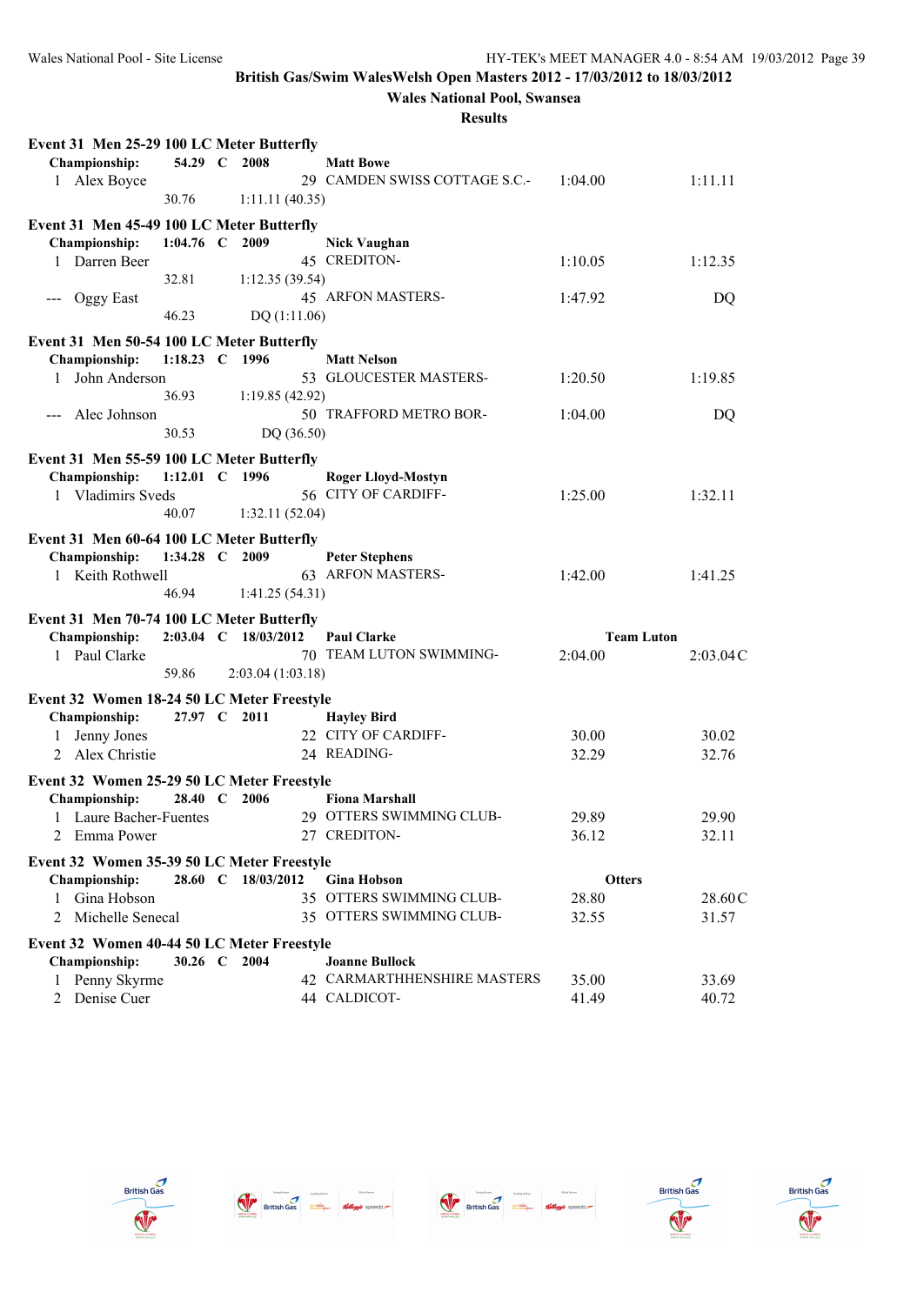**Wales National Pool, Swansea**

| Event 32 Women 45-49 50 LC Meter Freestyle |                 |                      |                                       |                   |                     |
|--------------------------------------------|-----------------|----------------------|---------------------------------------|-------------------|---------------------|
| Championship:                              | $29.00 \quad C$ | 2009                 | <b>Hayley Bettinson</b>               |                   |                     |
| 1 Hilary Coulson                           |                 |                      | 45 BERKHAM SCEN-                      | 33.59             | 33.95               |
| 2 Gillian Ellis-Williams                   |                 |                      | 47 CARMARTHHENSHIRE MASTERS           | 36.00             | 37.34               |
| Event 32 Women 50-54 50 LC Meter Freestyle |                 |                      |                                       |                   |                     |
| <b>Championship:</b>                       | 32.67 C 1996    |                      | <b>Judy Alden</b>                     |                   |                     |
| 1 Bridget Edwards                          |                 |                      | 52 ARFON MASTERS-                     | 50.00             | 50.37               |
| Event 32 Women 55-59 50 LC Meter Freestyle |                 |                      |                                       |                   |                     |
| <b>Championship:</b>                       | 28.69 C 2009    |                      | <b>Sue Haigh</b>                      |                   |                     |
| Amanda Heath<br>1                          |                 |                      | 55 SPENCER SWIM TEAM-                 | 33.00             | 33.40               |
| Catherine Chase<br>2                       |                 |                      | 55 CAMPHILL EDWARDIANS-               | 33.08             | 33.65               |
| Clare Willison<br>3                        |                 |                      | 57 BOGNOR REGIS SC-                   | 33.31             | 33.68               |
| Barbara Boxall<br>4                        |                 |                      | 57 ROMFORD TOWN-                      | 34.01             | 33.80               |
| Marianne Davey<br>5                        |                 |                      | 59 DORKING-                           | 43.00             | 41.18               |
| Event 32 Women 60-64 50 LC Meter Freestyle |                 |                      |                                       |                   |                     |
| Championship:                              | 33.56 C 2005    |                      | <b>Jean Howard-Jones</b>              |                   |                     |
| 1 Alison Gwynn                             |                 |                      | 64 SPENCER SWIM TEAM-                 | 35.50             | 34.24               |
| 2 Mary Johnson                             |                 |                      | 62 MID SUSSEX MARLINS-                | 38.00             | 37.24               |
| Event 32 Women 70-74 50 LC Meter Freestyle |                 |                      |                                       |                   |                     |
| Championship:                              | 45.57 C 1996    |                      | <b>Jo Milford</b>                     |                   |                     |
| 1 Muriel Hitchcock                         |                 |                      | 74 SPENCER SWIM TEAM-                 | 46.00             | 49.63               |
| 2 Valerie Palmer                           |                 |                      | 70 CALDICOT-                          | 1:10.00           | 1:12.54             |
|                                            |                 |                      |                                       |                   |                     |
| Event 32 Women 75-79 50 LC Meter Freestyle |                 |                      |                                       |                   |                     |
| Championship:                              | 34.85 C 2006    |                      | <b>Betty Condon</b><br>75 BARNSTAPLE- | 57.00             | 56.77               |
| 1 Ann Humphris                             |                 |                      |                                       |                   |                     |
| Event 32 Women 80-84 50 LC Meter Freestyle |                 |                      |                                       |                   |                     |
| Championship:                              |                 | 38.42 C 18/03/2012   | <b>Jane Asher</b>                     | <b>Kings Corm</b> |                     |
| 1 Jane Asher                               |                 |                      | 81 KINGS CORMORANTS-                  | 38.76             | 38.42 C             |
| Event 32 Women 85-89 50 LC Meter Freestyle |                 |                      |                                       |                   |                     |
| <b>Championship:</b>                       |                 | 1:10.12 C 18/03/2012 | <b>Susan Halter</b>                   |                   | <b>Camden Swiss</b> |
| Susan Halter<br>1                          |                 |                      | 85 CAMDEN SWISS COTTAGE S.C.-         | 1:04.90           | 1:10.12C            |
| Event 33 Men 18-24 50 LC Meter Freestyle   |                 |                      |                                       |                   |                     |
| Championship:                              | 23.47 C 2008    |                      | <b>Nathan Ford</b>                    |                   |                     |
| 1 Roger Holland                            |                 |                      | 19 CITY OF HEREFORD-                  | 25.64             | 25.62               |
| 2 Craig Thomas                             |                 |                      | 21 LLANTRISANT-                       | 25.04             | 25.67               |
| Ellis Pheasant-Green<br>3                  |                 |                      | 19 CITY OF CARDIFF-                   | 26.63             | 26.90               |
| Event 33 Men 25-29 50 LC Meter Freestyle   |                 |                      |                                       |                   |                     |
| <b>Championship:</b>                       | 24.09 C 2010    |                      | <b>Nathan Ford</b>                    |                   |                     |
| Phil Muspratt<br>1                         |                 |                      | 27 SALISBURY STINGRAYS ASC-           | 24.08             | 24.55               |
| Neal Taylor<br>2                           |                 |                      | 27 CAMDEN SWISS COTTAGE S.C.-         | 25.50             | 25.58               |
| Robert Brimacombe<br>3                     |                 |                      | 29 CREDITON-                          | 26.96             | 27.96               |
| Alex Boyce<br>4                            |                 |                      | 29 CAMDEN SWISS COTTAGE S.C.-         | 26.50             | 27.99               |
| Robert Langan<br>5                         |                 |                      | 25 SALISBURY STINGRAYS ASC-           | 27.84             | 28.37               |
| Matt Hockin<br>6                           |                 |                      | 28 CREDITON-                          | 27.49             | 28.98               |
| Pete Edwards<br>7                          |                 |                      | 28 ARFON MASTERS-                     | 44.80             | 34.35               |









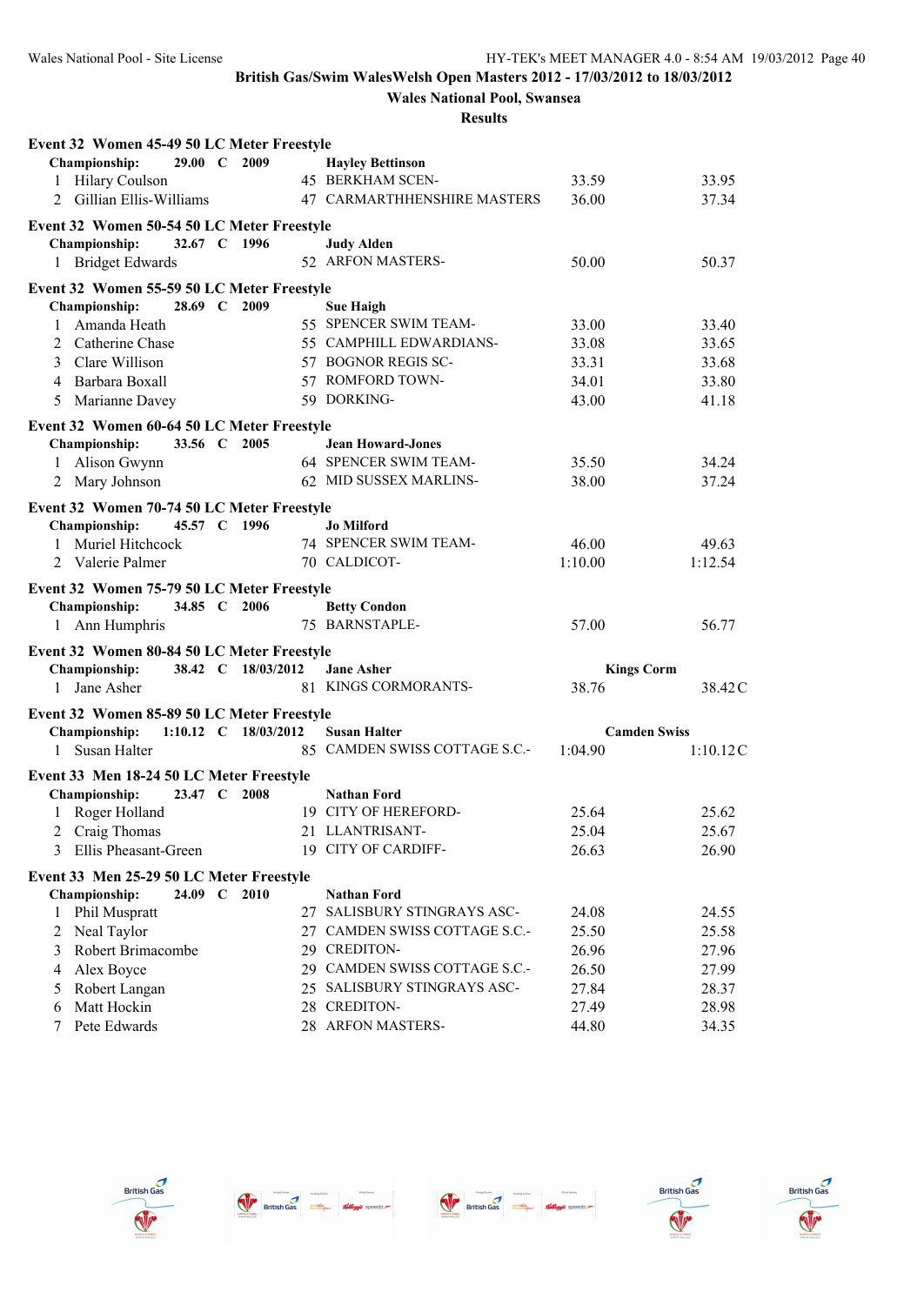# **Wales National Pool, Swansea**

| Event 33 Men 30-34 50 LC Meter Freestyle         |              |                      |                                           |                         |                      |                      |
|--------------------------------------------------|--------------|----------------------|-------------------------------------------|-------------------------|----------------------|----------------------|
| Championship:                                    | 24.12 C 2004 |                      | <b>Austyn Shortman</b>                    |                         |                      |                      |
| Andrew Louw<br>1                                 |              |                      | 33 OTTERS SWIMMING CLUB-                  | 25.80                   | 25.74                |                      |
| 2 Chris Knee                                     |              |                      | 33 EAST LEEDS-                            | 26.73                   | 26.63                |                      |
| Bahram Benisi<br>3                               |              |                      | 34 BLETCHLEY & DISTRICT-                  | 28.55                   | 28.61                |                      |
| Event 33 Men 35-39 50 LC Meter Freestyle         |              |                      |                                           |                         |                      |                      |
| Championship:                                    | 25.19 C 2004 |                      | <b>Kevin Harrison</b>                     |                         |                      |                      |
| 1 Gary Wraight                                   |              |                      | 35 ROMFORD TOWN-                          | 27.70                   | 27.99                |                      |
| Event 33 Men 40-44 50 LC Meter Freestyle         |              |                      |                                           |                         |                      |                      |
| Championship:                                    |              | 26.03 C 18/03/2012   | <b>Paul Clemence</b>                      |                         | <b>East Leeds</b>    |                      |
| Paul Clemence                                    |              |                      | 42 EAST LEEDS-                            | 26.23                   |                      | 26.03C               |
| <b>Stretch Lane</b><br>2                         |              |                      | 41 ROMFORD TOWN-                          | 25.00                   | 26.08                |                      |
| Xavier Caseras<br>3                              |              |                      | 44 CITY OF CARDIFF-                       | 30.00                   | 29.84                |                      |
| Event 33 Men 45-49 50 LC Meter Freestyle         |              |                      |                                           |                         |                      |                      |
| Championship:                                    | 26.15 C 2008 |                      | <b>Mark Reynolds</b>                      |                         |                      |                      |
| Mark Partridge                                   |              |                      | 49 STROUD MASTERS-                        | 27.50                   | 28.24                |                      |
| <b>Timothy Hitchcock</b><br>2                    |              |                      | 47 SPENCER SWIM TEAM-                     | 31.00                   | 29.84                |                      |
| <b>Brian Phillips</b><br>3                       |              |                      | 49 HEADS OF THE VALLEYS-                  | 31.88                   | 32.41                |                      |
| Event 33 Men 50-54 50 LC Meter Freestyle         |              |                      |                                           |                         |                      |                      |
| Championship:                                    | 27.41 C 2011 |                      | <b>Colin Stephenson</b>                   |                         |                      |                      |
| Tom Enright<br>1                                 |              |                      | 53 ROMFORD TOWN-                          | 30.00                   | 30.03                |                      |
| Paul Pycroft<br>2                                |              |                      | 54 CITY OF CARDIFF-                       | 33.00                   | 30.33                |                      |
| Patrick Allen<br>3                               |              |                      | 50 GLOUCESTER MASTERS-                    | 35.00                   | 30.75                |                      |
| John Anderson<br>4                               |              |                      | 53 GLOUCESTER MASTERS-                    | 30.50                   | 30.81                |                      |
| Michael Battersby<br>5                           |              |                      | 54 CITY OF CARDIFF-                       | 33.90                   | 33.84                |                      |
| Event 33 Men 55-59 50 LC Meter Freestyle         |              |                      |                                           |                         |                      |                      |
| Championship:                                    |              | 28.94 C 18/03/2012   | <b>Steve Weston</b>                       |                         | <b>Glos Masters</b>  |                      |
| <b>Steve Weston</b><br>1                         |              |                      | 57 GLOUCESTER MASTERS-                    | 28.80                   |                      | 28.94C               |
| Gordon Baxter<br>2                               |              |                      | 58 CITY OF CARDIFF-                       | 34.00                   | 32.73                |                      |
| Event 33 Men 60-64 50 LC Meter Freestyle         |              |                      |                                           |                         |                      |                      |
| Championship:                                    | 30.28 C 2005 |                      | <b>Tony Cherrington</b>                   |                         |                      |                      |
| 1 Chris Thorp                                    |              |                      | 62 CITY OF DERBY-                         | 31.91                   | 31.85                |                      |
| 2 Keith Rothwell                                 |              |                      | 63 ARFON MASTERS-                         | 37.20                   | 36.94                |                      |
| Event 33 Men 65-69 50 LC Meter Freestyle         |              |                      |                                           |                         |                      |                      |
| <b>Championship:</b>                             | 29.94 C      | 2006                 | <b>Bill Letch</b>                         |                         |                      |                      |
| Chris Trueman                                    |              |                      | 65 UEA CITY OF NORWICH-                   | 34.50                   | 35.76                |                      |
| Event 33 Men 70-74 50 LC Meter Freestyle         |              |                      |                                           |                         |                      |                      |
| Championship:                                    | 32.35 C 2008 |                      | <b>Don Leatherbarrow</b>                  |                         |                      |                      |
| 1 Nigel Salsbury                                 |              |                      | 72 SPENCER SWIM TEAM-                     | 35.00                   | 37.51                |                      |
| Event 34 Women 200-239 400 LC Meter Medley Relay |              |                      |                                           |                         |                      |                      |
| <b>Championship:</b>                             |              | 7:24.52 C 18/03/2012 | <b>Arfon Masters</b>                      |                         | <b>Arfon Masters</b> |                      |
|                                                  |              |                      | H Hughes, B Edwards, A Donnelly, S Farrar |                         |                      |                      |
| <b>ARFON MASTERS</b><br>1                        |              |                      | A                                         | 7:00.00                 | 7:24.52C             |                      |
| 1) Helen Hughes W70                              |              |                      | 2) Bridget Edwards W52                    | 3) Allison Donnelly W45 |                      | 4) Stella Farrar W53 |
|                                                  | 55.38        | 1:55.01(1:55.01)     | 2:58.33(1:03.32)                          | 4:07.56 (2:12.55)       |                      |                      |
| 4:56.60(49.04)                                   |              | 5:58.97 (1:51.41)    | 6:38.91(39.94)                            | 7:24.52(1:25.55)        |                      |                      |









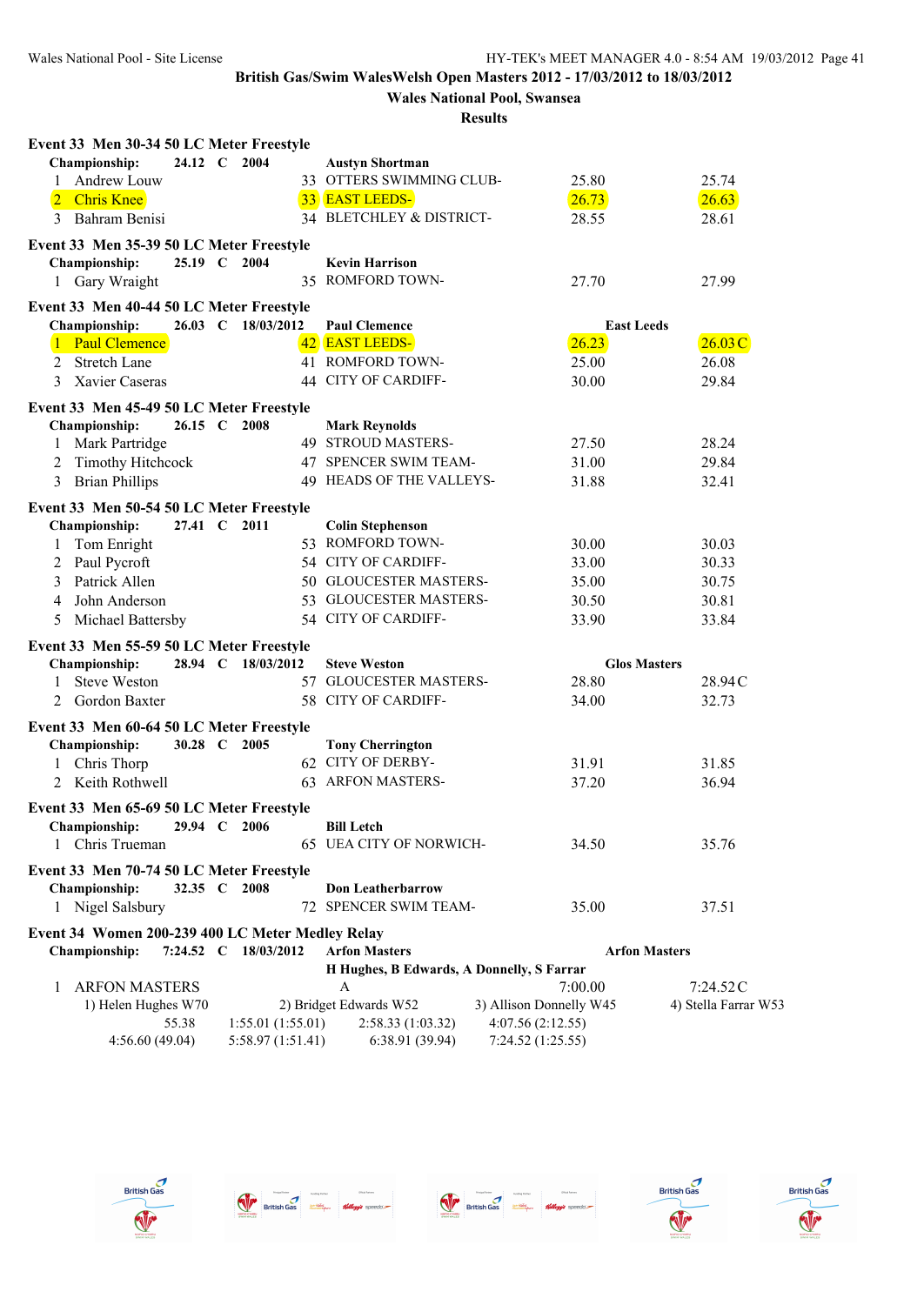|                                                    |                |                      |                                       | <b>Results</b>                               |                         |
|----------------------------------------------------|----------------|----------------------|---------------------------------------|----------------------------------------------|-------------------------|
| (Event 34 Women 200-239 400 LC Meter Medley Relay) |                |                      |                                       |                                              |                         |
| 2 CALDICOT                                         |                |                      | A                                     | NT                                           | 8:18.71                 |
| 1) Alison Varley W60                               |                |                      | 2) Margaret Weare W68                 | 3) Lorraine Crook W58                        | 4) Denise Cuer W44      |
|                                                    | 1:00.12        | 2:06.08(2:06.08)     | 3:16.52(1:10.44)                      | 4:34.71 (2:28.63)                            |                         |
| 5:36.06 (1:01.35)                                  |                | 6:44.64(2:09.93)     | 7:29.74(45.10)                        | 8:18.71 (1:34.07)                            |                         |
| Event 35 Men 120-159 400 LC Meter Medley Relay     |                |                      |                                       |                                              |                         |
| <b>Championship:</b>                               |                | 4:58.21 C 18/03/2012 | <b>City of Cardiff</b>                |                                              | <b>CO</b> Cardiff       |
|                                                    |                |                      | P Gore, J Banns, P Pycroft, T Stewart |                                              |                         |
| <b>CITY OF CARDIFF</b><br>1                        |                |                      | A                                     | NT                                           | 4:58.21C                |
| 1) Patrick Gore M44                                |                |                      | 2) Joe Banns M25                      | 3) Paul Pycroft M54                          | 4) Tomas Stewart M26    |
|                                                    | 35.70          | 1:14.43(1:14.43)     | 1:50.71(36.28)                        | 2:31.13 (1:16.70)                            |                         |
| 3:06.30(35.17)                                     |                | 3:55.96(1:24.83)     | 4:25.07(29.11)                        | 4:58.21 (1:02.25)                            |                         |
| Event 35 Men 200-239 400 LC Meter Medley Relay     |                |                      |                                       |                                              |                         |
| <b>Championship:</b>                               |                | 7:27.16 C 18/03/2012 | <b>Arfon Masters</b>                  |                                              | <b>Arfon Masters</b>    |
|                                                    |                |                      |                                       | <b>B Owen, P Edwards, K Rothwell, O East</b> |                         |
| <b>ARFON MASTERS</b><br>$\mathbf{1}$               |                |                      | $\mathbf{A}$                          | 7:00.00                                      | 7:27.16C                |
| 1) Basil Owen M82                                  |                |                      | 2) Pete Edwards M28                   | 3) Keith Rothwell M63                        | 4) Oggy East M45        |
|                                                    | 1:11.70        | 2:24.09 (2:24.09)    |                                       | 2:43.59 (19.50)                              |                         |
| 3:09.43(25.84)                                     |                | 4:03.43(1:19.84)     | 4:55.06(51.63)                        | 7:27.16(3:23.73)                             |                         |
| Event 36 Women 25-29 400 LC Meter IM               |                |                      |                                       |                                              |                         |
| <b>Championship:</b>                               | 5:35.29 C 2006 |                      | <b>Carole Eyles</b>                   |                                              |                         |
| 1 Fiona Kinsella                                   |                |                      | 28 CITY OF CARDIFF-                   | 6:02.86                                      | 5:59.96                 |
|                                                    | 38.26          | 1:20.80(42.54)       | 2:08.96(48.16)                        |                                              |                         |
|                                                    | 3:46.36()      | 4:37.86(51.50)       | 5:18.61(40.75)                        | 5:59.96(41.35)                               |                         |
|                                                    |                |                      |                                       |                                              |                         |
| Event 36 Women 35-39 400 LC Meter IM               |                |                      |                                       |                                              |                         |
| <b>Championship:</b>                               | 5:29.51 C      | 2006                 | Anna Paula Grilo                      |                                              |                         |
| 1 Jessica Wooddisse                                |                |                      | 37 STROUD MASTERS-                    | 5:50.73                                      | 5:46.59                 |
|                                                    | 38.07          | 1:19.43(41.36)       | 2:07.10(47.67)                        | 2:53.12(46.02)                               |                         |
| 3:43.15(50.03)                                     |                | 4:32.33(49.18)       | 5:10.22 (37.89)                       | 5:46.59 (36.37)                              |                         |
| Event 36 Women 40-44 400 LC Meter IM               |                |                      |                                       |                                              |                         |
| Championship:                                      | 5:35.01 C      | 2004                 | Nuala Muir-Cochran                    |                                              |                         |
| 1 Nicola Latty                                     |                |                      | 41 OUNDLE & DISTRICT-                 | 5:45.50                                      | 5:40.18                 |
|                                                    | 35.68          | 1:15.01(39.33)       | 2:02.02(47.01)                        | 2:46.31(44.29)                               |                         |
| 3:35.45(49.14)                                     |                | 4:25.50(50.05)       | 5:03.18 (37.68)                       | 5:40.18 (37.00)                              |                         |
| 2 Lucy Roper                                       |                |                      | 40 READING-                           | 8:30.00                                      | 7:12.61                 |
|                                                    |                | 1:48.59()            | 2:44.48 (55.89)                       | 3:39.83 (55.35)                              |                         |
| 4:39.55(59.72)                                     |                | 5:39.96 (1:00.41)    | 6:27.78(47.82)                        | 7:12.61(44.83)                               |                         |
| Event 36 Women 45-49 400 LC Meter IM               |                |                      |                                       |                                              |                         |
| Championship:                                      | 5:47.76 C 2004 |                      | <b>Lesley Wilde</b>                   |                                              |                         |
| 1 Allison Donnelly                                 |                |                      | 45 ARFON MASTERS-                     | 8:33.33                                      | 8:42.92                 |
|                                                    | 52.50          | 2:01.44 (1:08.94)    | 3:11.21 (1:09.77)                     | 4:19.92 (1:08.71)                            |                         |
| 5:30.57 (1:10.65)                                  |                | 6:40.10(1:09.53)     | 7:43.09 (1:02.99)                     | 8:42.92 (59.83)                              |                         |
| Event 36 Women 50-54 400 LC Meter IM               |                |                      |                                       |                                              |                         |
| <b>Championship:</b>                               |                | 5:49.43 C 18/03/2012 | <b>Judy Hattle</b>                    |                                              | <b>Carlisle Masters</b> |
| Judy Hattle<br>1                                   |                |                      | 52 CARLISLE MASTERS-                  | 5:57.42                                      | 5:49.43C                |
|                                                    |                | 1:18.54()            | 2:05.14(46.60)                        | 2:51.33(46.19)                               |                         |
| 3:40.36(49.03)                                     |                | 4:28.61(48.25)       | 5:10.01(41.40)                        | 5:49.43 (39.42)                              |                         |
|                                                    |                |                      |                                       |                                              |                         |









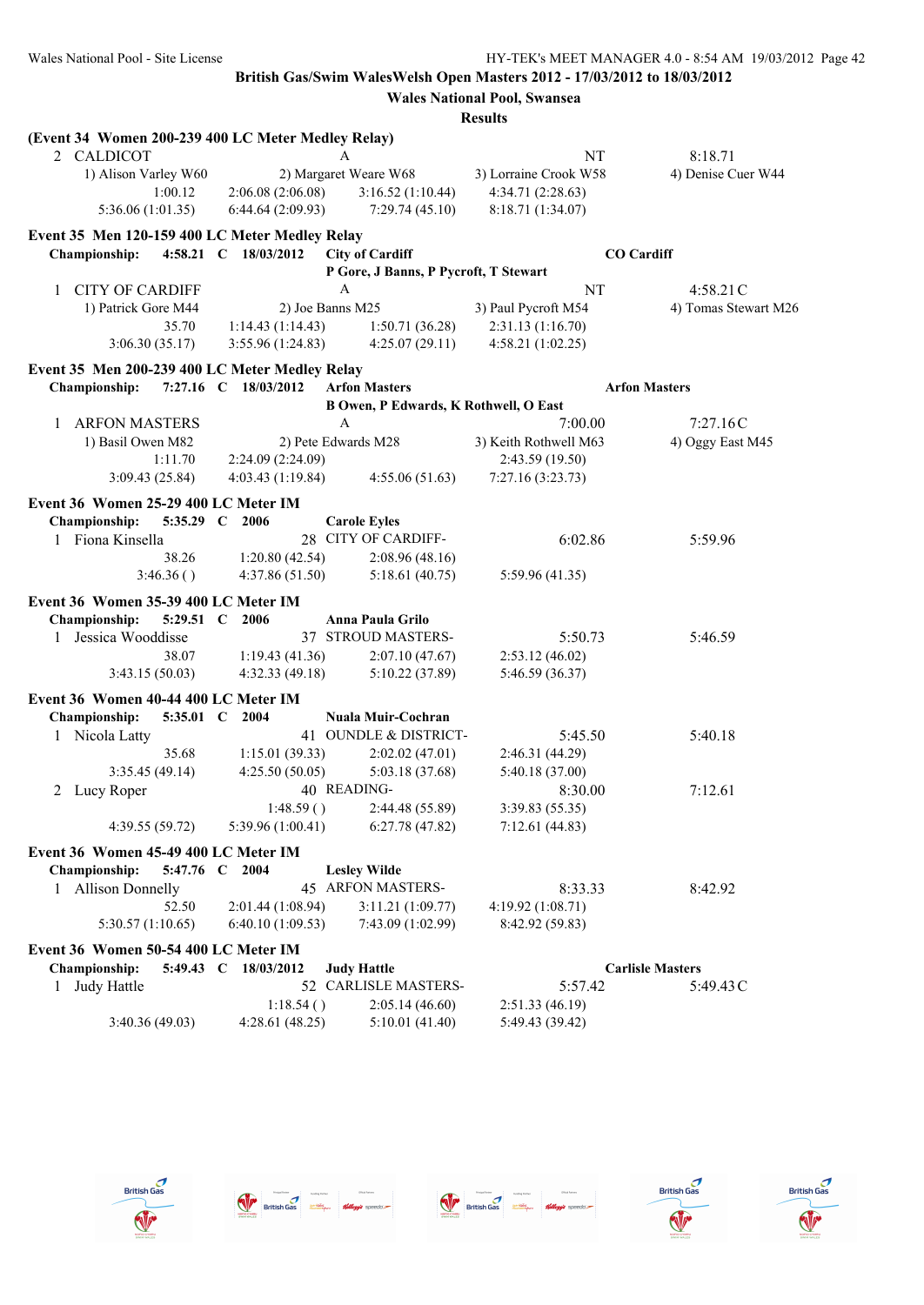| (Event 36 Women 50-54 400 LC Meter IM)                          |                   |                               |                    |          |
|-----------------------------------------------------------------|-------------------|-------------------------------|--------------------|----------|
| 2 Stella Farrar                                                 |                   | 53 ARFON MASTERS-             | 7:05.37            | 6:46.90  |
| 46.30                                                           | 1:41.39 (55.09)   | 2:35.20(53.81)                | 3:25.63(50.43)     |          |
| 4:24.60 (58.97)                                                 | 5:24.02(59.42)    | 6:05.78(41.76)                | 6:46.90(41.12)     |          |
| Event 36 Women 55-59 400 LC Meter IM                            |                   |                               |                    |          |
| <b>Championship:</b><br>$6:26.53$ C                             | 2009              | <b>Sue Haigh</b>              |                    |          |
| 1 Catherine Chase                                               |                   | 55 CAMPHILL EDWARDIANS-       | 6:33.00            | 6:37.90  |
| 45.47                                                           | 1:37.40(51.93)    | 2:34.24 (56.84)               | 3:27.51(53.27)     |          |
| 4:20.20 (52.69)                                                 | 5:13.25(53.05)    | 5:56.85(43.60)                | 6:37.90(41.05)     |          |
| 2 Lorraine Crook                                                |                   | 58 CALDICOT-                  | 8:54.70            | 9:01.05  |
| 1:01.46                                                         | 2:10.03(1:08.57)  | 3:21.22(1:11.19)              | 4:32.14 (1:10.92)  |          |
| 5:44.27(1:12.13)                                                | 6:56.41(1:12.14)  | 7:58.83(1:02.42)              | 9:01.05(1:02.22)   |          |
| Event 36 Women 60-64 400 LC Meter IM                            |                   |                               |                    |          |
| Championship:<br>7:02.63 $\,C$                                  | 2009              | <b>Julie Crayford</b>         |                    |          |
| 1 Karen Bellas                                                  |                   | 60 CAMDEN SWISS COTTAGE S.C.- | 7:10.00            | 7:08.85  |
| 47.98                                                           | 1:44.18(56.20)    | 2:42.27(58.09)                | 3:40.00(57.73)     |          |
| 4:37.94 (57.94)                                                 | 5:36.18(58.24)    | 6:23.17(46.99)                | 7:08.85 (45.68)    |          |
| Event 36 Women 65-69 400 LC Meter IM                            |                   |                               |                    |          |
| Championship:                                                   | 7:39.86 C 1996    | <b>Jane Asher</b>             |                    |          |
| 1 Elaine Blower                                                 |                   | 67 BARNETT COPTHALL-          | 7:53.58            | 7:51.70  |
| 51.65                                                           | 1:55.31(1:03.66)  | 2:56.90 (1:01.59)             | 3:55.98 (59.08)    |          |
| 5:01.58 (1:05.60)                                               | 6:09.96 (1:08.38) | 7:03.03(53.07)                | 7:51.70(48.67)     |          |
| Margaret Weare<br>2                                             |                   | 68 CALDICOT-                  | 10:12.72           | 10:31.27 |
| 1:14.25                                                         | 2:42.84 (1:28.59) |                               | 5:26.68()          |          |
| 6:51.66 (1:24.98)                                               | 8:14.82(1:23.16)  | 9:23.84 (1:09.02)             | 10:31.27 (1:07.43) |          |
| Event 36 Men 25-29 400 LC Meter IM                              |                   |                               |                    |          |
| Championship:                                                   | 5:04.46 C 1996    | <b>Paul Griffiths</b>         |                    |          |
| Joe Banns<br>$\mathbf{1}$                                       |                   | 25 CITY OF CARDIFF-           | 5:16.32            | 5:11.57  |
| 30.51                                                           | 1:09.36(38.85)    | 1:51.61(42.25)                | 2:31.99(40.38)     |          |
| 3:15.74(43.75)                                                  | 4:00.42(44.68)    | 4:36.43(36.01)                | 5:11.57(35.14)     |          |
| Andrew Young<br>2                                               |                   | 28 CAMDEN SWISS COTTAGE S.C.- | 5:24.00            | 5:13.73  |
| 31.63                                                           | 1:09.11(37.48)    | 1:52.34(43.23)                | 2:33.45(41.11)     |          |
| 3:18.50(45.05)                                                  | 4:02.26(43.76)    | 4:39.64 (37.38)               | 5:13.73 (34.09)    |          |
| Event 36 Men 50-54 400 LC Meter IM                              |                   |                               |                    |          |
| Championship:<br>5:18.87 C                                      | 2007              | <b>Simon Veale</b>            |                    |          |
| 1 Jon Hopkins                                                   |                   | 52 CITY OF CARDIFF-           | 5:42.00            | 5:45.11  |
| 33.80                                                           | 1:15.59(41.79)    | 2:01.02(45.43)                | 2:45.07(44.05)     |          |
| 3:35.35 (50.28)                                                 | 4:26.52(51.17)    | 5:06.25 (39.73)               | 5:45.11 (38.86)    |          |
| Event 36 Men 60-64 400 LC Meter IM                              |                   |                               |                    |          |
| <b>Championship:</b><br>7:19.63 $C$                             | 2004              | <b>Herbie Adams</b>           |                    |          |
| 1 Keith Rothwell                                                |                   | 63 ARFON MASTERS-             | 7:34.00            | 7:49.61  |
| 51.12                                                           | 1:50.95(59.83)    | 3:00.94 (1:09.99)             | 4:04.75 (1:03.81)  |          |
| 5:06.49(1:01.74)                                                | 6:07.14(1:00.65)  | 6:59.66(52.52)                | 7:49.61 (49.95)    |          |
|                                                                 |                   |                               |                    |          |
| Event 37 Women 25-29 100 LC Meter Breaststroke<br>Championship: | 1:15.61 C 2010    | <b>Louise Henley</b>          |                    |          |
| Kimberley Durno<br>1                                            |                   | 25 CITY OF CARDIFF-           | 1:31.00            | 1:30.37  |
| 43.20                                                           | 1:30.37(47.17)    |                               |                    |          |
|                                                                 |                   |                               |                    |          |









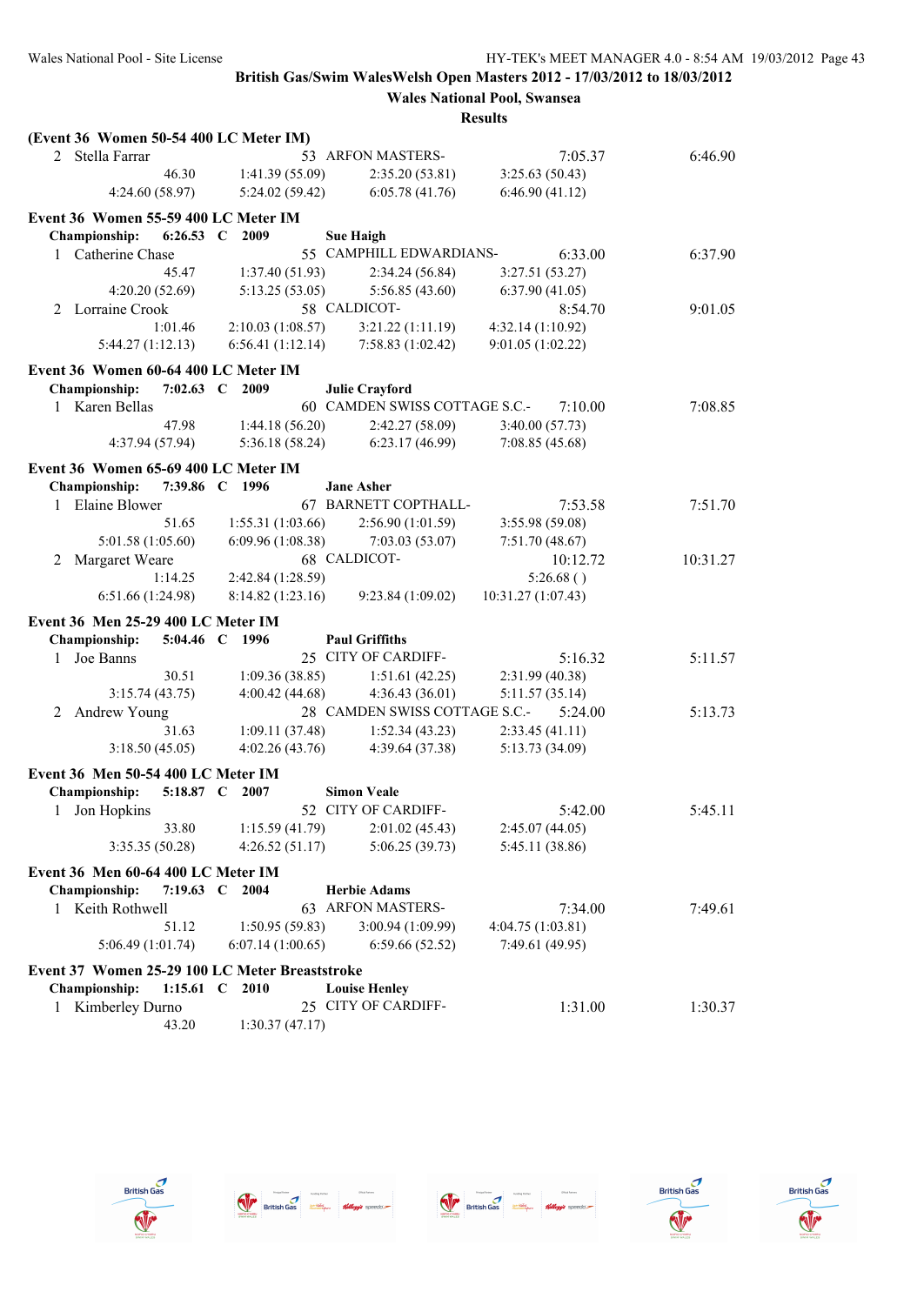|                                                  |                |                      | <b>Wales National Pool, Swansea</b> |                   |          |
|--------------------------------------------------|----------------|----------------------|-------------------------------------|-------------------|----------|
|                                                  |                |                      | <b>Results</b>                      |                   |          |
| (Event 37 Women 25-29 100 LC Meter Breaststroke) |                |                      |                                     |                   |          |
| 2 Emma Power                                     |                |                      | 27 CREDITON-                        | 1:42.19           | 1:30.57  |
|                                                  | 42.90          | 1:30.57(47.67)       |                                     |                   |          |
| Event 37 Women 30-34 100 LC Meter Breaststroke   |                |                      |                                     |                   |          |
| Championship:                                    | 1:16.50 C 2011 |                      | <b>Katie Henderson</b>              |                   |          |
| 1 Laura Parry                                    |                |                      | 30 CITY OF CARDIFF-                 | 1:22.00           | 1:28.16  |
|                                                  | 41.21          | 1:28.16(46.95)       |                                     |                   |          |
|                                                  |                |                      |                                     |                   |          |
| Event 37 Women 35-39 100 LC Meter Breaststroke   |                |                      |                                     |                   |          |
| Championship:                                    |                | 1:21.04 C 18/03/2012 | <b>Sharon Burchell</b>              | Crawley           |          |
| Sharon Burchell<br>$\mathbf{1}$                  |                |                      | 36 CRAWLEY-                         | 1:20.78           | 1:21.04C |
|                                                  | 37.73          | 1:21.04(43.31)       |                                     |                   |          |
| Event 37 Women 40-44 100 LC Meter Breaststroke   |                |                      |                                     |                   |          |
| Championship:                                    |                | 1:19.27 C 18/03/2012 | <b>Helen Gorman</b>                 | <b>Long Eaton</b> |          |
| 1 Helen Gorman                                   |                |                      | 40 LONG EATON SC-                   | 1:20.50           | 1:19.27C |
|                                                  | 37.96          | 1:19.27(41.31)       |                                     |                   |          |
| 2 Sharon Lock                                    |                |                      | 43 MELTON M'BRY-                    | 1:25.15           | 1:24.73  |
|                                                  | 38.78          | 1:24.73(45.95)       |                                     |                   |          |
| Event 37 Women 45-49 100 LC Meter Breaststroke   |                |                      |                                     |                   |          |
| Championship:                                    | 1:22.65 $\,$ C | 2008                 | <b>Ruth Cheema</b>                  |                   |          |
| 1 Hannah Ueckermann                              |                |                      | 49 WITHAM DOLPHINS-                 | 1:28.62           | 1:31.23  |
|                                                  | 43.82          |                      |                                     |                   |          |
|                                                  |                | 1:31.23(47.41)       | 45 BERKHAM SCEN-                    |                   |          |
| Hilary Coulson<br>2                              | 44.26          |                      |                                     | 1:36.10           | 1:35.61  |
|                                                  |                | 1:35.61(51.35)       | 49 SEVENOAKS TRI-SWIM CLUB-         | 1:40.00           |          |
| 3<br>Anne Raymond                                | 47.44          |                      |                                     |                   | 1:40.01  |
|                                                  |                | 1:40.01(52.57)       | 45 ARFON MASTERS-                   | 1:59.57           | 2:06.23  |
| 4 Allison Donnelly                               | 58.46          | 2:06.23 (1:07.77)    |                                     |                   |          |
|                                                  |                |                      |                                     |                   |          |
| Event 37 Women 50-54 100 LC Meter Breaststroke   |                |                      |                                     |                   |          |
| Championship:                                    | 1:24.85 $\,$ C | 2007                 | Amanda Heath                        |                   |          |
| 1 Carolyn Fox                                    |                |                      | 51 READING-                         | 1:45.00           | 1:43.30  |
|                                                  | 48.68          | 1:43.30(54.62)       |                                     |                   |          |
| 2 Bridget Edwards                                |                |                      | 52 ARFON MASTERS-                   | 2:05.00           | 2:07.44  |
|                                                  | 1:02.38        | 2:07.44(1:05.06)     |                                     |                   |          |
| Event 37 Women 55-59 100 LC Meter Breaststroke   |                |                      |                                     |                   |          |
| <b>Championship:</b>                             | 1:27.94 C 2006 |                      | <b>Jennifer Merrit</b>              |                   |          |
| 1 Amanda Heath                                   |                |                      | 55 SPENCER SWIM TEAM-               | 1:28.00           | 1:29.38  |
|                                                  | 42.74          | 1:29.38(46.64)       |                                     |                   |          |
| Elsa Stewart<br>2                                |                |                      | 58 CITY OF CARDIFF-                 | 2:05.87           | 1:54.80  |
|                                                  | 54.75          | 1:54.80 (1:00.05)    |                                     |                   |          |
| <b>Christine Parry</b><br>3                      |                |                      | 55 CITY OF CARDIFF-                 | 2:00.00           | 1:57.16  |
|                                                  | 55.45          | 1:57.16(1:01.71)     |                                     |                   |          |
|                                                  |                |                      |                                     |                   |          |
| Event 37 Women 60-64 100 LC Meter Breaststroke   |                |                      |                                     |                   |          |
| Championship:                                    | 1:35.61 C 2006 |                      | <b>Diane Ford</b>                   |                   |          |
| Karen Bellas<br>$\mathbf{1}$                     |                |                      | 60 CAMDEN SWISS COTTAGE S.C.-       | 1:45.00           | 1:42.07  |
|                                                  | 49.05          | 1:42.07 (53.02)      |                                     |                   |          |









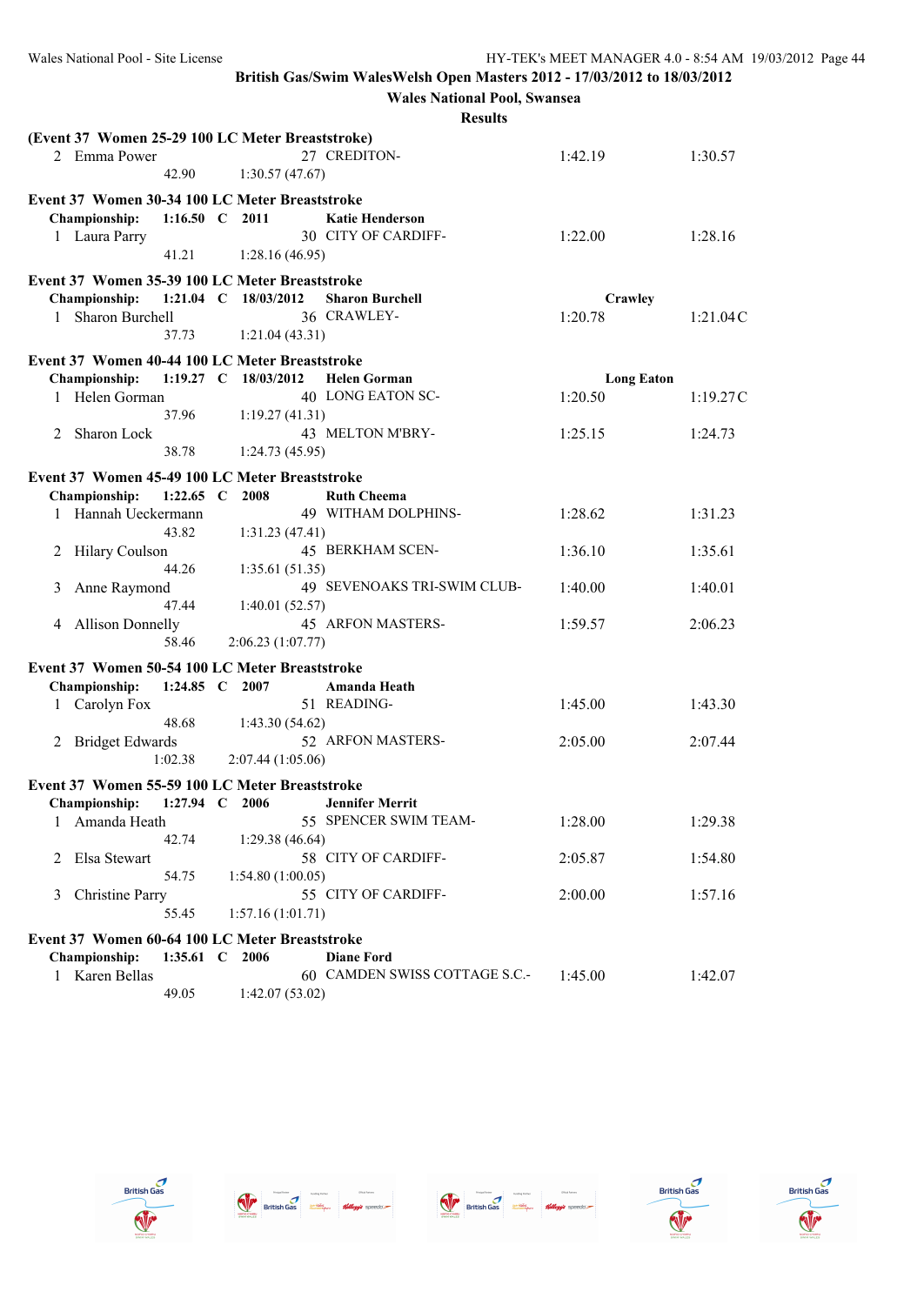**Wales National Pool, Swansea**

| Event 37 Women 65-69 100 LC Meter Breaststroke |                  |                      |                            |                     |          |
|------------------------------------------------|------------------|----------------------|----------------------------|---------------------|----------|
| <b>Championship:</b>                           | 1:33.69 C 2008   |                      | <b>Diane Ford</b>          |                     |          |
| 1 Diane Ford                                   |                  |                      | 69 SPENCER SWIM TEAM-      | 1:42.00             | 1:38.14  |
|                                                | 46.70            | 1:38.14(51.44)       |                            |                     |          |
| Event 37 Women 70-74 100 LC Meter Breaststroke |                  |                      |                            |                     |          |
| <b>Championship:</b>                           |                  | 1:59.59 C 18/03/2012 | <b>Muriel Hitchcock</b>    | <b>Spencer Swim</b> |          |
| 1 Muriel Hitchcock                             |                  |                      | 74 SPENCER SWIM TEAM-      | 1:52.00             | 1:59.59C |
|                                                | 55.40            | 1:59.59(1:04.19)     |                            |                     |          |
| 2 Valerie Palmer                               |                  |                      | 70 CALDICOT-               | 2:55.00             | 2:49.14  |
|                                                | 1:21.93          | 2:49.14 (1:27.21)    |                            |                     |          |
| Event 38 Men 18-24 100 LC Meter Breaststroke   |                  |                      |                            |                     |          |
| Championship:                                  |                  | 1:10.91 C 18/03/2012 | <b>Roger Holland</b>       | <b>CO</b> Hereford  |          |
| 1 Roger Holland                                |                  |                      | 19 CITY OF HEREFORD-       | 1:09.62             | 1:10.91C |
|                                                | 33.44            | 1:10.91(37.47)       |                            |                     |          |
| 2 David Cocks                                  |                  |                      | 22 CITY OF CARDIFF-        | 1:10.84             | 1:12.42  |
|                                                | 33.49            | 1:12.42(38.93)       |                            |                     |          |
| Event 38 Men 25-29 100 LC Meter Breaststroke   |                  |                      |                            |                     |          |
| Championship:                                  | 1:06.27 C 2004   |                      | <b>Mike Chappel</b>        |                     |          |
| 1 Pete Edwards                                 |                  |                      | 28 ARFON MASTERS-          | 1:49.70             | 1:35.17  |
|                                                | 45.25            | 1:35.17(49.92)       |                            |                     |          |
| Event 38 Men 35-39 100 LC Meter Breaststroke   |                  |                      |                            |                     |          |
| Championship:                                  | $1:06.23$ C 2004 |                      | <b>Nick Gillingham</b>     |                     |          |
| 1 Gary Wraight                                 |                  |                      | 35 ROMFORD TOWN-           | 1:18.00             | 1:19.96  |
|                                                | 36.41            | 1:19.96(43.55)       |                            |                     |          |
| Event 38 Men 40-44 100 LC Meter Breaststroke   |                  |                      |                            |                     |          |
| Championship:                                  | 1:17.49 C 2009   |                      | <b>Richard Slater</b>      |                     |          |
| 1 Henrik Holmberg                              |                  |                      | 43 KUNGSBACKA SIMSALLSKAP- | 1:29.30             | 1:28.40  |
|                                                | 41.97            | 1:28.40(46.43)       |                            |                     |          |
| Event 38 Men 45-49 100 LC Meter Breaststroke   |                  |                      |                            |                     |          |
| <b>Championship:</b>                           | 1:15.32 $\,$ C   | 2008                 | <b>Stuart Forbes</b>       |                     |          |
| 1 Oggy East                                    |                  |                      | 45 ARFON MASTERS-          | 1:45.07             | 1:46.11  |
|                                                | 50.36            | 1:46.11(55.75)       |                            |                     |          |
| --- Timothy Hitchcock                          |                  |                      | 47 SPENCER SWIM TEAM-      | 1:36.00             | DQ       |
|                                                | 42.05            | DQ (49.27)           |                            |                     |          |
| Event 38 Men 50-54 100 LC Meter Breaststroke   |                  |                      |                            |                     |          |
| Championship: 1:15.90 C 2000 Barry O'Brien     |                  |                      |                            |                     |          |
| 1 Ian Yates                                    |                  |                      | 50 BRIDGEND CTY-           | 1:26.70             | 1:25.31  |
|                                                | 39.90            | 1:25.31(45.41)       |                            |                     |          |
| 2 Michael Battersby                            |                  |                      | 54 CITY OF CARDIFF-        | 1:28.00             | 1:28.45  |
|                                                | 42.46            | 1:28.45 (45.99)      |                            |                     |          |
| Event 38 Men 60-64 100 LC Meter Breaststroke   |                  |                      |                            |                     |          |
| <b>Championship:</b>                           | 1:32.20 $\,$ C   | 2004                 | <b>Morris Dick</b>         |                     |          |
| 1 Keith Rothwell                               |                  |                      | 63 ARFON MASTERS-          | 1:39.80             | 1:44.27  |
|                                                | 50.84            | 1:44.27(53.43)       |                            |                     |          |









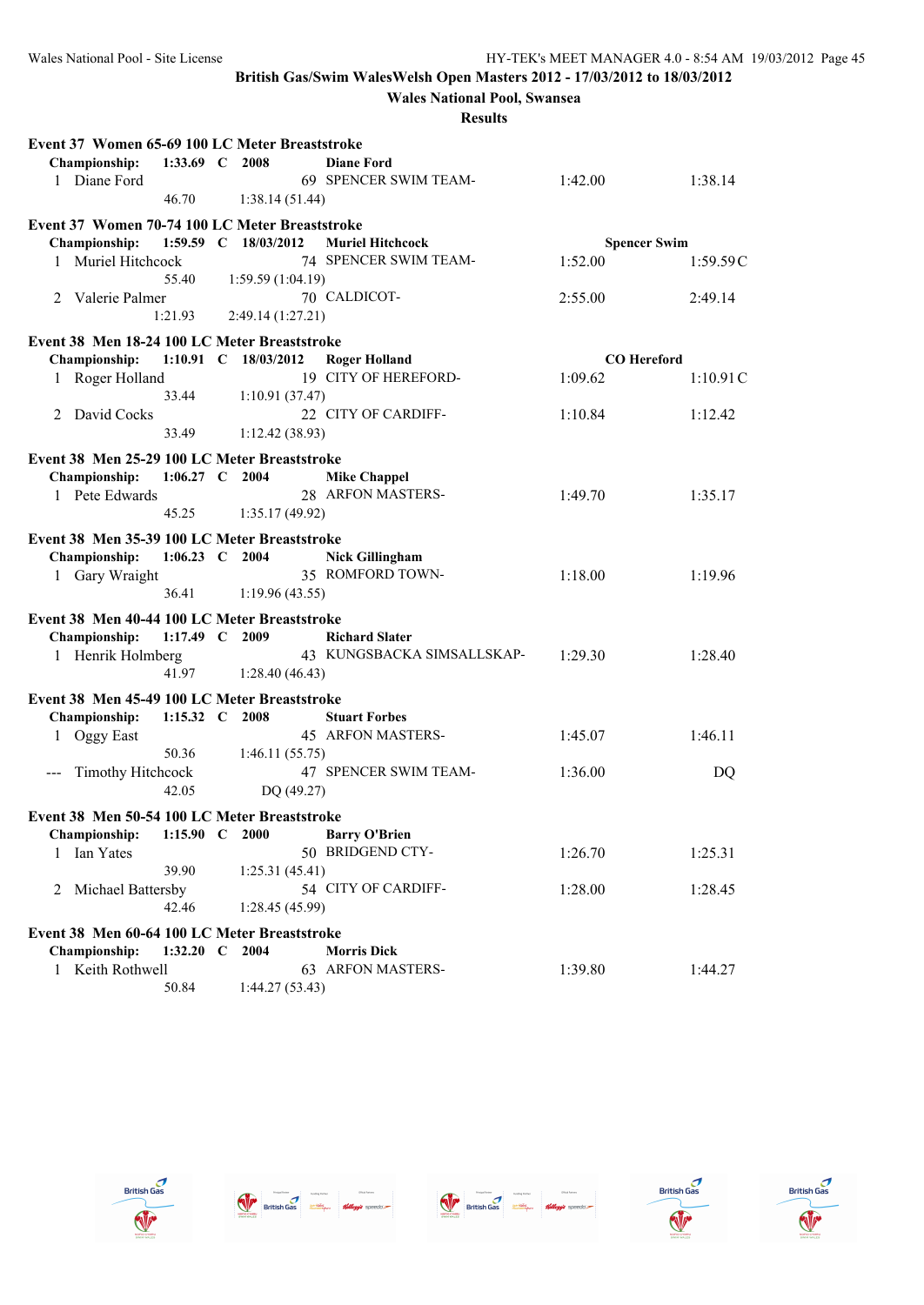**Wales National Pool, Swansea**

| Event 38 Men 65-69 100 LC Meter Breaststroke                       |                |                   |                                                    |                |         |
|--------------------------------------------------------------------|----------------|-------------------|----------------------------------------------------|----------------|---------|
| Championship:                                                      | 1:29.96 $C$    | 2008              | <b>Morris Dick</b>                                 |                |         |
| 1 Chris Trueman                                                    |                |                   | 65 UEA CITY OF NORWICH-                            | 1:42.00        | 1:47.82 |
|                                                                    | 48.09          | 1:47.82(59.73)    |                                                    |                |         |
| Event 38 Men 70-74 100 LC Meter Breaststroke                       |                |                   |                                                    |                |         |
| Championship:                                                      | 1:28.80 $C$    | 2006              | <b>Tom Walker</b>                                  |                |         |
| 1 Morris Dick                                                      |                |                   | 70 SPENCER SWIM TEAM-                              | 1:37.81        | 1:39.76 |
|                                                                    | 47.81          | 1:39.76(51.95)    |                                                    |                |         |
| Robert Lloyd-Evans<br>2                                            |                |                   | 70 POOLE-                                          | 1:44.00        | 1:42.58 |
|                                                                    | 48.90          | 1:42.58(53.68)    |                                                    |                |         |
| Paul Clarke<br>3                                                   |                |                   | 70 TEAM LUTON SWIMMING-                            | 1:55.00        | 2:01.11 |
|                                                                    | 57.76          | 2:01.11(1:03.35)  |                                                    |                |         |
| Event 38 Men 75-79 100 LC Meter Breaststroke                       |                |                   |                                                    |                |         |
| Championship:                                                      | 1:52.42 C 2011 |                   | <b>Ted Evans</b>                                   |                |         |
| 1 Richard Skerrett                                                 |                |                   | 77 CARMARTHHENSHIRE MASTERS                        | 2:25.00        | 2:28.49 |
|                                                                    | 1:11.57        | 2:28.49 (1:16.92) |                                                    |                |         |
| Event 38 Men 80-84 100 LC Meter Breaststroke                       |                |                   |                                                    |                |         |
| Championship:                                                      | 2:12.85 C 2006 |                   | <b>John Davis</b>                                  |                |         |
| <b>Basil Owen</b><br>1                                             |                |                   | 82 ARFON MASTERS-                                  | 2:30.81        | 2:40.30 |
|                                                                    | 1:20.23        | 2:40.30 (1:20.07) |                                                    |                |         |
| 2 Robert Curr                                                      |                |                   | 83 SERPENTINE-                                     | 2:50.00        | 2:55.38 |
|                                                                    | 1:21.02        | 2:55.38 (1:34.36) |                                                    |                |         |
|                                                                    |                |                   |                                                    |                |         |
| Event 39 Women 18-24 50 LC Meter Butterfly<br>Championship:        | 30.04 C 2004   |                   |                                                    |                |         |
| 1 Beatrice Holmberg                                                |                |                   | <b>Clare Grundy</b><br>21 MALARHOJDENS SIMALLSKAP- | 36.10          | 35.93   |
| 2 Cari Randall                                                     |                |                   | 24 CITY OF CARDIFF-                                | 40.42          | 38.09   |
|                                                                    |                |                   |                                                    |                |         |
| Event 39 Women 25-29 50 LC Meter Butterfly                         |                |                   |                                                    |                |         |
| Championship:                                                      | 29.67 C 1996   |                   | <b>Maxine Lock</b>                                 |                |         |
| 1 Kimberley Durno                                                  |                |                   | 25 CITY OF CARDIFF-                                | 38.00          | 37.23   |
| Event 39 Women 30-34 50 LC Meter Butterfly                         |                |                   |                                                    |                |         |
| <b>Championship:</b>                                               | 30.53 C 2004   |                   | <b>Kathryn Owens</b>                               |                |         |
| 1 Michelle Matson                                                  |                |                   | 34 BASINGSTOKE-                                    | 33.50          | 32.56   |
| Event 39 Women 35-39 50 LC Meter Butterfly                         |                |                   |                                                    |                |         |
| Championship:                                                      | 31.92 C 2009   |                   | <b>Kathryn Owens</b>                               |                |         |
| 1 Sharon Burchell                                                  |                |                   | 36 CRAWLEY-                                        | 34.93          | 34.48   |
| Jessica Wooddisse                                                  |                |                   | 37 STROUD MASTERS-                                 | 34.33          | 34.87   |
|                                                                    |                |                   |                                                    |                |         |
| Event 39 Women 40-44 50 LC Meter Butterfly<br><b>Championship:</b> | 32.74 C        | 2005              | <b>Joanne Bullock</b>                              |                |         |
|                                                                    |                |                   | 43 KUNGSBACKA SIMSALLSKAP-                         |                | 34.34   |
| Marie Holmberg<br>1<br>2 Catherine Shearn                          |                |                   | 43 BASINGSTOKE-                                    | 34.50<br>35.75 | 36.08   |
| 3 Penny Skyrme                                                     |                |                   | 42 CARMARTHHENSHIRE MASTERS                        | 45.00          | 36.14   |
|                                                                    |                |                   |                                                    |                |         |
| Event 39 Women 45-49 50 LC Meter Butterfly                         |                |                   |                                                    |                |         |
| <b>Championship:</b>                                               | 33.46 C 2010   |                   | <b>Allie Price</b>                                 |                |         |
| Allie Price<br>1                                                   |                |                   | 47 CITY OF CARDIFF-                                | 33.99          | 34.25   |
| <b>Hilary Coulson</b><br>2                                         |                |                   | 45 BERKHAM SCEN-                                   | 38.48          | 39.81   |
| 3 Sonja Haglund                                                    |                |                   | 46 KUNGSBACKA SIMSALLSKAP-                         | 39.10          | 41.66   |









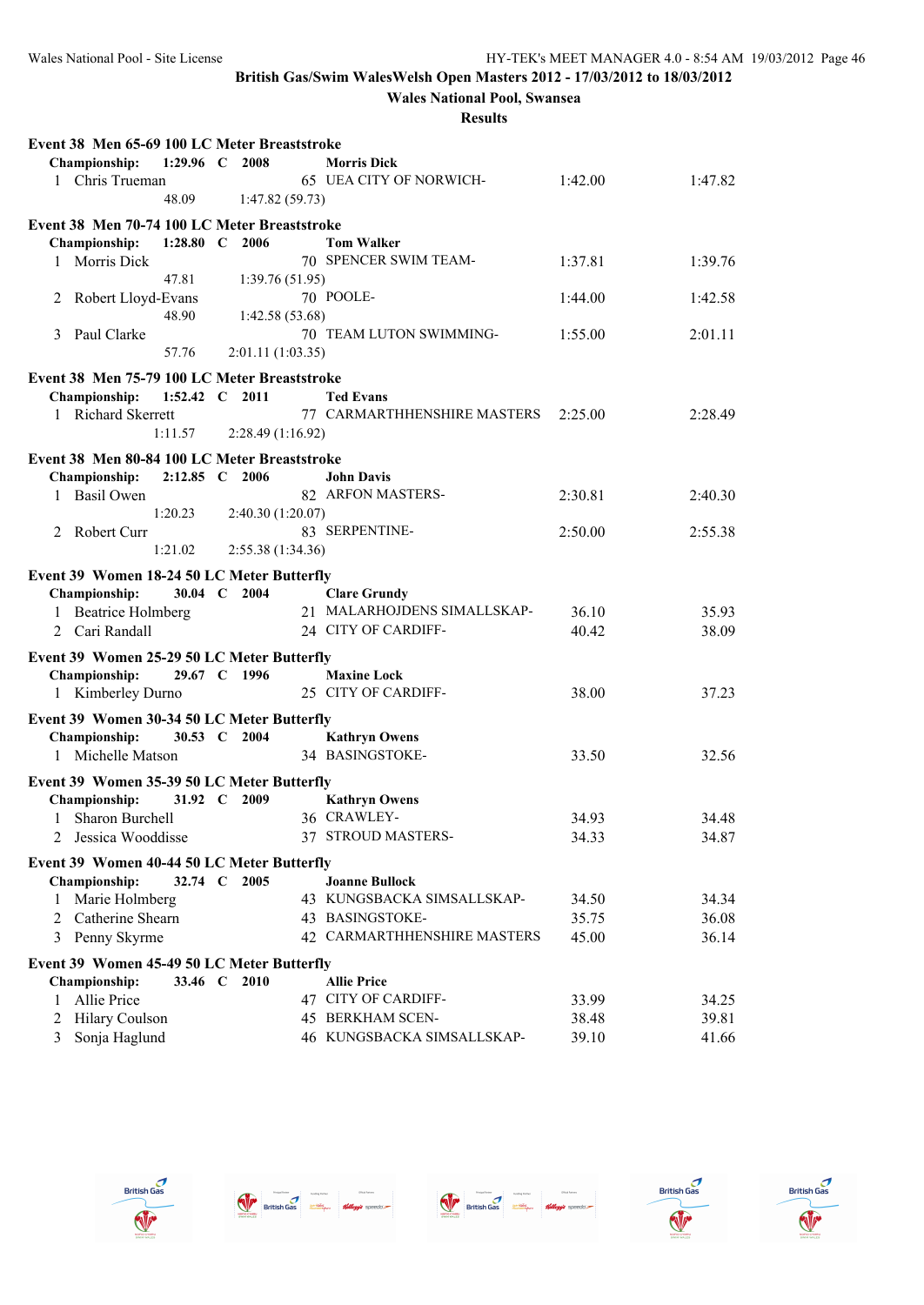**Wales National Pool, Swansea**

|                                                                  |              |                    | <b>Results</b>                |                         |         |
|------------------------------------------------------------------|--------------|--------------------|-------------------------------|-------------------------|---------|
| (Event 39 Women 45-49 50 LC Meter Butterfly)                     |              |                    |                               |                         |         |
| 4 Allison Donnelly                                               |              |                    | 45 ARFON MASTERS-             | 45.00                   | 48.55   |
| Event 39 Women 50-54 50 LC Meter Butterfly                       |              |                    |                               |                         |         |
| <b>Championship:</b>                                             |              | 31.97 C 18/03/2012 | <b>Judy Hattle</b>            | <b>Carlisle Masters</b> |         |
| Judy Hattle<br>1                                                 |              |                    | 52 CARLISLE MASTERS-          | 31.98                   | 31.97 C |
| 2 Heidi Gore                                                     |              |                    | 50 CITY OF CARDIFF-           | 37.50                   | 37.85   |
| Event 39 Women 55-59 50 LC Meter Butterfly                       |              |                    |                               |                         |         |
| <b>Championship:</b>                                             |              | 36.37 C 18/03/2012 | <b>Clare Willison</b>         | <b>Bognor Regis</b>     |         |
| Clare Willison<br>1                                              |              |                    | 57 BOGNOR REGIS SC-           | 36.15                   | 36.37C  |
| Catherine Chase<br>2                                             |              |                    | 55 CAMPHILL EDWARDIANS-       | 39.74                   | 40.68   |
| Lorraine Crook<br>3                                              |              |                    | 58 CALDICOT-                  | 51.68                   | 57.42   |
| Event 39 Women 70-74 50 LC Meter Butterfly                       |              |                    |                               |                         |         |
| <b>Championship:</b>                                             | 42.62 C 2005 |                    | <b>Jane Asher</b>             |                         |         |
| 1 Helen Hughes                                                   |              |                    | 70 ARFON MASTERS-             | 1:10.00                 | 57.78   |
| Event 39 Women 80-84 50 LC Meter Butterfly                       |              |                    |                               |                         |         |
| Championship:                                                    |              | 47.75 C 18/03/2012 | <b>Jane Asher</b>             | <b>Kings Corm</b>       |         |
| 1 Jane Asher                                                     |              |                    | 81 KINGS CORMORANTS-          | 51.00                   | 47.75 C |
| Event 40 Men 18-24 50 LC Meter Butterfly                         |              |                    |                               |                         |         |
| <b>Championship:</b>                                             | 25.43 C 2008 |                    | <b>Ian Hulme</b>              |                         |         |
| Gareth Cocks<br>1                                                |              |                    | 23 CITY OF CARDIFF-           | 27.17                   | 27.76   |
| Gareth Fowler<br>2                                               |              |                    | 23 AMERSHAM SC-               | 27.76                   | 28.00   |
| Craig Thomas<br>3                                                |              |                    | 21 LLANTRISANT-               | 29.81                   | 28.38   |
| 4 Ellis Pheasant-Green                                           |              |                    | 19 CITY OF CARDIFF-           | 27.97                   | 28.56   |
| Event 40 Men 25-29 50 LC Meter Butterfly                         |              |                    |                               |                         |         |
| <b>Championship:</b>                                             | 26.83 C      | 18/03/2012         | Christian Whelan              | Welsh Indi              |         |
| Christian Whelan<br>1                                            |              |                    | 25 WELSH INDIVIDUAL-          | 27.00                   | 26.83C  |
| Alex Boyce<br>2                                                  |              |                    | 29 CAMDEN SWISS COTTAGE S.C.- | 27.45                   | 27.86   |
| Andrew Young<br>3                                                |              |                    | 28 CAMDEN SWISS COTTAGE S.C.- | 30.29                   | 29.52   |
| Richard Lander<br>*4                                             |              |                    | 26 EXMOUTH SWIMMING CLUB-     | 30.37                   | 29.70   |
| Adam Trapp<br>*4                                                 |              |                    | 27 EXMOUTH SWIMMING CLUB-     | 30.50                   | 29.70   |
| Robert Brimacombe<br>6                                           |              |                    | 29 CREDITON-                  | 30.36                   | 30.33   |
| Event 40 Men 30-34 50 LC Meter Butterfly                         |              |                    |                               |                         |         |
| <b>Championship:</b>                                             | 26.87 C      | 2009               | <b>Jason Cook</b>             |                         |         |
| Andrew Louw<br>1                                                 |              |                    | 33 OTTERS SWIMMING CLUB-      | 29.00                   | 28.42   |
| Olly White<br>2                                                  |              |                    | 34 EXMOUTH SWIMMING CLUB-     | 30.50                   | 31.19   |
| Bahram Benisi<br>3                                               |              |                    | 34 BLETCHLEY & DISTRICT-      | 31.01                   | 31.27   |
| Event 40 Men 40-44 50 LC Meter Butterfly                         |              |                    |                               |                         |         |
| <b>Championship:</b>                                             | 28.26 C 2004 |                    | <b>Mike Brett</b>             |                         |         |
| Patrick Gore<br>$\mathbf{1}$                                     |              |                    | 44 CITY OF CARDIFF-           | 31.20                   | 30.05   |
| David Stannard<br>2                                              |              |                    | 41 READING-                   | 32.00                   | 31.86   |
| Xavier Caseras<br>3                                              |              |                    | 44 CITY OF CARDIFF-           | 33.00                   | 32.44   |
|                                                                  |              |                    |                               |                         |         |
| Event 40 Men 45-49 50 LC Meter Butterfly<br><b>Championship:</b> | 27.73 C      | 2009               | <b>Nick Vaughan</b>           |                         |         |
| Darren Beer<br>1                                                 |              |                    | 45 CREDITON-                  | 30.60                   | 30.49   |
| 2 Mark Partridge                                                 |              |                    | 49 STROUD MASTERS-            | 30.00                   | 31.20   |
|                                                                  |              |                    |                               |                         |         |









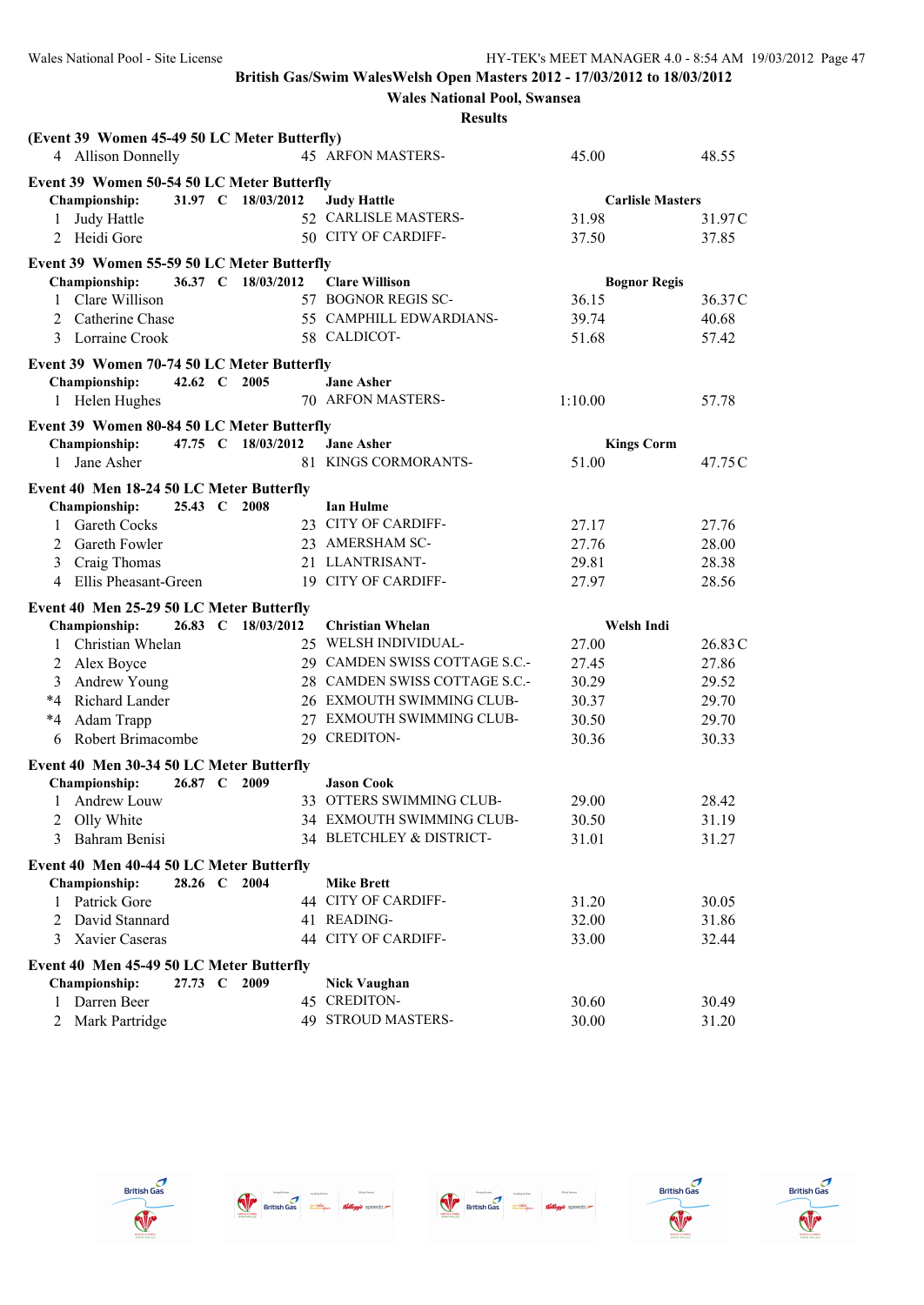# **Wales National Pool, Swansea**

|                                                     | <b>Results</b>                            |                         |                       |
|-----------------------------------------------------|-------------------------------------------|-------------------------|-----------------------|
| (Event 40 Men 45-49 50 LC Meter Butterfly)          |                                           |                         |                       |
| Timothy Hitchcock<br>3                              | 47 SPENCER SWIM TEAM-                     | 33.00                   | 35.81                 |
| 4 Oggy East                                         | <b>45 ARFON MASTERS-</b>                  | 36.47                   | 42.62                 |
| Event 40 Men 50-54 50 LC Meter Butterfly            |                                           |                         |                       |
| Championship:<br>27.95 C 18/03/2012                 | <b>Alec Johnson</b>                       |                         | <b>Trafford Metro</b> |
| 1 Alec Johnson                                      | 50 TRAFFORD METRO BOR-                    | 28.50                   | 27.95 C               |
| John Anderson<br>2                                  | 53 GLOUCESTER MASTERS-                    | 32.80                   | 32.30                 |
| Paul Pycroft<br>3                                   | 54 CITY OF CARDIFF-                       | 36.00                   | 32.88                 |
| 4 Mark Straw                                        | 54 BASINGSTOKE-                           | 35.70                   | 34.90                 |
| 5 Michael Battersby                                 | 54 CITY OF CARDIFF-                       | 37.00                   | 36.09                 |
| Iwan Ellis-Williams<br>6                            | 52 CARMARTHHENSHIRE MASTERS               | 38.00                   | 38.09                 |
| Keith Williams<br>7                                 | 54 GLOUCESTER MASTERS-                    | 45.00                   | 49.65                 |
| Event 40 Men 55-59 50 LC Meter Butterfly            |                                           |                         |                       |
| Championship:<br>30.55 C 2005                       | <b>Peter Godfrey</b>                      |                         |                       |
| <b>Steve Weston</b><br>$\mathbf{1}$                 | 57 GLOUCESTER MASTERS-                    | 33.50                   | 33.00                 |
|                                                     |                                           |                         |                       |
| Event 40 Men 60-64 50 LC Meter Butterfly            |                                           |                         |                       |
| Championship:<br>31.01 C 2007                       | <b>Peter Godfrey</b><br>62 CITY OF DERBY- | 36.80                   | 36.46                 |
| 1 Chris Thorp<br>2 Keith Rothwell                   | 63 ARFON MASTERS-                         | 42.10                   | 43.31                 |
|                                                     |                                           |                         |                       |
| Event 40 Men 65-69 50 LC Meter Butterfly            |                                           |                         |                       |
| Championship:<br>32.95 C 2005                       | <b>Bill Letch</b>                         |                         |                       |
| 1 Peter Godfrey                                     | <b>65 CITY OF CARDIFF-</b>                | 35.08                   | 34.42                 |
| 2 Chris Trueman                                     | 65 UEA CITY OF NORWICH-                   | 39.00                   | 41.28                 |
| Event 40 Men 70-74 50 LC Meter Butterfly            |                                           |                         |                       |
| Championship:<br>37.75 C 2009                       | <b>Don Leatherbarrow</b>                  |                         |                       |
| 1 Paul Clarke                                       | 70 TEAM LUTON SWIMMING-                   | 52.50                   | 52.10                 |
| Event 41 Women 120-159 200 LC Meter Freestyle Relay |                                           |                         |                       |
| Championship:<br>2:00.89 C 1996                     | <b>CLAMS</b>                              |                         |                       |
|                                                     | , , ,                                     |                         |                       |
| <b>CITY OF CARDIFF</b><br>1                         | $\mathbf{A}$                              | NT                      | 2:15.16               |
| 1) Kimberley Durno W25                              | 2) Charmaine Kinson W44                   | 3) Rhian Andrews W44    | 4) Laura Parry W30    |
| 33.59<br>1:08.17(34.58)                             | 1:44.05(35.88)                            | 2:15.16(31.11)          |                       |
| Event 41 Women 200-239 200 LC Meter Freestyle Relay |                                           |                         |                       |
| 2:27.99 C 18/03/2012<br><b>Championship:</b>        | <b>City of Cardiff</b>                    | <b>CO</b> Cardiff       |                       |
|                                                     | H Gore, C Parry, E Stewart, A Price       |                         |                       |
| <b>CITY OF CARDIFF</b><br>1                         | A                                         | NT                      | 2:27.99C              |
| 1) Heidi Gore W50                                   | 2) Christine Parry W55                    | 3) Elsa Stewart W58     | 4) Allie Price W47    |
| 35.23<br>1:16.18(40.95)                             | 1:56.55(40.37)                            | 2:27.99 (31.44)         |                       |
| 2 ARFON MASTERS                                     | $\mathsf{A}$                              | 3:15.00                 | 3:03.98               |
| 1) Helen Hughes W70                                 | 2) Bridget Edwards W52                    | 3) Allison Donnelly W45 | 4) Stella Farrar W53  |

44.16 1:38.66 (54.50) 2:23.42 (44.76) 3:03.98 (40.56)









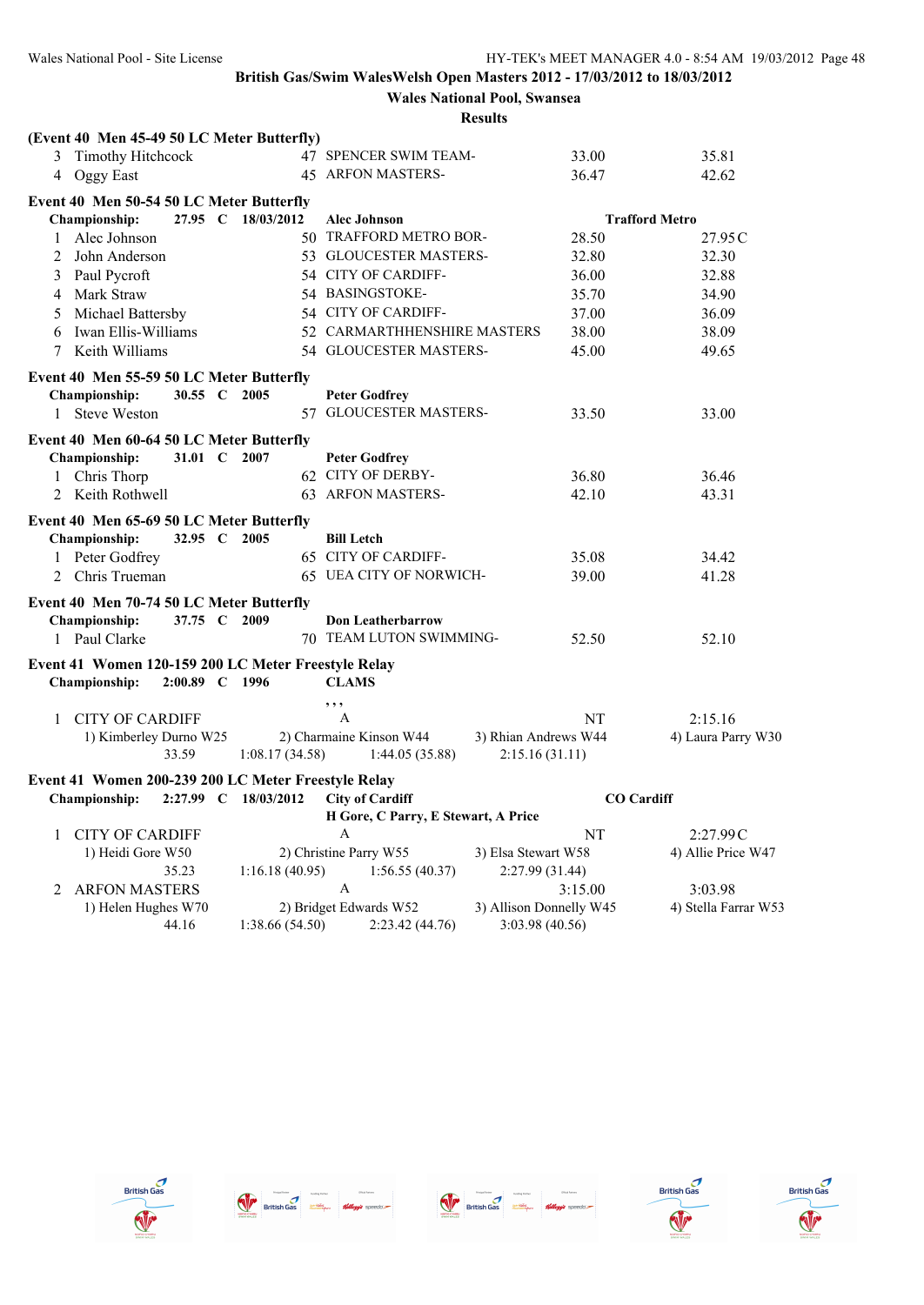|              | Event 41 Women 240-279 200 LC Meter Freestyle Relay<br>Championship:<br>2:28.88 C 2007                   |                                   | <b>Spencer Swim Te</b>                                                                                                |                                                                                                   |                                                                   |
|--------------|----------------------------------------------------------------------------------------------------------|-----------------------------------|-----------------------------------------------------------------------------------------------------------------------|---------------------------------------------------------------------------------------------------|-------------------------------------------------------------------|
| $\mathbf{1}$ | <b>SPENCER SWIM TEAM</b><br>1) Amanda Heath W55<br>33.79<br>2 CALDICOT<br>1) Lorraine Crook W58<br>48.97 | 1:22.66 (48.87)<br>1:46.00(57.03) | , , ,<br>A<br>2) Muriel Hitchcock W74<br>2:04.20 (41.54)<br>$\mathbf{A}$<br>2) Margaret Weare W68<br>2:58.19(1:12.19) | NT<br>3) Diane Ford W69<br>2:38.43 (34.23)<br>3:41.00<br>3) Valerie Palmer W70<br>3:42.24 (44.05) | 2:38.43<br>4) Alison Gwynn W64<br>3:42.24<br>4) Alison Varley W60 |
|              | Event 42 Men 120-159 200 LC Meter Freestyle Relay<br>1:47.37 C 1996<br><b>Championship:</b>              |                                   | <b>CLAMS</b>                                                                                                          |                                                                                                   |                                                                   |
|              | 1 CITY OF CARDIFF<br>1) Vladimirs Sveds M56<br>28.83                                                     | 56.59 (27.76)                     | , , ,<br>A<br>2) Patrick Gore M44<br>1:23.65(27.06)                                                                   | NT<br>3) Tomas Stewart M26<br>1:51.20(27.55)                                                      | 1:51.20<br>4) Joe Banns M25                                       |
|              | Event 42 Men 200-239 200 LC Meter Freestyle Relay<br>2:00.08 C 2005<br>Championship:                     |                                   | <b>Gloucester Mast</b>                                                                                                |                                                                                                   |                                                                   |
| $2^{\circ}$  | 1 CITY OF CARDIFF<br>1) Xavier Caseras M44<br><b>ARFON MASTERS</b>                                       | 1:08.75()                         | , ,<br>A<br>2) Terry John M56<br>1:41.01(32.26)<br>$\mathbf{A}$                                                       | NT<br>3) Gordon Baxter M58<br>2:12.08(31.07)<br>3:15.00                                           | 2:12.08<br>4) Malcolm Wilson M59<br>2:52.63                       |
|              | 1) Oggy East M45<br>35.27                                                                                | 1:36.40(1:01.13)                  | 2) Basil Owen M82<br>2:17.57(41.17)                                                                                   | 3) Keith Rothwell M63<br>2:52.63(35.06)                                                           | 4) Pete Edwards M28                                               |
|              | Event 42 Men 240-279 200 LC Meter Freestyle Relay<br><b>Championship:</b>                                | 2:24.29 C 18/03/2012              | <b>Spencer Swim Team</b><br>G Stokes, N Salsbury, H Dick, T Hitchcock                                                 |                                                                                                   | <b>Spencer Swim</b>                                               |
| $\mathbf{1}$ | <b>SPENCER SWIM TEAM</b><br>1) Geoff Stokes M73<br>36.55                                                 |                                   | $\mathbf{A}$<br>2) Nigel Salsbury M72<br>$1:12.61(36.06)$ $1:53.99(41.38)$                                            | NT<br>3) Morris Dick M70<br>2:24.29(30.30)                                                        | 2:24.29C<br>4) Timothy Hitchcock M47                              |
|              | Event 43 Mixed 72-99 200 LC Meter Freestyle Relay<br>Championship:<br>1:52.72 C 2006                     |                                   | Swansea Uni                                                                                                           |                                                                                                   |                                                                   |
|              | 1 CITY OF CARDIFF<br>1) Jenny Jones W22<br>30.01                                                         | 1:03.68(33.67)                    | , ,<br>A<br>2) Cari Randall W24<br>2:00.11(56.43)                                                                     | NT<br>3) Ellis Pheasant-Green M19                                                                 | 2:00.11<br>4) David Cocks M22                                     |
|              | Event 43 Mixed 120-159 200 LC Meter Freestyle Relay<br><b>Championship:</b><br>1:51.72 C 2011            |                                   | <b>Great Britain P</b><br>E Clayton, H Bird, L Chidgey, B Steatham                                                    |                                                                                                   |                                                                   |
| 1            | <b>CITY OF CARDIFF</b><br>1) Laura Parry W30<br>31.47                                                    | 1:05.84(34.37)                    | A<br>2) Charmaine Kinson W44<br>1:33.43(27.59)                                                                        | NT<br>3) Tomas Stewart M26<br>2:12.73 (39.30)                                                     | 2:12.73<br>4) Terry John M56                                      |
|              | Event 43 Mixed 160-199 200 LC Meter Freestyle Relay<br><b>Championship:</b><br>1:51.77 C 2004            |                                   | <b>Nottm Leander</b>                                                                                                  |                                                                                                   |                                                                   |
|              | <b>CITY OF CARDIFF</b><br>1) Heidi Gore W50<br>35.40                                                     | 1:08.88(33.48)                    | , , ,<br>A<br>2) Allie Price W47<br>1:38.19(29.31)                                                                    | NT<br>3) Xavier Caseras M44<br>DQ (30.73)                                                         | <b>DQ</b><br>4) Paul Pycroft M54                                  |









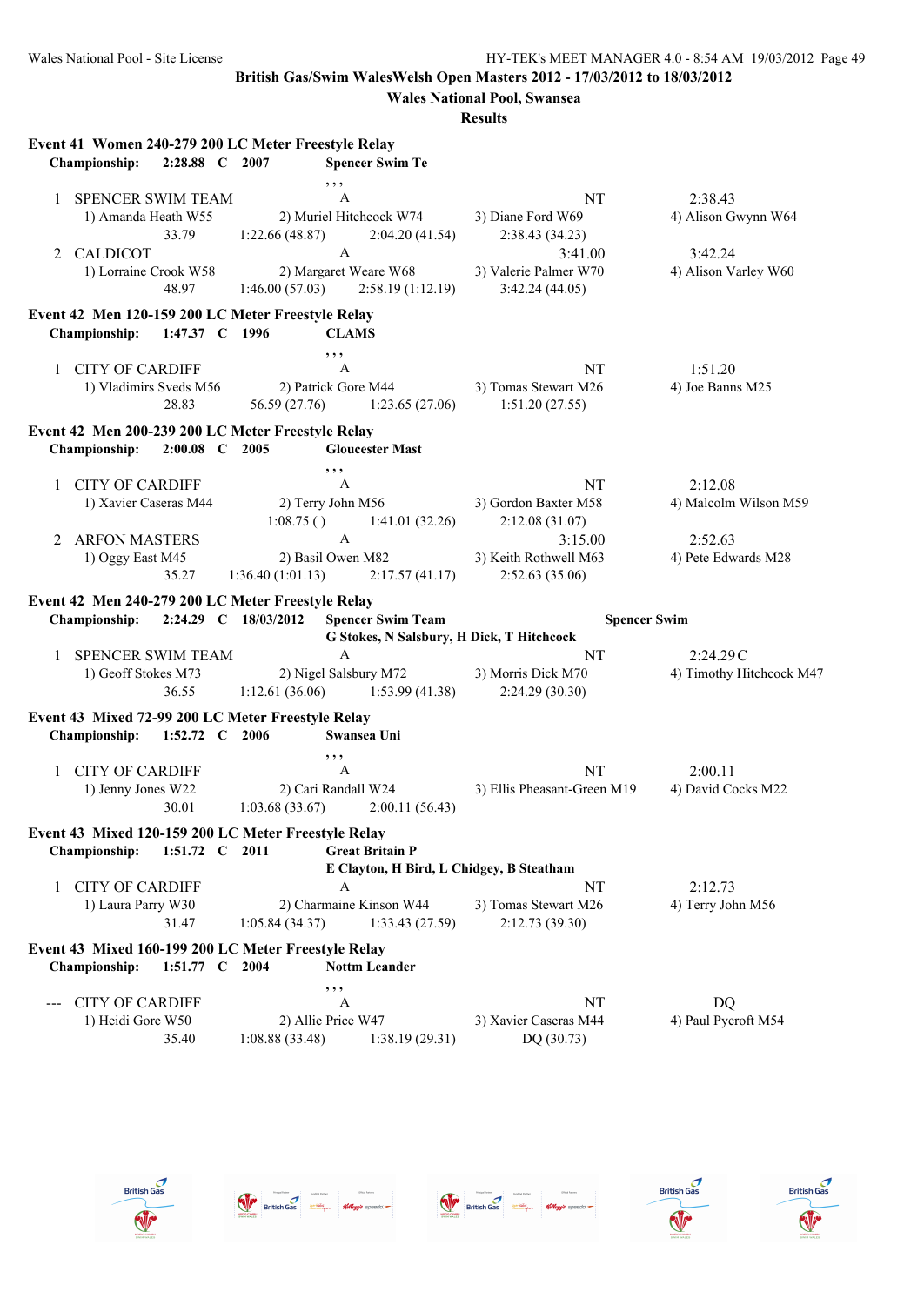|                                                     |                        |                                          | <b>Results</b>                            |                        |
|-----------------------------------------------------|------------------------|------------------------------------------|-------------------------------------------|------------------------|
| Event 43 Mixed 200-239 200 LC Meter Freestyle Relay |                        |                                          |                                           |                        |
| Championship:                                       | 2:14.75 C 2010         | <b>City of Cardiff</b>                   |                                           |                        |
|                                                     | , , ,                  |                                          |                                           |                        |
| <b>CITY OF CARDIFF</b>                              | A                      |                                          | NT                                        | 2:30.81                |
| 1) Peter Godfrey M65                                | 2) Vladimirs Sveds M56 |                                          | 3) Elsa Stewart W58                       | 4) Christine Parry W55 |
| 31.87                                               | 1:05.00(33.13)         | 1:45.09(40.09)                           | 2:30.81 (45.72)                           |                        |
|                                                     |                        |                                          |                                           |                        |
| Event 43 Mixed 240-279 200 LC Meter Freestyle Relay |                        |                                          |                                           |                        |
| Championship:<br>$2:47.99$ C                        | 2008                   | <b>Cardiff Masters</b>                   |                                           |                        |
|                                                     | , ,                    |                                          |                                           |                        |
| 1 ARFON MASTERS                                     | A                      |                                          | 3:15.00                                   | 3:28.15                |
| 1) Helen Hughes W70                                 |                        | 2) Bridget Edwards W52                   | 3) Basil Owen M82                         | 4) Oggy East M45       |
| 46.27                                               | 1:41.42(55.15)         | 2:45.81(1:04.39)                         | 3:28.15(42.34)                            |                        |
| Event 44 Mixed 120-159 400 LC Meter Medley Relay    |                        |                                          |                                           |                        |
| <b>Championship:</b><br>4:27.73 $C$                 | 2011                   | <b>Great Britain P</b>                   |                                           |                        |
|                                                     |                        | H Bird, L Chidgey, E Clayton, B Steatham |                                           |                        |
| <b>CITY OF CARDIFF</b><br>1                         | A                      |                                          | NT                                        | 5:22.70                |
| 1) Malcolm Wilson M59                               |                        | 2) Kimberley Durno W25                   | 3) Joe Banns M25                          | 4) Rhian Andrews W44   |
| 41.10                                               | 1:23.16(1:23.16)       | 2:06.00(42.84)                           | 2:54.05 (1:30.89)                         |                        |
| 3:24.76(30.71)                                      | 4:02.97(1:08.92)       | 4:41.55(38.58)                           | 5:22.70(1:19.73)                          |                        |
| Event 44 Mixed 160-199 400 LC Meter Medley Relay    |                        |                                          |                                           |                        |
| <b>Championship:</b>                                | 6:40.71 C 18/03/2012   | <b>Arfon Masters</b>                     |                                           | <b>Arfon Masters</b>   |
|                                                     |                        | S Farrar, P Edwards, A Donnelly, O East  |                                           |                        |
| <b>ARFON MASTERS</b><br>$\mathbf{1}$                | $\mathbf{A}$           |                                          | 7:00.00                                   | 6:40.71C               |
| 1) Stella Farrar W53                                | 2) Pete Edwards M28    |                                          | 3) Allison Donnelly W45                   | 4) Oggy East M45       |
| 51.89                                               | 1:44.27(1:44.27)       | 2:30.30(46.03)                           | 3:25.50 (1:41.23)                         |                        |
| 4:15.52(50.02)                                      | 5:25.15(1:59.65)       | 6:01.88(36.73)                           | 6:40.71(1:15.56)                          |                        |
|                                                     |                        |                                          |                                           |                        |
| Event 44 Mixed 280-319 400 LC Meter Medley Relay    |                        |                                          |                                           |                        |
| <b>Championship:</b>                                | 6:30.96 C 18/03/2012   | <b>Spencer Swim Team</b>                 |                                           | <b>Spencer Swim</b>    |
|                                                     |                        |                                          | N Salsbury, M Hitchcock, D Ford, G Stokes |                        |
| <b>SPENCER SWIM TEAM</b><br>1.                      | A                      |                                          | NT                                        | 6:30.96C               |
| 1) Nigel Salsbury M72                               |                        | 2) Muriel Hitchcock W74                  | 3) Diane Ford W69                         | 4) Geoff Stokes M73    |
|                                                     | 1:36.29 (1:36.29)      | 2:29.70(53.41)                           | 3:33.89 (1:57.60)                         |                        |
| 4:19.18 (45.29)                                     | 5:12.45 (1:38.56)      | 5:50.01 (37.56)                          | 6:30.96(1:18.51)                          |                        |
| Event 45 Women 30-34 800 LC Meter Freestyle         |                        |                                          |                                           |                        |
| Championship: 10:16.27 C 2010                       |                        | Nari Lawrey                              |                                           |                        |
| Kay Hamilton<br>1                                   |                        | 34 ROMFORD TOWN-                         | 10:51.90                                  | 10:40.33               |
| 35.13                                               | 1:13.88(38.75)         | 1:54.58(40.70)                           | 2:34.70(40.12)                            |                        |
| 3:15.24(40.54)                                      | 3:55.63 (40.39)        | 4:36.03 (40.40)                          | 5:16.09(40.06)                            |                        |
| 5:56.79 (40.70)                                     | 6:36.86(40.07)         | 7:17.67(40.81)                           | 7:57.96 (40.29)                           |                        |
| 8:39.69 (41.73)                                     | 9:20.25(40.56)         | 10:01.34 (41.09)                         | 10:40.33 (38.99)                          |                        |
| Michelle Matson<br>2                                |                        | 34 BASINGSTOKE-                          | 11:30.00                                  | 11:50.50               |
| 36.72                                               | 1:18.07(41.35)         | 2:00.52(42.45)                           | 2:43.48 (42.96)                           |                        |
| 3:26.75(43.27)                                      | 4:11.32 (44.57)        | 4:56.34(45.02)                           | 5:41.58 (45.24)                           |                        |
| 6:27.37(45.79)                                      | 7:13.67(46.30)         | 8:00.22(46.55)                           | 8:47.50 (47.28)                           |                        |
| 9:34.68(47.18)                                      | 10:20.75 (46.07)       | 11:06.21 (45.46)                         | 11:50.50 (44.29)                          |                        |
|                                                     |                        |                                          |                                           |                        |









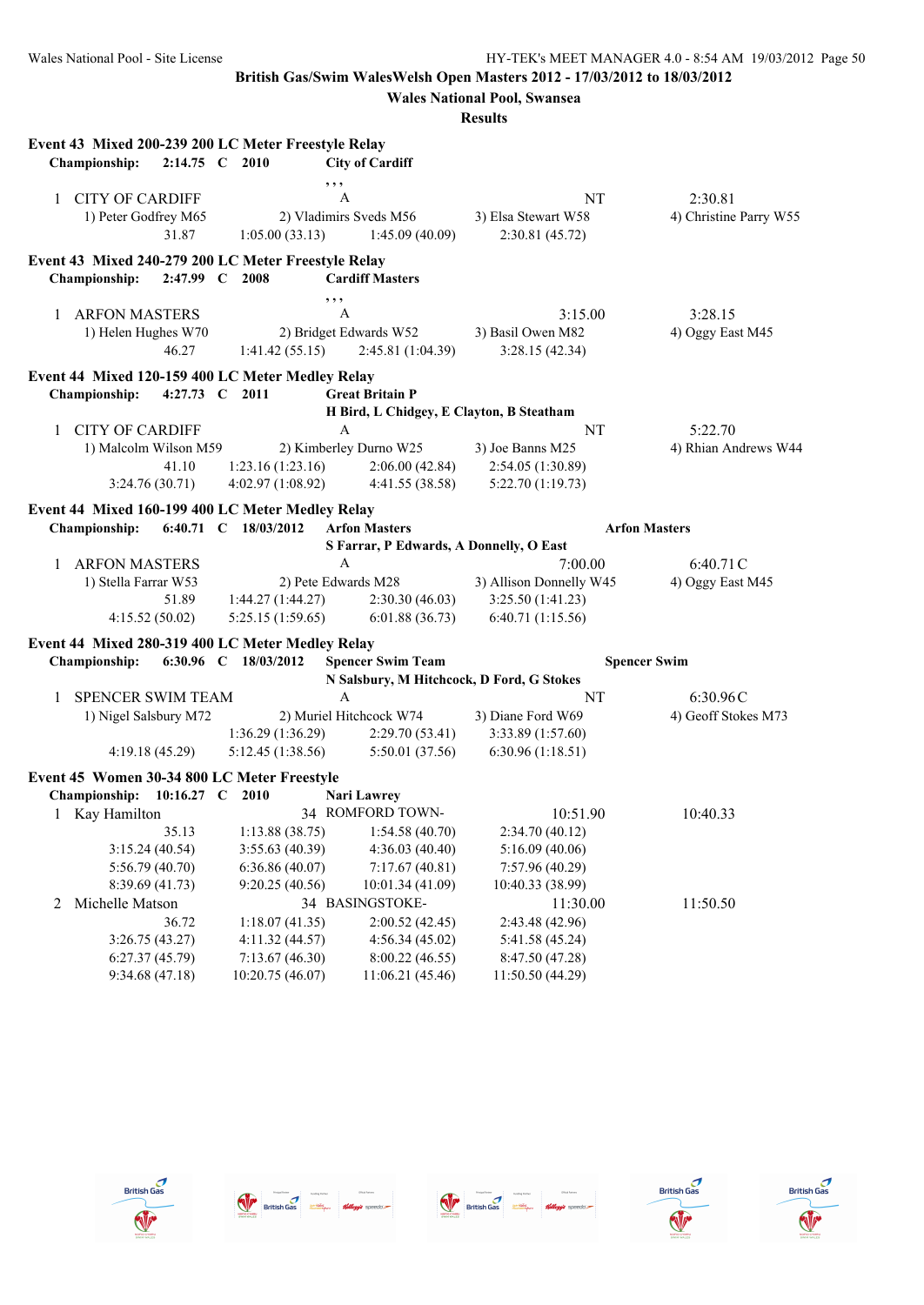# **Results**

|  |  |  |  |  | Event 45 Women 40-44 800 LC Meter Freestyle |  |
|--|--|--|--|--|---------------------------------------------|--|
|--|--|--|--|--|---------------------------------------------|--|

|              | Championship:                               | 9:37.51      | 2004<br>- C      | Nuala Muir-Cochra                    |                  |          |          |
|--------------|---------------------------------------------|--------------|------------------|--------------------------------------|------------------|----------|----------|
| 1            | Catherine Shearn                            |              |                  | 43 BASINGSTOKE-                      |                  | 12:00.43 | 11:47.21 |
|              |                                             | 39.14        | 1:23.22 (44.08)  | 2:08.71 (45.49)                      | 2:53.52(44.81)   |          |          |
|              | 3:39.27(45.75)                              |              | 4:23.65 (44.38)  | 5:09.46(45.81)                       | 5:54.08(44.62)   |          |          |
|              | 6:39.04(44.96)                              |              | 7:23.50 (44.46)  | 8:08.62(45.12)                       | 8:52.98 (44.36)  |          |          |
|              | 9:37.50(44.52)                              |              | 10:21.84 (44.34) | 11:05.57(43.73)                      | 11:47.21 (41.64) |          |          |
| 2            | Lucy Roper                                  |              |                  | 40 READING-                          |                  | 12:30.00 | 12:41.30 |
|              |                                             | 42.53        | 1:29.18(46.65)   | 2:16.32(47.14)                       | 3:04.51 (48.19)  |          |          |
|              | 3:52.48(47.97)                              |              | 4:41.25 (48.77)  | 5:29.74 (48.49)                      | 6:19.05(49.31)   |          |          |
|              | 7:07.88(48.83)                              |              | 7:56.65(48.77)   | 8:44.52 (47.87)                      | 9:32.66(48.14)   |          |          |
|              | 10:20.27(47.61)                             |              | 11:08.28 (48.01) | 11:55.60 (47.32)                     | 12:41.30 (45.70) |          |          |
| 3            | Karen Molloy                                |              |                  | 40 AERLINGUS-                        |                  | 13:30.00 | 14:09.01 |
|              |                                             | 45.77        | 1:37.12(51.35)   | 2:30.01 (52.89)                      | 3:23.38 (53.37)  |          |          |
|              | 4:16.54(53.16)                              |              | 5:10.64(54.10)   | 6:04.70(54.06)                       | 6:58.68(53.98)   |          |          |
|              | 7:53.19(54.51)                              |              | 8:47.18 (53.99)  | 9:41.24 (54.06)                      | 10:35.64 (54.40) |          |          |
|              | 11:29.57 (53.93)                            |              | 12:24.06 (54.49) | 13:17.90 (53.84)                     | 14:09.01 (51.11) |          |          |
|              | Event 45 Women 45-49 800 LC Meter Freestyle |              |                  |                                      |                  |          |          |
|              | Championship:                               | 11:13.46 $C$ | 2008             | <b>Stel Farrar</b>                   |                  |          |          |
| $\mathbf{1}$ | Allie Price                                 |              |                  | 47 CITY OF CARDIFF-                  |                  | 11:56.23 | 11:16.49 |
|              |                                             | 35.76        | 1:16.44(40.68)   | 1:58.48(42.04)                       | 2:41.91 (43.43)  |          |          |
|              | 3:24.32(42.41)                              |              | 4:08.21 (43.89)  | 4:51.43 (43.22)                      | 5:35.59(44.16)   |          |          |
|              | 6:17.89(42.30)                              |              | 7:01.68 (43.79)  | 7:44.72 (43.04)                      | 8:28.36(43.64)   |          |          |
|              | 9:10.48(42.12)                              |              | 9:53.32(42.84)   | 10:35.57 (42.25)                     | 11:16.49 (40.92) |          |          |
| 2            | Hannah Ueckermann                           |              |                  | 49 WITHAM DOLPHINS-                  |                  | 11:12.96 | 11:18.72 |
|              |                                             | 38.77        | 1:20.13(41.36)   | 2:01.73(41.60)                       | 2:43.51 (41.78)  |          |          |
|              | 3:25.54(42.03)                              |              | 4:07.75 (42.21)  | 4:50.52(42.77)                       | 5:33.07(42.55)   |          |          |
|              | 6:15.72(42.65)                              |              | 6:59.32(43.60)   | 7:42.63(43.31)                       | 8:26.14(43.51)   |          |          |
|              | 9:10.02(43.88)                              |              | 9:53.88 (43.86)  | 10:37.37 (43.49)                     | 11:18.72 (41.35) |          |          |
| 3            | Anne Raymond                                |              |                  | 49 SEVENOAKS TRI-SWIM CLUB-          |                  | 13:15.00 | 13:10.88 |
|              |                                             | 42.51        | 1:31.31 (48.80)  | 2:20.82(49.51)                       | 3:10.69(49.87)   |          |          |
|              | 4:01.23 (50.54)                             |              | 4:51.26(50.03)   | 5:41.96 (50.70)                      | 6:31.98(50.02)   |          |          |
|              | 7:21.63(49.65)                              |              | 8:12.23 (50.60)  | 9:02.80(50.57)                       | 9:53.35(50.55)   |          |          |
|              | 10:43.38 (50.03)                            |              | 11:33.77 (50.39) | 12:23.11 (49.34)                     | 13:10.88 (47.77) |          |          |
| 4            | Gillian Ellis-Williams                      |              |                  | 47 CARMARTHHENSHIRE MASTERS 13:40.00 |                  |          | 13:43.42 |
|              |                                             | 46.63        | 1:37.52 (50.89)  | 2:29.78 (52.26)                      | 3:22.01 (52.23)  |          |          |
|              | 4:14.23 (52.22)                             |              | 5:06.86(52.63)   | 6:00.02(53.16)                       | 6:52.64(52.62)   |          |          |
|              | 7:44.48 (51.84)                             |              | 8:36.46 (51.98)  | 9:28.63(52.17)                       | 10:20.55 (51.92) |          |          |
|              | 11:12.29 (51.74)                            |              | 12:04.38 (52.09) | 12:55.86 (51.48)                     | 13:43.42 (47.56) |          |          |

## **Event 45 Women 50-54 800 LC Meter Freestyle**

| 10:23.49<br><b>Championship:</b> | 18/03/2012<br>C | <b>Dymphna Morris</b> | <b>Aerlingus</b> |           |
|----------------------------------|-----------------|-----------------------|------------------|-----------|
| Dymphna Morris                   | 51              | <b>AERLINGUS-</b>     | 10:40.00         | 10:23.49C |
| 35.60                            | 1:14.44(38.84)  | 1:54.36(39.92)        | 2:34.17(39.81)   |           |
| 3:13.80(39.63)                   | 3:53.63(39.83)  | 4:33.27(39.64)        | 5:12.58(39.31)   |           |
| 5:52.20(39.62)                   | 6:31.38(39.18)  | 7:10.67(39.29)        | 7:49.76 (39.09)  |           |
| 8:28.68 (38.92)                  | 9:07.86(39.18)  | 9:46.75 (38.89)       | 10:23.49(36.74)  |           |
| Maggie Smith                     |                 | 54 CITY OF OXFORD-    | 11:55.00         | 11:33.30  |
| 39.17                            | 1:22.39(43.22)  | 2:06.30(43.91)        | 2:50.37(44.07)   |           |
| 3:34.99(44.62)                   | 4:19.54(44.55)  | 5:03.92(44.38)        | 5:48.17(44.25)   |           |
| 6:32.26(44.09)                   | 7:15.85(43.59)  | 7:59.57(43.72)        | 8:43.40(43.83)   |           |
| 9:26.61(43.21)                   | 10:10.11(43.50) | 10:53.20(43.09)       | 11:33.30(40.10)  |           |
|                                  |                 |                       |                  |           |









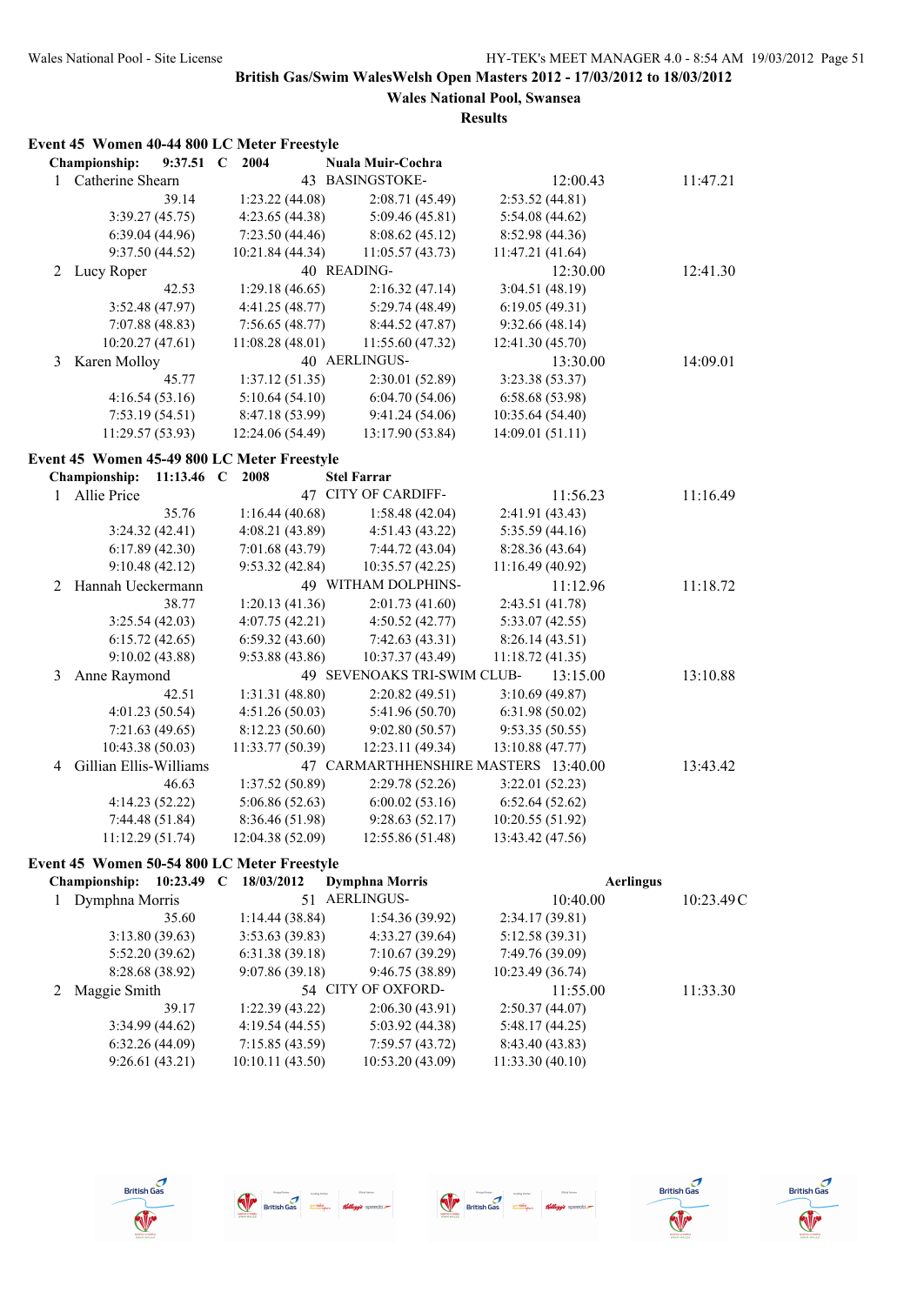|              | (Event 45 Women 50-54 800 LC Meter Freestyle) |                    |                                      |                    |                    |
|--------------|-----------------------------------------------|--------------------|--------------------------------------|--------------------|--------------------|
| 3            | Stella Farrar                                 |                    | 53 ARFON MASTERS-                    | 11:45.00           | 11:37.63           |
|              | 39.16                                         | 1:22.62(43.46)     | 2:06.97(44.35)                       | 2:51.31(44.34)     |                    |
|              | 3:35.93(44.62)                                | 4:20.03(44.10)     | 5:04.11(44.08)                       | 5:48.62 (44.51)    |                    |
|              | 6:32.68(44.06)                                | 7:16.45(43.77)     | 8:00.03 (43.58)                      | 8:44.00 (43.97)    |                    |
|              | 9:27.68(43.68)                                | 10:11.61 (43.93)   | 10:55.31 (43.70)                     | 11:37.63 (42.32)   |                    |
|              | 4 Delia Keen                                  |                    | 51 CARMARTHHENSHIRE MASTERS 15:52.91 |                    | 16:43.27           |
|              | 55.39                                         | 1:56.37 (1:00.98)  | 2:57.66 (1:01.29)                    | 3:59.38(1:01.72)   |                    |
|              | 5:01.00 (1:01.62)                             | 6:03.80 (1:02.80)  | 7:06.34 (1:02.54)                    | 8:08.96 (1:02.62)  |                    |
|              | 9:12.47(1:03.51)                              | 10:15.76 (1:03.29) | 11:19.83 (1:04.07)                   | 12:24.18 (1:04.35) |                    |
|              | 13:29.56 (1:05.38)                            | 14:34.74 (1:05.18) | 15:40.57 (1:05.83)                   | 16:43.27 (1:02.70) |                    |
| 5            | Gill Miles                                    |                    | 52 BRISTOL HENLEAZE-                 | 17:30.00           | 17:22.71           |
|              | 58.03                                         | 2:01.06 (1:03.03)  | 3:05.02 (1:03.96)                    | 4:09.84 (1:04.82)  |                    |
|              | 5:15.64 (1:05.80)                             | 6:19.54 (1:03.90)  | 7:25.26(1:05.72)                     | 8:30.74 (1:05.48)  |                    |
|              | 9:37.13 (1:06.39)                             | 10:43.43 (1:06.30) | 11:50.29 (1:06.86)                   | 12:57.02 (1:06.73) |                    |
|              | 14:03.58 (1:06.56)                            | 15:10.74 (1:07.16) | 16:17.68 (1:06.94)                   | 17:22.71 (1:05.03) |                    |
|              | Event 45 Women 55-59 800 LC Meter Freestyle   |                    |                                      |                    |                    |
|              | <b>Championship:</b><br>11:07.96 $C$          | 18/03/2012         | <b>Anne Bourne</b>                   |                    | <b>Camphill Ed</b> |
| 1            | Anne Bourne                                   |                    | 58 CAMPHILL EDWARDIANS-              | 11:32.66           | 11:07.96C          |
|              | 38.08                                         | 1:19.48(41.40)     | 2:01.82 (42.34)                      | 2:44.44 (42.62)    |                    |
|              | 3:26.79(42.35)                                | 4:08.94(42.15)     | 4:51.27(42.33)                       | 5:33.54 (42.27)    |                    |
|              | 6:15.40(41.86)                                | 6:57.67(42.27)     | 7:39.66 (41.99)                      | 8:21.99 (42.33)    |                    |
|              | 9:03.85(41.86)                                | 9:45.66(41.81)     | 10:27.56 (41.90)                     | 11:07.96 (40.40)   |                    |
| 2            | Elsa Stewart                                  |                    | 58 CITY OF CARDIFF-                  | 15:09.81           | 14:38.21           |
|              | 45.77                                         | 1:38.22 (52.45)    | 2:32.21 (53.99)                      | 3:26.50 (54.29)    |                    |
|              | 4:21.36 (54.86)                               | 5:15.71 (54.35)    |                                      | 7:05.37()          |                    |
|              | 8:00.38 (55.01)                               | 8:55.75 (55.37)    | 9:51.91 (56.16)                      | 10:48.09 (56.18)   |                    |
|              | 11:45.17 (57.08)                              | 12:42.88 (57.71)   | 13:42.57 (59.69)                     | 14:38.21 (55.64)   |                    |
| 3            | Lorraine Crook                                |                    | 58 CALDICOT-                         | 15:56.67           | 16:28.29           |
|              | 55.64                                         | 1:56.34 (1:00.70)  | 2:57.23 (1:00.89)                    | 3:58.72 (1:01.49)  |                    |
|              | 5:00.63 (1:01.91)                             | 6:02.16(1:01.53)   | 7:05.20(1:03.04)                     | 8:07.28 (1:02.08)  |                    |
|              | 9:10.54(1:03.26)                              | 10:12.80 (1:02.26) | 11:16.20 (1:03.40)                   | 12:19.62 (1:03.42) |                    |
|              | 13:23.16 (1:03.54)                            | 14:26.24 (1:03.08) | 15:29.59 (1:03.35)                   | 16:28.29 (58.70)   |                    |
|              | Event 45 Women 65-69 800 LC Meter Freestyle   |                    |                                      |                    |                    |
|              | Championship:                                 | 13:04.40 C 2010    | <b>Elaine Blower</b>                 |                    |                    |
| $\mathbf{1}$ | Rose Dudeney                                  |                    | 65 MID SUSSEX MARLINS-               | 14:00.00           | 13:39.96           |
|              | 46.26                                         | 1:37.44(51.18)     | 2:29.91 (52.47)                      | 3:21.77 (51.86)    |                    |
|              | 4:14.52 (52.75)                               | 5:06.05(51.53)     | 5:58.59 (52.54)                      | 6:50.21(51.62)     |                    |
|              | 7:42.65 (52.44)                               | 8:34.16 (51.51)    | 9:26.23(52.07)                       | 10:18.08 (51.85)   |                    |
|              | 11:09.35 (51.27)                              | 12:00.80 (51.45)   | 12:51.82 (51.02)                     | 13:39.96 (48.14)   |                    |
| 2            | Margaret Weare                                |                    | 68 CALDICOT-                         | 19:11.99           | 18:16.59           |
|              | 1:00.57                                       | 2:10.64 (1:10.07)  | 3:18.24(1:07.60)                     | 4:27.44 (1:09.20)  |                    |
|              | 5:37.21 (1:09.77)                             | 6:46.28(1:09.07)   | 7:55.26 (1:08.98)                    | 9:03.88 (1:08.62)  |                    |
|              | 10:13.60 (1:09.72)                            | 11:24.33(1:10.73)  | 12:32.32 (1:07.99)                   | 13:41.41 (1:09.09) |                    |
|              | 14:50.57 (1:09.16)                            | 15:59.39 (1:08.82) | 17:08.61 (1:09.22)                   | 18:16.59 (1:07.98) |                    |









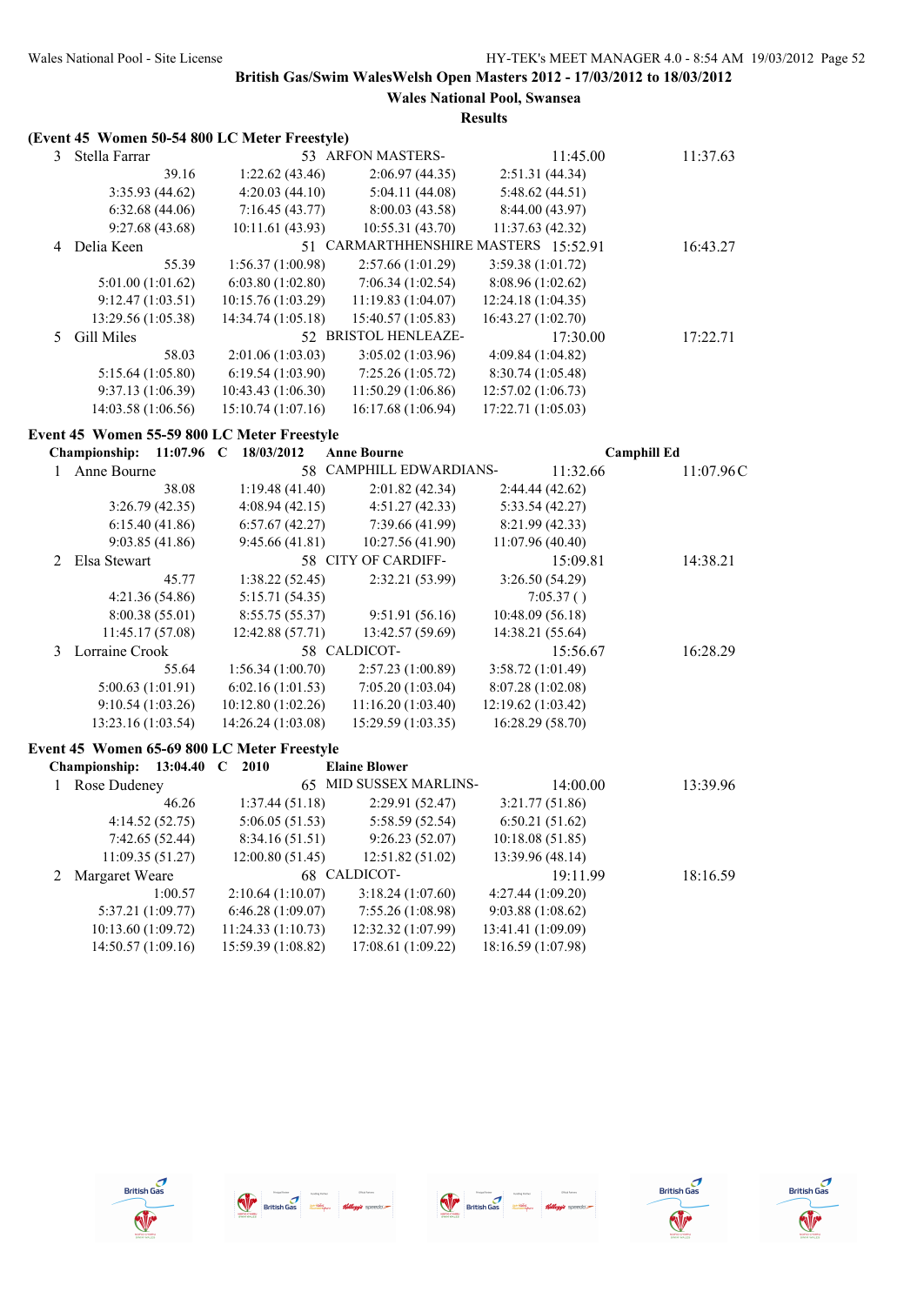# **Wales National Pool, Swansea**

|   | Event 45 Women 75-79 800 LC Meter Freestyle |             |                       |    |                                            |                    |                     |           |
|---|---------------------------------------------|-------------|-----------------------|----|--------------------------------------------|--------------------|---------------------|-----------|
|   | <b>Championship:</b>                        |             | 20:11.04 C 18/03/2012 |    | <b>Ann Humphris</b>                        |                    | <b>Barnstaple</b>   |           |
| 1 | Ann Humphris                                |             |                       |    | 75 BARNSTAPLE-                             | 19:50.00           |                     | 20:11.04C |
|   |                                             | 1:04.64     | 2:20.63 (1:15.99)     |    | 3:37.16(1:16.53)                           | 4:53.08 (1:15.92)  |                     |           |
|   | 6:08.73(1:15.65)                            |             | 7:27.01(1:18.28)      |    | 8:43.23(1:16.22)                           | 9:59.69(1:16.46)   |                     |           |
|   | 11:16.49 (1:16.80)                          |             | 12:32.90 (1:16.41)    |    | 13:49.42 (1:16.52)                         | 15:06.96 (1:17.54) |                     |           |
|   | 16:23.61(1:16.65)                           |             | 17:41.73 (1:18.12)    |    | 18:57.17 (1:15.44)                         | 20:11.04 (1:13.87) |                     |           |
|   | Event 45 Men 18-24 800 LC Meter Freestyle   |             |                       |    |                                            |                    |                     |           |
|   | Championship:                               | $9:03.16$ C | 18/03/2012            |    | Kieran Mackenzie                           |                    | <b>Bridgend Cty</b> |           |
|   | 1 Kieran Mackenzie                          |             |                       | 18 | <b>BRIDGEND CTY-</b>                       | 9:06.18            |                     | 9:03.16C  |
|   |                                             | 29.97       | 1:02.70(32.73)        |    | 1:36.32(33.62)                             | 2:10.49 (34.17)    |                     |           |
|   | 2:44.55(34.06)                              |             | 3:18.99 (34.44)       |    | 3:53.39 (34.40)                            | 4:28.17(34.78)     |                     |           |
|   | 5:02.65 (34.48)                             |             | 5:37.31 (34.66)       |    | 6:12.30(34.99)                             | 6:46.85(34.55)     |                     |           |
|   | 7:21.18(34.33)                              |             | 7:55.91 (34.73)       |    | 8:29.95 (34.04)                            | 9:03.16(33.21)     |                     |           |
|   | Event 45 Men 50-54 800 LC Meter Freestyle   |             |                       |    |                                            |                    |                     |           |
|   | <b>Championship:</b>                        | 9:41.35 C   | 2007                  |    | <b>Simon Veale</b>                         |                    |                     |           |
|   | 1 Iwan Ellis-Williams                       |             |                       |    | 52 CARMARTHHENSHIRE MASTERS 12:00.00       |                    |                     |           |
|   |                                             |             |                       |    |                                            |                    |                     | 12:24.82  |
|   |                                             | 41.38       | 1:26.69(45.31)        |    | 2:13.40(46.71)                             | 3:00.67(47.27)     |                     |           |
|   | 3:48.04 (47.37)                             |             | 4:35.99 (47.95)       |    | 5:23.60(47.61)                             | 6:11.35(47.75)     |                     |           |
|   | 6:57.79(46.44)                              |             | 7:45.30 (47.51)       |    | 8:32.81 (47.51)                            | 9:20.40 (47.59)    |                     |           |
|   | 10:07.38 (46.98)                            |             | 10:54.81 (47.43)      |    | 11:41.96 (47.15)                           | 12:24.82 (42.86)   |                     |           |
| 2 | Michael Battersby                           |             |                       |    | 54 CITY OF CARDIFF-                        | 13:30.00           |                     | 12:28.47  |
|   |                                             | 39.58       | 1:25.20(45.62)        |    | 2:13.33(48.13)                             | 3:01.95(48.62)     |                     |           |
|   | 3:49.40 (47.45)                             |             | 4:37.71(48.31)        |    | 5:25.85(48.14)                             | 6:13.81(47.96)     |                     |           |
|   | 7:02.09(48.28)                              |             | 7:49.99 (47.90)       |    | 8:37.89 (47.90)                            | 9:25.11(47.22)     |                     |           |
|   | 10:12.59 (47.48)                            |             | 10:59.66 (47.07)      |    | 11:45.87(46.21)                            | 12:28.47 (42.60)   |                     |           |
|   | Event 45 Men 60-64 800 LC Meter Freestyle   |             |                       |    |                                            |                    |                     |           |
|   | <b>Championship:</b>                        | 10:33.65 C  | 2008                  |    | <b>Duncan McCreadie</b>                    |                    |                     |           |
|   | 1 Paul Carr                                 |             |                       |    | <b>60 SWANSEA SHARKS-</b>                  | 12:10.00           |                     | 12:11.49  |
|   |                                             | 38.03       | 1:20.40(42.37)        |    | 2:05.92 (45.52)                            | 2:52.20 (46.28)    |                     |           |
|   | 3:39.14(46.94)                              |             | 4:26.12(46.98)        |    | 5:13.24(47.12)                             | 6:00.86(47.62)     |                     |           |
|   | 6:48.16(47.30)                              |             | 7:34.93 (46.77)       |    | 8:22.50 (47.57)                            | 9:09.58 (47.08)    |                     |           |
|   | 9:55.57(45.99)                              |             | 10:42.75 (47.18)      |    | 11:29.14 (46.39)                           | 12:11.49 (42.35)   |                     |           |
| 2 | Peter Rank                                  |             |                       |    | 60 CITY OF CAMBRIDGE-                      | 13:01.00           |                     | 13:23.87  |
|   |                                             | 43.33       | 1:32.18 (48.85)       |    | 2:21.49 (49.31)                            | 3:12.72(51.23)     |                     |           |
|   | 4:03.13(50.41)                              |             | 4:54.86 (51.73)       |    | 5:46.07(51.21)                             | 6:38.29(52.22)     |                     |           |
|   | 7:29.24 (50.95)                             |             | 8:21.79 (52.55)       |    | 9:11.89(50.10)                             | 10:03.28 (51.39)   |                     |           |
|   | 10:54.32 (51.04)                            |             | 11:46.02(51.70)       |    | 12:35.87 (49.85)                           | 13:23.87 (48.00)   |                     |           |
|   | Event 45 Men 70-74 800 LC Meter Freestyle   |             |                       |    |                                            |                    |                     |           |
|   | Championship:                               | 12:06.52 C  | 2009                  |    | <b>Geoff Stokes</b>                        |                    |                     |           |
| 1 | <b>Geoff Stokes</b>                         |             |                       |    | 73 SPENCER SWIM TEAM-                      | 12:40.00           |                     | 12:27.38  |
|   |                                             | 42.80       | 1:29.74 (46.94)       |    | 2:17.36(47.62)                             | 3:05.12(47.76)     |                     |           |
|   | 3:53.65(48.53)                              |             | 4:41.64 (47.99)       |    | 5:30.55(48.91)                             |                    |                     |           |
|   |                                             |             | 7:53.16(47.15)        |    |                                            | 6:19.02(48.47)     |                     |           |
|   | 7:06.01(46.99)                              |             |                       |    | 8:40.41 (47.25)                            | 9:27.41(47.00)     |                     |           |
|   | 10:14.70 (47.29)                            |             | 11:00.80 (46.10)      |    | 11:45.77 (44.97)<br>70 GLOUCESTER MASTERS- | 12:27.38 (41.61)   |                     |           |
| 2 | Tony Cherrington                            |             |                       |    |                                            | 12:20.00           |                     | 12:36.28  |
|   |                                             | 42.85       | 1:29.42 (46.57)       |    | 2:16.85(47.43)                             | 3:04.51 (47.66)    |                     |           |
|   | 3:52.76(48.25)                              |             | 4:41.32 (48.56)       |    | 5:30.02(48.70)                             | 6:19.49(49.47)     |                     |           |
|   | 7:07.18 (47.69)                             |             | 7:54.38 (47.20)       |    | 8:41.77 (47.39)                            | 9:29.15(47.38)     |                     |           |
|   | 10:16.11 (46.96)                            |             | 11:03.15 (47.04)      |    | 11:50.76 (47.61)                           | 12:36.28 (45.52)   |                     |           |